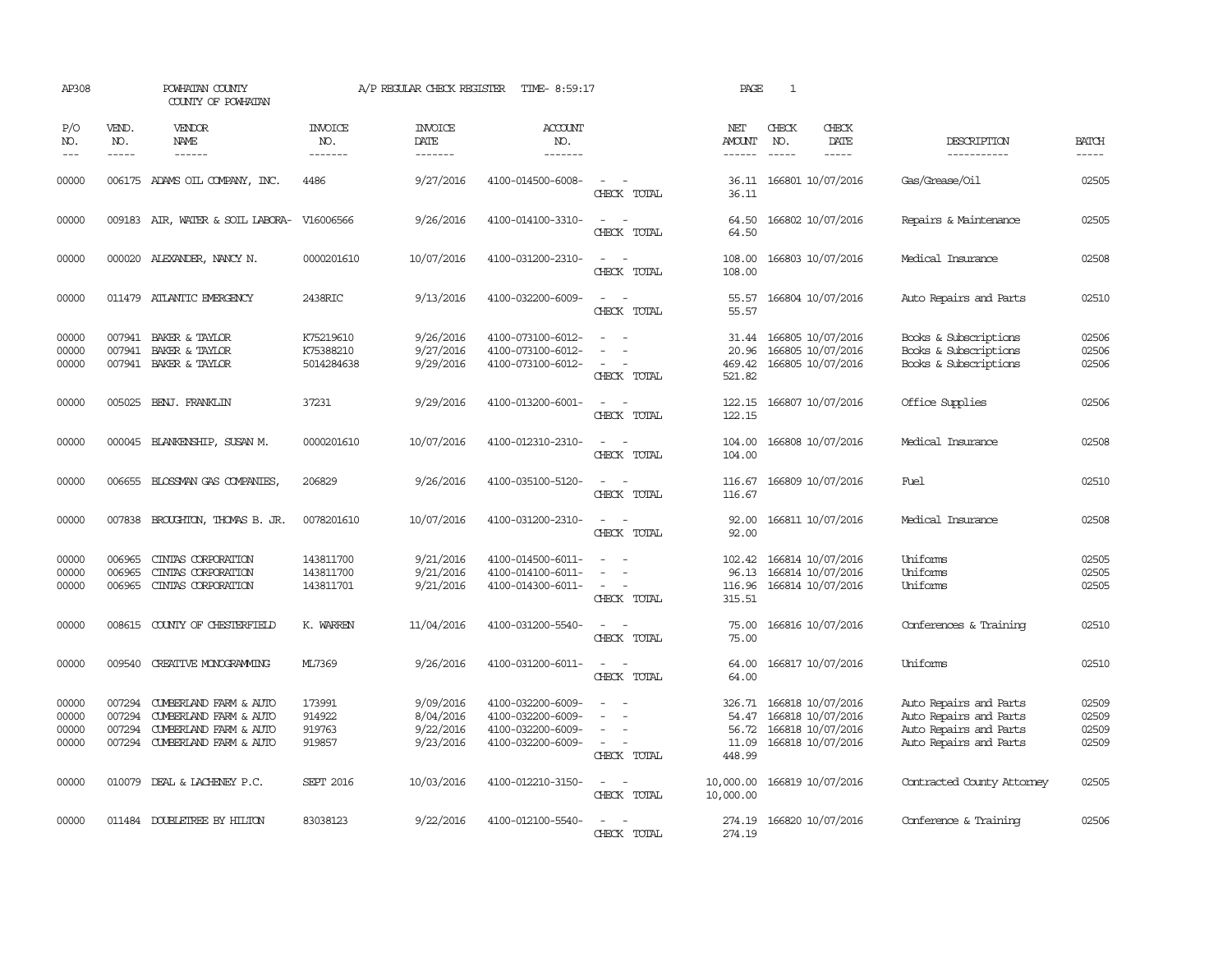| AP308                                     |                                      | POWHATAN COUNTY<br>COUNTY OF POWHATAN                                                                     |                                                      | A/P REGULAR CHECK REGISTER                                         | TIME- 8:59:17                                                                                         |                                                                                                                             | PAGE                                                            | 2                                                                                                     |                              |                                                                                                                                                                      |                                           |
|-------------------------------------------|--------------------------------------|-----------------------------------------------------------------------------------------------------------|------------------------------------------------------|--------------------------------------------------------------------|-------------------------------------------------------------------------------------------------------|-----------------------------------------------------------------------------------------------------------------------------|-----------------------------------------------------------------|-------------------------------------------------------------------------------------------------------|------------------------------|----------------------------------------------------------------------------------------------------------------------------------------------------------------------|-------------------------------------------|
| P/O<br>NO.<br>$---$                       | VEND.<br>NO.<br>$- - - - -$          | VENDOR<br><b>NAME</b><br>------                                                                           | <b>INVOICE</b><br>NO.<br>-------                     | <b>INVOICE</b><br><b>DATE</b><br>-------                           | <b>ACCOUNT</b><br>NO.<br>-------                                                                      |                                                                                                                             | NET<br>AMOUNT<br>------                                         | CHECK<br>NO.<br>$- - - - -$                                                                           | CHECK<br>DATE<br>$- - - - -$ | DESCRIPTION<br>-----------                                                                                                                                           | <b>BATCH</b><br>$- - - - -$               |
| 00000                                     |                                      | 006842 EAGLE FIRE INC.                                                                                    | SRVCE098017                                          | 8/31/2016                                                          | 4100-014100-3310-                                                                                     | $\sim$ $ \sim$<br>CHECK TOTAL                                                                                               | 849.00<br>849.00                                                | 166821 10/07/2016                                                                                     |                              | Repairs & Maintenance                                                                                                                                                | 02505                                     |
| 00000                                     |                                      | 011224 ELECTRONIC SYSTEMS, INC.                                                                           | IN524046                                             | 9/29/2016                                                          | 4100-021600-6001-                                                                                     | $ -$<br>CHECK TOTAL                                                                                                         | 125.00<br>125.00                                                | 166822 10/07/2016                                                                                     |                              | Office Supplies                                                                                                                                                      | 02509                                     |
| 00000                                     |                                      | 011563 FEEDING POWHATAN, INC.                                                                             | MOU 10/4/16                                          | 10/04/2016                                                         | 4100-053910-5643-                                                                                     | $\sim$ 100 $\sim$<br>CHECK TOTAL                                                                                            | 20,000.00<br>20,000.00                                          | 166825 10/07/2016                                                                                     |                              | PCCAA Services - Federal CSBG                                                                                                                                        | 02509                                     |
| 00000<br>00000                            | 008336<br>008336                     | FERGUSON ENTERPRISES INC.<br>FERGUSON ENTERPRISES INC.                                                    | 3898885<br>3924614                                   | 9/20/2016<br>9/19/2016                                             | 4100-032220-3310-<br>4100-014100-3310-                                                                | CHECK TOTAL                                                                                                                 | 236.00<br>47.96<br>283.96                                       | 166826 10/07/2016<br>166826 10/07/2016                                                                |                              | Repairs & Maintenance<br>Repairs & Maintenance                                                                                                                       | 02505<br>02505                            |
| 00000<br>00000                            |                                      | 000338 FIRE PROTECTION EQUIP. CO 65854<br>000338 FIRE PROTECTION EQUIP. CO 90833                          |                                                      | 9/07/2016<br>9/02/2016                                             | 4100-032200-6010-<br>4100-032200-6010-                                                                | $\sim$<br>$\sim$ 100 $\mu$<br>CHECK TOTAL                                                                                   | 800.00<br>7,488.30<br>8,288.30                                  | 166827 10/07/2016<br>166827 10/07/2016                                                                |                              | Breathing Apparatus<br>Breathing Apparatus                                                                                                                           | 02509<br>02509                            |
| 00000                                     |                                      | 001380 FORD, SUSAN P.                                                                                     | 0013201610                                           | 10/07/2016                                                         | 4100-012310-2310-                                                                                     | $\sim$ $ \sim$<br>CHECK TOTAL                                                                                               | 104.00<br>104.00                                                | 166828 10/07/2016                                                                                     |                              | Medical Insurance                                                                                                                                                    | 02508                                     |
| 00000                                     |                                      | 000570 GOOCHLAND-POWHATAN                                                                                 | 2ND OTR 2017                                         | 10/02/2016                                                         | 4100-052100-5699-                                                                                     | $\sim$<br>CHECK TOTAL                                                                                                       | 65,932.50<br>65,932.50                                          | 166829 10/07/2016                                                                                     |                              | County Contribution-CSB                                                                                                                                              | 02510                                     |
| 00000                                     |                                      | 011449 HARDY, JUAN                                                                                        | <b>OCTOBER 2016</b>                                  | 10/03/2016                                                         | 4100-053910-5643-                                                                                     | $\sim$<br>CHECK TOTAL                                                                                                       | 800.00<br>800.00                                                | 166831 10/07/2016                                                                                     |                              | PCCAA Services - Federal CSBG                                                                                                                                        | 02509                                     |
| 00000                                     |                                      | 006097 HERTZLER FARM & FEED, INC 026601                                                                   |                                                      | 9/23/2016                                                          | 4100-035100-6022-                                                                                     | $\frac{1}{2} \left( \frac{1}{2} \right) \left( \frac{1}{2} \right) = \frac{1}{2} \left( \frac{1}{2} \right)$<br>CHECK TOTAL | 19.96<br>19.96                                                  | 166832 10/07/2016                                                                                     |                              | Dog Food/Supplies                                                                                                                                                    | 02510                                     |
| 00000                                     |                                      | 007920 HOWLAND, ED                                                                                        | VAZO CONF 9/16                                       | 10/03/2016                                                         | 4100-081100-5510-                                                                                     | $\sim$ $-$<br>CHECK TOTAL                                                                                                   | 42.88<br>42.88                                                  | 166833 10/07/2016                                                                                     |                              | Travel/Mileage/Parking/Tolls                                                                                                                                         | 02506                                     |
| 00000<br>00000                            | 010487                               | IBM CORPORATION<br>010487 IBM CORPORATION                                                                 | Q6854FG<br>Q6854FG                                   | 10/01/2016<br>10/01/2016                                           | 4100-095101-9300-<br>4100-095101-9301-                                                                | $\equiv$<br>$\sim$<br>CHECK TOTAL                                                                                           | 791.10<br>63.47<br>854.57                                       | 166834 10/07/2016<br>166834 10/07/2016                                                                |                              | AS400 Lease - Principal<br>AS400 Lease - Interest                                                                                                                    | 02506<br>02506                            |
| 00000<br>00000                            |                                      | 010231 J & K HEAVY TRUCKS &<br>010231 J & K HEAVY TRUCKS &                                                | 7334<br>7411                                         | 9/26/2016<br>10/03/2016                                            | 4100-032200-6009-<br>4100-032200-6009-                                                                | $\sim$ $\sim$<br>$\sim$<br>CHECK TOTAL                                                                                      | 3,814.60<br>62.15<br>3,876.75                                   | 166836 10/07/2016<br>166836 10/07/2016                                                                |                              | Auto Repairs and Parts<br>Auto Repairs and Parts                                                                                                                     | 02510<br>02510                            |
| 00000<br>00000<br>00000<br>00000<br>00000 | 000120<br>000120<br>000120<br>000120 | JAMES RIVER AIR<br>JAMES RIVER AIR<br><b>JAMES RIVER AIR</b><br>JAMES RIVER AIR<br>000120 JAMES RIVER AIR | C 168062<br>C168026<br>C168062<br>C168062<br>C168062 | 10/01/2016<br>10/01/2016<br>10/01/2016<br>10/01/2016<br>10/01/2016 | 4100-032220-3320-<br>4100-014100-3320-<br>4100-014100-3320-<br>4100-032210-3320-<br>4100-035100-3320- | $\equiv$<br>$\equiv$<br>$\overline{\phantom{a}}$<br>$\sim$<br>CHECK TOTAL                                                   | 771.00<br>5,237.00<br>4,933.00<br>424.00<br>243.00<br>11,608.00 | 166837 10/07/2016<br>166837 10/07/2016<br>166837 10/07/2016<br>166837 10/07/2016<br>166837 10/07/2016 |                              | Maintenance & Service Contract<br>Maintenance & Service Contract<br>Maintenance & Service Contract<br>Maintenance & Service Contract<br>Landscaping - Animal Control | 02505<br>02505<br>02505<br>02505<br>02505 |
| 00000                                     |                                      | 010811 LAND AND COATES, INC                                                                               | 723498                                               | 9/27/2016                                                          | 4100-014500-3319-                                                                                     | $\frac{1}{2} \left( \frac{1}{2} \right) \left( \frac{1}{2} \right) = \frac{1}{2} \left( \frac{1}{2} \right)$<br>CHECK TOTAL | 39.30<br>39.30                                                  | 166839 10/07/2016                                                                                     |                              | Equipment Repairs and Maintena                                                                                                                                       | 02505                                     |
| 00000                                     |                                      | 006629 LANDSCAPE SUPPLY, INC.                                                                             | 0105569-IN                                           | 9/20/2016                                                          | 4100-014500-3190-                                                                                     | $\sim$<br>CHECK TOTAL                                                                                                       | 167.30<br>167.30                                                | 166840 10/07/2016                                                                                     |                              | Grounds Maintenance                                                                                                                                                  | 02505                                     |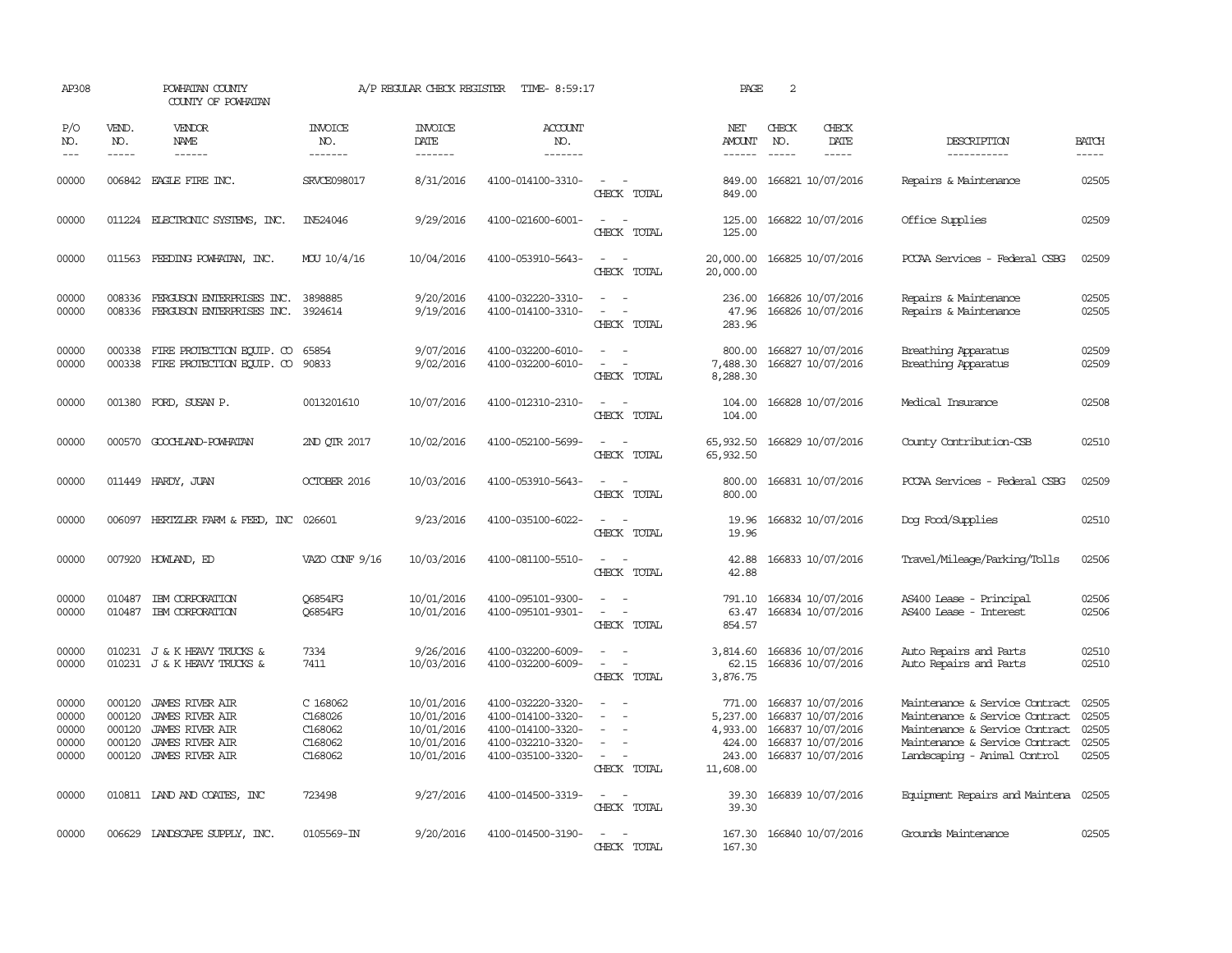| AP308                       |                             | POWHATAN COUNTY<br>COUNTY OF POWHATAN                                         |                                   | A/P REGULAR CHECK REGISTER          | TIME- 8:59:17                                               |                                                                                                                             | PAGE                              | 3                           |                                                             |                                                                |                         |
|-----------------------------|-----------------------------|-------------------------------------------------------------------------------|-----------------------------------|-------------------------------------|-------------------------------------------------------------|-----------------------------------------------------------------------------------------------------------------------------|-----------------------------------|-----------------------------|-------------------------------------------------------------|----------------------------------------------------------------|-------------------------|
| P/O<br>NO.<br>$\frac{1}{2}$ | VEND.<br>NO.<br>$- - - - -$ | <b>VENDOR</b><br>NAME<br>$- - - - - -$                                        | <b>INVOICE</b><br>NO.<br>-------  | <b>INVOICE</b><br>DATE<br>-------   | <b>ACCOUNT</b><br>NO.<br>-------                            |                                                                                                                             | NET<br>AMOUNT<br>$- - - - - -$    | CHECK<br>NO.<br>$- - - - -$ | CHECK<br>DATE<br>-----                                      | DESCRIPTION<br>-----------                                     | <b>BATCH</b><br>-----   |
| 00000                       |                             | 000166 LUCK STONE CORP.                                                       | IV-100616190                      | 9/08/2016                           | 4100-014500-3190-                                           | $\sim$<br>CHECK TOTAL                                                                                                       | 32.11<br>32.11                    |                             | 166841 10/07/2016                                           | Grounds Maintenance                                            | 02505                   |
| 00000<br>00000              | 008885<br>008885            | MARTIN, PEGGY<br>MARTIN, PEGGY                                                | MILEAGE 9/30/16<br>TABLE MEN'S RM | 10/02/2016<br>10/03/2016            | 4100-073100-5510-<br>4100-073100-8102-                      | $\overline{\phantom{a}}$<br>$\sim$<br>CHECK TOTAL                                                                           | 35.00<br>81.44                    |                             | 46.44 166842 10/07/2016<br>166842 10/07/2016                | Travel/Mileage/Parking/Tolls<br>Furniture                      | 02506<br>02506          |
| 00000<br>00000              |                             | 011354 MATTHEW BENDER & CO, INC.<br>011354 MATTHEW BENDER & CO, INC.          | 86768255<br>86782835              | 9/23/2016<br>9/23/2016              | 4100-012210-6012-<br>4100-031200-5810-                      | CHECK TOTAL                                                                                                                 | 290.61<br>290.61<br>581.22        |                             | 166843 10/07/2016<br>166843 10/07/2016                      | Books & Subscriptions<br>Dues/Association Memberships          | 02505<br>02509          |
| 00000                       |                             | 010473 MCCORMICK'S GARAGE                                                     | 11463                             | 9/29/2016                           | 4100-032200-6009-                                           | CHECK TOTAL                                                                                                                 | 16.00<br>16.00                    |                             | 166844 10/07/2016                                           | Auto Repairs and Parts                                         | 02510                   |
| 00000                       |                             | 010086 MEDPROUS                                                               | 09082016-25                       | 9/14/2016                           | 4100-032200-3320-                                           | CHECK TOTAL                                                                                                                 | 66.00<br>66.00                    |                             | 166845 10/07/2016                                           | Maintenance & Service Contract                                 | 02510                   |
| 00000                       |                             | 010924 MITCHELL PEST                                                          | 98997                             | 9/16/2016                           | 4100-014100-3310-                                           | CHECK TOTAL                                                                                                                 | 125.00<br>125.00                  |                             | 166846 10/07/2016                                           | Repairs & Maintenance                                          | 02505                   |
| 00000                       | 008079                      | PAETEC/CAVALIER BUSINESS                                                      | 3802785 9/16                      | 9/22/2016                           | 4100-012510-5230-                                           | $\equiv$<br>CHECK TOTAL                                                                                                     | 744.73<br>744.73                  |                             | 166849 10/07/2016                                           | Telephone Services                                             | 02506                   |
| 00000                       |                             | 009438 PARISI, ANDY                                                           | VA GANG CONF                      | 10/16/2016                          | 4100-031200-5540-                                           | CHECK TOTAL                                                                                                                 | 324.50<br>324.50                  |                             | 166850 10/07/2016                                           | Conferences & Training                                         | 02505                   |
| 00000                       |                             | 009486 PASI, STEVE                                                            | VET TACH TRNG                     | 9/20/2016                           | 4100-031200-5540-                                           | $\sim$ $\sim$<br>CHECK TOTAL                                                                                                | 526.30<br>526.30                  |                             | 166851 10/07/2016                                           | Conferences & Training                                         | 02505                   |
| 00000                       |                             | 011562 PHINNEY, LORRAINE R.                                                   | SECURITY DEP.                     | 10/04/2016                          | 4100-053910-5642-                                           | $\sim$ $\sim$<br>CHECK TOTAL                                                                                                | 800.00<br>800.00                  |                             | 166852 10/07/2016                                           | PCCAA Services - TANF                                          | 02509                   |
| 00000                       |                             | 000375 PIEDMONT REGIONAL JAIL                                                 | 2810                              | 7/31/2016                           | 4100-033400-3845-                                           | $\frac{1}{2} \left( \frac{1}{2} \right) \left( \frac{1}{2} \right) = \frac{1}{2} \left( \frac{1}{2} \right)$<br>CHECK TOTAL | 1,002.76<br>1,002.76              |                             | 166853 10/07/2016                                           | Detention of Adults - Health C                                 | 02510                   |
| 00000                       |                             | 009638 POE, INEZ L                                                            | 0096201610                        | 10/07/2016                          | 4100-013200-2310-                                           | $\sim$<br>$\sim$<br>CHECK TOTAL                                                                                             | 120.00<br>120.00                  |                             | 166854 10/07/2016                                           | Medical Insurance                                              | 02508                   |
| 00000                       |                             | 001980 POORE, FRANCES                                                         | 0019201610                        | 10/07/2016                          | 4100-012100-2310-                                           | $\overline{\phantom{a}}$<br>$\sim$<br>CHECK TOTAL                                                                           | 88.00<br>88.00                    |                             | 166855 10/07/2016                                           | Medical Insurance                                              | 02508                   |
| 00000                       |                             | 006043 POWERS, KATHRYN C.                                                     | 0060201610                        | 10/07/2016                          | 4100-021600-2310-                                           | $\sim$<br>CHECK TOTAL                                                                                                       | 120.00<br>120.00                  |                             | 166857 10/07/2016                                           | Medical Insurance                                              | 02508                   |
| 00000<br>00000<br>00000     | 001250<br>001250<br>001250  | POWHATAN AUTO & TRACTOR<br>POWHATAN AUTO & TRACTOR<br>POWHATAN AUTO & TRACTOR | 417840<br>417984<br>418402        | 9/27/2016<br>9/28/2016<br>9/30/2016 | 4100-031200-6009-<br>4100-031200-6009-<br>4100-031200-6009- | $\equiv$<br>$\equiv$<br>$\sim$ $-$<br>CHECK TOTAL                                                                           | 9.29<br>119.34<br>32.98<br>161.61 |                             | 166858 10/07/2016<br>166858 10/07/2016<br>166858 10/07/2016 | Auto Parts/Repairs<br>Auto Parts/Repairs<br>Auto Parts/Repairs | 02509<br>02509<br>02509 |
| 00000                       |                             | 006928 POWHATAN COUNTY DEPT. OF                                               | FOOD/WATER 10/3                   | 10/03/2016                          | 4100-053910-5643-                                           | $\sim$<br>CHECK TOTAL                                                                                                       | 8.19<br>8.19                      |                             | 166860 10/07/2016                                           | PCCAA Services - Federal CSBG                                  | 02509                   |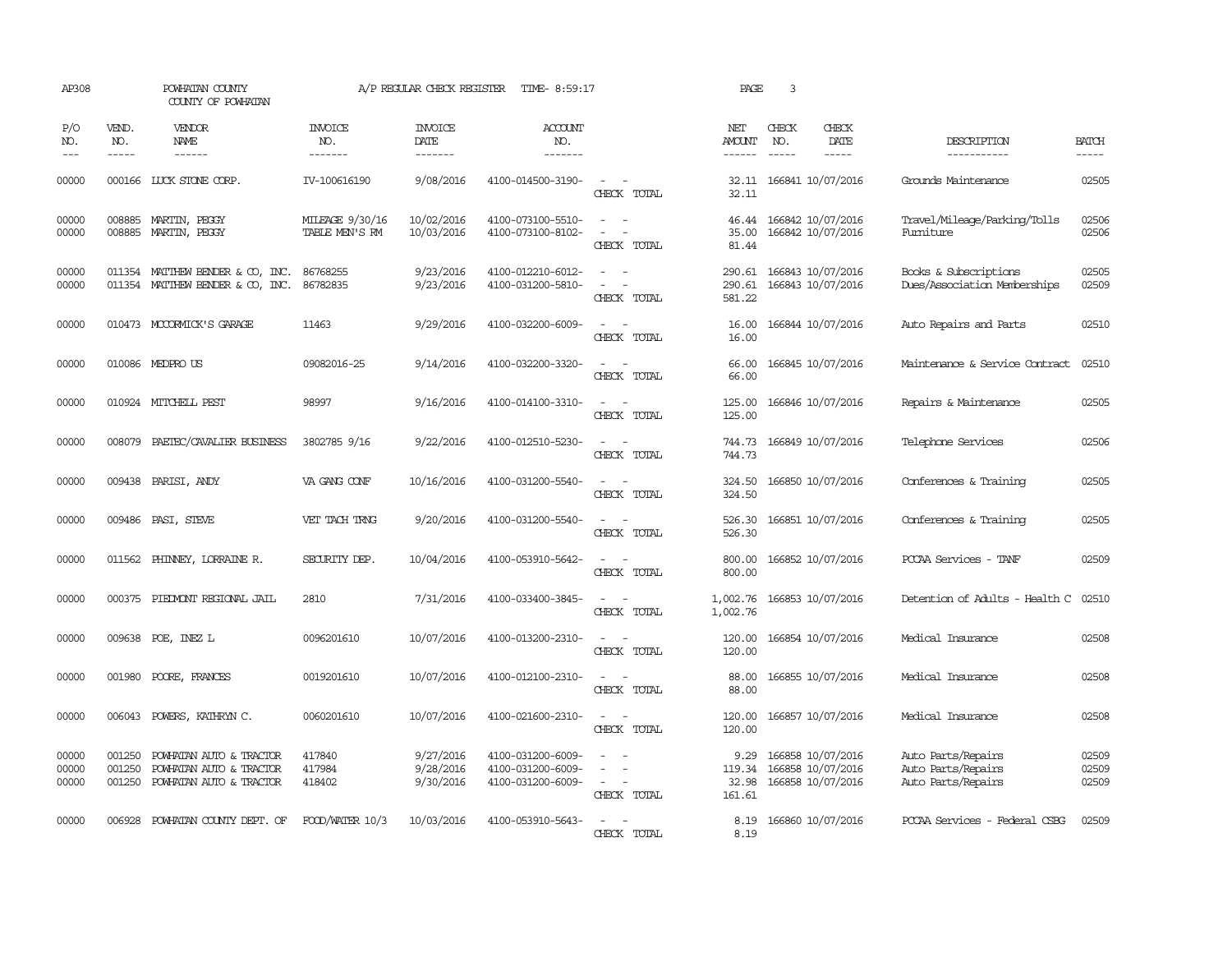| AP308                 |                       | POWHATAN COUNTY<br>COUNTY OF POWHATAN        |                           | A/P REGULAR CHECK REGISTER               | TIME- 8:59:17                    |                                                   | PAGE                                  | $\overline{4}$              |                               |                                |                       |
|-----------------------|-----------------------|----------------------------------------------|---------------------------|------------------------------------------|----------------------------------|---------------------------------------------------|---------------------------------------|-----------------------------|-------------------------------|--------------------------------|-----------------------|
| P/O<br>NO.<br>$- - -$ | VEND.<br>NO.<br>----- | VENDOR<br><b>NAME</b><br>------              | INVOICE<br>NO.<br>------- | <b>INVOICE</b><br><b>DATE</b><br>------- | <b>ACCOUNT</b><br>NO.<br>------- |                                                   | NET<br><b>AMOUNT</b><br>$- - - - - -$ | CHECK<br>NO.<br>$- - - - -$ | CHECK<br><b>DATE</b><br>----- | DESCRIPTION<br>-----------     | <b>BATCH</b><br>----- |
| 00000                 |                       | 008294 POWHATAN COUNTY PUBLIC                | 0082201610                | 10/07/2016                               | 4100-031200-2310-                | CHECK TOTAL                                       | 681.50<br>681.50                      |                             | 166861 10/07/2016             | Medical Insurance              | 02508                 |
| 00000                 | 005050                | POWHATAN LOCK SERVICES                       | 1161                      | 9/27/2016                                | 4100-031200-6014-                | $\overline{\phantom{a}}$<br>CHECK TOTAL           | 47.50<br>47.50                        |                             | 166862 10/07/2016             | Other Operating Supplies       | 02510                 |
| 00000                 |                       | 006474 PROGRESSIVE AUTO WORKS                | 32158                     | 9/22/2016                                | 4100-031200-6009-                | $\sim$<br>$\sim$                                  | 744.34                                |                             | 166863 10/07/2016             | Auto Parts/Repairs             | 02509                 |
| 00000                 | 006474                | PROGRESSIVE AUTO WORKS                       | 32163                     | 9/22/2016                                | 4100-031200-6009-                |                                                   | 624.61                                |                             | 166863 10/07/2016             | Auto Parts/Repairs             | 02509                 |
| 00000                 |                       | 006474 PROGRESSIVE AUIO WORKS                | 32181                     | 9/23/2016                                | 4100-031200-6009-                |                                                   | 591.98                                |                             | 166863 10/07/2016             | Auto Parts/Repairs             | 02509                 |
| 00000                 |                       | 006474 PROGRESSIVE AUIO WORKS                | 32198                     | 9/27/2016                                | 4100-031200-6009-                | $\overline{\phantom{a}}$                          | 58.50                                 |                             | 166863 10/07/2016             | Auto Parts/Repairs             | 02509                 |
| 00000                 |                       | 006474 PROGRESSIVE AUIO WORKS                | 32206                     | 9/29/2016                                | 4100-031200-6009-                |                                                   | 1,052.12                              |                             | 166863 10/07/2016             | Auto Parts/Repairs             | 02509                 |
| 00000                 |                       | 006474 PROGRESSIVE AUTO WORKS                | 32211                     | 9/28/2016                                | 4100-031200-6009-                |                                                   | 21.23                                 |                             | 166863 10/07/2016             | Auto Parts/Repairs             | 02509                 |
| 00000                 |                       | 006474 PROGRESSIVE AUTO WORKS                | 32221                     | 9/29/2016                                | 4100-031200-6009-                |                                                   | 16.00                                 |                             | 166863 10/07/2016             | Auto Parts/Repairs             | 02509                 |
| 00000                 |                       | 006474 PROGRESSIVE AUTO WORKS                | 32229                     | 9/30/2016                                | 4100-031200-6009-                | $\sim$                                            | 55.86                                 |                             | 166863 10/07/2016             | Auto Parts/Repairs             | 02509                 |
|                       |                       |                                              |                           |                                          |                                  | CHECK TOTAL                                       | 3, 164.64                             |                             |                               |                                |                       |
| 00000                 |                       | 009518 CUARLES PETROLEUM, INC.               | CT-0794864                | 9/30/2016                                | 4100-032200-5120-                | $\sim$                                            | 25.91                                 |                             | 166864 10/07/2016             | Apparatus Fuel                 | 02510                 |
|                       |                       |                                              |                           |                                          |                                  | CHECK TOTAL                                       | 25.91                                 |                             |                               |                                |                       |
| 00000                 | 000780                | <b>QUILL CORPORATION</b>                     | 9470114                   | 9/26/2016                                | 4100-012310-6001-                | $\sim$<br>$\sim$                                  | 49.81                                 |                             | 166865 10/07/2016             | Office Supplies                | 02505                 |
| 00000                 | 000780                | <b>QUILL CORPORATION</b>                     | 9469840                   | 9/26/2016                                | 4100-012410-6001-                | $\sim$<br>$\sim$                                  | 149.78                                |                             | 166865 10/07/2016             | Office Supplies                | 02506                 |
|                       |                       |                                              |                           |                                          |                                  | CHECK TOTAL                                       | 199.59                                |                             |                               |                                |                       |
| 00000                 |                       | 000620 R. C. GOODWYN & SONS, INC             | 0733779                   | 9/12/2016                                | 4100-014300-3310-                | $\overline{\phantom{a}}$<br>$\sim$                |                                       |                             | 21.37 166866 10/07/2016       | Repairs & Maintenance          | 02505                 |
| 00000                 | 000620                | R. C. GOODWYN & SONS, INC                    | 0733915                   | 9/12/2016                                | 4100-014100-3310-                |                                                   | 7.68                                  |                             | 166866 10/07/2016             | Repairs & Maintenance          | 02505                 |
| 00000                 |                       | 000620 R. C. GOODWYN & SONS, INC             | 0734122                   | 9/13/2016                                | 4100-014100-6004-                |                                                   | 5.69                                  |                             | 166866 10/07/2016             | Tools and Equipment            | 02505                 |
| 00000                 | 000620                | R. C. GOODWYN & SONS, INC                    | 0734122                   | 9/13/2016                                | 4100-014500-3190-                |                                                   | 10.97                                 |                             | 166866 10/07/2016             | Grounds Maintenance            | 02505                 |
| 00000                 | 000620                | R. C. GOODWYN & SONS, INC                    | 0734122                   | 9/13/2016                                | 4100-014400-6001-                | $\overline{\phantom{a}}$                          | 3.79                                  |                             | 166866 10/07/2016             | Stationery/Office Supplies     | 02505                 |
| 00000                 | 000620                | R. C. GOODWYN & SONS, INC                    | 0734351                   | 9/15/2016                                | 4100-014100-6004-                | $\overline{\phantom{a}}$                          | 128.80                                |                             | 166866 10/07/2016             | Tools and Equipment            | 02505                 |
| 00000                 |                       | 000620 R. C. GOODWYN & SONS, INC 0734709     |                           | 9/16/2016                                | 4100-014100-3310-                | $\overline{\phantom{a}}$                          | 4.98                                  |                             | 166866 10/07/2016             | Repairs & Maintenance          | 02505                 |
|                       |                       |                                              |                           |                                          |                                  | CHECK TOTAL                                       | 183.28                                |                             |                               |                                |                       |
| 00000                 |                       | 006466 RADIO COMMUNICATION OF VA 801000437-1 |                           | 9/22/2016                                | 4100-031200-3310-                | $\sim$<br>CHECK TOTAL                             | 120.00                                |                             | 120.00 166867 10/07/2016      | Repairs & Maintenance          | 02510                 |
| 00000                 |                       | 006945 RECORDED BOOKS, LLC                   | 75412027                  | 9/23/2016                                | 4100-073100-6012-                |                                                   | 92.47                                 |                             | 166868 10/07/2016             | Books & Subscriptions          | 02506                 |
|                       |                       |                                              |                           |                                          |                                  | CHECK TOTAL                                       | 92.47                                 |                             |                               |                                |                       |
| 00000                 |                       | 011222 RESPONSIBLE FAIHERS AND               | OCT 2016                  | 10/03/2016                               | 4100-053910-5643-                | CHECK TOTAL                                       | 2,940.00<br>2,940.00                  |                             | 166869 10/07/2016             | PCCAA Services - Federal CSBG  | 02509                 |
| 00000                 |                       | 009037 REYNOLDS LIGHTING SUPPLY              | 118721                    | 9/20/2016                                | 4100-014100-3310-                | $\overline{\phantom{a}}$<br>$\sim$<br>CHECK TOTAL | 23.80<br>23.80                        |                             | 166870 10/07/2016             | Repairs & Maintenance          | 02505                 |
| 00000                 |                       | 009077 REYNOLDS, SHIRLEY                     | 0090201610                | 10/07/2016                               | 4100-031200-2310-                | $\sim$<br>$\overline{\phantom{a}}$<br>CHECK TOTAL | 96.00<br>96.00                        |                             | 166871 10/07/2016             | Medical Insurance              | 02508                 |
| 00000                 |                       | 006579 RICHMOND ALARM COMPANY                | 142476                    | 10/01/2016                               | 4100-014100-3320-                | $\overline{\phantom{a}}$<br>CHECK TOTAL           | 1,175.00<br>1,175.00                  |                             | 166872 10/07/2016             | Maintenance & Service Contract | 02505                 |
| 00000                 |                       | 007942 RICHMOND SUBURBAN                     | I00003545500907           | 9/07/2016                                | 4100-012320-3600-                |                                                   |                                       |                             | 146.25 166873 10/07/2016      | Advertising                    | 02505                 |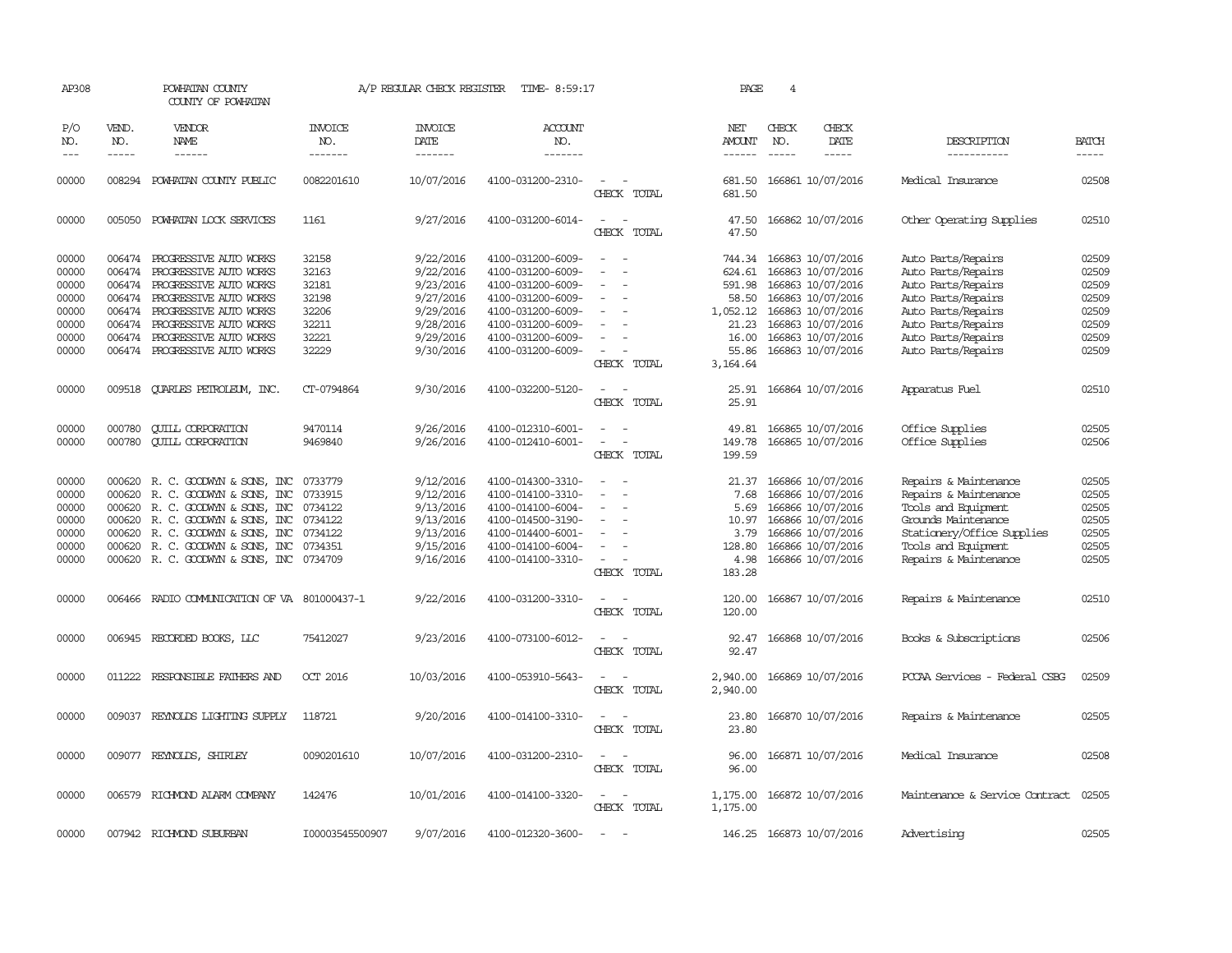| AP308                                                                                  |                                                                                                  | POWHATAN COUNTY<br>COUNTY OF POWHATAN                                                                                                                                                                                                                  |                                                                                                                                          | A/P REGULAR CHECK REGISTER                                                                                                     | TIME- 8:59:17                                                                                                                                                                                                  |                                                                                                                                                   | PAGE                                                                                                      | 5                                                                                                                                                                                                              |                                                                                                                                                                                                                                                                                                                                |                                                                                        |
|----------------------------------------------------------------------------------------|--------------------------------------------------------------------------------------------------|--------------------------------------------------------------------------------------------------------------------------------------------------------------------------------------------------------------------------------------------------------|------------------------------------------------------------------------------------------------------------------------------------------|--------------------------------------------------------------------------------------------------------------------------------|----------------------------------------------------------------------------------------------------------------------------------------------------------------------------------------------------------------|---------------------------------------------------------------------------------------------------------------------------------------------------|-----------------------------------------------------------------------------------------------------------|----------------------------------------------------------------------------------------------------------------------------------------------------------------------------------------------------------------|--------------------------------------------------------------------------------------------------------------------------------------------------------------------------------------------------------------------------------------------------------------------------------------------------------------------------------|----------------------------------------------------------------------------------------|
| P/O<br>NO.<br>$---$                                                                    | VEND.<br>NO.<br>$- - - - -$                                                                      | VENDOR<br>NAME<br>$- - - - - -$                                                                                                                                                                                                                        | <b>INVOICE</b><br>NO.<br>-------                                                                                                         | <b>INVOICE</b><br>DATE<br>--------                                                                                             | <b>ACCOUNT</b><br>NO.<br>-------                                                                                                                                                                               |                                                                                                                                                   | NET<br>AMOUNT<br>$- - - - - -$                                                                            | CHECK<br>CHECK<br>DATE<br>NO.<br>$- - - - -$<br>$- - - - -$                                                                                                                                                    | DESCRIPTION<br>-----------                                                                                                                                                                                                                                                                                                     | <b>BATCH</b><br>-----                                                                  |
|                                                                                        |                                                                                                  |                                                                                                                                                                                                                                                        |                                                                                                                                          |                                                                                                                                |                                                                                                                                                                                                                |                                                                                                                                                   |                                                                                                           |                                                                                                                                                                                                                |                                                                                                                                                                                                                                                                                                                                |                                                                                        |
| 00000<br>00000                                                                         | 007942                                                                                           | 007942 RICHMOND SUBURBAN<br>RICHMOND SUBURBAN                                                                                                                                                                                                          | I00002985380504<br>I00003748500914                                                                                                       | 5/04/2016<br>9/14/2016                                                                                                         | 4100-011010-3600-<br>4100-013200-3600-                                                                                                                                                                         | $\overline{\phantom{a}}$<br>$\overline{\phantom{a}}$<br>CHECK TOTAL                                                                               | 44.00<br>338.25<br>528.50                                                                                 | 166873 10/07/2016<br>166873 10/07/2016                                                                                                                                                                         | Advertising<br>Advertising                                                                                                                                                                                                                                                                                                     | 02506<br>02506                                                                         |
| 00000<br>00000                                                                         | 006253<br>006253                                                                                 | SALISBURY TIRE & SERVICE<br>SALISBURY TIRE & SERVICE                                                                                                                                                                                                   | 0089985<br>89769                                                                                                                         | 9/28/2016<br>9/16/2016                                                                                                         | 4100-031200-6009-<br>4100-031200-6008-                                                                                                                                                                         | CHECK TOTAL                                                                                                                                       | 163.19<br>45.33<br>208.52                                                                                 | 166875 10/07/2016<br>166875 10/07/2016                                                                                                                                                                         | Auto Parts/Repairs<br>Gas/Grease/Oil                                                                                                                                                                                                                                                                                           | 02510<br>02510                                                                         |
| 00000                                                                                  | 011326                                                                                           | SHENANDOAH VALLEY TRACTOR PULLING EVENT                                                                                                                                                                                                                |                                                                                                                                          | 9/03/2016                                                                                                                      | 4100-032200-6016-                                                                                                                                                                                              | $\overline{a}$<br>CHECK TOTAL                                                                                                                     | 500.00<br>500.00                                                                                          | 166877 10/07/2016                                                                                                                                                                                              | <b>JET</b> Program                                                                                                                                                                                                                                                                                                             | 02510                                                                                  |
| 00000                                                                                  |                                                                                                  | 007157 SHORES COLLISION, INC.                                                                                                                                                                                                                          | 16-10722                                                                                                                                 | 9/30/2016                                                                                                                      | 4100-031200-6009-                                                                                                                                                                                              | $\sim$<br>CHECK TOTAL                                                                                                                             | 4,702.50<br>4,702.50                                                                                      | 166878 10/07/2016                                                                                                                                                                                              | Auto Parts/Repairs                                                                                                                                                                                                                                                                                                             | 02509                                                                                  |
| 00000                                                                                  |                                                                                                  | 001320 SOUTHERN POLICE                                                                                                                                                                                                                                 | 187347                                                                                                                                   | 9/27/2016                                                                                                                      | 4100-031200-6011-                                                                                                                                                                                              | CHECK TOTAL                                                                                                                                       | 164.97                                                                                                    | 164.97 166881 10/07/2016                                                                                                                                                                                       | Uniforms                                                                                                                                                                                                                                                                                                                       | 02510                                                                                  |
| 00000<br>00000<br>00000<br>00000<br>00000<br>00000<br>00000<br>00000<br>00000<br>00000 | 001940<br>001940<br>001940<br>001940<br>001940<br>001940<br>001940<br>001940<br>001940<br>001940 | STANDBY SYSTEMS, INC.<br>STANDBY SYSTEMS, INC.<br>STANDBY SYSTEMS, INC.<br>STANDBY SYSTEMS, INC.<br>STANDBY SYSTEMS, INC.<br>STANDBY SYSTEMS, INC.<br>STANDBY SYSTEMS, INC.<br>STANDBY SYSTEMS, INC.<br>STANDBY SYSTEMS, INC.<br>STANDBY SYSTEMS, INC. | 09162118<br>09162118<br>09162119<br>09162132<br>09162133<br>09162133<br>09162159<br>09162159<br>09162162<br>09162162                     | 9/19/2016<br>9/19/2016<br>9/19/2016<br>9/20/2016<br>9/20/2016<br>9/20/2016<br>9/22/2016<br>9/22/2016<br>9/22/2016<br>9/22/2016 | 4100-032210-3320-<br>4100-032210-3320-<br>4100-032210-3310-<br>4100-035100-3320-<br>4100-031210-3320-<br>4100-031210-3310-<br>4100-032220-3320-<br>4100-032220-3320-<br>4100-031210-3320-<br>4100-031210-3320- | $\sim$<br>$\sim$<br>$\overline{\phantom{a}}$<br>$\equiv$<br>$\sim$<br>CHECK TOTAL                                                                 | 160.00<br>25.00<br>720.05<br>140.00<br>130.00<br>164.35<br>170.00<br>25.00<br>130.00<br>25.00<br>1,689.40 | 166884 10/07/2016<br>166884 10/07/2016<br>166884 10/07/2016<br>166884 10/07/2016<br>166884 10/07/2016<br>166884 10/07/2016<br>166884 10/07/2016<br>166884 10/07/2016<br>166884 10/07/2016<br>166884 10/07/2016 | Maintenance & Service Contract<br>Maintenance & Service Contract<br>Repairs & Maintenance<br>Landscaping - Animal Control<br>Maintenance and Service Contra<br>Repairs and Maintenance<br>Maintenance & Service Contract<br>Maintenance & Service Contract<br>Maintenance and Service Contra<br>Maintenance and Service Contra | 02505<br>02505<br>02505<br>02505<br>02505<br>02505<br>02505<br>02505<br>02505<br>02505 |
| 00000<br>00000<br>00000<br>00000<br>00000<br>00000<br>00000<br>00000<br>00000<br>00000 | 008578<br>008578<br>008578<br>008578<br>008578<br>008578<br>008578<br>008578<br>008578           | STAPLES BUSINESS AD-<br>STAPLES BUSINESS AD-<br>STAPLES BUSINESS AD-<br>STAPLES BUSINESS AD-<br>STAPLES BUSINESS AD-<br>STAPLES BUSINESS AD-<br>STAPLES BUSINESS AD-<br>008578 STAPLES BUSINESS AD-<br>STAPLES BUSINESS AD-<br>STAPLES BUSINESS AD-    | 3315456199<br>3315539579<br>3315051791<br>3315397549<br>3315051799<br>3315051800<br>3315051801<br>3315456197<br>3315456198<br>3315539578 | 9/22/2016<br>9/23/2016<br>9/17/2016<br>9/21/2016<br>9/17/2016<br>9/17/2016<br>9/17/2016<br>9/22/2016<br>9/22/2016<br>9/23/2016 | 4100-081100-6001-<br>4100-081100-6001-<br>4100-081100-6001-<br>4100-073100-6001-<br>4100-031200-6001-<br>4100-031200-6001-<br>4100-031200-6001-<br>4100-021600-6001-<br>4100-021600-6001-<br>4100-021600-6001- | $\overline{\phantom{a}}$<br>$\overline{\phantom{a}}$<br>$\overline{\phantom{a}}$<br>$\overline{\phantom{a}}$<br>$\equiv$<br>$\sim$<br>CHECK TOTAL | 31.99<br>71.99<br>225.39<br>155.88<br>7.00<br>39.65<br>96.10<br>184.96<br>13.03<br>7.76<br>833.75         | 166885 10/07/2016<br>166885 10/07/2016<br>166885 10/07/2016<br>166885 10/07/2016<br>166885 10/07/2016<br>166885 10/07/2016<br>166885 10/07/2016<br>166885 10/07/2016<br>166885 10/07/2016<br>166885 10/07/2016 | Office Supplies<br>Office Supplies<br>Office Supplies<br>Office Supplies<br>Office Supplies<br>Office Supplies<br>Office Supplies<br>Office Supplies<br>Office Supplies<br>Office Supplies                                                                                                                                     | 02505<br>02505<br>02506<br>02506<br>02509<br>02509<br>02509<br>02510<br>02510<br>02510 |
| 00000                                                                                  | 008578                                                                                           | STAPLES BUSINESS AD-                                                                                                                                                                                                                                   | 3315677200                                                                                                                               | 9/24/2016                                                                                                                      | 4100-031210-6001-                                                                                                                                                                                              | CHECK TOTAL                                                                                                                                       | 91.73<br>91.73                                                                                            | 166886 10/07/2016                                                                                                                                                                                              | Office Supplies                                                                                                                                                                                                                                                                                                                | 02510                                                                                  |
| 00000                                                                                  | 006569                                                                                           | STICKELS, RANDAL LEE                                                                                                                                                                                                                                   | 0065201610                                                                                                                               | 10/07/2016                                                                                                                     | 4100-031200-2310-                                                                                                                                                                                              | $\equiv$<br>CHECK TOTAL                                                                                                                           | 72.00<br>72.00                                                                                            | 166887 10/07/2016                                                                                                                                                                                              | Medical Insurance                                                                                                                                                                                                                                                                                                              | 02508                                                                                  |
| 00000                                                                                  |                                                                                                  | 007115 STOKES, GARLAND KENNETH                                                                                                                                                                                                                         | 0071201610                                                                                                                               | 10/07/2016                                                                                                                     | 4100-031200-2310-                                                                                                                                                                                              | CHECK TOTAL                                                                                                                                       | 68.00<br>68.00                                                                                            | 166888 10/07/2016                                                                                                                                                                                              | Medical Insurance                                                                                                                                                                                                                                                                                                              | 02508                                                                                  |
| 00000                                                                                  |                                                                                                  | 006267 TIMBERLAKE, II, JAMES B.                                                                                                                                                                                                                        | PULLING EVENT                                                                                                                            | 9/03/2016                                                                                                                      | 4100-032200-6016-                                                                                                                                                                                              | $\sim$<br><b>CHECK</b><br>TOTAL                                                                                                                   | 500.00<br>500.00                                                                                          | 166892 10/07/2016                                                                                                                                                                                              | <b>JET</b> Program                                                                                                                                                                                                                                                                                                             | 02510                                                                                  |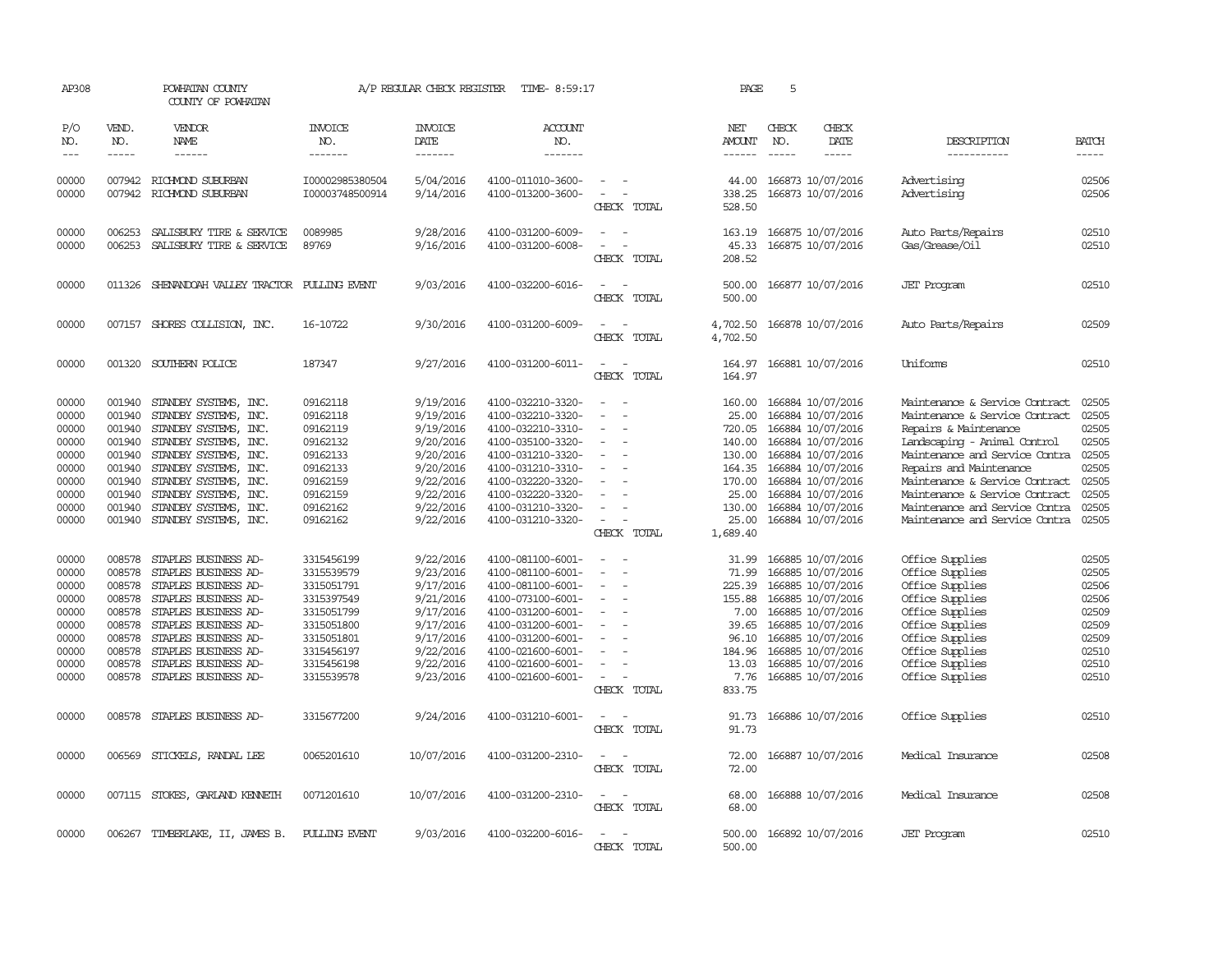| AP308                                     |                                                                                                                                                                                                                                                                                                                                                                                                                                                                         | POWHATAN COUNTY<br>COUNTY OF POWHATAN                                                               |                                                                                             | A/P REGULAR CHECK REGISTER                                    | TIME- 8:59:17                                                                                         |                                         | PAGE                                                    | 6                           |                                                                                                                                                                                                                                                                                                                                                                                                                                                                                             |                                                                                                          |                                           |
|-------------------------------------------|-------------------------------------------------------------------------------------------------------------------------------------------------------------------------------------------------------------------------------------------------------------------------------------------------------------------------------------------------------------------------------------------------------------------------------------------------------------------------|-----------------------------------------------------------------------------------------------------|---------------------------------------------------------------------------------------------|---------------------------------------------------------------|-------------------------------------------------------------------------------------------------------|-----------------------------------------|---------------------------------------------------------|-----------------------------|---------------------------------------------------------------------------------------------------------------------------------------------------------------------------------------------------------------------------------------------------------------------------------------------------------------------------------------------------------------------------------------------------------------------------------------------------------------------------------------------|----------------------------------------------------------------------------------------------------------|-------------------------------------------|
| P/O<br>NO.<br>$\qquad \qquad -$           | VEND.<br>NO.<br>$\begin{tabular}{ccccc} \multicolumn{2}{c }{\multicolumn{2}{c }{\multicolumn{2}{c }{\multicolumn{2}{c}}{\hspace{-2.2cm}}}} \multicolumn{2}{c }{\multicolumn{2}{c }{\hspace{-2.2cm}}\hline} \multicolumn{2}{c }{\hspace{-2.2cm}}\hline \multicolumn{2}{c }{\hspace{-2.2cm}}\hline \multicolumn{2}{c }{\hspace{-2.2cm}}\hline \multicolumn{2}{c }{\hspace{-2.2cm}}\hline \multicolumn{2}{c }{\hspace{-2.2cm}}\hline \multicolumn{2}{c }{\hspace{-2.2cm}}$ | VENDOR<br>NAME                                                                                      | <b>INVOICE</b><br>NO.<br>-------                                                            | <b>INVOICE</b><br>DATE<br>-------                             | <b>ACCOUNT</b><br>NO.<br>-------                                                                      |                                         | NET<br>AMOUNT                                           | CHECK<br>NO.<br>$- - - - -$ | CHECK<br>DATE<br>$\frac{1}{2} \left( \frac{1}{2} \right) \left( \frac{1}{2} \right) \left( \frac{1}{2} \right) \left( \frac{1}{2} \right) \left( \frac{1}{2} \right) \left( \frac{1}{2} \right) \left( \frac{1}{2} \right) \left( \frac{1}{2} \right) \left( \frac{1}{2} \right) \left( \frac{1}{2} \right) \left( \frac{1}{2} \right) \left( \frac{1}{2} \right) \left( \frac{1}{2} \right) \left( \frac{1}{2} \right) \left( \frac{1}{2} \right) \left( \frac{1}{2} \right) \left( \frac$ | DESCRIPTION<br>-----------                                                                               | <b>BATCH</b><br>-----                     |
| 00000<br>00000                            | 010088<br>010088                                                                                                                                                                                                                                                                                                                                                                                                                                                        | TREASURER<br>TREASURER                                                                              | 10/06/2016<br>10/06/2016                                                                    | 10/06/2016<br>10/06/2016                                      | 4100-032200-6009-<br>4100-032200-6009-                                                                | CHECK TOTAL                             | .00<br>16.00<br>16.00                                   |                             | 166893 10/07/2016<br>166893 10/07/2016                                                                                                                                                                                                                                                                                                                                                                                                                                                      | Auto Repairs and Parts<br>Auto Repairs and Parts                                                         | 02512<br>02512                            |
| 00000                                     | 011558                                                                                                                                                                                                                                                                                                                                                                                                                                                                  | TRICHELL, DEANA                                                                                     | 507-2016                                                                                    | 9/27/2016                                                     | 3100-013030-0008-                                                                                     | CHECK TOTAL                             | 48.75<br>48.75                                          |                             | 166894 10/07/2016                                                                                                                                                                                                                                                                                                                                                                                                                                                                           | Building Permits                                                                                         | 02509                                     |
| 00000                                     |                                                                                                                                                                                                                                                                                                                                                                                                                                                                         | 007625 TURNER, LATOYA C.                                                                            | COR CONFLICT CL                                                                             | 9/29/2016                                                     | 4100-012310-5510-                                                                                     | $\equiv$<br>CHECK TOTAL                 | 96.70<br>96.70                                          |                             | 166895 10/07/2016                                                                                                                                                                                                                                                                                                                                                                                                                                                                           | Travel/Mileage/Parking/Tolls                                                                             | 02505                                     |
| 00000<br>00000                            | 006721<br>006721                                                                                                                                                                                                                                                                                                                                                                                                                                                        | UNIVERSITY OF VIRGINIA<br>UNIVERSITY OF VIRGINIA                                                    | 29518<br>29519                                                                              | 9/28/2016<br>9/28/2016                                        | 4100-012410-5540-<br>4100-012410-5540-                                                                | $\overline{\phantom{a}}$<br>CHECK TOTAL | 80.00<br>80.00<br>160.00                                |                             | 166897 10/07/2016<br>166897 10/07/2016                                                                                                                                                                                                                                                                                                                                                                                                                                                      | Conferences & Training<br>Conferences & Training                                                         | 02506<br>02506                            |
| 00000<br>00000                            |                                                                                                                                                                                                                                                                                                                                                                                                                                                                         | 008126 VERIZON<br>008126 VERIZON                                                                    | 9772576265<br>9772586406                                                                    | 9/23/2016<br>9/23/2016                                        | 4100-032200-5260-<br>4100-032200-5260-                                                                | CHECK TOTAL                             | .02<br>360.09<br>360.11                                 |                             | 166898 10/07/2016<br>166898 10/07/2016                                                                                                                                                                                                                                                                                                                                                                                                                                                      | Internet<br>Internet                                                                                     | 02510<br>02510                            |
| 00000<br>00000<br>00000<br>00000<br>00000 | 011169<br>011169<br>011169                                                                                                                                                                                                                                                                                                                                                                                                                                              | 011169 VERIZON<br>VERIZON<br>VERIZON<br>VERIZON<br>011169 VERIZON                                   | 8045987939 9/16<br>8043780915 9/16<br>8045981340 9/16<br>8045983715 9/16<br>8045986057 9/16 | 9/28/2016<br>9/25/2016<br>9/28/2016<br>9/28/2016<br>9/28/2016 | 4100-022100-5230-<br>4100-032220-5230-<br>4100-021100-5230-<br>4100-032210-5230-<br>4100-031200-5230- | $\sim$<br>CHECK TOTAL                   | 44.40<br>83.87<br>45.20<br>134.31<br>762.40<br>1,070.18 |                             | 166899 10/07/2016<br>166899 10/07/2016<br>166899 10/07/2016<br>166899 10/07/2016<br>166899 10/07/2016                                                                                                                                                                                                                                                                                                                                                                                       | Telephone Services<br>Telephone System<br>Telephone Services<br>Telephone Services<br>Telephone Services | 02506<br>02511<br>02511<br>02511<br>02511 |
| 00000                                     |                                                                                                                                                                                                                                                                                                                                                                                                                                                                         | 006302 VIRGINIA INFORMATION                                                                         | T303626                                                                                     | 9/29/2016                                                     | 4100-012510-5260-                                                                                     | $\equiv$<br>CHECK TOTAL                 | 208.23                                                  |                             | 208.23 166901 10/07/2016                                                                                                                                                                                                                                                                                                                                                                                                                                                                    | Internet Usage                                                                                           | 02511                                     |
| 00000<br>00000                            |                                                                                                                                                                                                                                                                                                                                                                                                                                                                         | 007755 WITMER ASSOCIATES INC.<br>007755 WITMER ASSOCIATES INC.                                      | 1724020<br>1723222                                                                          | 9/22/2016<br>9/23/2016                                        | 4100-031200-6011-<br>4100-032200-6011-                                                                | $\equiv$<br>CHECK TOTAL                 | 155.00<br>26.00<br>181.00                               |                             | 166902 10/07/2016<br>166902 10/07/2016                                                                                                                                                                                                                                                                                                                                                                                                                                                      | Uniforms<br>Protective Gear/Uniforms                                                                     | 02509<br>02510                            |
| 00000                                     |                                                                                                                                                                                                                                                                                                                                                                                                                                                                         | 002080 WOODCOCK, LYNN T.                                                                            | 0020201610                                                                                  | 10/07/2016                                                    | 4100-031200-2310-                                                                                     | $\sim$ 100 $\mu$<br>CHECK TOTAL         | 108.00<br>108.00                                        |                             | 166903 10/07/2016                                                                                                                                                                                                                                                                                                                                                                                                                                                                           | Medical Insurance                                                                                        | 02508                                     |
| 00000<br>00000<br>00000                   | 010688<br>010688                                                                                                                                                                                                                                                                                                                                                                                                                                                        | A&B CLEANING SERVICE, INC.<br>A&B CLEANING SERVICE, INC.<br>010688 A&B CLEANING SERVICE, INC. 10166 | 10166<br>10166                                                                              | 9/30/2016<br>9/30/2016<br>9/30/2016                           | 4100-014100-3180-<br>4100-032210-3180-<br>4100-032220-3180-                                           | $\equiv$<br>$\equiv$<br>CHECK TOTAL     | 5,525.77<br>147.69<br>246.15<br>5,919.61                |                             | 166904 10/14/2016<br>166904 10/14/2016<br>166904 10/14/2016                                                                                                                                                                                                                                                                                                                                                                                                                                 | Cleaning Service<br>Cleaning Service<br>Cleaning Service                                                 | 02514<br>02514<br>02514                   |
| 00000<br>00000                            | 007758                                                                                                                                                                                                                                                                                                                                                                                                                                                                  | ADVANCE AUTO PARTS<br>007758 ADVANCE AUTO PARTS                                                     | 6819624557680<br>6819624734384                                                              | 9/01/2016<br>9/03/2016                                        | 4100-032200-6009-<br>4100-032200-6009-                                                                | $\sim$<br>$\sim$<br>CHECK TOTAL         | 224.00<br>9.99<br>233.99                                |                             | 166905 10/14/2016<br>166905 10/14/2016                                                                                                                                                                                                                                                                                                                                                                                                                                                      | Auto Repairs and Parts<br>Auto Repairs and Parts                                                         | 02514<br>02514                            |
| 00000                                     |                                                                                                                                                                                                                                                                                                                                                                                                                                                                         | 011434 AGA JANITORIAL SOLUTIONS,                                                                    | 1194                                                                                        | 9/29/2016                                                     | 4100-014100-3180-                                                                                     | $\sim$<br>CHECK TOTAL                   | 772.00<br>772.00                                        |                             | 166906 10/14/2016                                                                                                                                                                                                                                                                                                                                                                                                                                                                           | Cleaning Service                                                                                         | 02514                                     |
| 00000                                     |                                                                                                                                                                                                                                                                                                                                                                                                                                                                         | 010780 ALL GOOD AUTOMOTTVE LLC                                                                      | 2936                                                                                        | 10/03/2016                                                    | 4100-031200-6009-                                                                                     | CHECK TOTAL                             | 2,036.37                                                |                             | 2,036.37 166908 10/14/2016                                                                                                                                                                                                                                                                                                                                                                                                                                                                  | Auto Parts/Repairs                                                                                       | 02514                                     |
| 00000                                     |                                                                                                                                                                                                                                                                                                                                                                                                                                                                         | 007576 AMELIA OVERHEAD DOORS                                                                        | 108233                                                                                      | 11/03/2016                                                    | 4100-032200-3310-                                                                                     | CHECK TOTAL                             | 177.25                                                  |                             | 177.25 166909 10/14/2016                                                                                                                                                                                                                                                                                                                                                                                                                                                                    | Equipment Repair                                                                                         | 02521                                     |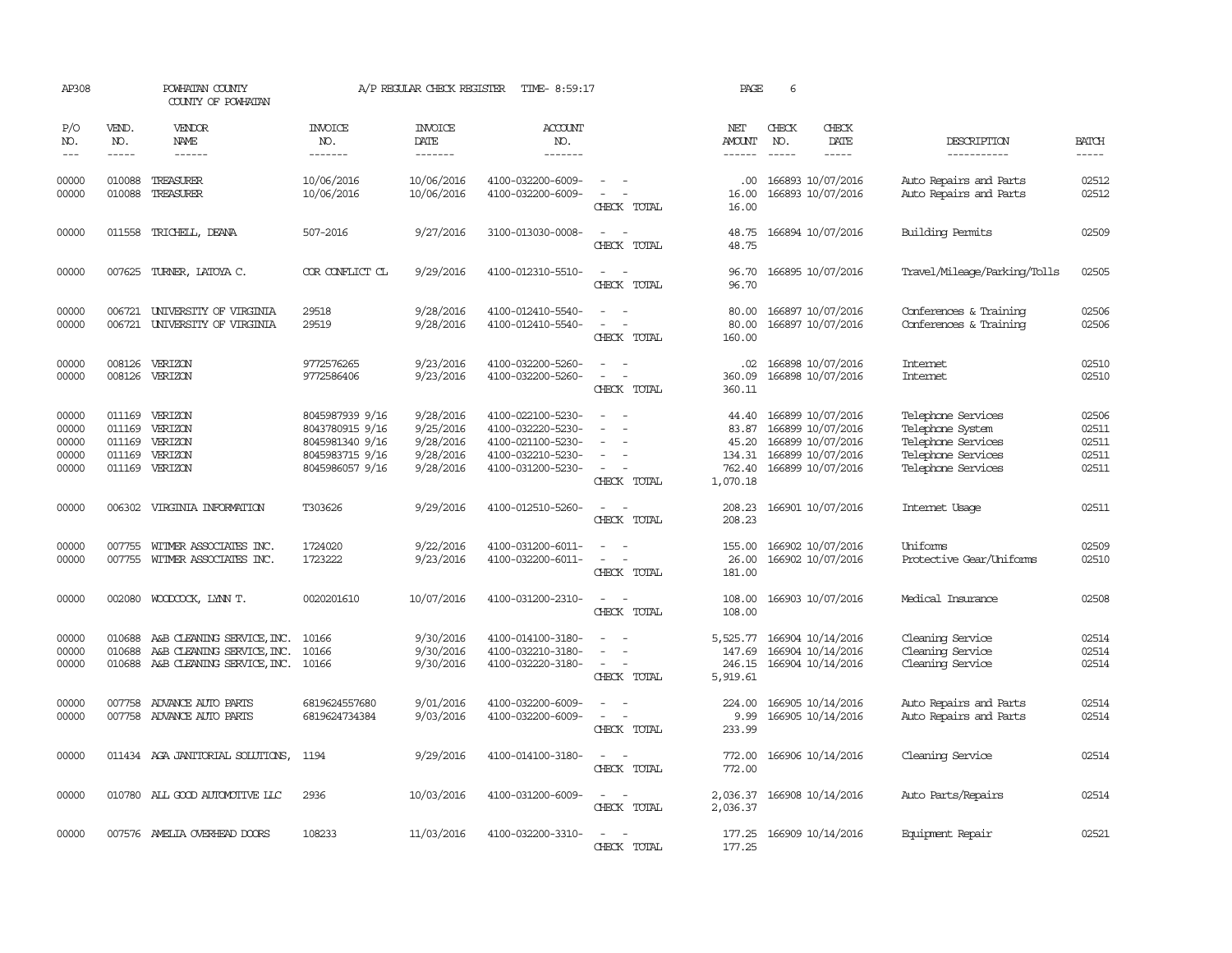| AP308               |                       | POWHATAN COUNTY<br>COUNTY OF POWHATAN  |                                  | A/P REGULAR CHECK REGISTER        | TIME- 8:59:17                    |                                                      | PAGE                                  | 7            |                          |                                |                       |
|---------------------|-----------------------|----------------------------------------|----------------------------------|-----------------------------------|----------------------------------|------------------------------------------------------|---------------------------------------|--------------|--------------------------|--------------------------------|-----------------------|
| P/O<br>NO.<br>$---$ | VEND.<br>NO.<br>----- | VENDOR<br><b>NAME</b><br>$- - - - - -$ | <b>INVOICE</b><br>NO.<br>------- | <b>INVOICE</b><br>DATE<br>------- | <b>ACCOUNT</b><br>NO.<br>------- |                                                      | NET<br><b>AMOUNT</b><br>$- - - - - -$ | CHECK<br>NO. | CHECK<br>DATE<br>-----   | DESCRIPTION<br>-----------     | <b>BATCH</b><br>----- |
| 00000               |                       | 007941 BAKER & TAYLOR                  | K75841090                        | 10/04/2016                        | 4100-073100-6012-                | CHECK TOTAL                                          | 93.62                                 |              | 93.62 166911 10/14/2016  | Books & Subscriptions          | 02521                 |
| 00000               | 008668                | BANK OF AMERICA                        | 10/03/2016                       | 10/03/2016                        | 4100-011010-5540-                | $\equiv$<br>$\sim$                                   | .00                                   |              | 166912 10/14/2016        | Travel - Convention & Educatio | 02525                 |
| 00000               | 008668                | BANK OF AMERICA                        | 10/03/2016                       | 10/03/2016                        | 4100-011010-5540-                |                                                      | 287.73                                |              | 166912 10/14/2016        | Travel - Convention & Educatio | 02525                 |
| 00000               | 008668                | BANK OF AMERICA                        | 10/03/2016                       | 10/03/2016                        | 4100-011010-5540-                |                                                      | 287.73                                |              | 166912 10/14/2016        | Travel - Convention & Educatio | 02525                 |
| 00000               | 008668                | BANK OF AMERICA                        | 10/03/2016                       | 10/03/2016                        | 4100-012100-5540-                | $\sim$<br>$\overline{\phantom{a}}$                   | 287.73                                |              | 166912 10/14/2016        | Conference & Training          | 02525                 |
| 00000               | 008668                | BANK OF AMERICA                        | 10/03/2016                       | 10/03/2016                        | 4100-073100-6014-                | $\overline{\phantom{a}}$                             | 4.11                                  |              | 166912 10/14/2016        | Library Supplies               | 02525                 |
| 00000               | 008668                | BANK OF AMERICA                        | 10/03/2016                       | 10/03/2016                        | 4100-032200-5120-                |                                                      | 221.07                                |              | 166912 10/14/2016        | Apparatus Fuel                 | 02525                 |
| 00000               | 008668                | BANK OF AMERICA                        | 10/03/2016                       | 10/03/2016                        | 4100-012310-5540-                | $\equiv$<br>$\overline{\phantom{a}}$                 | 600.00                                |              | 166912 10/14/2016        | Conferences & Training         | 02525                 |
| 00000               | 008668                | BANK OF AMERICA                        | 10/03/2016                       | 10/03/2016                        | 4100-012410-3321-                | $\overline{\phantom{a}}$                             | 19.95                                 |              | 166912 10/14/2016        | BAI.NET Credit Card Fees       | 02525                 |
| 00000               | 008668                | BANK OF AMERICA                        | 10/03/2016                       | 10/03/2016                        | 4100-032200-6012-                |                                                      | 24.95                                 |              | 166912 10/14/2016        | Books & Subscriptions          | 02525                 |
| 00000               | 008668                | BANK OF AMERICA                        | 10/03/2016                       | 10/03/2016                        | 4100-013200-5210-                |                                                      | 272.00                                |              | 166912 10/14/2016        | Postage                        | 02525                 |
| 00000               | 008668                | BANK OF AMERICA                        | 10/03/2016                       | 10/03/2016                        | 4100-073100-5210-                | $\sim$<br>$\overline{\phantom{a}}$                   | 14.07                                 |              | 166912 10/14/2016        | Postage                        | 02525                 |
| 00000               | 008668                | BANK OF AMERICA                        | 10/03/2016                       | 10/03/2016                        | 4100-073100-5210-                | $\equiv$                                             | 2.48                                  |              | 166912 10/14/2016        | Postage                        | 02525                 |
| 00000               | 008668                | BANK OF AMERICA                        | 10/03/2016                       | 10/03/2016                        | 4100-073100-5210-                |                                                      | 5.88                                  |              | 166912 10/14/2016        | Postage                        | 02525                 |
| 00000               | 008668                | BANK OF AMERICA                        | 10/03/2016                       | 10/03/2016                        | 4100-073100-5210-                | $\equiv$<br>$\overline{\phantom{a}}$                 | 8.82                                  |              | 166912 10/14/2016        | Postage                        | 02525                 |
| 00000               | 008668                | BANK OF AMERICA                        | 10/03/2016                       | 10/03/2016                        | 4100-073100-5210-                | $\overline{\phantom{a}}$                             | 8.36                                  |              | 166912 10/14/2016        | Postage                        | 02525                 |
| 00000               | 008668                | BANK OF AMERICA                        | 10/03/2016                       | 10/03/2016                        | 4100-073100-5210-                |                                                      | 4.53                                  |              | 166912 10/14/2016        | Postage                        | 02525                 |
| 00000               | 008668                | BANK OF AMERICA                        | 10/03/2016                       | 10/03/2016                        | 4100-083500-5210-                |                                                      | 9.40                                  |              | 166912 10/14/2016        | Postage                        | 02525                 |
| 00000               | 008668                | BANK OF AMERICA                        | 10/03/2016                       | 10/03/2016                        | 4100-083500-5210-                | $\sim$<br>$\overline{a}$                             | 4.16                                  |              | 166912 10/14/2016        | Postage                        | 02525                 |
| 00000               | 008668                | BANK OF AMERICA                        | 10/03/2016                       | 10/03/2016                        | 4100-073100-6001-                |                                                      | 44.74                                 |              | 166912 10/14/2016        | Office Supplies                | 02525                 |
| 00000               | 008668                | BANK OF AMERICA                        | 10/03/2016                       | 10/03/2016                        | 4100-083500-6014-                |                                                      | 19.50                                 |              | 166912 10/14/2016        | Other Operating Supplies       | 02525                 |
| 00000               | 008668                | BANK OF AMERICA                        | 10/03/2016                       | 10/03/2016                        | 4100-012510-6002-                | $\equiv$                                             | 190.97                                |              | 166912 10/14/2016        | Computer Equipment-non-capital | 02525                 |
| 00000               | 008668                | BANK OF AMERICA                        | 10/03/2016                       | 10/03/2016                        | 4100-012510-6002-                | $\overline{\phantom{a}}$                             | 12.06                                 |              | 166912 10/14/2016        | Computer Equipment-non-capital | 02525                 |
| 00000               | 008668                | BANK OF AMERICA                        | 10/03/2016                       | 10/03/2016                        | 4100-012510-6002-                | $\equiv$                                             | 12.06                                 |              | 166912 10/14/2016        | Computer Equipment-non-capital | 02525                 |
| 00000               | 008668                | BANK OF AMERICA                        | 10/03/2016                       | 10/03/2016                        | 4100-021100-6001-                |                                                      |                                       |              | 99.00- 166912 10/14/2016 | Stationery & Office Supplies   | 02525                 |
| 00000               | 008668                | BANK OF AMERICA                        | 10/03/2016                       | 10/03/2016                        | 4100-032200-5815-                | $\sim$<br>$\overline{\phantom{a}}$                   |                                       |              | 689.16 166912 10/14/2016 | Training/Seminars              | 02525                 |
| 00000               | 008668                | BANK OF AMERICA                        | 10/03/2016                       | 10/03/2016                        | 4100-032200-5815-                |                                                      | 689.16                                |              | 166912 10/14/2016        | Training/Seminars              | 02525                 |
| 00000               | 008668                | BANK OF AMERICA                        | 10/03/2016                       | 10/03/2016                        | 4100-032200-5815-                |                                                      | 344.58                                |              | 166912 10/14/2016        | Training/Seminars              | 02525                 |
| 00000               | 008668                | BANK OF AMERICA                        | 10/03/2016                       | 10/03/2016                        | 4100-035500-6003-                | $\overline{\phantom{a}}$<br>$\overline{\phantom{a}}$ | 73.70                                 |              | 166912 10/14/2016        | EOC Relocation                 | 02525                 |
| 00000               | 008668                | BANK OF AMERICA                        | 10/03/2016                       | 10/03/2016                        | 4100-035500-6003-                | $\overline{\phantom{a}}$                             | 262.19                                |              | 166912 10/14/2016        | EOC Relocation                 | 02525                 |
| 00000               | 008668                | BANK OF AMERICA                        | 10/03/2016                       | 10/03/2016                        | 4100-035500-6003-                |                                                      | 23.16                                 |              | 166912 10/14/2016        | EOC Relocation                 | 02525                 |
| 00000               | 008668                | BANK OF AMERICA                        | 10/03/2016                       | 10/03/2016                        | 4100-035500-6003-                |                                                      | 4.20                                  |              | 166912 10/14/2016        | EOC Relocation                 | 02525                 |
| 00000               | 008668                | BANK OF AMERICA                        | 10/03/2016                       | 10/03/2016                        | 4100-035500-6003-                | $\sim$<br>$\overline{\phantom{a}}$                   | 262.19                                |              | 166912 10/14/2016        | EOC Relocation                 | 02525                 |
| 00000               | 008668                | BANK OF AMERICA                        | 10/03/2016                       | 10/03/2016                        | 4100-035500-6003-                |                                                      | 539.04                                |              | 166912 10/14/2016        | EOC Relocation                 | 02525                 |
| 00000               | 008668                | BANK OF AMERICA                        | 10/03/2016                       | 10/03/2016                        | 4100-035500-6003-                | $\overline{\phantom{a}}$                             | 297.95                                |              | 166912 10/14/2016        | EOC Relocation                 | 02525                 |
| 00000               | 008668                | BANK OF AMERICA                        | 10/03/2016                       | 10/03/2016                        | 4100-035500-6003-                | $\overline{\phantom{a}}$                             | 106.40                                |              | 166912 10/14/2016        | EOC Relocation                 | 02525                 |
| 00000               | 008668                | BANK OF AMERICA                        | 10/03/2016                       | 10/03/2016                        | 4100-035500-6003-                | $\overline{\phantom{a}}$                             | 287.99                                |              | 166912 10/14/2016        | EOC Relocation                 | 02525                 |
| 00000               | 008668                | BANK OF AMERICA                        | 10/03/2016                       | 10/03/2016                        | 4100-035500-6003-                |                                                      | 155.82                                |              | 166912 10/14/2016        | EOC Relocation                 | 02525                 |
| 00000               | 008668                | BANK OF AMERICA                        | 10/03/2016                       | 10/03/2016                        | 4100-035500-6003-                | $\equiv$                                             | 374.40                                |              | 166912 10/14/2016        | EOC Relocation                 | 02525                 |
| 00000               | 008668                | BANK OF AMERICA                        | 10/03/2016                       | 10/03/2016                        | 4100-035500-6003-                | $\sim$<br>$\overline{\phantom{a}}$                   | 58.55                                 |              | 166912 10/14/2016        | EOC Relocation                 | 02525                 |
| 00000               | 008668                | BANK OF AMERICA                        | 10/03/2016                       | 10/03/2016                        | 4100-035500-6003-                |                                                      | 160.93                                |              | 166912 10/14/2016        | EOC Relocation                 | 02525                 |
| 00000               | 008668                | BANK OF AMERICA                        | 10/03/2016                       | 10/03/2016                        | 4100-035500-6003-                |                                                      | 139.95                                |              | 166912 10/14/2016        | EOC Relocation                 | 02525                 |
| 00000               | 008668                | BANK OF AMERICA                        | 10/03/2016                       | 10/03/2016                        | 4100-035500-6003-                | $\overline{\phantom{a}}$                             | 4.99                                  |              | 166912 10/14/2016        | EOC Relocation                 | 02525                 |
| 00000               | 008668                | BANK OF AMERICA                        | 10/03/2016                       | 10/03/2016                        | 4100-035500-6003-                |                                                      | 5.97                                  |              | 166912 10/14/2016        | EOC Relocation                 | 02525                 |
| 00000               | 008668                | BANK OF AMERICA                        | 10/03/2016                       | 10/03/2016                        | 4100-035500-6003-                |                                                      | 89.38                                 |              | 166912 10/14/2016        | EOC Relocation                 | 02525                 |
| 00000               | 008668                | BANK OF AMERICA                        | 10/03/2016                       | 10/03/2016                        | 4100-035500-6003-                |                                                      | 23.57                                 |              | 166912 10/14/2016        | EOC Relocation                 | 02525                 |
| 00000               | 008668                | BANK OF AMERICA                        | 10/03/2016                       | 10/03/2016                        | 4100-035500-6003-                | $\overline{\phantom{a}}$                             | 39.88                                 |              | 166912 10/14/2016        | EOC Relocation                 | 02525                 |
| 00000               | 008668                | BANK OF AMERICA                        | 10/03/2016                       | 10/03/2016                        | 4100-073100-6001-                | $\equiv$                                             | 15.99                                 |              | 166912 10/14/2016        | Office Supplies                | 02525                 |
| 00000               | 008668                | BANK OF AMERICA                        | 10/03/2016                       | 10/03/2016                        | 4100-073100-6012-                | $\overline{\phantom{a}}$                             |                                       |              | 22.16 166912 10/14/2016  | Books & Subscriptions          | 02525                 |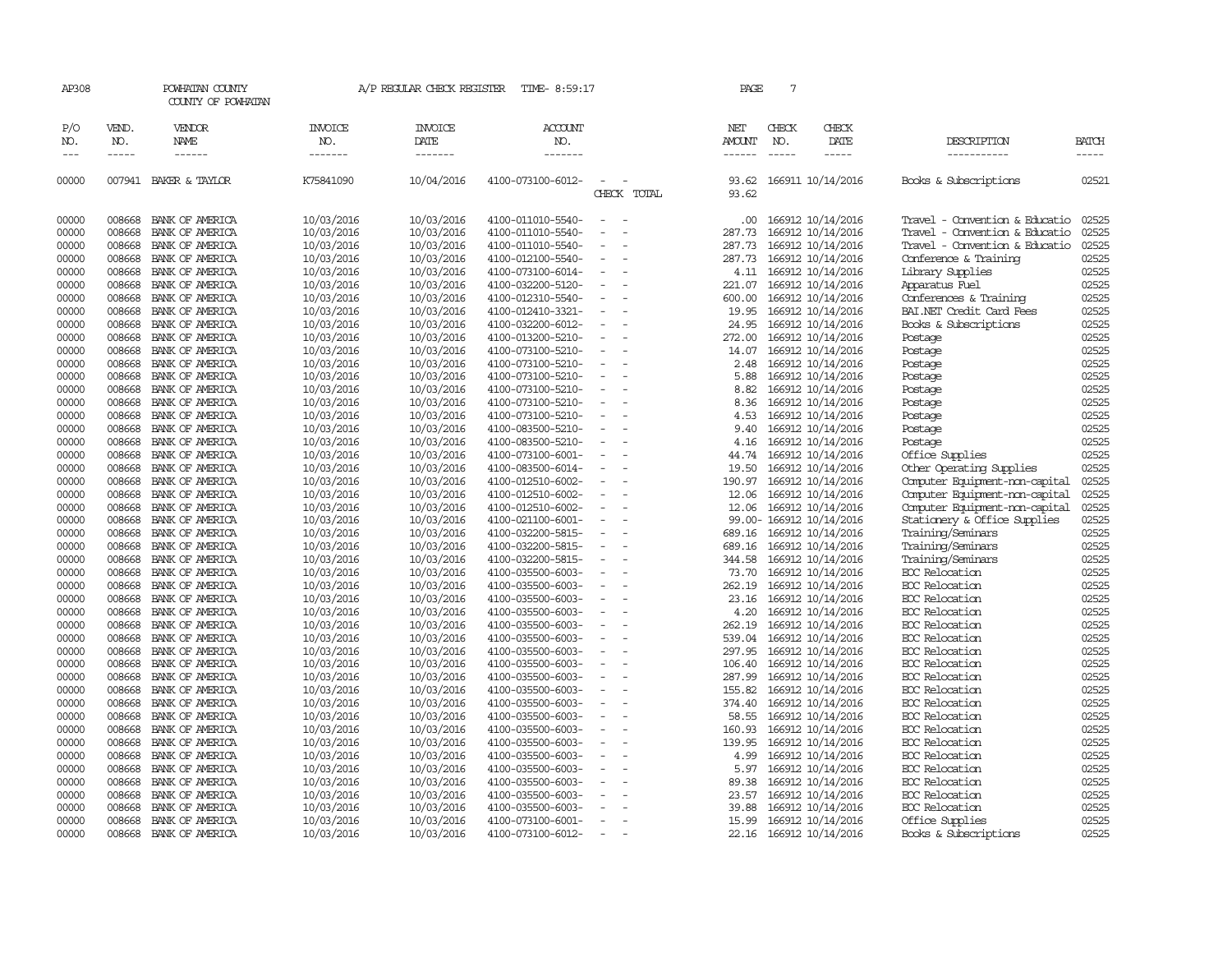| AP308                |                  | POWHATAN COUNTY<br>COUNTY OF POWHATAN |                          | A/P REGULAR CHECK REGISTER | TIME- 8:59:17                                                      | PAGE             |              | 8 |                                        |                                                             |                |
|----------------------|------------------|---------------------------------------|--------------------------|----------------------------|--------------------------------------------------------------------|------------------|--------------|---|----------------------------------------|-------------------------------------------------------------|----------------|
| P/O<br>NO.           | VEND.<br>NO.     | VENDOR<br>NAME                        | <b>INVOICE</b><br>NO.    | <b>INVOICE</b><br>DATE     | ACCOUNT<br>NO.                                                     | NET<br>AMOUNT    | CHECK<br>NO. |   | CHECK<br>DATE                          | DESCRIPTION                                                 | BATCH          |
| $\sim$ $\sim$ $\sim$ | -----            | $- - - - - -$                         | -------                  | -------                    | -------                                                            | $- - - - - -$    |              |   | -----                                  | -----------                                                 | -----          |
| 00000                | 008668           | BANK OF AMERICA                       | 10/03/2016               | 10/03/2016                 | 4100-073100-6012-<br>$\sim$                                        | 28.48            |              |   | 166912 10/14/2016                      | Books & Subscriptions                                       | 02525          |
| 00000                | 008668           | BANK OF AMERICA                       | 10/03/2016               | 10/03/2016                 | 4100-013200-6001-                                                  | 383.80           |              |   | 166912 10/14/2016                      | Office Supplies                                             | 02525          |
| 00000                | 008668           | BANK OF AMERICA                       | 10/03/2016               | 10/03/2016                 | 4100-014100-3310-<br>$\equiv$                                      | 15.97            |              |   | 166912 10/14/2016                      | Repairs & Maintenance                                       | 02525          |
| 00000                | 008668           | BANK OF AMERICA                       | 10/03/2016               | 10/03/2016                 | 4100-032200-5120-<br>$\overline{\phantom{a}}$                      | 64.34            |              |   | 166912 10/14/2016                      | Apparatus Fuel                                              | 02525          |
| 00000                | 008668           | BANK OF AMERICA                       | 10/03/2016               | 10/03/2016                 | 4100-011010-5840-<br>$\equiv$                                      | 486.20           |              |   | 166912 10/14/2016                      | Meeting Expense                                             | 02525          |
| 00000                | 008668           | BANK OF AMERICA                       | 10/03/2016               | 10/03/2016                 | 4100-032200-6001-                                                  | 39.86            |              |   | 166912 10/14/2016                      | Stationery/Office Supplies                                  | 02525          |
| 00000                | 008668           | BANK OF AMERICA                       | 10/03/2016               | 10/03/2016                 | 4100-034100-6001-<br>$\equiv$                                      | 250.98           |              |   | 166912 10/14/2016                      | Office Supplies                                             | 02525          |
| 00000                | 008668           | BANK OF AMERICA                       | 10/03/2016               | 10/03/2016                 | 4100-012100-5530-<br>$\equiv$                                      | 125.00           |              |   | 166912 10/14/2016                      | <b>Business Meetings</b>                                    | 02525          |
| 00000                | 008668           | BANK OF AMERICA                       | 10/03/2016               | 10/03/2016                 | 4100-012100-5530-<br>$\sim$                                        | 10.00            |              |   | 166912 10/14/2016                      | <b>Business Meetings</b>                                    | 02525          |
| 00000                | 008668           | BANK OF AMERICA                       | 10/03/2016               | 10/03/2016                 | 4100-032200-5810-<br>$\equiv$                                      | 75.00            |              |   | 166912 10/14/2016                      | Dues/Association Memberships                                | 02525          |
| 00000                | 008668           | BANK OF AMERICA                       | 10/03/2016               | 10/03/2016                 | 4100-032200-5815-<br>$\equiv$                                      | 81.48            |              |   | 166912 10/14/2016                      | Training/Seminars                                           | 02525          |
| 00000                | 008668           | BANK OF AMERICA                       | 10/03/2016               | 10/03/2016                 | 4100-012220-7002-<br>$\overline{\phantom{a}}$                      | 20.00            |              |   | 166912 10/14/2016                      | Criminal Background Checks                                  | 02525          |
| 00000                | 008668           | BANK OF AMERICA                       | 10/03/2016               | 10/03/2016                 | 4100-032200-5210-                                                  | 14.20            |              |   | 166912 10/14/2016                      | Postage                                                     | 02525          |
| 00000                | 008668           | BANK OF AMERICA                       | 10/03/2016               | 10/03/2016                 | 4100-032200-5210-<br>$\equiv$                                      | 10.00            |              |   | 166912 10/14/2016                      | Postage                                                     | 02525          |
| 00000                | 008668           | BANK OF AMERICA                       | 10/03/2016               | 10/03/2016                 | 4100-032200-5210-<br>$\overline{\phantom{a}}$                      | 26.01            |              |   | 166912 10/14/2016                      | Postage                                                     | 02525          |
| 00000                | 008668           | BANK OF AMERICA                       | 10/03/2016               | 10/03/2016                 | 4100-021100-5540-<br>$\sim$                                        | 220.88           |              |   | 166912 10/14/2016                      | Conferences & Training                                      | 02525          |
| 00000                | 008668           | BANK OF AMERICA                       | 10/03/2016               | 10/03/2016                 | 4100-021100-5540-<br>$\equiv$                                      | 220.88           |              |   | 166912 10/14/2016                      | Conferences & Training                                      | 02525          |
| 00000                | 008668           | BANK OF AMERICA                       | 10/03/2016               | 10/03/2016                 | 4100-021100-5540-<br>$\overline{\phantom{a}}$                      | 441.76           |              |   | 166912 10/14/2016                      | Conferences & Training                                      | 02525          |
| 00000                | 008668           | BANK OF AMERICA                       | 10/03/2016               | 10/03/2016                 | 4100-021100-5540-<br>$\overline{\phantom{a}}$                      | 220.88           |              |   | 166912 10/14/2016                      | Conferences & Training                                      | 02525          |
| 00000                | 008668           | BANK OF AMERICA                       | 10/03/2016               | 10/03/2016                 | 4100-013200-6001-                                                  | 121.78           |              |   | 166912 10/14/2016                      | Office Supplies                                             | 02525          |
| 00000                | 008668           | BANK OF AMERICA                       | 10/03/2016               | 10/03/2016                 | 4100-081100-6001-<br>$\overline{\phantom{a}}$                      | 57.33            |              |   | 166912 10/14/2016                      | Office Supplies                                             | 02525          |
| 00000                | 008668           | BANK OF AMERICA                       | 10/03/2016               | 10/03/2016                 | 4100-032200-5810-<br>$\overline{\phantom{a}}$                      | 230.00           |              |   | 166912 10/14/2016                      | Dues/Association Memberships                                | 02525          |
| 00000                | 008668           | BANK OF AMERICA                       | 10/03/2016               | 10/03/2016                 | 4100-032200-6012-<br>$\equiv$                                      | 52.12            |              |   | 166912 10/14/2016                      | Books & Subscriptions                                       | 02525          |
| 00000                | 008668           | BANK OF AMERICA                       | 10/03/2016               | 10/03/2016                 | 4100-035500-6014-<br>$\overline{\phantom{a}}$                      | 45.48            |              |   | 166912 10/14/2016                      | Other Operating Supplies                                    | 02525<br>02525 |
| 00000                | 008668           | BANK OF AMERICA                       | 10/03/2016               | 10/03/2016                 | 4100-032200-5815-<br>$\overline{\phantom{a}}$                      | 215.00           |              |   | 166912 10/14/2016                      | Training/Seminars                                           |                |
| 00000<br>00000       | 008668<br>008668 | BANK OF AMERICA<br>BANK OF AMERICA    | 10/03/2016               | 10/03/2016<br>10/03/2016   | 4100-032200-3320-<br>$\overline{\phantom{a}}$                      | 430.00<br>187.04 |              |   | 166912 10/14/2016                      | Maintenance & Service Contract<br>VGFOA Certificate Classes | 02525<br>02525 |
| 00000                | 008668           | BANK OF AMERICA                       | 10/03/2016               |                            | 4100-012200-5540-JS1-<br>$\overline{\phantom{a}}$                  |                  |              |   | 166912 10/14/2016                      | Advertising                                                 | 02525          |
| 00000                | 008668           | BANK OF AMERICA                       | 10/03/2016<br>10/03/2016 | 10/03/2016<br>10/03/2016   | 4100-073100-3600-<br>4100-073100-6012-<br>$\overline{\phantom{a}}$ | 2.02<br>15.00    |              |   | 166912 10/14/2016<br>166912 10/14/2016 | Books & Subscriptions                                       | 02525          |
| 00000                | 008668           | BANK OF AMERICA                       | 10/03/2016               | 10/03/2016                 | 4100-014500-3190-<br>$\overline{\phantom{a}}$                      | 84.00            |              |   | 166912 10/14/2016                      | Grounds Maintenance                                         | 02525          |
| 00000                | 008668           | BANK OF AMERICA                       | 10/03/2016               | 10/03/2016                 | 4100-035500-5540-<br>$\equiv$                                      | 117.16           |              |   | 166912 10/14/2016                      | Conferences & Training                                      | 02525          |
| 00000                | 008668           | BANK OF AMERICA                       | 10/03/2016               | 10/03/2016                 | 4100-034100-6001-<br>$\overline{\phantom{a}}$                      | 49.00            |              |   | 166912 10/14/2016                      | Office Supplies                                             | 02525          |
| 00000                | 008668           | BANK OF AMERICA                       | 10/03/2016               | 10/03/2016                 | 4100-012100-5540-<br>$\equiv$                                      | 399.00           |              |   | 166912 10/14/2016                      | Conference & Training                                       | 02525          |
| 00000                | 008668           | BANK OF AMERICA                       | 10/03/2016               | 10/03/2016                 | 4100-081100-5540-<br>$\overline{\phantom{a}}$                      | 399.00           |              |   | 166912 10/14/2016                      | Conferences & Training                                      | 02525          |
| 00000                | 008668           | BANK OF AMERICA                       | 10/03/2016               | 10/03/2016                 | 4100-032200-5815-<br>$\overline{\phantom{a}}$                      | 81.00            |              |   | 166912 10/14/2016                      | Training/Seminars                                           | 02525          |
| 00000                | 008668           | BANK OF AMERICA                       | 10/03/2016               | 10/03/2016                 | 4100-032200-6001-<br>$\overline{\phantom{a}}$                      |                  |              |   | 16.75-166912 10/14/2016                | Stationery/Office Supplies                                  | 02525          |
| 00000                | 008668           | BANK OF AMERICA                       | 10/03/2016               | 10/03/2016                 | 4100-073100-6001-<br>$\overline{\phantom{a}}$                      |                  |              |   | 33.50- 166912 10/14/2016               | Office Supplies                                             | 02525          |
| 00000                | 008668           | BANK OF AMERICA                       | 10/03/2016               | 10/03/2016                 | 4100-081100-6001-                                                  | 17.75            |              |   | 166912 10/14/2016                      | Office Supplies                                             | 02525          |
| 00000                | 008668           | BANK OF AMERICA                       | 10/03/2016               | 10/03/2016                 | 4100-012310-5540-<br>$\equiv$                                      | 439.49           |              |   | 166912 10/14/2016                      | Conferences & Training                                      | 02525          |
| 00000                | 008668           | BANK OF AMERICA                       | 10/03/2016               | 10/03/2016                 | 4100-012310-5510-<br>$\overline{\phantom{a}}$                      | 28.25            |              |   | 166912 10/14/2016                      | Travel/Mileage/Parking/Tolls                                | 02525          |
| 00000                | 008668           | BANK OF AMERICA                       | 10/03/2016               | 10/03/2016                 | 4100-012510-5230-                                                  | 6.00             |              |   | 166912 10/14/2016                      | Telephone Services                                          | 02525          |
| 00000                | 008668           | BANK OF AMERICA                       | 10/03/2016               | 10/03/2016                 | 4100-012510-5230-<br>$\overline{\phantom{a}}$                      | 57.30            |              |   | 166912 10/14/2016                      | Telephone Services                                          | 02525          |
| 00000                | 008668           | BANK OF AMERICA                       | 10/03/2016               | 10/03/2016                 | 4100-012510-5230-<br>$\sim$                                        | 6.10             |              |   | 166912 10/14/2016                      | Telephone Services                                          | 02525          |
| 00000                | 008668           | BANK OF AMERICA                       | 10/03/2016               | 10/03/2016                 | 4100-012510-5230-<br>$\overline{\phantom{a}}$                      | 5.10             |              |   | 166912 10/14/2016                      | Telephone Services                                          | 02525          |
| 00000                | 008668           | BANK OF AMERICA                       | 10/03/2016               | 10/03/2016                 | 4100-073100-6002-                                                  | 40.16            |              |   | 166912 10/14/2016                      | Computer Equipment-non-capital                              | 02525          |
| 00000                | 008668           | BANK OF AMERICA                       | 10/03/2016               | 10/03/2016                 | 4100-081500-6001-<br>$\overline{\phantom{a}}$                      | 497.63           |              |   | 166912 10/14/2016                      | Office Supplies                                             | 02525          |
| 00000                | 008668           | BANK OF AMERICA                       | 10/03/2016               | 10/03/2016                 | 4100-012100-5510-<br>$\sim$                                        | 6.00             |              |   | 166912 10/14/2016                      | Travel/Mileage/Parking/Tolls                                | 02525          |
| 00000                | 008668           | BANK OF AMERICA                       | 10/03/2016               | 10/03/2016                 | 4100-012310-5510-                                                  | 18.00            |              |   | 166912 10/14/2016                      | Travel/Mileage/Parking/Tolls                                | 02525          |
| 00000                | 008668           | BANK OF AMERICA                       | 10/03/2016               | 10/03/2016                 | 4100-014100-6005-<br>$\equiv$                                      | 10.49            |              |   | 166912 10/14/2016                      | Cleaning Supplies                                           | 02525          |
| 00000                | 008668           | BANK OF AMERICA                       | 10/03/2016               | 10/03/2016                 | 4100-081100-5540-<br>$\equiv$                                      | 125.00           |              |   | 166912 10/14/2016                      | Conferences & Training                                      | 02525          |
| 00000                | 008668           | BANK OF AMERICA                       | 10/03/2016               | 10/03/2016                 | 4100-012200-5810-<br>$\sim$                                        | 60.00            |              |   | 166912 10/14/2016                      | Dues/Association Memberships                                | 02525          |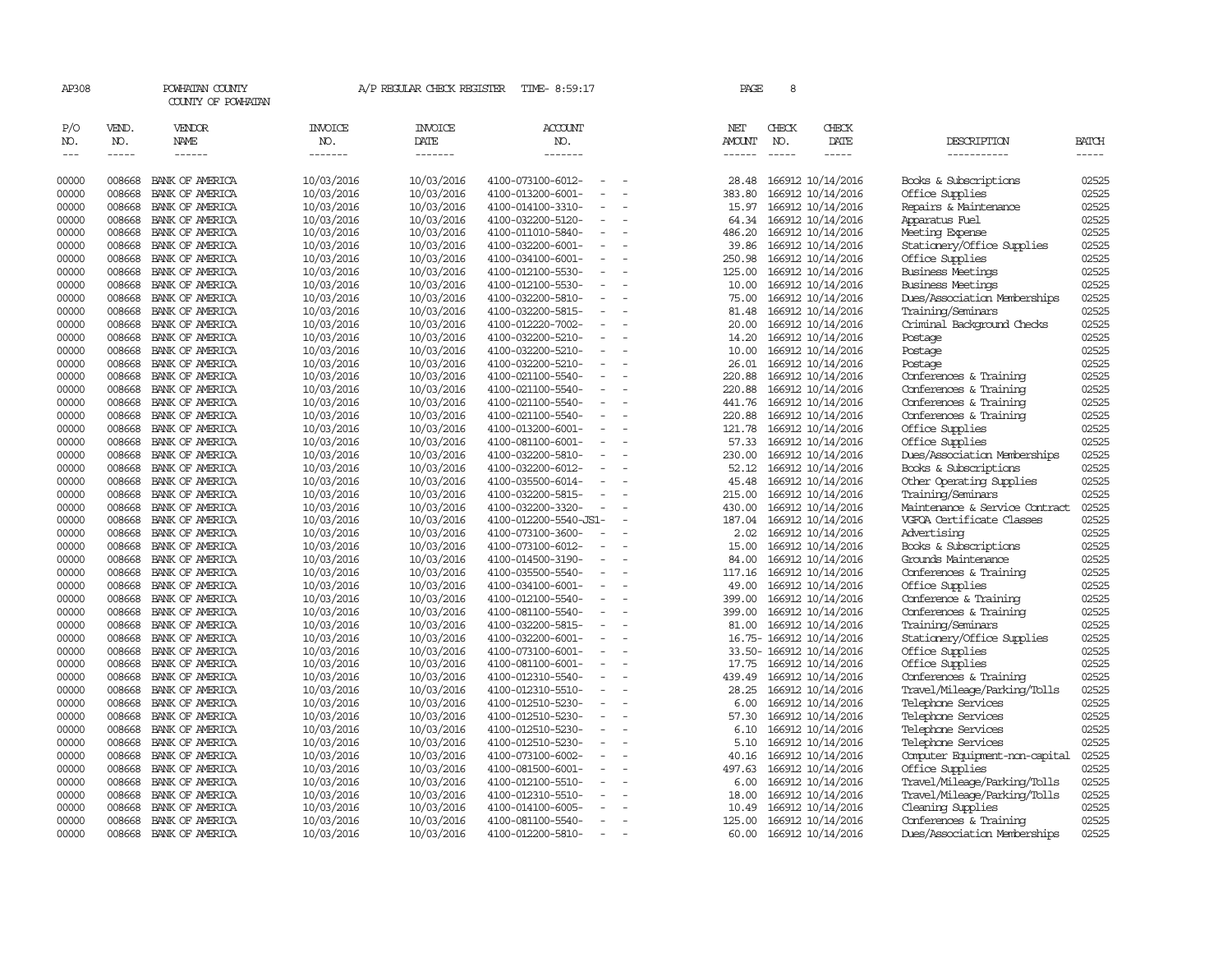| AP308          |                  | POWHATAN COUNTY<br>COUNTY OF POWHATAN        |                          | A/P REGULAR CHECK REGISTER | TIME- 8:59:17                          |                                         | PAGE                 | 9             |                                               |                                                    |                |
|----------------|------------------|----------------------------------------------|--------------------------|----------------------------|----------------------------------------|-----------------------------------------|----------------------|---------------|-----------------------------------------------|----------------------------------------------------|----------------|
| P/O<br>NO.     | VEND.<br>NO.     | <b>VENDOR</b><br><b>NAME</b>                 | <b>INVOICE</b><br>NO.    | <b>INVOICE</b><br>DATE     | <b>ACCOUNT</b><br>NO.                  |                                         | NET<br><b>AMOUNT</b> | CHECK<br>NO.  | CHECK<br>DATE                                 | DESCRIPTION                                        | <b>BATCH</b>   |
| $\frac{1}{2}$  | $- - - - -$      | ------                                       | -------                  | -------                    | -------                                |                                         | $- - - - - -$        | $\frac{1}{2}$ | $- - - - -$                                   | -----------                                        | -----          |
| 00000<br>00000 | 008668<br>008668 | BANK OF AMERICA<br>BANK OF AMERICA           | 10/03/2016<br>10/03/2016 | 10/03/2016<br>10/03/2016   | 4100-083500-6014-<br>4100-032200-5815- | $\overline{\phantom{a}}$                | 334.95<br>150.00     |               | 166912 10/14/2016<br>166912 10/14/2016        | Other Operating Supplies<br>Training/Seminars      | 02525<br>02525 |
| 00000          | 008668           | BANK OF AMERICA                              | 10/03/2016               | 10/03/2016                 | 4100-032200-5120-                      |                                         | 40.42                |               | 166912 10/14/2016                             | Apparatus Fuel                                     | 02525          |
| 00000          |                  | 008668 BANK OF AMERICA                       | 10/03/2016               | 10/03/2016                 | 4100-035500-6009-                      | $\overline{\phantom{a}}$<br>CHECK TOTAL | 142.06<br>14,069.71  |               | 166912 10/14/2016                             | Auto Parts/Repairs                                 | 02525          |
| 00000          | 009991           | <b>EMS DIRECT</b>                            | 105965                   | 9/30/2016                  | 4100-012310-6001-                      |                                         | 712.12               |               | 166913 10/14/2016                             | Office Supplies                                    | 02514          |
| 00000          |                  | 009991 BMS DIRECT                            | 107432                   | 9/30/2016                  | 4100-012200-6001-                      |                                         | 441.48               |               | 166913 10/14/2016                             | Office Supplies                                    | 02521          |
|                |                  |                                              |                          |                            |                                        | CHECK TOTAL                             | 1,153.60             |               |                                               |                                                    |                |
| 00000          | 009984           | BRAME SPECIALITY CO., INC.                   | 7119222                  | 9/27/2016                  | 4100-014100-6005-                      |                                         | 984.69               |               | 166914 10/14/2016                             | Cleaning Supplies                                  | 02514          |
| 00000          |                  | 009984 BRAME SPECIALTY CO., INC.             | 7122098                  | 9/26/2016                  | 4100-014100-6005-                      | $\overline{\phantom{a}}$                | 149.52               |               | 166914 10/14/2016                             | Cleaning Supplies                                  | 02514          |
|                |                  |                                              |                          |                            |                                        | CHECK TOTAL                             | 1,134.21             |               |                                               |                                                    |                |
| 00000          |                  | 011439 BUSINESS CARD                         | 09/27/2016               | 9/27/2016                  | 4100-031200-6014-                      |                                         | .00                  |               | 166915 10/14/2016                             | Other Operating Supplies                           | 02517          |
| 00000          | 011439           | BUSINESS CARD                                | 09/27/2016               | 9/27/2016                  | 4100-031200-6014-                      |                                         | 112.51               |               | 166915 10/14/2016                             | Other Operating Supplies                           | 02517          |
| 00000          |                  | 011439 BUSINESS CARD                         | 09/27/2016               | 9/27/2016                  | 4100-031200-6014-                      |                                         | 24.06                |               | 166915 10/14/2016                             | Other Operating Supplies                           | 02517          |
| 00000          |                  | 011439 BUSINESS CARD                         | 09/27/2016               | 9/27/2016                  | 4100-031200-6008-                      |                                         | 38.02                |               | 166915 10/14/2016                             | Gas/Grease/Oil                                     | 02517          |
| 00000          |                  | 011439 BUSINESS CARD                         | 09/27/2016               | 9/27/2016                  | 4100-035100-5540-                      | $\overline{\phantom{a}}$                | .00                  |               | 166915 10/14/2016                             | Conferences & Training                             | 02518          |
| 00000          |                  | 011439 BUSINESS CARD                         | 09/27/2016               | 9/27/2016                  | 4100-035100-5540-                      | $\overline{\phantom{a}}$                | 392.00               |               | 166915 10/14/2016                             | Conferences & Training                             | 02518          |
| 00000          |                  | 011439 BUSINESS CARD                         | 09/27/2016               | 9/27/2016                  | 4100-035100-6022-                      |                                         | 157.84               |               | 166915 10/14/2016                             | Dog Food/Supplies                                  | 02518          |
| 00000          |                  | 011439 BUSINESS CARD                         | 09/27/2016               | 9/27/2016                  | 4100-035100-3110-                      |                                         | 21.00                |               | 166915 10/14/2016                             | Professional Health Services                       | 02518          |
| 00000          |                  | 011439 BUSINESS CARD                         | 09/27/2016               | 9/27/2016                  | 4100-031200-5550-                      | $\overline{\phantom{a}}$                | .00.                 |               | 166915 10/14/2016                             | Prisoner Extradition                               | 02519          |
| 00000          | 011439           | <b>BUSINESS CARD</b>                         | 09/27/2016               | 9/27/2016                  | 4100-031200-5550-                      | $\equiv$                                | 11.35                |               | 166915 10/14/2016                             | Prisoner Extradition                               | 02519          |
| 00000          |                  | 011439 BUSINESS CARD                         | 09/27/2016               | 9/27/2016                  | 4100-031200-5550-                      |                                         | 35.44                |               | 166915 10/14/2016                             | Prisoner Extradition                               | 02519          |
| 00000          |                  | 011439 BUSINESS CARD                         | 09/27/2016               | 9/27/2016                  | 4100-031200-5550-                      |                                         |                      |               | 9.24 166915 10/14/2016                        | Prisoner Extradition                               | 02519          |
| 00000          |                  | 011439 BUSINESS CARD                         | 09/27/2016               | 9/27/2016                  | 4100-031200-6014-                      |                                         |                      |               | 165.01- 166915 10/14/2016                     | Other Operating Supplies                           | 02519          |
| 00000          |                  | 011439 BUSINESS CARD                         | 09/27/2016               | 9/27/2016                  | 4100-031200-5550-                      | $\overline{\phantom{a}}$                | 30.00                |               | 166915 10/14/2016                             | Prisoner Extradition                               | 02519          |
| 00000          |                  | 011439 BUSINESS CARD<br>011439 BUSINESS CARD | 09/27/2016               | 9/27/2016<br>9/27/2016     | 4100-031200-5210-<br>4100-031200-5210- | $\overline{\phantom{a}}$                | 15.99                |               | 166915 10/14/2016<br>166915 10/14/2016        | Postage                                            | 02520<br>02520 |
| 00000          |                  |                                              | 09/27/2016               |                            |                                        | $\sim$                                  | 100.00               |               |                                               | Postage                                            |                |
| 00000<br>00000 |                  | 011439 BUSINESS CARD<br>011439 BUSINESS CARD | 09/27/2016<br>09/27/2016 | 9/27/2016<br>9/27/2016     | 4100-031710-5210-<br>4100-031200-6014- |                                         | 15.99                |               | 166915 10/14/2016<br>125.94 166915 10/14/2016 | Postage                                            | 02520<br>02520 |
|                | 011439           | <b>BUSINESS CARD</b>                         | 09/27/2016               | 9/27/2016                  | 4100-031200-5540-                      |                                         |                      |               | 10.00- 166915 10/14/2016                      | Other Operating Supplies<br>Conferences & Training | 02520          |
| 00000<br>00000 |                  | 011439 BUSINESS CARD                         | 09/27/2016               | 9/27/2016                  | 4100-031200-5540-                      | $\overline{\phantom{a}}$                | 306.90               |               | 166915 10/14/2016                             | Conferences & Training                             | 02520          |
| 00000          | 011439           | <b>BUSINESS CARD</b>                         | 09/27/2016               | 9/27/2016                  | 4100-031200-5540-                      |                                         | 324.00               |               | 166915 10/14/2016                             | Conferences & Training                             | 02520          |
| 00000          |                  | 011439 BUSINESS CARD                         | 09/27/2016               | 9/27/2016                  | 4100-031200-6014-                      |                                         | 23.00                |               | 166915 10/14/2016                             | Other Operating Supplies                           | 02520          |
| 00000          |                  | 011439 BUSINESS CARD                         | 09/27/2016               | 9/27/2016                  | 4100-031200-6014-                      | $\overline{\phantom{a}}$                |                      |               | 34.99- 166915 10/14/2016                      | Other Operating Supplies                           | 02520          |
| 00000          |                  | 011439 BUSINESS CARD                         | 09/27/2016               | 9/27/2016                  | 4100-031200-6011-                      |                                         | 186.00               |               | 166915 10/14/2016                             | Uniforms                                           | 02520          |
| 00000          |                  | 011439 BUSINESS CARD                         | 09/27/2016               | 9/27/2016                  | 4100-031200-5540-                      |                                         | 106.49               |               | 166915 10/14/2016                             | Conferences & Training                             | 02520          |
| 00000          | 011439           | <b>BUSINESS CARD</b>                         | 09/27/2016               | 9/27/2016                  | 4100-031200-5540-                      |                                         | 106.49               |               | 166915 10/14/2016                             | Conferences & Training                             | 02520          |
| 00000          |                  | 011439 BUSINESS CARD                         | 09/27/2016               | 9/27/2016                  | 4100-031200-5540-                      | $\sim$                                  |                      |               | 301.71 166915 10/14/2016                      | Conferences & Training                             | 02520          |
|                |                  |                                              |                          |                            |                                        | CHECK TOTAL                             | 2,233.97             |               |                                               |                                                    |                |
| 00000          |                  | 006640 C.W. WARTHEN COMPANY                  | 52764                    | 10/06/2016                 | 4100-021600-6001-                      |                                         | 167.69               |               | 166916 10/14/2016                             | Office Supplies                                    | 02514          |
|                |                  |                                              |                          |                            |                                        | CHECK TOTAL                             | 167.69               |               |                                               |                                                    |                |
| 00000          | 007509           | CAPITALIRISTATE                              | S026752540.001           | 9/23/2016                  | 4100-014100-3310-                      |                                         | 260.65               |               | 166918 10/14/2016                             | Repairs & Maintenance                              | 02514          |
| 00000          | 007509           | CAPITALIRISTATE                              | S026752706.001           | 9/23/2016                  | 4100-014100-3310-                      | $\sim$<br>$\overline{\phantom{a}}$      | 74.76                |               | 166918 10/14/2016                             | Repairs & Maintenance                              | 02514          |
|                |                  |                                              |                          |                            |                                        | CHECK TOTAL                             | 335.41               |               |                                               |                                                    |                |
| 00000          |                  | 000540 CENTRAL VIRGINIA WASTE                | 21588                    | 9/27/2016                  | 4100-014300-3176-                      |                                         |                      |               | 360.60 166919 10/14/2016                      | Recycling Pulls                                    | 02514          |
|                |                  |                                              |                          |                            |                                        | <b>CHECK</b><br>TOTAL.                  | 360.60               |               |                                               |                                                    |                |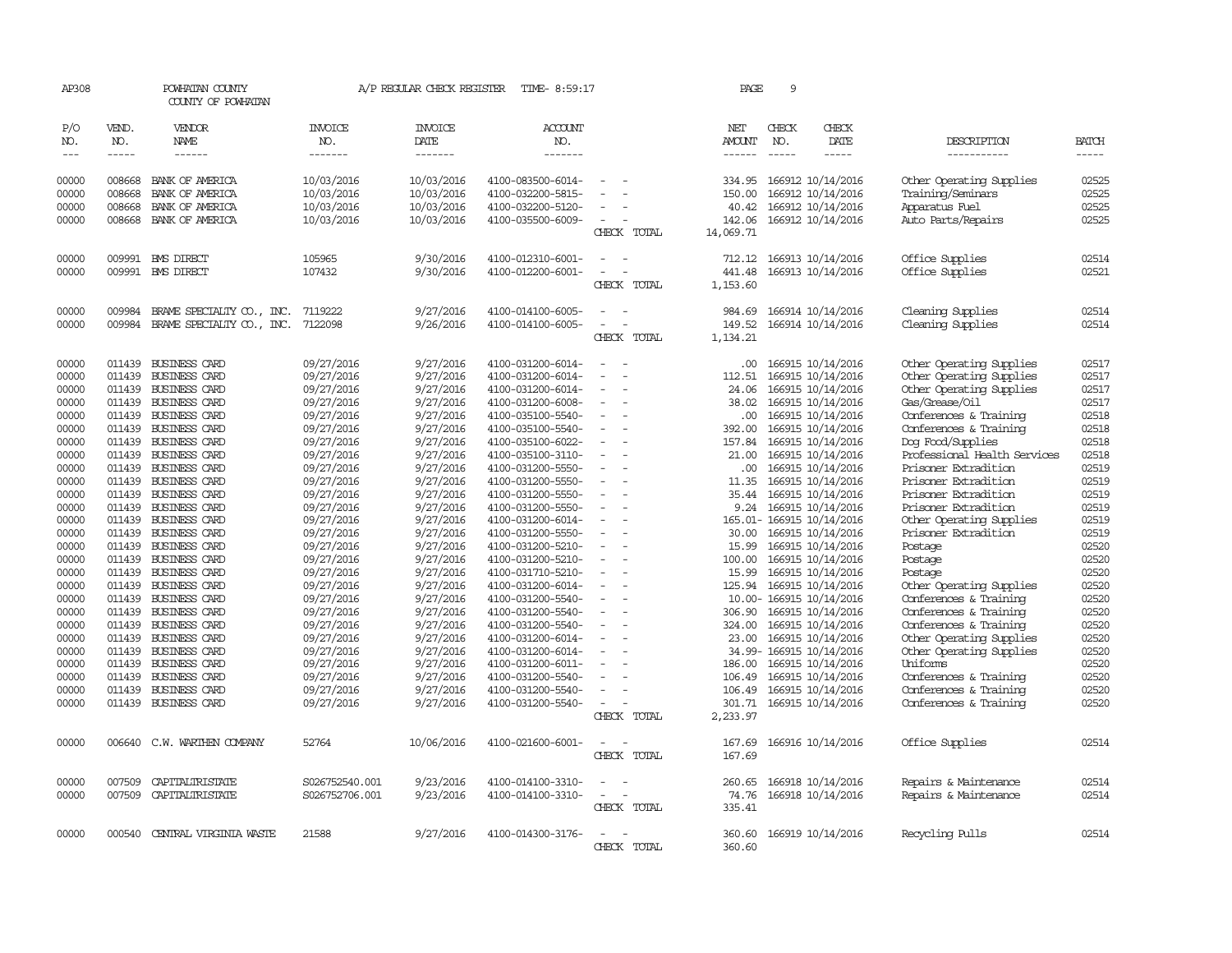| AP308                   |                            | POWHATAN COUNTY<br>COUNTY OF POWHATAN                                         |                                                       | A/P REGULAR CHECK REGISTER               | TIME- 8:59:17                                               |                                                                       | PAGE                                  | 10                          |                                                             |                                                                                                 |                             |
|-------------------------|----------------------------|-------------------------------------------------------------------------------|-------------------------------------------------------|------------------------------------------|-------------------------------------------------------------|-----------------------------------------------------------------------|---------------------------------------|-----------------------------|-------------------------------------------------------------|-------------------------------------------------------------------------------------------------|-----------------------------|
| P/O<br>NO.<br>$---$     | VEND.<br>NO.               | <b>VENDOR</b><br>NAME<br>$- - - - - -$                                        | <b>INVOICE</b><br>NO.<br>-------                      | <b>INVOICE</b><br><b>DATE</b><br>------- | <b>ACCOUNT</b><br>NO.<br>-------                            |                                                                       | NET<br><b>AMOUNT</b><br>$- - - - - -$ | CHECK<br>NO.<br>$- - - - -$ | CHECK<br>DATE<br>-----                                      | DESCRIPTION<br>-----------                                                                      | <b>BATCH</b><br>$- - - - -$ |
| 00000<br>00000<br>00000 | 006965<br>006965<br>006965 | CINIAS CORPORATION<br>CINIAS CORPORATION<br>CINIAS CORPORATION                | 143815393<br>143815393<br>143815394                   | 9/28/2016<br>9/28/2016<br>9/28/2016      | 4100-014100-6011-<br>4100-014500-6011-<br>4100-014300-6011- | $\overline{\phantom{a}}$<br>CHECK TOTAL                               | 79.85<br>65.34<br>116.96<br>262.15    |                             | 166920 10/14/2016<br>166920 10/14/2016<br>166920 10/14/2016 | Uniforms<br>Uniforms<br>Uniforms                                                                | 02514<br>02514<br>02514     |
| 00000                   |                            | 010857 CMG IMPRESSIONS, INC.                                                  | 3728                                                  | 10/06/2016                               | 4100-081100-6001-                                           | $\sim$<br>$\sim$<br>CHECK TOTAL                                       | 127.12<br>127.12                      |                             | 166921 10/14/2016                                           | Office Supplies                                                                                 | 02514                       |
| 00000<br>00000          | 009636                     | CMS COMMUNICATIONS<br>009636 CMS COMMUNICATIONS                               | 1617833-IN<br>1617833-IN                              | 9/23/2019<br>9/23/2019                   | 4100-035500-6003-<br>4100-035500-6003-                      | $\sim$<br>$\overline{\phantom{a}}$<br>CHECK TOTAL                     | 1,485.00<br>26.00<br>1,511.00         |                             | 166922 10/14/2016<br>166922 10/14/2016                      | EOC Relocation<br>EOC Relocation                                                                | 02514<br>02514              |
| 00000                   |                            | 000355 COUNTY LINE TIRE, INC.                                                 | 112965                                                | 9/29/2016                                | 4100-032200-6009-                                           | CHECK TOTAL                                                           | 16.00<br>16.00                        |                             | 166923 10/14/2016                                           | Auto Repairs and Parts                                                                          | 02521                       |
| 00000                   |                            | 033130 COUNTY OF HENRICO                                                      | 128692                                                | 10/01/2016                               | 4100-033400-3840-                                           | $\sim$<br>$\sim$<br>CHECK TOTAL                                       | 17,752.80<br>17,752.80                |                             | 166924 10/14/2016                                           | Detention of Juveniles                                                                          | 02523                       |
| 00000                   |                            | 006042 DEPT. OF MOTOR VEHICLES                                                | 16274734                                              | 9/30/2016                                | 4100-031200-6014-                                           | $\sim$ $\sim$<br>CHECK TOTAL                                          | 30.00<br>30.00                        |                             | 166925 10/14/2016                                           | Other Operating Supplies                                                                        | 02514                       |
| 00000<br>00000<br>00000 | 000860<br>000860<br>000860 | DOMINION VIRGINIA POWER<br>DOMINION VIRGINIA POWER<br>DOMINION VIRGINIA POWER | 1221667833 9/16<br>4062035391 9/16<br>62117898109A/16 | 9/30/2016<br>9/30/2016<br>9/30/2016      | 4100-031210-5110-<br>4100-031210-5110-<br>4100-031210-5110- | $\equiv$<br>$\overline{a}$<br>$\overline{\phantom{a}}$<br>CHECK TOTAL | 276.70<br>131.70<br>119.53<br>527.93  |                             | 166926 10/14/2016<br>166926 10/14/2016<br>166926 10/14/2016 | Electricity - Comunications H<br>Electricity - Comunications H<br>Electricity - Comunications H | 02521<br>02521<br>02521     |
| 00000                   |                            | 000338 FIRE PROTECTION EQUIP. CO                                              | 65503                                                 | 9/21/2016                                | 4100-032200-6010-                                           | CHECK TOTAL                                                           | 213.65<br>213.65                      |                             | 166929 10/14/2016                                           | Breathing Apparatus                                                                             | 02521                       |
| 00000                   | 008700                     | GRADWEIL, MELISSA LOWE                                                        | PAYROLL CONF                                          | 10/07/2016                               | 4100-012200-5540-MG1-                                       | $\overline{\phantom{a}}$<br>CHECK TOTAL                               | 150.12<br>150.12                      |                             | 166930 10/14/2016                                           | VA Statewide Payroll Conferenc                                                                  | 02514                       |
| 00000                   |                            | 006013 GRAINGER                                                               | 9235281723                                            | 9/26/2016                                | 4100-014100-3310-                                           | $\sim$<br>CHECK TOTAL                                                 | 138.00<br>138.00                      |                             | 166931 10/14/2016                                           | Repairs & Maintenance                                                                           | 02514                       |
| 00000                   |                            | 006763 GREENBERG & ASSOCIATES                                                 | 2763                                                  | 9/02/2016                                | 4100-031200-3110-                                           | CHECK TOTAL                                                           | 350.00<br>350.00                      |                             | 166932 10/14/2016                                           | Professional Health Services                                                                    | 02514                       |
| 00000                   |                            | 011149 HERTLESS BROTHERS                                                      | 8842                                                  | 9/27/2016                                | 4100-014100-3310-                                           | $\sim$ $\sim$<br>CHECK TOTAL                                          | 750.00<br>750.00                      |                             | 166934 10/14/2016                                           | Repairs & Maintenance                                                                           | 02514                       |
| 00000                   |                            | 008675 HOLT, GEORGE                                                           | 116091926                                             | 9/28/2016                                | 4100-032200-5815-                                           | $\sim$ $ \sim$<br>CHECK TOTAL                                         | 45.50<br>45.50                        |                             | 166935 10/14/2016                                           | Training/Seminars                                                                               | 02521                       |
| 00000                   |                            | 010287 HUTCHISON, BARBARA J.                                                  | SH0616378                                             | 10/06/2016                               | 4100-021600-6001-                                           | $\overline{\phantom{a}}$<br>$\sim$<br>CHECK TOTAL                     | 105.30<br>105.30                      |                             | 166936 10/14/2016                                           | Office Supplies                                                                                 | 02515                       |
| 00000<br>00000          |                            | 010231 J & K HEAVY TRUCKS &<br>010231 J & K HEAVY TRUCKS &                    | 7451<br>7453                                          | 10/07/2016<br>10/07/2016                 | 4100-032200-6009-<br>4100-032200-6009-                      | CHECK TOTAL                                                           | 22.25<br>1,112.46<br>1,134.71         |                             | 166937 10/14/2016<br>166937 10/14/2016                      | Auto Repairs and Parts<br>Auto Repairs and Parts                                                | 02515<br>02515              |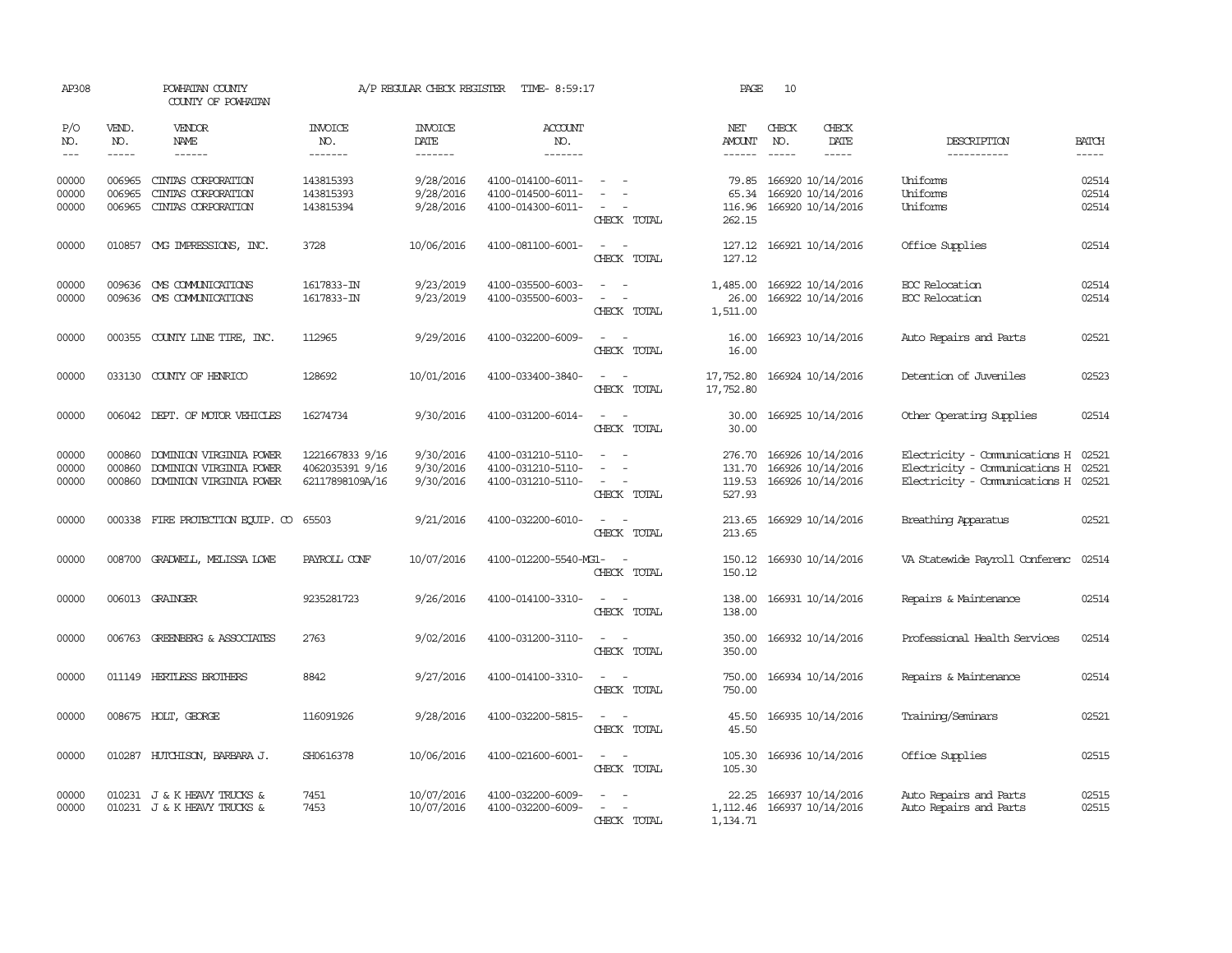| AP308                                     |                                                | POWHATAN COUNTY<br>COUNTY OF POWHATAN                                                                                     |                                     | A/P REGULAR CHECK REGISTER                                         | TIME- 8:59:17                                                                                         |                                                                     | PAGE                                               | 11                          |                                                                                                       |                                                                                        |                                           |
|-------------------------------------------|------------------------------------------------|---------------------------------------------------------------------------------------------------------------------------|-------------------------------------|--------------------------------------------------------------------|-------------------------------------------------------------------------------------------------------|---------------------------------------------------------------------|----------------------------------------------------|-----------------------------|-------------------------------------------------------------------------------------------------------|----------------------------------------------------------------------------------------|-------------------------------------------|
| P/O<br>NO.<br>$---$                       | VEND.<br>NO.<br>$- - - - -$                    | VENDOR<br>NAME<br>------                                                                                                  | <b>INVOICE</b><br>NO.<br>-------    | <b>INVOICE</b><br>DATE<br>-------                                  | ACCOUNT<br>NO.<br>-------                                                                             |                                                                     | NET<br>AMOUNT<br>------                            | CHECK<br>NO.<br>$- - - - -$ | CHECK<br>DATE<br>-----                                                                                | DESCRIPTION<br>-----------                                                             | <b>BATCH</b><br>-----                     |
| 00000<br>00000                            | 000120<br>000120                               | JAMES RIVER AIR<br><b>JAMES RIVER AIR</b>                                                                                 | S71700<br>S72648                    | 8/25/2016<br>9/29/2016                                             | 4100-032220-3310-<br>4100-014100-3308-                                                                | $\overline{\phantom{a}}$<br>CHECK TOTAL                             | 303.00<br>301.00<br>604.00                         |                             | 166938 10/14/2016<br>166938 10/14/2016                                                                | Repairs & Maintenance<br>HVAC Service and Repairs                                      | 02515<br>02515                            |
| 00000<br>00000<br>00000<br>00000<br>00000 | 008381<br>008381<br>008381<br>008381<br>008381 | JAMES RIVER PETROLEUM<br>JAMES RIVER PEIROLEUM<br>JAMES RIVER PETROLEUM<br>JAMES RIVER PETROLEUM<br>JAMES RIVER PETROLEUM | 92<br>92<br>92A<br>92B<br>92B       | 10/05/2016<br>10/05/2016<br>10/05/2016<br>10/05/2016<br>10/05/2016 | 4100-031200-6008-<br>4100-035100-6008-<br>4100-032200-5120-<br>4100-014100-6008-<br>4100-014500-6008- |                                                                     | 5,162.44<br>733.77<br>3,650.53<br>345.00<br>506.26 |                             | 166939 10/14/2016<br>166939 10/14/2016<br>166939 10/14/2016<br>166939 10/14/2016<br>166939 10/14/2016 | Gas/Grease/Oil<br>Gas/Grease/Oil<br>Apparatus Fuel<br>Gas/Grease/Oil<br>Gas/Grease/Oil | 02522<br>02522<br>02522<br>02522<br>02522 |
| 00000<br>00000<br>00000<br>00000          | 008381<br>008381<br>008381<br>008381           | JAMES RIVER PETROLEUM<br>JAMES RIVER PETROLEUM<br>JAMES RIVER PETROLEUM<br>JAMES RIVER PETROLEUM                          | 92D<br>92E<br>92F<br>92G            | 10/05/2016<br>10/05/2016<br>10/05/2016<br>10/05/2016               | 4100-014300-6008-<br>4100-034100-6008-<br>4100-081100-6008-<br>4100-083500-6008-                      | $\overline{\phantom{a}}$<br>CHECK TOTAL                             | 63.53<br>302.77<br>217.09<br>23.26<br>11,004.65    |                             | 166939 10/14/2016<br>166939 10/14/2016<br>166939 10/14/2016<br>166939 10/14/2016                      | Gas/Grease/Oil<br>Gas/Grease/Oil<br>Gas/Grease/Oil<br>Gas/Grease/Oil                   | 02522<br>02522<br>02522<br>02522          |
| 00000                                     |                                                | 011013 KHF SAFETY SOLUTIONS                                                                                               | <b>EMT CLASS 10/16</b>              | 10/05/2016                                                         | 4100-032200-5815-                                                                                     | $\equiv$<br>CHECK<br>TOTAL                                          | 4,000.00<br>4,000.00                               |                             | 166940 10/14/2016                                                                                     | Training/Seminars                                                                      | 02515                                     |
| 00000                                     |                                                | 009691 LAYMAN IRRIGATION &                                                                                                | 19016                               | 9/28/2016                                                          | 4100-014600-3310-                                                                                     | $\equiv$<br>CHECK TOTAL                                             | 343.24<br>343.24                                   |                             | 166941 10/14/2016                                                                                     | Repairs and Maintenance                                                                | 02515                                     |
| 00000                                     |                                                | 009996 LEISUREMEDIA360 INC                                                                                                | VIG2017                             | 9/30/2016                                                          | 4100-081500-3600-                                                                                     | $\sim$<br>$\sim$<br>CHECK TOTAL                                     | 670.00<br>670.00                                   |                             | 166942 10/14/2016                                                                                     | Advertising                                                                            | 02515                                     |
| 00000                                     |                                                | 009552 MANSFIELD OIL COMPANY                                                                                              | SOLCD-242396                        | 10/06/2016                                                         | 4100-032200-5120-                                                                                     | CHECK TOTAL                                                         | 81.90<br>81.90                                     |                             | 166944 10/14/2016                                                                                     | Apparatus Fuel                                                                         | 02521                                     |
| 00000<br>00000                            |                                                | 011354 MATTHEW BENDER & CO, INC.<br>011354 MATTHEW BENDER & CO, INC.                                                      | 86781839<br>86770306                | 9/23/2016<br>9/26/2016                                             | 4100-011010-3002-<br>4100-073100-6012-                                                                | $\equiv$<br>$\overline{\phantom{a}}$<br>CHECK TOTAL                 | 290.61<br>290.61<br>581.22                         |                             | 166945 10/14/2016<br>166945 10/14/2016                                                                | County Code<br>Books & Subscriptions                                                   | 02515<br>02521                            |
| 00000                                     |                                                | 006725 MOSLOW WOOD PRODUCTS, INC                                                                                          | 0105219-IN                          | 9/27/2016                                                          | 4100-011010-5840-                                                                                     | CHECK TOTAL                                                         | 75.00<br>75.00                                     |                             | 166948 10/14/2016                                                                                     | Meeting Expense                                                                        | 02515                                     |
| 00000<br>00000                            | 011553                                         | NICE, ANNA B.<br>011553 NICE, ANNA B.                                                                                     | PANTS/SEARFOSS<br>42711 SAYLES      | 9/19/2016<br>9/28/2016                                             | 4100-031200-6011-<br>4100-031200-6011-                                                                | $\overline{\phantom{a}}$<br>CHECK TOTAL                             | 10.00<br>30.00<br>40.00                            |                             | 166949 10/14/2016<br>166949 10/14/2016                                                                | Uniforms<br>Uniforms                                                                   | 02515<br>02515                            |
| 00000<br>00000<br>00000                   | 001250<br>001250<br>001250                     | POWHATAN AUTO & TRACTOR<br>POWHATAN AUTO & TRACTOR<br>POWHATAN AUTO & TRACTOR                                             | 414473<br>414474<br>414515          | 9/01/2016<br>9/01/2016<br>9/01/2016                                | 4100-032200-6009-<br>4100-032200-6009-<br>4100-032200-6009-                                           | $\overline{\phantom{a}}$<br>CHECK TOTAL                             | 60.35<br>71.44<br>2.29<br>134.08                   |                             | 166950 10/14/2016<br>166950 10/14/2016<br>166950 10/14/2016                                           | Auto Repairs and Parts<br>Auto Repairs and Parts<br>Auto Repairs and Parts             | 02521<br>02521<br>02521                   |
| 00000                                     |                                                | 006914 POWHATAN AUTO REPAIR                                                                                               | 839                                 | 9/22/2016                                                          | 4100-031200-6009-                                                                                     | $\equiv$<br>CHECK TOTAL                                             | 234.03<br>234.03                                   |                             | 166951 10/14/2016                                                                                     | Auto Parts/Repairs                                                                     | 02515                                     |
| 00000<br>00000<br>00000                   | 000770<br>000770<br>000770                     | POWHATAN HEALTH DEPT<br>POWHATAN HEALTH DEPT<br>POWHATAN HEALTH DEPT                                                      | 201700372<br>201700373<br>201700374 | 9/29/2016<br>9/29/2016<br>9/29/2016                                | 4100-071110-5811-<br>4100-071110-5811-<br>4100-071110-5811-                                           | $\overline{\phantom{a}}$<br>$\overline{\phantom{a}}$<br>CHECK TOTAL | 40.00<br>40.00<br>40.00<br>120.00                  |                             | 166952 10/14/2016<br>166952 10/14/2016<br>166952 10/14/2016                                           | Concession Permits<br>Concession Permits<br>Concession Permits                         | 02515<br>02515<br>02515                   |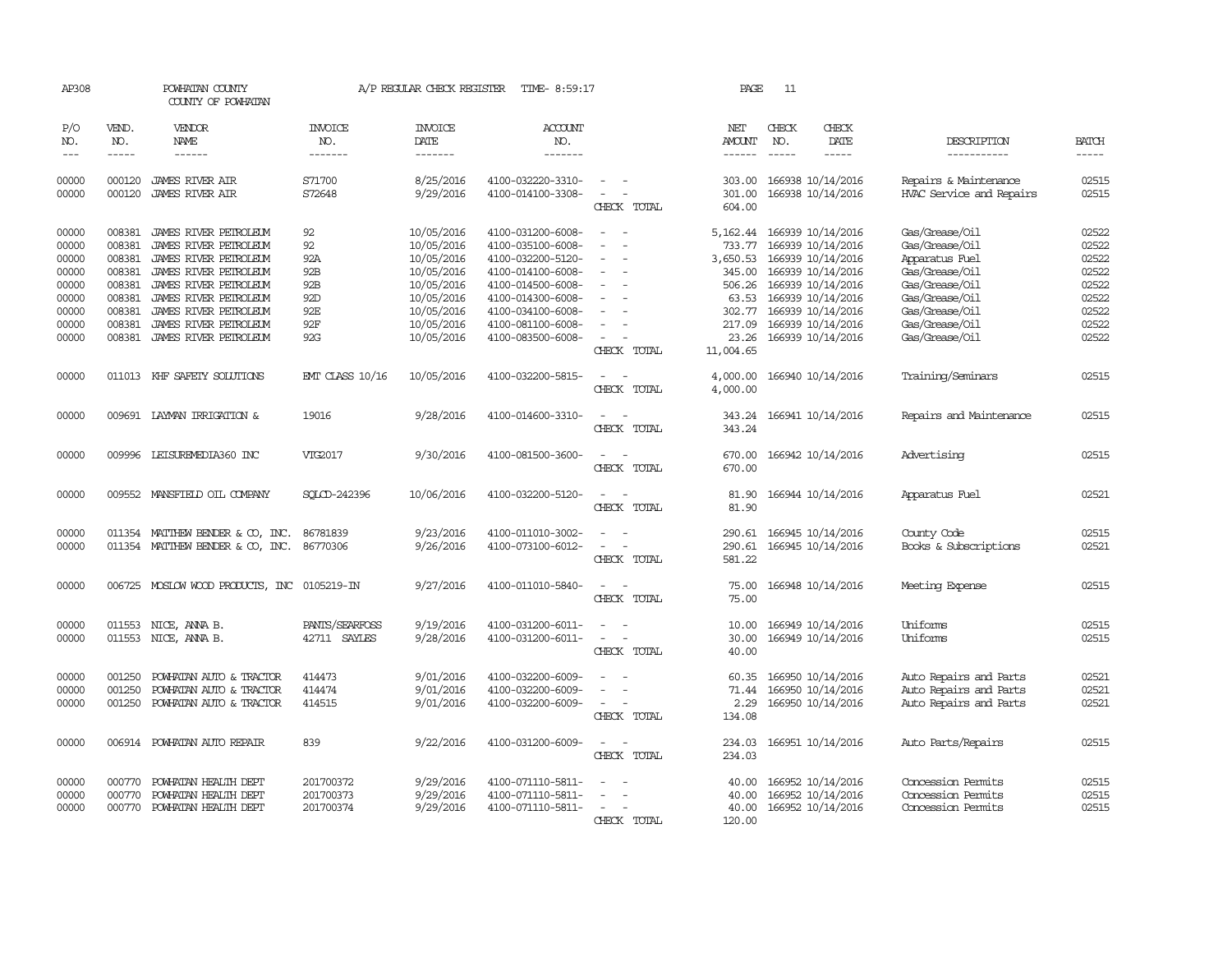| AP308                                                                         |                                      | POWHATAN COUNTY<br>COUNTY OF POWHATAN                                                                                                                                                                                                |                                                                                                                                                                         | A/P REGULAR CHECK REGISTER                                                                                          | TIME- 8:59:17                                                                                                                                                                             |                                                                                                           | PAGE                                                                                            | 12                            |                                                                                                                                                                                           |                                                                                                                                                           |                                                                               |
|-------------------------------------------------------------------------------|--------------------------------------|--------------------------------------------------------------------------------------------------------------------------------------------------------------------------------------------------------------------------------------|-------------------------------------------------------------------------------------------------------------------------------------------------------------------------|---------------------------------------------------------------------------------------------------------------------|-------------------------------------------------------------------------------------------------------------------------------------------------------------------------------------------|-----------------------------------------------------------------------------------------------------------|-------------------------------------------------------------------------------------------------|-------------------------------|-------------------------------------------------------------------------------------------------------------------------------------------------------------------------------------------|-----------------------------------------------------------------------------------------------------------------------------------------------------------|-------------------------------------------------------------------------------|
| P/O<br>NO.<br>$---$                                                           | VEND.<br>NO.<br>$- - - - -$          | <b>VENDOR</b><br>NAME<br>------                                                                                                                                                                                                      | <b>INVOICE</b><br>NO.<br>-------                                                                                                                                        | <b>INVOICE</b><br>DATE<br>-------                                                                                   | <b>ACCOUNT</b><br>NO.<br>-------                                                                                                                                                          |                                                                                                           | NET<br><b>AMOUNT</b><br>$- - - - - -$                                                           | CHECK<br>NO.<br>$\frac{1}{2}$ | CHECK<br>DATE<br>-----                                                                                                                                                                    | DESCRIPTION<br>-----------                                                                                                                                | <b>BATCH</b><br>-----                                                         |
| 00000                                                                         | 005050                               | POWHATAN LOCK SERVICES                                                                                                                                                                                                               | 1162                                                                                                                                                                    | 10/03/2016                                                                                                          | 4100-031200-6014-                                                                                                                                                                         | CHECK TOTAL                                                                                               | 53.00<br>53.00                                                                                  |                               | 166953 10/14/2016                                                                                                                                                                         | Other Operating Supplies                                                                                                                                  | 02515                                                                         |
| 00000                                                                         |                                      | 006474 PROGRESSIVE AUTO WORKS                                                                                                                                                                                                        | 32209                                                                                                                                                                   | 9/28/2016                                                                                                           | 4100-031200-6009-                                                                                                                                                                         | $\sim$<br>CHECK TOTAL                                                                                     | 116.59<br>116.59                                                                                |                               | 166954 10/14/2016                                                                                                                                                                         | Auto Parts/Repairs                                                                                                                                        | 02515                                                                         |
| 00000                                                                         |                                      | 009518 QUARLES PETROLEUM, INC.                                                                                                                                                                                                       | CT-0794747                                                                                                                                                              | 9/30/2016                                                                                                           | 4100-031200-6008-                                                                                                                                                                         | $\sim$<br>$\equiv$<br>CHECK TOTAL                                                                         | 5,556.61<br>5,556.61                                                                            |                               | 166955 10/14/2016                                                                                                                                                                         | Gas/Grease/Oil                                                                                                                                            | 02515                                                                         |
| 00000<br>00000<br>00000                                                       | 000780<br>000780<br>000780           | <b>CUILL CORPORATION</b><br><b>CUILL CORPORATION</b><br><b>QUILL CORPORATION</b>                                                                                                                                                     | 9404334<br>9570941<br>9637388                                                                                                                                           | 9/23/2016<br>9/29/2016<br>9/30/2016                                                                                 | 4100-035500-6003-<br>4100-035500-6003-<br>4100-012310-6001-                                                                                                                               | $\overline{a}$<br>CHECK TOTAL                                                                             | 789.45<br>103.56<br>109.47<br>1,002.48                                                          |                               | 166956 10/14/2016<br>166956 10/14/2016<br>166956 10/14/2016                                                                                                                               | EOC Relocation<br>FOC Relocation<br>Office Supplies                                                                                                       | 02515<br>02515<br>02515                                                       |
| 00000<br>00000<br>00000<br>00000<br>00000<br>00000<br>00000                   | 000620<br>000620<br>000620<br>000620 | 000620 R. C. GOODWYN & SONS, INC<br>R. C. GOODWYN & SONS, INC<br>000620 R. C. GOODWYN & SONS, INC<br>R. C. GOODWYN & SONS, INC<br>R. C. GOODWYN & SONS, INC<br>R. C. GOODWYN & SONS, INC<br>000620 R. C. GOODWYN & SONS, INC 0734240 | 0735005<br>0735238<br>0735258<br>0735485<br>0735527<br>0734212                                                                                                          | 9/20/2016<br>9/22/2016<br>9/22/2016<br>9/23/2016<br>9/23/2016<br>9/14/2016<br>9/14/2016                             | 4100-014500-3190-<br>4100-014100-3310-<br>4100-014100-3310-<br>4100-014500-3190-<br>4100-035100-3310-<br>4100-035500-6003-<br>4100-035500-6003-                                           | $\sim$<br>$\sim$<br>$\equiv$<br>$\equiv$<br>$\overline{\phantom{a}}$<br>CHECK TOTAL                       | 11.50<br>11.99<br>14.77<br>6.50<br>1.85<br>7.91<br>11.98<br>66.50                               |                               | 166957 10/14/2016<br>166957 10/14/2016<br>166957 10/14/2016<br>166957 10/14/2016<br>166957 10/14/2016<br>166957 10/14/2016<br>166957 10/14/2016                                           | Grounds Maintenance<br>Repairs & Maintenance<br>Repairs & Maintenance<br>Grounds Maintenance<br>Repairs & Maintenance<br>EOC Relocation<br>EOC Relocation | 02515<br>02515<br>02515<br>02515<br>02515<br>02521<br>02521                   |
| 00000                                                                         |                                      | 011237 REAMS, CLYDE E.                                                                                                                                                                                                               | AFG GRNT WRITE                                                                                                                                                          | 10/11/2016                                                                                                          | 4100-032200-3140-                                                                                                                                                                         | $\overline{a}$<br>$\sim$<br>CHECK TOTAL                                                                   | 1,500.00<br>1,500.00                                                                            |                               | 166959 10/14/2016                                                                                                                                                                         | Professional Services                                                                                                                                     | 02523                                                                         |
| 00000                                                                         | 006579                               | RICHMOND ALARM COMPANY                                                                                                                                                                                                               | 142776                                                                                                                                                                  | 10/01/2016                                                                                                          | 4100-032220-3320-                                                                                                                                                                         | $\sim$<br>$\overline{\phantom{a}}$<br>CHECK TOTAL                                                         | 425.00<br>425.00                                                                                |                               | 166960 10/14/2016                                                                                                                                                                         | Maintenance & Service Contract                                                                                                                            | 02516                                                                         |
| 00000<br>00000<br>00000<br>00000<br>00000<br>00000<br>00000<br>00000<br>00000 | 007942<br>007942<br>007942           | RICHMOND SUBURBAN<br>RICHMOND SUBURBAN<br>007942 RICHMOND SUBURBAN<br>007942 RICHMOND SUBURBAN<br>007942 RICHMOND SUBURBAN<br>007942 RICHMOND SUBURBAN<br>RICHMOND SUBURBAN<br>007942 RICHMOND SUBURBAN<br>007942 RICHMOND SUBURBAN  | I00002521761223<br>I00002521761230<br>I00002711040217<br>I00002711040224<br>I00002866230330<br>I00002978800420<br>I00002978800427<br>I00003900930914<br>I00003900930921 | 12/23/2015<br>12/30/2015<br>2/17/2016<br>2/24/2016<br>3/30/2016<br>4/20/2016<br>4/27/2016<br>9/14/2016<br>9/21/2016 | 4100-081100-3600-<br>4100-081100-3600-<br>4100-081100-3600-<br>4100-081100-3600-<br>4100-081100-3600-<br>4100-081100-3600-<br>4100-081100-3600-<br>4100-011010-3600-<br>4100-011010-3600- | $\overline{\phantom{a}}$<br>$\overline{\phantom{a}}$<br>$\overline{\phantom{a}}$<br>$\sim$<br>CHECK TOTAL | 380.25<br>380.25<br>97.50<br>97.50<br>97.50<br>204.75<br>204.75<br>351.00<br>351.00<br>2,164.50 |                               | 166961 10/14/2016<br>166961 10/14/2016<br>166961 10/14/2016<br>166961 10/14/2016<br>166961 10/14/2016<br>166961 10/14/2016<br>166961 10/14/2016<br>166961 10/14/2016<br>166961 10/14/2016 | Advertising<br>Advertising<br>Advertising<br>Advertising<br>Advertising<br>Advertising<br>Advertising<br>Advertising<br>Advertising                       | 02516<br>02516<br>02516<br>02516<br>02516<br>02516<br>02516<br>02521<br>02521 |
| 00000                                                                         |                                      | 008089 RUBLE-MULVANEY ASSOC., INC 2392                                                                                                                                                                                               |                                                                                                                                                                         | 10/04/2016                                                                                                          | 4100-073100-3140-                                                                                                                                                                         | CHECK TOTAL                                                                                               | 1,450.00<br>1,450.00                                                                            |                               | 166963 10/14/2016                                                                                                                                                                         | Professional Services                                                                                                                                     | 02521                                                                         |
| 00000                                                                         |                                      | 006253 SALISBURY TIRE & SERVICE                                                                                                                                                                                                      | 90142                                                                                                                                                                   | 10/06/2016                                                                                                          | 4100-031200-6009-                                                                                                                                                                         | $\sim$<br>CHECK TOTAL                                                                                     | 51.01<br>51.01                                                                                  |                               | 166964 10/14/2016                                                                                                                                                                         | Auto Parts/Repairs                                                                                                                                        | 02516                                                                         |
| 00000                                                                         |                                      | 006921 SEA-CLEAR AQUARIUM                                                                                                                                                                                                            | 4515                                                                                                                                                                    | 9/15/2016                                                                                                           | 4100-073100-3320-                                                                                                                                                                         | $ -$<br>CHECK TOTAL                                                                                       | 80.00<br>80.00                                                                                  |                               | 166965 10/14/2016                                                                                                                                                                         | Maintenance & Service Contract                                                                                                                            | 02521                                                                         |
| 00000                                                                         | 006594                               | SOUTHSIDE ELECTRIC COOP                                                                                                                                                                                                              | 63504005 10/16                                                                                                                                                          | 10/10/2016                                                                                                          | 4100-031210-5110-                                                                                                                                                                         | . —<br>CHECK TOTAL                                                                                        | 110.24<br>110.24                                                                                |                               | 166967 10/14/2016                                                                                                                                                                         | Electricity - Comunications H 02521                                                                                                                       |                                                                               |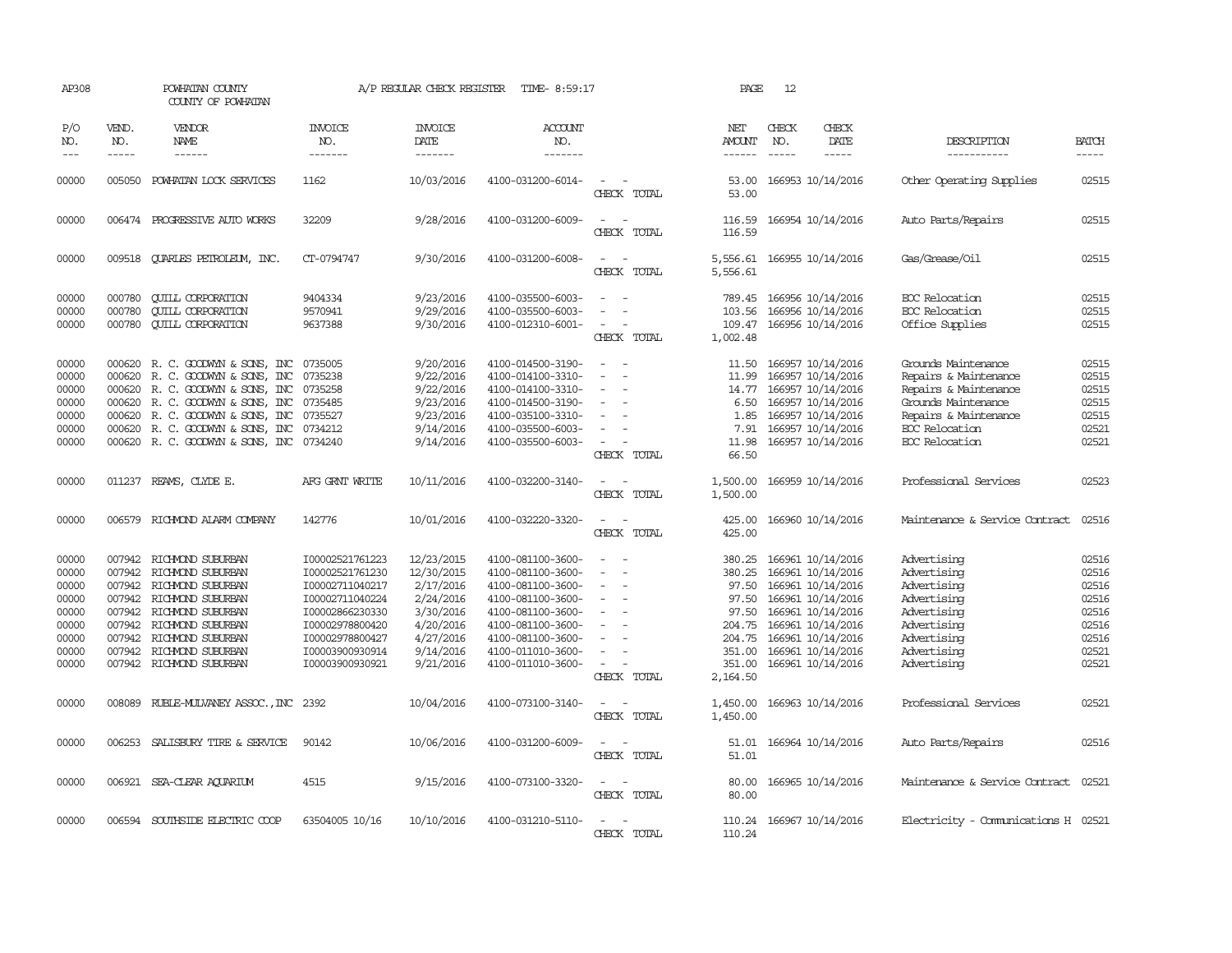| AP308               |                          | POWHATAN COUNTY<br>COUNTY OF POWHATAN |                                    | A/P REGULAR CHECK REGISTER        | TIME- 8:59:17                          |                                                      | PAGE                 | 13                          |                                              |                                          |                             |
|---------------------|--------------------------|---------------------------------------|------------------------------------|-----------------------------------|----------------------------------------|------------------------------------------------------|----------------------|-----------------------------|----------------------------------------------|------------------------------------------|-----------------------------|
| P/O<br>NO.<br>$---$ | VEND.<br>NO.<br>$\cdots$ | VENDOR<br><b>NAME</b><br>------       | <b>INVOICE</b><br>NO.<br>-------   | <b>INVOICE</b><br>DATE<br>------- | <b>ACCOUNT</b><br>NO.<br>-------       |                                                      | NET<br><b>AMOUNT</b> | CHECK<br>NO.<br>$- - - - -$ | CHECK<br>DATE<br>-----                       | DESCRIPTION<br>-----------               | <b>BATCH</b><br>$- - - - -$ |
| 00000               |                          | 001940 STANDBY SYSTEMS, INC.          | 09162163                           | 9/22/2016                         | 4100-035500-6023-                      | $\sim$                                               |                      |                             | 130.00 166968 10/14/2016                     | Mobile Command Post                      | 02521                       |
|                     |                          |                                       |                                    |                                   |                                        | CHECK TOTAL                                          | 130.00               |                             |                                              |                                          |                             |
| 00000               | 008578                   | STAPLES BUSINESS AD-                  | 3315539577                         | 9/23/2016                         | 4100-012520-6014-                      | $\sim$<br>$\overline{\phantom{a}}$                   | 167.98               |                             | 166969 10/14/2016                            | Other Operating Supplies                 | 02516                       |
| 00000               | 008578                   | STAPLES BUSINESS AD-                  | 3315539580                         | 9/23/2016                         | 4100-083500-6001-                      | $\sim$<br>$\overline{\phantom{a}}$                   | 11.29                |                             | 166969 10/14/2016                            | Office Supplies                          | 02516                       |
| 00000               | 008578                   | STAPLES BUSINESS AD-                  | 3315677201                         | 9/24/2016                         | 4100-083500-6001-                      | $\overline{\phantom{a}}$                             | 12.99                |                             | 166969 10/14/2016                            | Office Supplies                          | 02516                       |
| 00000               |                          | 008578 STAPLES BUSINESS AD-           | 3316035662                         | 9/28/2016                         | 4100-081100-6001-                      |                                                      | 9.60                 |                             | 166969 10/14/2016                            | Office Supplies                          | 02516                       |
| 00000               | 008578                   | STAPLES BUSINESS AD-                  | 3316035662                         | 9/28/2016                         | 4100-034100-6001-                      | $\overline{\phantom{a}}$                             | 21.69                |                             | 166969 10/14/2016                            | Office Supplies                          | 02516                       |
| 00000               | 008578                   | STAPLES BUSINESS AD-                  | 3316035663                         | 9/28/2016                         | 4100-081100-6001-                      | $\overline{\phantom{a}}$                             | 1.86                 |                             | 166969 10/14/2016                            | Office Supplies                          | 02516                       |
| 00000               | 008578                   | STAPLES BUSINESS AD-                  | 3316035663                         | 9/28/2016                         | 4100-034100-6001-                      |                                                      | 1.86                 |                             | 166969 10/14/2016                            | Office Supplies                          | 02516                       |
| 00000               | 008578                   | STAPLES BUSINESS AD-                  | 3315397544                         | 9/21/2016                         | 4100-032200-5815-                      |                                                      | 832.77               |                             | 166969 10/14/2016                            | Training/Seminars                        | 02521                       |
|                     |                          |                                       |                                    |                                   |                                        | CHECK TOTAL                                          | 1,060.04             |                             |                                              |                                          |                             |
| 00000               |                          | 007543 SYDNOR, LEON                   | EVCC 10/16                         | 10/11/2016                        | 4100-032200-5815-                      |                                                      | 384.00               |                             | 166971 10/14/2016                            | Training/Seminars                        | 02521                       |
|                     |                          |                                       |                                    |                                   |                                        | CHECK TOTAL                                          | 384.00               |                             |                                              |                                          |                             |
| 00000               | 006506                   | THYSSENKRUPP ELEVATOR                 | 3002816833                         | 10/01/2016                        | 4100-014100-3320-                      |                                                      | 1,446.36             |                             | 166973 10/14/2016                            | Maintenance & Service Contract           | 02516                       |
|                     |                          |                                       |                                    |                                   |                                        | CHECK TOTAL                                          | 1,446.36             |                             |                                              |                                          |                             |
| 00000               | 000845                   | TOWN POLICE SUPPLY OF                 | 8361                               | 10/06/2016                        | 4100-031200-6011-                      | $\sim$<br>$\sim$                                     | 83.65                |                             | 166974 10/14/2016                            | Uniforms                                 | 02516                       |
| 00000               | 000845                   | TOWN POLICE SUPPLY OF                 | 8363                               | 10/07/2016                        | 4100-031200-6011-                      | $\overline{\phantom{a}}$<br>$\overline{\phantom{a}}$ | 338.96               |                             | 166974 10/14/2016                            | Uniforms                                 | 02516                       |
|                     |                          |                                       |                                    |                                   |                                        | CHECK TOTAL                                          | 422.61               |                             |                                              |                                          |                             |
| 00000               | 011006                   | TRACTOR SUPPLY CREDIT                 | 200518637                          | 9/12/2016                         | 4100-031200-6022-                      | $\overline{\phantom{a}}$                             | 36.99                |                             | 166975 10/14/2016                            | Dog Food & Supplies K9                   | 02516                       |
| 00000               | 011006                   | TRACTOR SUPPLY CREDIT                 | 200519003                          | 9/14/2016                         | 4100-031200-6022-                      | $\overline{\phantom{a}}$                             | 95.97                |                             | 166975 10/14/2016                            | Dog Food & Supplies K9                   | 02516                       |
|                     |                          |                                       |                                    |                                   |                                        | CHECK TOTAL                                          | 132.96               |                             |                                              |                                          |                             |
| 00000               | 008085 USPS              |                                       | ACCT#37644143                      | 10/07/2016                        | 4100-012410-5210-                      | $\overline{\phantom{a}}$<br>÷.                       | 1,000.00             |                             | 166976 10/14/2016                            | Postage                                  | 02516                       |
|                     |                          |                                       |                                    |                                   |                                        | CHECK TOTAL                                          | 1,000.00             |                             |                                              |                                          |                             |
| 00000               |                          | 011571 VA APCO/NENA                   | 10201608400730                     | 10/11/2016                        | 4100-031210-5540-                      | $\sim$<br>$\sim$                                     |                      |                             | 200.00 166977 10/14/2016                     | Conferences and Training                 | 02516                       |
|                     |                          |                                       |                                    |                                   |                                        | CHECK TOTAL                                          | 200.00               |                             |                                              |                                          |                             |
| 00000               | 011169                   | VERIZON                               | 040135778310/16                    | 10/01/2016                        | 4100-031210-5232-                      | $\sim$                                               | 13.10                |                             | 166979 10/14/2016                            | Wireline 911                             | 02516                       |
| 00000               |                          | 011169 VERIZON                        | 804706162710/16                    | 10/01/2016                        | 4100-031210-5232-                      | $\overline{\phantom{a}}$<br>$\overline{\phantom{a}}$ | 1,403.32             |                             | 166979 10/14/2016                            | Wireline 911                             | 02516                       |
| 00000               | 011169                   | VERIZON                               | 1357471455Y9/16                    | 9/28/2016                         | 100-000100-0006-                       | $\overline{\phantom{a}}$                             | 103.24               |                             | 166979 10/14/2016                            | Due from Other Agencies                  | 02524                       |
| 00000               |                          | 011169 VERIZON                        | 1357471455Y9/16                    | 9/28/2016                         | 4100-012100-5230-                      |                                                      | 159.92               |                             | 166979 10/14/2016                            | Telephone Services                       | 02524                       |
| 00000               | 011169                   | VERIZON                               | 1357471455Y9/16                    | 9/28/2016                         | 4100-012310-5230-                      | $\overline{\phantom{a}}$                             | 43.34                |                             | 166979 10/14/2016                            | Telephone Services                       | 02524                       |
| 00000               |                          | 011169 VERIZON<br>VERIZON             | 1357471455Y9/16                    | 9/28/2016                         | 4100-012410-5230-                      | $\sim$<br>$\sim$                                     | 43.34                |                             | 166979 10/14/2016                            | Telephone Services                       | 02524<br>02524              |
| 00000               | 011169                   |                                       | 1357471455Y9/16                    | 9/28/2016                         | 4100-012510-5270-                      |                                                      | 39.64                |                             | 166979 10/14/2016                            | Network Service Connection               | 02524                       |
| 00000<br>00000      | 011169                   | VERIZON<br>011169 VERIZON             | 1357471455Y9/16<br>1357471455Y9/16 | 9/28/2016<br>9/28/2016            | 4100-014100-5230-<br>4100-014300-5230- | $\overline{\phantom{a}}$                             | 180.14               |                             | 166979 10/14/2016<br>69.95 166979 10/14/2016 | Telephone Services<br>Telephone Services | 02524                       |
| 00000               |                          | 011169 VERIZON                        | 1357471455Y9/16                    | 9/28/2016                         | 4100-021200-5230-                      |                                                      |                      |                             | 37.56 166979 10/14/2016                      | Telephone Services                       | 02524                       |
| 00000               |                          | 011169 VERIZON                        | 1357471455Y9/16                    | 9/28/2016                         | 4100-031200-5230-                      | $\overline{\phantom{a}}$                             | 242.65               |                             | 166979 10/14/2016                            | Telephone Services                       | 02524                       |
| 00000               |                          | 011169 VERIZON                        | 1357471455Y9/16                    | 9/28/2016                         | 4100-032200-5230-                      |                                                      | 237.72               |                             | 166979 10/14/2016                            | Telephone Services                       | 02524                       |
| 00000               |                          | 011169 VERIZON                        | 1357471455Y9/16                    | 9/28/2016                         | 4100-032200-5260-                      | $\sim$                                               | 164.57               |                             | 166979 10/14/2016                            | <b>Internet</b>                          | 02524                       |
| 00000               |                          | 011169 VERIZON                        | 1357471455Y9/16                    | 9/28/2016                         | 4100-032210-5230-                      |                                                      | 56.39                |                             | 166979 10/14/2016                            | Telephone Services                       | 02524                       |
| 00000               |                          | 011169 VERIZON                        | 1357471455Y9/16                    | 9/28/2016                         | 4100-034100-5230-                      |                                                      |                      |                             | 43.34 166979 10/14/2016                      | Telephone Services                       | 02524                       |
| 00000               | 011169                   | VERIZON                               | 1357471455Y9/16                    | 9/28/2016                         | 4100-035100-5230-                      |                                                      |                      |                             | 13.29- 166979 10/14/2016                     | Telephone Services                       | 02524                       |
| 00000               |                          | 011169 VERIZON                        | 1357471455Y9/16                    | 9/28/2016                         | 4100-071110-5230-                      | $\sim$                                               |                      |                             | 37.56 166979 10/14/2016                      | Telephone Services                       | 02524                       |
| 00000               |                          | 011169 VERIZON                        | 1357471455Y9/16                    | 9/28/2016                         | 4100-073100-5230-                      | $\overline{\phantom{a}}$<br>$\overline{\phantom{a}}$ | 86.69                |                             | 166979 10/14/2016                            | Telephone Services                       | 02524                       |
|                     |                          |                                       |                                    |                                   |                                        | CHECK TOTAL                                          | 2,949.18             |                             |                                              |                                          |                             |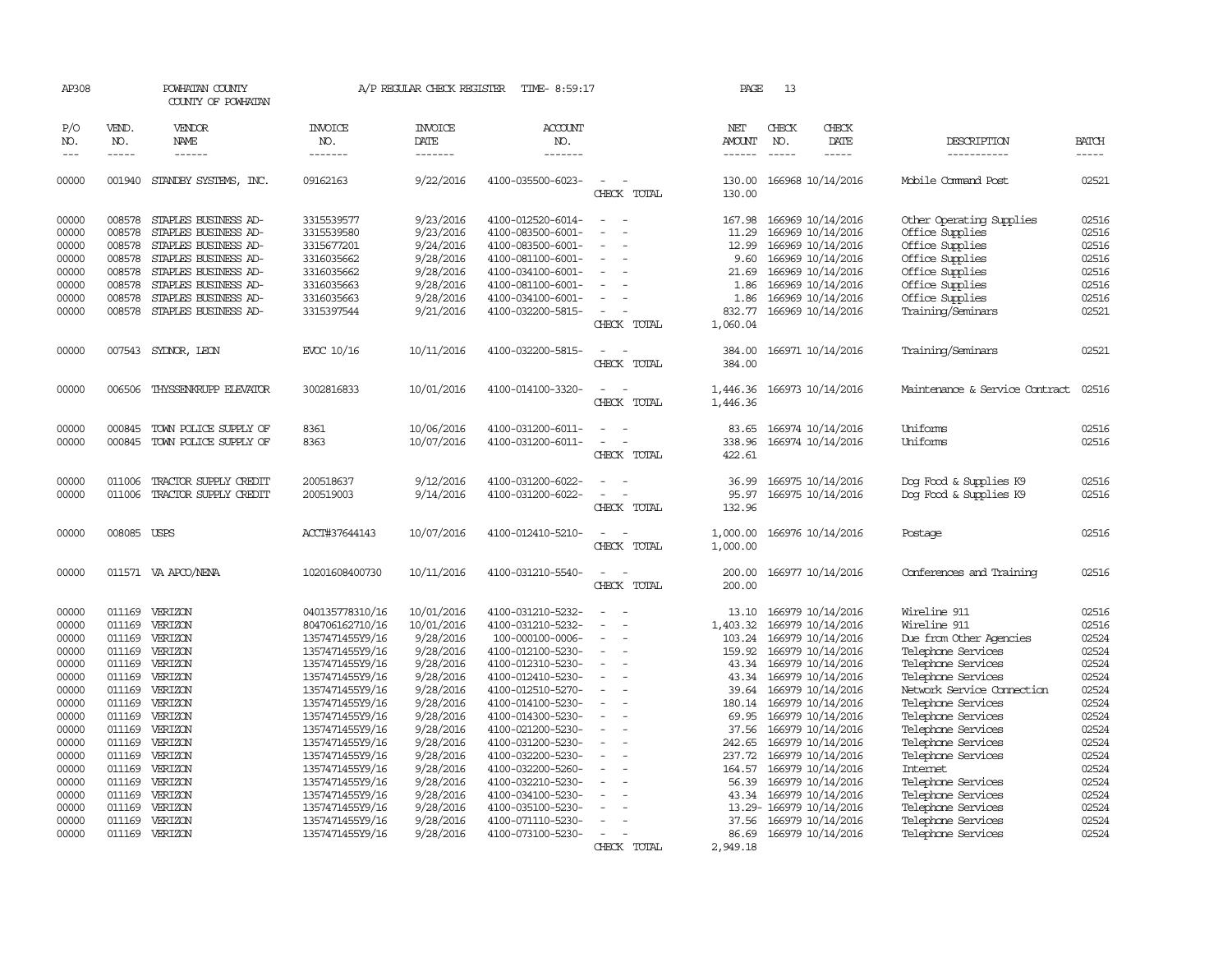| AP308                            |                             | POWHATAN COUNTY<br>COUNTY OF POWHATAN                                                         |                                                    | A/P REGULAR CHECK REGISTER                           | TIME- 8:59:17                                                                    |                                                                                                                             | PAGE                                  | 14           |                                                                                         |                                                                                                  |                                  |
|----------------------------------|-----------------------------|-----------------------------------------------------------------------------------------------|----------------------------------------------------|------------------------------------------------------|----------------------------------------------------------------------------------|-----------------------------------------------------------------------------------------------------------------------------|---------------------------------------|--------------|-----------------------------------------------------------------------------------------|--------------------------------------------------------------------------------------------------|----------------------------------|
| P/O<br>NO.<br>$---$              | VEND.<br>NO.<br>$- - - - -$ | VENDOR<br><b>NAME</b><br>$- - - - - -$                                                        | <b>INVOICE</b><br>NO.<br>-------                   | <b>INVOICE</b><br>DATE<br>-------                    | <b>ACCOUNT</b><br>NO.<br>-------                                                 |                                                                                                                             | NET<br><b>AMOUNT</b><br>$- - - - - -$ | CHECK<br>NO. | CHECK<br>DATE<br>$- - - - -$                                                            | DESCRIPTION<br>-----------                                                                       | <b>BATCH</b><br>-----            |
| 00000                            |                             | 008785 VERIZON CABS                                                                           | M55049170616269                                    | 9/25/2016                                            | 4100-031210-5232-                                                                | $\sim$<br>CHECK TOTAL                                                                                                       | 479.45<br>479.45                      |              | 166980 10/14/2016                                                                       | Wireline 911                                                                                     | 02516                            |
| 00000                            |                             | 008710 VIRGINIA BUSINESS SYSTEMS 19436371                                                     |                                                    | 9/26/2016                                            | 4100-012100-3320-                                                                | $\sim$ $\sim$<br>CHECK TOTAL                                                                                                | 221.25<br>221.25                      |              | 166981 10/14/2016                                                                       | Maintenance & Service Contract                                                                   | 02516                            |
| 00000<br>00000                   | 009768                      | 009768 WAMPLER EANES APPRAISAL<br>WAMPLER EANES APPRAISAL                                     | $003 - 18$<br>$003 - 18$                           | 10/03/2016<br>10/03/2016                             | 100-000200-0009-<br>4100-012320-3160-                                            | $\sim$ $ \sim$<br>$\sim$<br>CHECK TOTAL                                                                                     | 17,812.50<br>16,031.25                |              | 1,781.25-166982 10/14/2016<br>166982 10/14/2016                                         | Retainage Payable<br>Reassessment Services                                                       | 02516<br>02516                   |
| 00000                            | 008083                      | WELDON COOPER CENTER FOR                                                                      | TURNER, LATOYA                                     | 10/03/2016                                           | 4100-012310-5540-                                                                | $\overline{\phantom{a}}$<br>CHECK TOTAL                                                                                     | 75.00<br>75.00                        |              | 166983 10/14/2016                                                                       | Conferences & Training                                                                           | 02516                            |
| 00000                            |                             | 009186 WHITTEN BROTHERS, INC.                                                                 | DOCS495340                                         | 10/04/2016                                           | 4100-031200-6009-                                                                | $\sim$<br>CHECK TOTAL                                                                                                       | 1,066.48<br>1,066.48                  |              | 166984 10/14/2016                                                                       | Auto Parts/Repairs                                                                               | 02516                            |
| 00000                            |                             | 006551 YARD WORKS, LLC                                                                        | 9355791-IN                                         | 10/03/2016                                           | 4100-014500-3190-                                                                | $\frac{1}{2} \left( \frac{1}{2} \right) \left( \frac{1}{2} \right) = \frac{1}{2} \left( \frac{1}{2} \right)$<br>CHECK TOTAL | 96.00<br>96.00                        |              | 166985 10/14/2016                                                                       | Grounds Maintenance                                                                              | 02516                            |
| 00000<br>00000                   |                             | 007812 ABS TECHNOLOGY ARCHITECTS<br>007812 ABS TECHNOLOGY ARCHITECTS                          | INV0022114<br>INV0022258                           | 10/05/2016<br>10/12/2016                             | 4100-035500-6014-<br>4100-012510-3320-                                           | $\sim$<br>CHECK TOTAL                                                                                                       | 2,463.30<br>3,058.30<br>5,521.60      |              | 166986 10/21/2016<br>166986 10/21/2016                                                  | Other Operating Supplies<br>Maintenance & Service Contract                                       | 02526<br>02529                   |
| 00000<br>00000                   |                             | 006175 ADAMS OIL COMPANY, INC.<br>006175 ADAMS OIL COMPANY, INC.                              | 03843<br>10159                                     | 9/07/2016<br>10/06/2016                              | 4100-014500-6008-<br>4100-014500-6008-                                           | $\omega_{\rm{max}}$ and $\omega_{\rm{max}}$<br>$\sim$ $ -$<br>CHECK TOTAL                                                   | 68.48<br>82.88<br>151.36              |              | 166987 10/21/2016<br>166987 10/21/2016                                                  | Gas/Grease/Oil<br>Gas/Grease/Oil                                                                 | 02526<br>02526                   |
| 00000                            |                             | 011579 ANDREWS, LAUREN B.                                                                     | OCTOBERTERM2016                                    | 10/11/2016                                           | 4100-021100-1700-                                                                | $\overline{\phantom{a}}$<br>CHECK TOTAL                                                                                     | 30.00<br>30.00                        |              | 166989 10/21/2016                                                                       | COMP: Jurors & Witnesses                                                                         | 02526                            |
| 00000                            |                             | 011585 ATLANTIC TACTICAL, INC.                                                                | SI-80571254                                        | 10/04/2016                                           | 4100-031200-6011-                                                                | $\sim$<br>$\sim$<br>CHECK TOTAL                                                                                             | 1,203.50<br>1,203.50                  |              | 166993 10/21/2016                                                                       | Uniforms                                                                                         | 02531                            |
| 00000                            |                             | 008393 AUTOMOTTVE SOLUTIONS                                                                   | 19418                                              | 10/12/2016                                           | 4100-031200-6009-                                                                | $\sim$<br>CHECK TOTAL                                                                                                       | 80.00<br>80.00                        |              | 166994 10/21/2016                                                                       | Auto Parts/Repairs                                                                               | 02531                            |
| 00000<br>00000<br>00000<br>00000 | 007941<br>007941            | 007941 BAKER & TAYLOR<br><b>BAKER &amp; TAYLOR</b><br>BAKER & TAYLOR<br>007941 BAKER & TAYLOR | B27404450<br>K76281170<br>5014295161<br>5014295247 | 10/10/2016<br>10/11/2016<br>10/07/2016<br>10/10/2016 | 4100-073100-6012-<br>4100-073100-6012-<br>4100-073100-6012-<br>4100-073100-6012- | $\equiv$<br>$\sim$<br>CHECK TOTAL                                                                                           | 64.06<br>41.92<br>540.45<br>1,229.38  |              | 166995 10/21/2016<br>166995 10/21/2016<br>166995 10/21/2016<br>582.95 166995 10/21/2016 | Books & Subscriptions<br>Books & Subscriptions<br>Books & Subscriptions<br>Books & Subscriptions | 02532<br>02532<br>02532<br>02532 |
| 00000                            |                             | 011590 BERRIMAN, WHITNEY                                                                      | <b>REIMBURSEMENT</b>                               | 10/13/2016                                           | 4100-073100-6001-                                                                | $\frac{1}{2} \left( \frac{1}{2} \right) \left( \frac{1}{2} \right) = \frac{1}{2} \left( \frac{1}{2} \right)$<br>CHECK TOTAL | 43.15<br>43.15                        |              | 166996 10/21/2016                                                                       | Office Supplies                                                                                  | 02532                            |
| 00000                            |                             | 008659 BROOKS, T. NOEL                                                                        | 8097231                                            | 8/26/2016                                            | 4100-021200-3150-                                                                | $\sim$ $ \sim$<br>CHECK TOTAL                                                                                               | 120.00<br>120.00                      |              | 166997 10/21/2016                                                                       | Outside Counsel                                                                                  | 02529                            |
| 00000                            |                             | 011168 BURKE, RYAN                                                                            | SEPT/OCT 2016                                      | 10/15/2016                                           | 4100-032200-3320-                                                                | CHECK TOTAL                                                                                                                 | 172.50                                |              | 172.50 166998 10/21/2016                                                                | Maintenance & Service Contract 02533                                                             |                                  |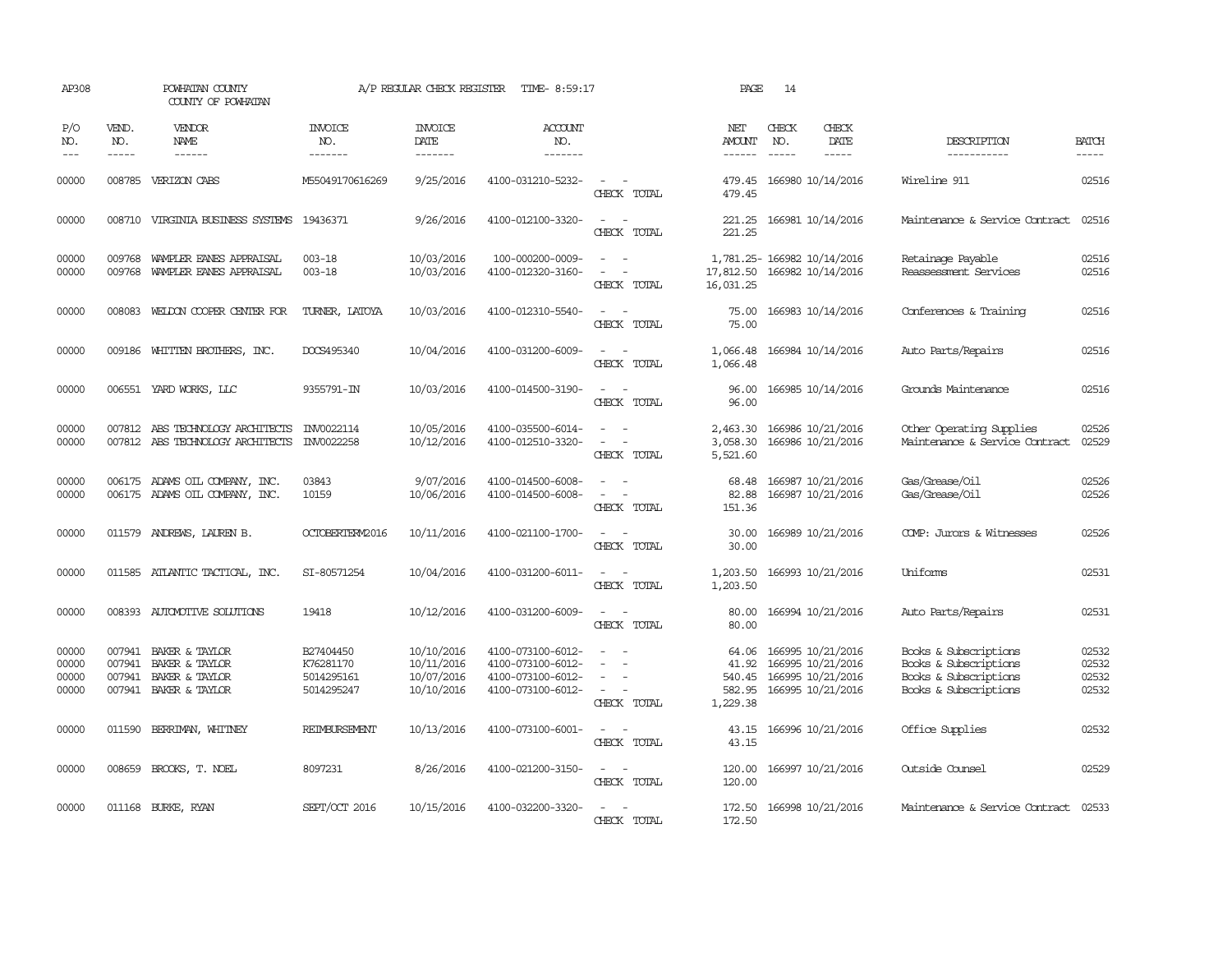| AP308                       |                          | POWHATAN COUNTY<br>COUNTY OF POWHATAN       |                           | A/P REGULAR CHECK REGISTER                | TIME- 8:59:17                    |                                                      | PAGE                           | 15           |                             |                            |                             |
|-----------------------------|--------------------------|---------------------------------------------|---------------------------|-------------------------------------------|----------------------------------|------------------------------------------------------|--------------------------------|--------------|-----------------------------|----------------------------|-----------------------------|
| P/O<br>NO.<br>$\frac{1}{2}$ | VEND.<br>NO.<br>$\cdots$ | VENDOR<br>NAME<br>$- - - - - -$             | INVOICE<br>NO.<br>------- | <b>INVOICE</b><br>DATE<br>$- - - - - - -$ | <b>ACCOUNT</b><br>NO.<br>------- |                                                      | NET<br>AMOUNT<br>$- - - - - -$ | CHECK<br>NO. | CHECK<br>DATE               | DESCRIPTION<br>----------- | <b>BATCH</b><br>$- - - - -$ |
|                             |                          |                                             |                           |                                           |                                  |                                                      |                                |              |                             |                            |                             |
| 00000                       |                          | 008686 C.W. WILLIAMS & CO., INC. 597006     |                           | 10/13/2016                                | 4100-032200-3310-                | CHECK TOTAL                                          | 582.00<br>582.00               |              | 166999 10/21/2016           | Equipment Repair           | 02533                       |
| 00000                       |                          | 007353 CDW GOVERNMENT, INC.                 | <b>FNR5932</b>            | 10/04/2016                                | 4100-012510-6001-                | $\sim$<br>$\sim$<br>CHECK TOTAL                      | 99.25<br>99.25                 |              | 167000 10/21/2016           | Office Supplies            | 02530                       |
| 00000                       |                          | 000540 CENTRAL VIRGINIA WASTE               | 21632                     | 10/12/2016                                | 4100-014300-3175-                | $\sim$<br>$\sim$                                     |                                |              | 15,507.99 167001 10/21/2016 | Waste Disposal             | 02532                       |
| 00000                       | 000540                   | CENTRAL VIRGINIA WASTE                      | 21610                     | 10/10/2016                                | 4100-014600-3185-                |                                                      |                                |              | 288.37 167001 10/21/2016    | Trash Removal              | 02533                       |
| 00000                       |                          | 000540 CENTRAL VIRGINIA WASTE               | 21610                     | 10/10/2016                                | 4100-014100-3185-                | $\sim$<br>$\overline{\phantom{a}}$                   |                                |              | 192.25 167001 10/21/2016    | Trash Removal              | 02533                       |
| 00000                       |                          | 000540 CENTRAL VIRGINIA WASTE               | 21610                     | 10/10/2016                                | 4100-035100-3185-                | $\sim$                                               |                                |              | 32.04 167001 10/21/2016     | Trash Removal              | 02533                       |
| 00000                       |                          | 000540 CENTRAL VIRGINIA WASTE               | 21610                     | 10/10/2016                                | 4100-073100-3185-                | $\overline{\phantom{a}}$                             |                                |              | 32.04 167001 10/21/2016     | Trash Removal              | 02533                       |
| 00000                       |                          | 000540 CENTRAL VIRGINIA WASTE               | 21610                     | 10/10/2016                                | 4100-032210-3185-                | $\overline{\phantom{a}}$                             |                                |              | 7.40 167001 10/21/2016      | Trash Removal              | 02533                       |
| 00000                       | 000540                   | CENTRAL VIRGINIA WASTE                      | 21610                     | 10/10/2016                                | 4100-032220-3185-                | $\sim$<br>CHECK TOTAL                                | 16.02<br>16,076.11             |              | 167001 10/21/2016           | Trash Removal              | 02533                       |
|                             |                          |                                             |                           |                                           |                                  |                                                      |                                |              |                             |                            |                             |
| 00000                       | 006965                   | CINIAS CORPORATION                          | 143819094                 | 10/05/2016                                | 4100-014500-6011-                | $\sim$<br>$\sim$                                     |                                |              | 65.34 167002 10/21/2016     | Uniforms                   | 02526                       |
| 00000                       | 006965                   | CINIAS CORPORATION                          | 143819094                 | 10/05/2016                                | 4100-014100-6011-                | $\equiv$                                             |                                |              | 116.93 167002 10/21/2016    | Uniforms                   | 02526                       |
| 00000                       |                          | 006965 CINIAS CORPORATION                   | 143819095                 | 10/05/2016                                | 4100-014300-6011-                | $\sim$                                               | 116.96                         |              | 167002 10/21/2016           | Uniforms                   | 02526                       |
|                             |                          |                                             |                           |                                           |                                  | CHECK TOTAL                                          | 299.23                         |              |                             |                            |                             |
| 00000                       | 009178                   | COMCAST                                     | 141566-011 9/16           | 9/23/2016                                 | 4100-032210-5260-                | $\overline{\phantom{a}}$                             | 85.69                          |              | 167003 10/21/2016           | Internet                   | 02526                       |
| 00000                       |                          | 009178 COMCAST                              | 0089859 10/16 9           | 10/07/2016                                | 4100-014300-5260-                | $\sim$<br>$\overline{\phantom{a}}$                   | 74.90                          |              | 167003 10/21/2016           | Internet                   | 02533                       |
|                             |                          |                                             |                           |                                           |                                  | CHECK TOTAL                                          | 160.59                         |              |                             |                            |                             |
| 00000                       |                          | 010949 COMCAST                              | 47006832                  | 10/01/2016                                | 4100-012510-5260-                | $\sim$<br>$\sim$                                     |                                |              | 892.50 167004 10/21/2016    | Internet Usage             | 02526                       |
|                             |                          |                                             |                           |                                           |                                  | CHECK TOTAL                                          | 892.50                         |              |                             |                            |                             |
| 00000                       |                          | 009449 COOK, CAROL                          | RENT N. WOOD              | 10/18/2016                                | 4100-053910-5642-                | $\sim$<br>$\sim$                                     |                                |              | 625.00 167005 10/21/2016    | PCCAA Services - TANF      | 02531                       |
|                             |                          |                                             |                           |                                           |                                  | CHECK TOTAL                                          | 625.00                         |              |                             |                            |                             |
| 00000                       |                          | 007392 DEEP CREEK VOLUNTEER                 | 1ST QTR FY17              | 10/12/2016                                | 4100-032200-5425-                | $\sim$                                               |                                |              | 2,758.35 167006 10/21/2016  | Rent - Fire Companies      | 02533                       |
|                             |                          |                                             |                           |                                           |                                  | CHECK TOTAL                                          | 2,758.35                       |              |                             |                            |                             |
| 00000                       |                          | 011096 DEEP MEADOW CORRECTIONAL             | 752S-17-045               | 9/30/2016                                 | 4100-014500-3200-                | $\overline{\phantom{a}}$<br>$\overline{\phantom{a}}$ |                                |              | 102.00 167007 10/21/2016    | DOC Labor Services         | 02530                       |
|                             |                          |                                             |                           |                                           |                                  | CHECK TOTAL                                          | 102.00                         |              |                             |                            |                             |
| 00000                       | 006240                   | DIAMOND SPRINGS WATER, INC                  | #12488700 9/16            | 10/01/2016                                | 4100-014100-5130-                | $\sim$<br>$\sim$                                     | 9.20                           |              | 167008 10/21/2016           | Water                      | 02530                       |
| 00000                       |                          | 006240 DIAMOND SPRINGS WATER, INC           | 2869122                   | 10/01/2016                                | 4100-014100-5130-                | $\sim$<br>$\overline{\phantom{a}}$                   | 9.95                           |              | 167008 10/21/2016           | Water                      | 02530                       |
| 00000                       |                          | 006240 DIAMOND SPRINGS WATER, INC           | 929070120                 | 9/29/2016                                 | 4100-014100-5130-                | $\sim$                                               |                                |              | 13.98 167008 10/21/2016     | Water                      | 02530                       |
| 00000                       |                          | 006240 DIAMOND SPRINGS WATER, INC           | 2869131                   | 10/01/2016                                | 4100-031200-5130-                | $\sim$                                               |                                |              | 11.95 167008 10/21/2016     | Water                      | 02531                       |
| 00000                       |                          | 006240 DIAMOND SPRINGS WATER, INC 908075450 |                           | 9/08/2016                                 | 4100-031200-5130-                | $\sim$                                               |                                |              | 27.96 167008 10/21/2016     | Water                      | 02531                       |
| 00000                       |                          | 006240 DIAMOND SPRINGS WATER, INC           | 915070170                 | 9/16/2016                                 | 4100-031200-5130-                | $\sim$                                               |                                |              | 27.96 167008 10/21/2016     | Water                      | 02531                       |
| 00000                       |                          | 006240 DIAMOND SPRINGS WATER, INC           | 922075450                 | 9/22/2016                                 | 4100-031200-5130-                | $\overline{\phantom{a}}$                             |                                |              | 34.95 167008 10/21/2016     | Water                      | 02531                       |
| 00000                       |                          | 006240 DIAMOND SPRINGS WATER, INC 2869376   |                           | 10/01/2016                                | 4100-014300-5130-                | $\sim$<br>$\overline{\phantom{a}}$                   |                                |              | 11.95 167008 10/21/2016     | Water                      | 02533                       |
| 00000                       |                          | 006240 DIAMOND SPRINGS WATER, INC 907074500 |                           | 9/07/2016                                 | 4100-014300-5130-                | $\overline{\phantom{a}}$                             |                                |              | 13.98 167008 10/21/2016     | Water                      | 02533                       |
| 00000                       |                          | 006240 DIAMOND SPRINGS WATER, INC 921074500 |                           | 9/22/2016                                 | 4100-014300-5130-                | $\sim$ 100 $\sim$                                    |                                |              | 20.97 167008 10/21/2016     | Water                      | 02533                       |
|                             |                          |                                             |                           |                                           |                                  | CHECK TOTAL                                          | 182.85                         |              |                             |                            |                             |
| 00000                       |                          | 006240 DIAMOND SPRINGS WATER, INC 929070170 |                           | 9/29/2016                                 | 4100-031200-5130-                |                                                      |                                |              | 20.97 167009 10/21/2016     | Water                      | 02531                       |
|                             |                          |                                             |                           |                                           |                                  | CHECK TOTAL                                          | 20.97                          |              |                             |                            |                             |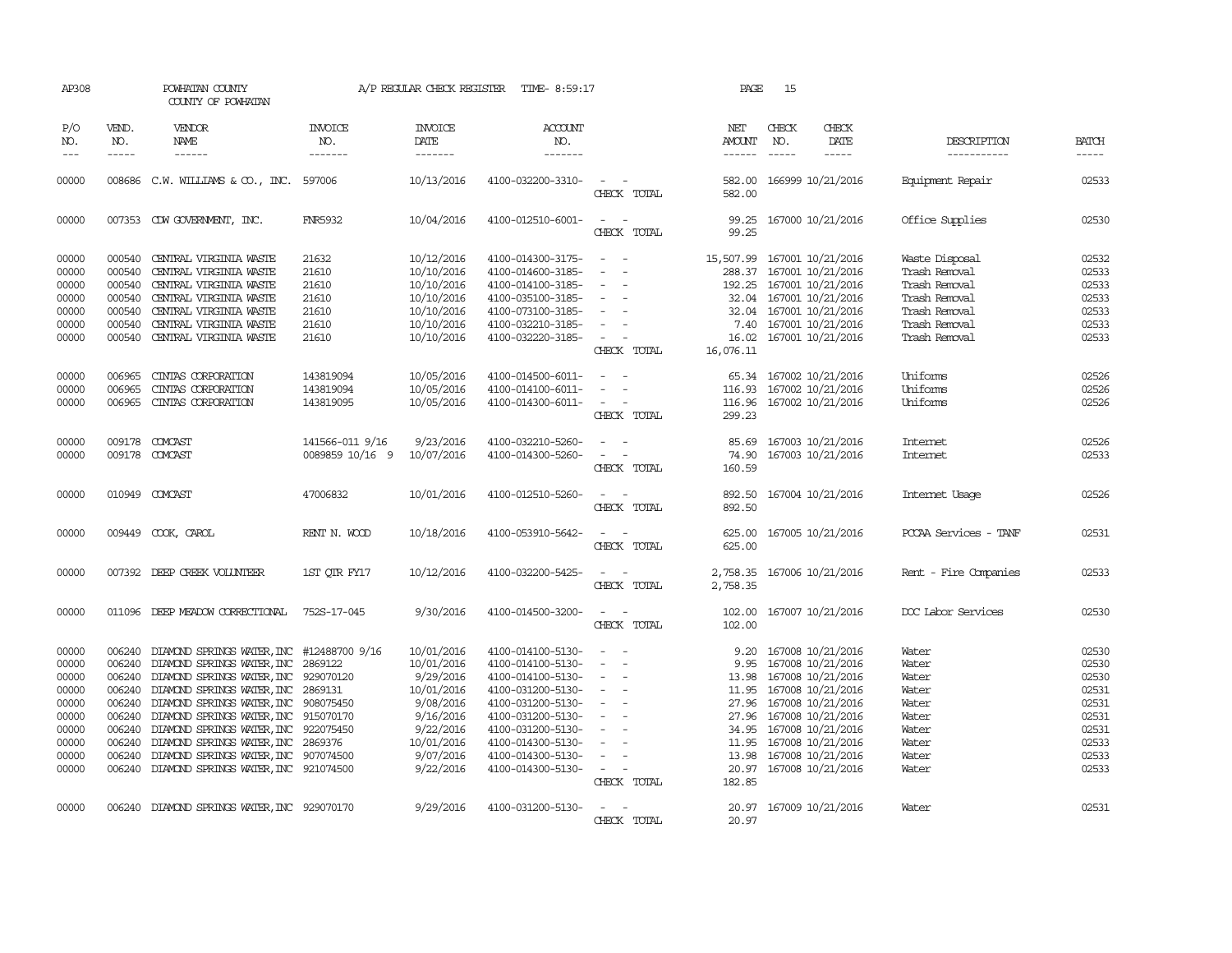| AP308                                                                                                                                                          |                                                                                                                                                                                                                                                                                                                                                                                                                                                                                                     | POWHATAN COUNTY<br>COUNTY OF POWHATAN                                                                                                                                                                                                                                                                                                                                                                                                                                                              |                                                                                                                                                                                                                                                                                                                                                    |                                                                                                                                                                                                                                          | A/P REGULAR CHECK REGISTER TIME-8:59:17                                                                                                                                                                                                                                                                                                                                                |                                                                                                                                                                                                                                                                                                                                                                                                                       | PAGE                                                                                                  | 16                            |                                                                                                                                                                                                                                                                                                                                                                                                                                                                  |                                                                                                                                                                                                                                                                                              |                                                                                                                                                                |
|----------------------------------------------------------------------------------------------------------------------------------------------------------------|-----------------------------------------------------------------------------------------------------------------------------------------------------------------------------------------------------------------------------------------------------------------------------------------------------------------------------------------------------------------------------------------------------------------------------------------------------------------------------------------------------|----------------------------------------------------------------------------------------------------------------------------------------------------------------------------------------------------------------------------------------------------------------------------------------------------------------------------------------------------------------------------------------------------------------------------------------------------------------------------------------------------|----------------------------------------------------------------------------------------------------------------------------------------------------------------------------------------------------------------------------------------------------------------------------------------------------------------------------------------------------|------------------------------------------------------------------------------------------------------------------------------------------------------------------------------------------------------------------------------------------|----------------------------------------------------------------------------------------------------------------------------------------------------------------------------------------------------------------------------------------------------------------------------------------------------------------------------------------------------------------------------------------|-----------------------------------------------------------------------------------------------------------------------------------------------------------------------------------------------------------------------------------------------------------------------------------------------------------------------------------------------------------------------------------------------------------------------|-------------------------------------------------------------------------------------------------------|-------------------------------|------------------------------------------------------------------------------------------------------------------------------------------------------------------------------------------------------------------------------------------------------------------------------------------------------------------------------------------------------------------------------------------------------------------------------------------------------------------|----------------------------------------------------------------------------------------------------------------------------------------------------------------------------------------------------------------------------------------------------------------------------------------------|----------------------------------------------------------------------------------------------------------------------------------------------------------------|
| P/O<br>NO.<br>$\qquad \qquad - -$                                                                                                                              | VEND.<br>NO.<br>$\begin{tabular}{ccccc} \multicolumn{2}{c}{} & \multicolumn{2}{c}{} & \multicolumn{2}{c}{} & \multicolumn{2}{c}{} & \multicolumn{2}{c}{} & \multicolumn{2}{c}{} & \multicolumn{2}{c}{} & \multicolumn{2}{c}{} & \multicolumn{2}{c}{} & \multicolumn{2}{c}{} & \multicolumn{2}{c}{} & \multicolumn{2}{c}{} & \multicolumn{2}{c}{} & \multicolumn{2}{c}{} & \multicolumn{2}{c}{} & \multicolumn{2}{c}{} & \multicolumn{2}{c}{} & \multicolumn{2}{c}{} & \multicolumn{2}{c}{} & \mult$ | VENDOR<br>NAME<br>------                                                                                                                                                                                                                                                                                                                                                                                                                                                                           | INVOICE<br>NO.<br>-------                                                                                                                                                                                                                                                                                                                          | INVOICE<br>DATE<br>-------                                                                                                                                                                                                               | <b>ACCOUNT</b><br>NO.<br>-------                                                                                                                                                                                                                                                                                                                                                       |                                                                                                                                                                                                                                                                                                                                                                                                                       | NET<br>AMOUNT<br>------                                                                               | CHECK<br>NO.<br>$\frac{1}{2}$ | CHECK<br>DATE<br>$- - - - -$                                                                                                                                                                                                                                                                                                                                                                                                                                     | DESCRIPTION<br>-----------                                                                                                                                                                                                                                                                   | <b>BATCH</b><br>-----                                                                                                                                          |
|                                                                                                                                                                |                                                                                                                                                                                                                                                                                                                                                                                                                                                                                                     |                                                                                                                                                                                                                                                                                                                                                                                                                                                                                                    |                                                                                                                                                                                                                                                                                                                                                    |                                                                                                                                                                                                                                          |                                                                                                                                                                                                                                                                                                                                                                                        |                                                                                                                                                                                                                                                                                                                                                                                                                       |                                                                                                       |                               |                                                                                                                                                                                                                                                                                                                                                                                                                                                                  |                                                                                                                                                                                                                                                                                              |                                                                                                                                                                |
| 00000                                                                                                                                                          |                                                                                                                                                                                                                                                                                                                                                                                                                                                                                                     | 011583 DICKERSON, KEONIA N.                                                                                                                                                                                                                                                                                                                                                                                                                                                                        | OCTOBERTERM2016                                                                                                                                                                                                                                                                                                                                    | 10/11/2016                                                                                                                                                                                                                               | 4100-021100-1700-                                                                                                                                                                                                                                                                                                                                                                      | $\sim$ 10 $\pm$<br>CHECK TOTAL                                                                                                                                                                                                                                                                                                                                                                                        | 30.00                                                                                                 |                               | 30.00 167010 10/21/2016                                                                                                                                                                                                                                                                                                                                                                                                                                          | COMP: Jurors & Witnesses                                                                                                                                                                                                                                                                     | 02526                                                                                                                                                          |
| 00000                                                                                                                                                          | 008787 DW                                                                                                                                                                                                                                                                                                                                                                                                                                                                                           |                                                                                                                                                                                                                                                                                                                                                                                                                                                                                                    | 16274735                                                                                                                                                                                                                                                                                                                                           | 9/30/2016                                                                                                                                                                                                                                | 4100-012410-3320-                                                                                                                                                                                                                                                                                                                                                                      | $\sim$<br>$\sim$<br>CHECK TOTAL                                                                                                                                                                                                                                                                                                                                                                                       | 1,400.00<br>1,400.00                                                                                  |                               | 167011 10/21/2016                                                                                                                                                                                                                                                                                                                                                                                                                                                | Maintenance & Service Contract                                                                                                                                                                                                                                                               | 02532                                                                                                                                                          |
| 00000<br>00000<br>00000<br>00000<br>00000<br>00000<br>00000<br>00000                                                                                           | 000860<br>000860<br>000860<br>000860<br>000860<br>000860<br>000860<br>000860                                                                                                                                                                                                                                                                                                                                                                                                                        | DOMINION VIRGINIA POWER<br>DOMINION VIRGINIA POWER<br>DOMINION VIRGINIA POWER<br>DOMINION VIRGINIA POWER<br>DOMINION VIRGINIA POWER<br>DOMINION VIRGINIA POWER<br>DOMINION VIRGINIA POWER<br>DOMINION VIRGINIA POWER                                                                                                                                                                                                                                                                               | 1223507334 9/16<br>0432180008 9/16<br>0863807277 9/16<br>1498464559 9/16<br>1982170001 9/16<br>2142337506 9/16<br>2312285006 9/16<br>0962041034 9/16                                                                                                                                                                                               | 9/30/2016<br>9/30/2016<br>9/30/2016<br>9/30/2016<br>9/30/2016<br>9/30/2016<br>9/30/2016<br>9/30/2016                                                                                                                                     | 4100-014300-5110-<br>4100-014600-5110-<br>4100-014600-5110-<br>4100-014600-5110-<br>4100-014100-5110-<br>4100-014600-5110-<br>4100-014100-5110-<br>4100-032210-5110-                                                                                                                                                                                                                   | $\sim$<br>$\overline{\phantom{a}}$<br>$\overline{\phantom{a}}$<br>$\overline{\phantom{a}}$<br>$\equiv$<br>$\sim$<br>$\sim$<br>$\overline{\phantom{a}}$                                                                                                                                                                                                                                                                |                                                                                                       |                               | 210.44 167012 10/21/2016<br>360.06 167012 10/21/2016<br>80.78 167012 10/21/2016<br>46.45 167012 10/21/2016<br>11.47 167012 10/21/2016<br>78.30 167012 10/21/2016<br>78.13 167012 10/21/2016<br>743.26 167012 10/21/2016                                                                                                                                                                                                                                          | Electricity<br>Electricity<br>Electricity<br>Electricity<br>Electricity<br>Electricity<br>Electricity<br>Electricity                                                                                                                                                                         | 02526<br>02527<br>02527<br>02527<br>02527<br>02527<br>02527<br>02533                                                                                           |
|                                                                                                                                                                |                                                                                                                                                                                                                                                                                                                                                                                                                                                                                                     |                                                                                                                                                                                                                                                                                                                                                                                                                                                                                                    |                                                                                                                                                                                                                                                                                                                                                    |                                                                                                                                                                                                                                          |                                                                                                                                                                                                                                                                                                                                                                                        | CHECK TOTAL                                                                                                                                                                                                                                                                                                                                                                                                           | 1,608.89                                                                                              |                               |                                                                                                                                                                                                                                                                                                                                                                                                                                                                  |                                                                                                                                                                                                                                                                                              |                                                                                                                                                                |
| 00000<br>00000<br>00000<br>00000<br>00000<br>00000<br>00000<br>00000<br>00000<br>00000<br>00000<br>00000<br>00000<br>00000<br>00000<br>00000<br>00000<br>00000 | 000860<br>000860<br>000860<br>000860<br>000860<br>000860<br>000860<br>000860<br>000860<br>000860<br>000860<br>000860<br>000860<br>000860<br>000860<br>000860<br>000860<br>000860                                                                                                                                                                                                                                                                                                                    | DOMINION VIRGINIA POWER<br>DOMINION VIRGINIA POWER<br>DOMINION VIRGINIA POWER<br>DOMINION VIRGINIA POWER<br>DOMINION VIRGINIA POWER<br>DOMINION VIRGINIA POWER<br>DOMINION VIRGINIA POWER<br>DOMINION VIRGINIA POWER<br>DOMINION VIRGINIA POWER<br>DOMINION VIRGINIA POWER<br>DOMINION VIRGINIA POWER<br>DOMINION VIRGINIA POWER<br>DOMINION VIRGINIA POWER<br>DOMINION VIRGINIA POWER<br>DOMINION VIRGINIA POWER<br>DOMINION VIRGINIA POWER<br>DOMINION VIRGINIA POWER<br>DOMINION VIRGINIA POWER | 2442170003 9/16<br>2462222502 9/16<br>2912605595 9/16<br>2972120006 9/16<br>2346327501 9/16<br>2346327501 9/16<br>2352270009 9/16<br>2476067034 9/16<br>2932352368 9/16<br>3496131156 9/16<br>602400355710/16<br>3451094936 9/16<br>3507951824 9/16<br>4691491015 9/16<br>4732217502 9/16<br>5652237503 9/16<br>7765134072 9/16<br>416568092910/16 | 9/30/2016<br>9/30/2016<br>9/30/2016<br>9/30/2016<br>9/30/2016<br>9/30/2016<br>9/30/2016<br>9/30/2016<br>9/30/2016<br>9/30/2016<br>10/03/2016<br>9/30/2016<br>9/30/2016<br>9/30/2016<br>9/30/2016<br>9/30/2016<br>9/27/2016<br>10/03/2016 | 4100-014100-5110-<br>4100-014100-5110-<br>4100-014100-5110-<br>4100-014100-5110-<br>4100-014100-5110-<br>4100-031200-5110-<br>4100-014100-5110-<br>4100-014100-5110-<br>4100-032220-5110-<br>4100-014100-5110-<br>4100-014100-5110-<br>4100-014600-5110-<br>4100-014600-5110-<br>4100-014600-5110-<br>4100-014600-5110-<br>4100-014600-5110-<br>4100-014100-5110-<br>4100-031210-5110- | $\sim$<br>$\sim$<br>$\overline{\phantom{a}}$<br>$\overline{\phantom{a}}$<br>$\overline{\phantom{a}}$<br>$\sim$<br>$\overline{\phantom{a}}$<br>$\overline{\phantom{a}}$<br>$\overline{\phantom{a}}$<br>CHECK TOTAL<br>$\omega_{\rm{max}}$ and $\omega_{\rm{max}}$<br>$\sim$<br>$\overline{\phantom{a}}$<br>$\overline{\phantom{a}}$<br>$\sim$<br>$\sim$<br>$\sim$<br>$\sim$<br>$\overline{\phantom{a}}$<br>CHECK TOTAL | 1,246.44<br>1,333.21<br>112.12<br>20.73<br>10,489.16<br>6.59<br>20.04<br>115.00<br>125.09<br>1,484.88 |                               | 167013 10/21/2016<br>3,546.39 167013 10/21/2016<br>112.24 167013 10/21/2016<br>167013 10/21/2016<br>2,047.38 167013 10/21/2016<br>2,047.37 167013 10/21/2016<br>23.28 167013 10/21/2016<br>167013 10/21/2016<br>167013 10/21/2016<br>167014 10/21/2016<br>167014 10/21/2016<br>187.80 167014 10/21/2016<br>93.04 167014 10/21/2016<br>101.53 167014 10/21/2016<br>181.06 167014 10/21/2016<br>167014 10/21/2016<br>654.73 167014 10/21/2016<br>167014 10/21/2016 | Electricity<br>Electricity<br>Electricity<br>Electricity<br>Electricity<br>Electricity<br>Electricity<br>Electricity<br>Electricity<br>Electricity<br>Electricity<br>Electricity<br>Electricity<br>Electricity<br>Electricity<br>Electricity<br>Electricity<br>Electricity - Comunications H | 02526<br>02526<br>02526<br>02526<br>02527<br>02527<br>02527<br>02527<br>02533<br>02526<br>02526<br>02527<br>02527<br>02527<br>02527<br>02527<br>02527<br>02533 |
| 00000<br>00000<br>00000                                                                                                                                        | 000860<br>000860<br>000860                                                                                                                                                                                                                                                                                                                                                                                                                                                                          | DOMINION VIRGINIA POWER<br>DOMINION VIRGINIA POWER<br>DOMINION VIRGINIA POWER                                                                                                                                                                                                                                                                                                                                                                                                                      | 8971069334 9/16<br>800937057110/16<br>9750120975 9/16                                                                                                                                                                                                                                                                                              | 9/30/2016<br>10/03/2016<br>9/30/2016                                                                                                                                                                                                     | 4100-014300-5110-<br>4100-031210-5110-<br>4100-032220-5110-                                                                                                                                                                                                                                                                                                                            | $\sim$<br>$\equiv$<br>$\overline{\phantom{a}}$<br>$\overline{\phantom{a}}$<br>CHECK TOTAL                                                                                                                                                                                                                                                                                                                             | 14.70<br>48.02<br>1,890.03<br>1,952.75                                                                |                               | 167015 10/21/2016<br>167015 10/21/2016<br>167015 10/21/2016                                                                                                                                                                                                                                                                                                                                                                                                      | Electricity<br>Electricity - Comunications H<br>Electricity                                                                                                                                                                                                                                  | 02526<br>02533<br>02533                                                                                                                                        |
| 00000                                                                                                                                                          |                                                                                                                                                                                                                                                                                                                                                                                                                                                                                                     | 011582 DUBOSE, CHARLES B.                                                                                                                                                                                                                                                                                                                                                                                                                                                                          | OCTOBERTERM2016                                                                                                                                                                                                                                                                                                                                    | 10/11/2016                                                                                                                                                                                                                               | 4100-021100-1700-                                                                                                                                                                                                                                                                                                                                                                      | $\frac{1}{2} \left( \frac{1}{2} \right) \left( \frac{1}{2} \right) = \frac{1}{2} \left( \frac{1}{2} \right)$<br>CHECK TOTAL                                                                                                                                                                                                                                                                                           | 30.00<br>30.00                                                                                        |                               | 167016 10/21/2016                                                                                                                                                                                                                                                                                                                                                                                                                                                | COMP: Jurors & Witnesses                                                                                                                                                                                                                                                                     | 02526                                                                                                                                                          |
| 00000                                                                                                                                                          |                                                                                                                                                                                                                                                                                                                                                                                                                                                                                                     | 006842 EAGLE FIRE INC.                                                                                                                                                                                                                                                                                                                                                                                                                                                                             | SRVCE098434                                                                                                                                                                                                                                                                                                                                        | 9/29/2016                                                                                                                                                                                                                                | 4100-014100-3320-                                                                                                                                                                                                                                                                                                                                                                      | $\sim$<br>$\sim$<br>CHECK TOTAL                                                                                                                                                                                                                                                                                                                                                                                       | 45.00<br>45.00                                                                                        |                               | 167017 10/21/2016                                                                                                                                                                                                                                                                                                                                                                                                                                                | Maintenance & Service Contract 02530                                                                                                                                                                                                                                                         |                                                                                                                                                                |
| 00000<br>00000                                                                                                                                                 | 011224                                                                                                                                                                                                                                                                                                                                                                                                                                                                                              | 011224 ELECTRONIC SYSTEMS, INC.<br>ELECTRONIC SYSTEMS, INC.                                                                                                                                                                                                                                                                                                                                                                                                                                        | IN517634<br>IN517634                                                                                                                                                                                                                                                                                                                               | 9/21/2016<br>9/21/2016                                                                                                                                                                                                                   | 4100-012100-3320-<br>4100-035100-3320-                                                                                                                                                                                                                                                                                                                                                 | $\sim$<br>$\sim$                                                                                                                                                                                                                                                                                                                                                                                                      |                                                                                                       |                               | 432.97 167018 10/21/2016<br>.34 167018 10/21/2016                                                                                                                                                                                                                                                                                                                                                                                                                | Maintenance & Service Contract<br>Landscaping - Animal Control                                                                                                                                                                                                                               | 02534<br>02534                                                                                                                                                 |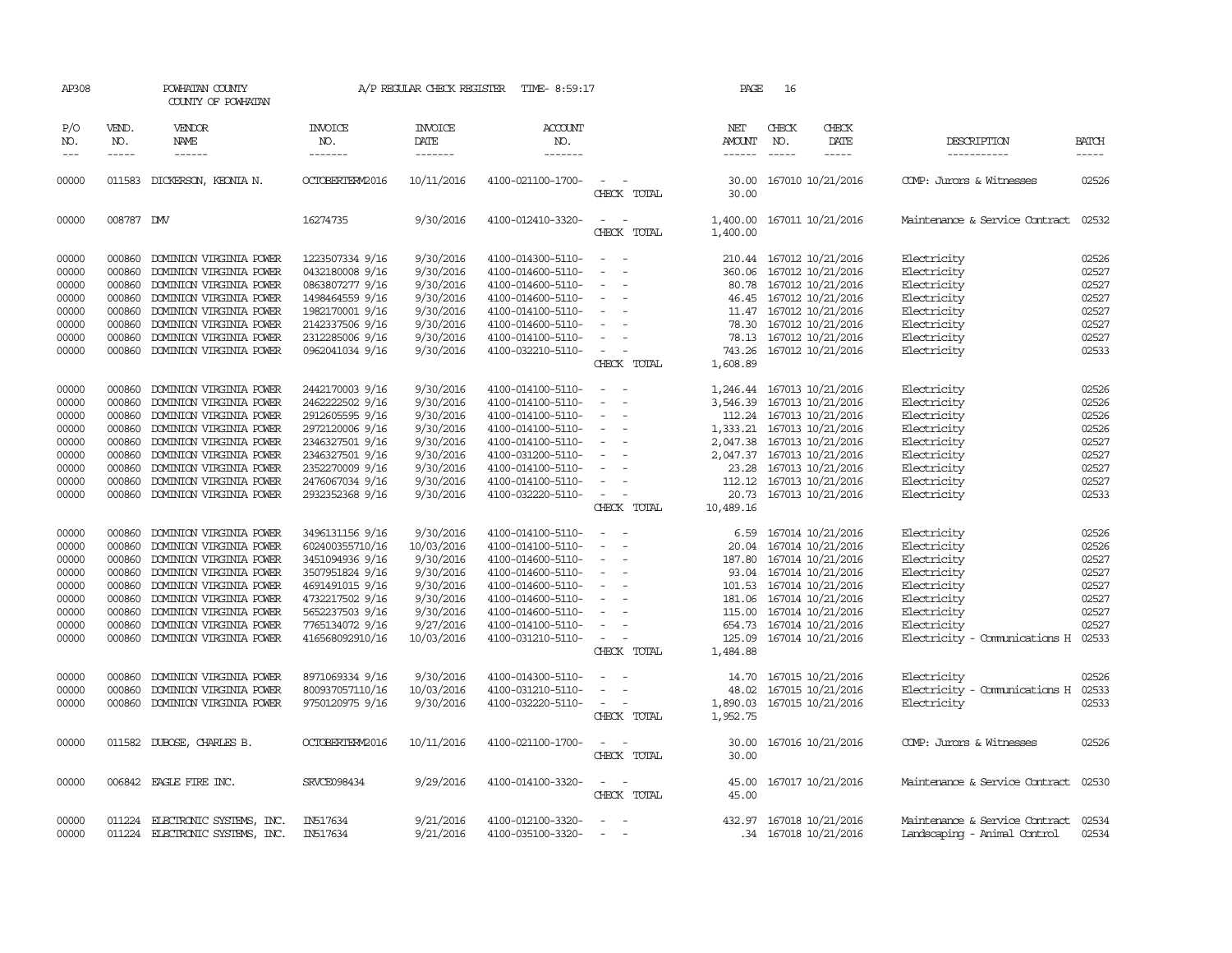| AP308                   |                       | POWHATAN COUNTY<br>COUNTY OF POWHATAN                                                     |                                  | A/P REGULAR CHECK REGISTER               | TIME- 8:59:17                                               |                                         | PAGE                               | 17           |                                                             |                                                           |                             |
|-------------------------|-----------------------|-------------------------------------------------------------------------------------------|----------------------------------|------------------------------------------|-------------------------------------------------------------|-----------------------------------------|------------------------------------|--------------|-------------------------------------------------------------|-----------------------------------------------------------|-----------------------------|
| P/O<br>NO.<br>$---$     | VEND.<br>NO.<br>----- | VENDOR<br><b>NAME</b><br>------                                                           | <b>INVOICE</b><br>NO.<br>------- | <b>INVOICE</b><br><b>DATE</b><br>------- | <b>ACCOUNT</b><br>NO.<br>-------                            |                                         | NET<br><b>AMOUNT</b><br>------     | CHECK<br>NO. | CHECK<br>DATE<br>-----                                      | DESCRIPTION<br>-----------                                | <b>BATCH</b><br>$- - - - -$ |
|                         |                       |                                                                                           |                                  |                                          |                                                             |                                         |                                    |              |                                                             |                                                           |                             |
| 00000                   |                       | 011224 ELECTRONIC SYSTEMS, INC.                                                           | IN517634                         | 9/21/2016                                | 4100-012310-3320-                                           | $\sim$                                  |                                    |              | 78.19 167018 10/21/2016                                     | Maintenance & Service Contract                            | 02534                       |
| 00000                   | 011224                | ELECTRONIC SYSTEMS, INC.                                                                  | IN517634                         | 9/21/2016                                | 4100-012200-3320-                                           |                                         | 40.42                              |              | 167018 10/21/2016                                           | Maintenance & Service Contract                            | 02534                       |
| 00000                   | 011224                | ELECTRONIC SYSTEMS, INC.                                                                  | IN517634                         | 9/21/2016                                | 4100-031200-3320-                                           |                                         | 177.16                             |              | 167018 10/21/2016                                           | Maintenance & Service Contract                            | 02534                       |
| 00000                   | 011224                | ELECTRONIC SYSTEMS, INC.                                                                  | IN517634                         | 9/21/2016                                | 4100-012410-3320-                                           |                                         | 150.87                             |              | 167018 10/21/2016                                           | Maintenance & Service Contract                            | 02534                       |
| 00000                   | 011224                | ELECTRONIC SYSTEMS, INC.<br>011224 ELECTRONIC SYSTEMS, INC.                               | IN517634<br>IN517634             | 9/21/2016<br>9/21/2016                   | 4100-014300-3310-                                           | $\overline{\phantom{a}}$                | 14.00                              |              | 167018 10/21/2016                                           | Repairs & Maintenance<br>Maintenance & Service Contract   | 02534<br>02534              |
| 00000                   |                       |                                                                                           |                                  |                                          | 4100-032200-3320-                                           | CHECK TOTAL                             | 14.00<br>907.95                    |              | 167018 10/21/2016                                           |                                                           |                             |
| 00000                   |                       | 009093 FARMVILLE WHOLESALE                                                                | 597033                           | 9/27/2016                                | 4100-014100-3310-                                           | CHECK TOTAL                             | 102.70<br>102.70                   |              | 167020 10/21/2016                                           | Repairs & Maintenance                                     | 02530                       |
| 00000                   |                       | 008336 FERGUSON ENTERPRISES INC.                                                          | 3932628                          | 9/23/2016                                | 4100-014100-3310-                                           | $\equiv$<br>CHECK TOTAL                 | 61.02<br>61.02                     |              | 167021 10/21/2016                                           | Repairs & Maintenance                                     | 02530                       |
|                         |                       |                                                                                           |                                  |                                          |                                                             |                                         |                                    |              |                                                             |                                                           |                             |
| 00000                   |                       | 006666 FINE CREEK FIRE DEPT                                                               | 1ST QTR FY17                     | 10/12/2016                               | 4100-032200-5425-                                           | CHECK TOTAL                             | 3,278.00<br>3,278.00               |              | 167022 10/21/2016                                           | Rent - Fire Companies                                     | 02533                       |
| 00000                   |                       | 000690 FLATROCK TIRE & AUTO                                                               | 18052                            | 10/17/2016                               | 4100-035100-6008-                                           |                                         | 43.20                              |              | 167023 10/21/2016                                           | Gas/Grease/Oil                                            | 02531                       |
|                         |                       |                                                                                           |                                  |                                          |                                                             | CHECK TOTAL                             | 43.20                              |              |                                                             |                                                           |                             |
| 00000                   |                       | 006522 FOOD LION                                                                          | 2813614011212                    | 10/05/2016                               | 4100-035100-6022-                                           | $\sim$<br>CHECK TOTAL                   | 85.98<br>85.98                     |              | 167024 10/21/2016                                           | Dog Food/Supplies                                         | 02531                       |
| 00000                   | 011580                | GOINS, EARNEST O.                                                                         | OCTOBERTERM2016                  | 10/11/2016                               | 4100-021100-1700-                                           | $\sim$<br>CHECK TOTAL                   | 30.00<br>30.00                     |              | 167025 10/21/2016                                           | COMP: Jurors & Witnesses                                  | 02526                       |
| 00000                   | 000570                | GOOCHLAND-POWHATAN                                                                        | <b>JANITORIAL EMS</b>            | 10/04/2016                               | 4100-014100-3180-                                           | $\overline{\phantom{a}}$<br>$\sim$      | 825.00                             |              | 167026 10/21/2016                                           | Cleaning Service                                          | 02527                       |
|                         |                       |                                                                                           |                                  |                                          |                                                             | CHECK TOTAL                             | 825.00                             |              |                                                             |                                                           |                             |
| 00000                   |                       | 011584 GRAHAM, CAROLYN P.                                                                 | OCTOBERTERM2016                  | 10/11/2016                               | 4100-021100-1700-                                           | CHECK TOTAL                             | 30.00<br>30.00                     |              | 167027 10/21/2016                                           | COMP: Jurors & Witnesses                                  | 02526                       |
| 00000                   |                       | 006954 HARRIS, MARLENE A.                                                                 | 006587146                        | 9/16/2016                                | 4100-021200-3150-                                           | $\equiv$<br>$\sim$<br>CHECK TOTAL       | 240.00<br>240.00                   |              | 167029 10/21/2016                                           | Outside Counsel                                           | 02529                       |
| 00000                   |                       | 010755 INNOVATIVE TURF                                                                    | 3195                             | 10/01/2016                               | 4100-014600-3320-                                           | CHECK TOTAL                             | 1,580.95<br>1,580.95               |              | 167030 10/21/2016                                           | Maintenance/Service Contracts                             | 02530                       |
| 00000                   | 000120                | <b>JAMES RIVER AIR</b>                                                                    | S73211                           | 9/30/2016                                | 4100-032210-3310-                                           | CHECK TOTAL                             | 387.00<br>387.00                   |              | 167031 10/21/2016                                           | Repairs & Maintenance                                     | 02530                       |
| 00000                   |                       | 011577 KRAMOLOWSKY, EUGENE V.                                                             | OCTOBERTERM2016                  | 10/11/2016                               | 4100-021100-1700-                                           | CHECK TOTAL                             | 30.00<br>30.00                     |              | 167032 10/21/2016                                           | COMP: Jurors & Witnesses                                  | 02526                       |
| 00000<br>00000<br>00000 |                       | 010811 LAND AND COATES, INC<br>010811 IAND AND COATES, INC<br>010811 IAND AND COATES, INC | 726349<br>727903<br>730782       | 10/04/2016<br>10/08/2016<br>10/14/2016   | 4100-014500-6008-<br>4100-014100-6004-<br>4100-032200-3310- | $\overline{\phantom{a}}$<br>CHECK TOTAL | 26.88<br>759.98<br>12.50<br>799.36 |              | 167033 10/21/2016<br>167033 10/21/2016<br>167033 10/21/2016 | Gas/Grease/Oil<br>Tools and Equipment<br>Equipment Repair | 02527<br>02530<br>02532     |
| 00000                   |                       | 006629 LANDSCAPE SUPPLY, INC.                                                             | 0577661-IN                       | 10/03/2016                               | 4100-014600-3310-                                           | $\overline{\phantom{a}}$<br>CHECK TOTAL | 136.00<br>136.00                   |              | 167034 10/21/2016                                           | Repairs and Maintenance                                   | 02530                       |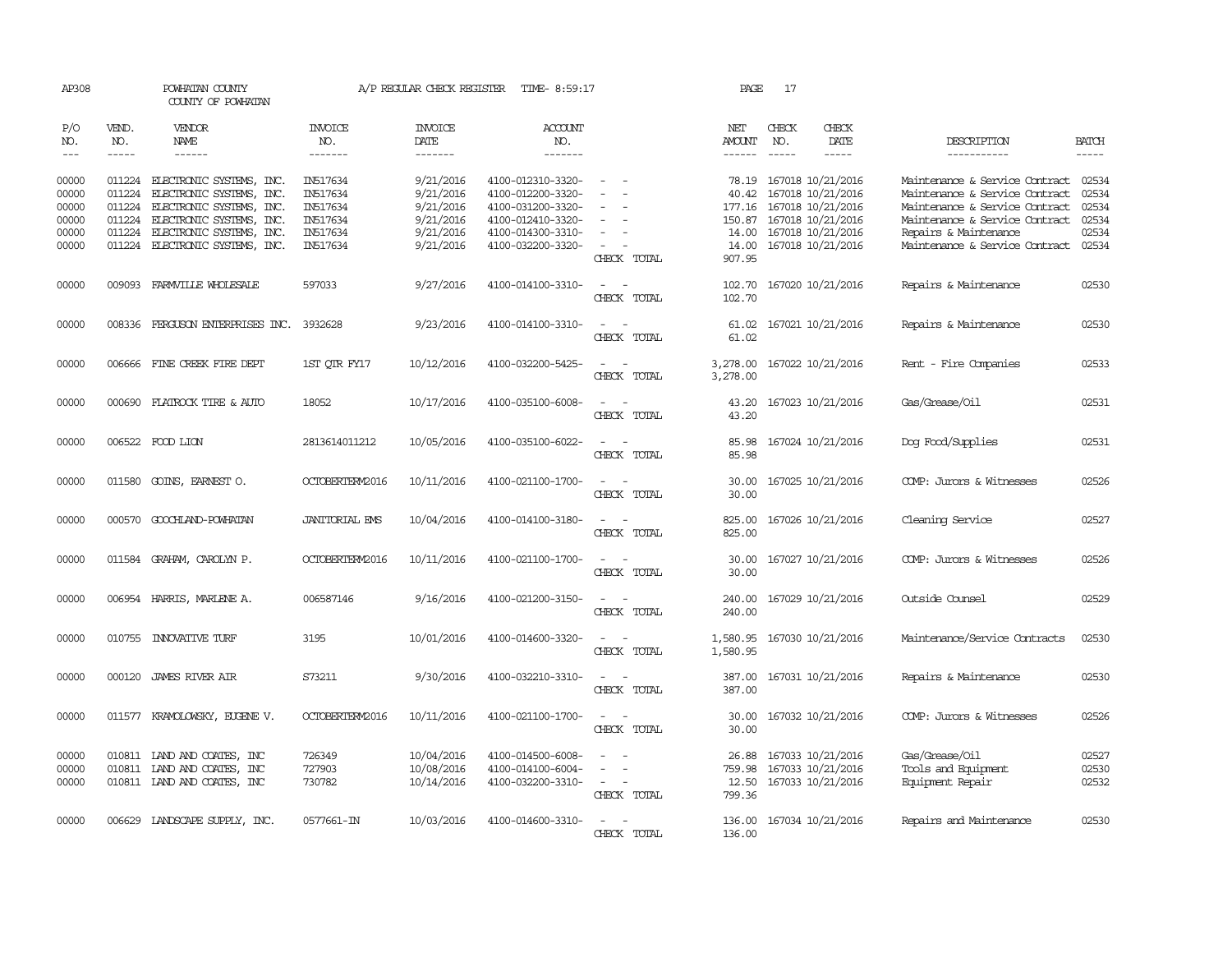| AP308                                                                                  |                                                | POWHATAN COUNTY<br>COUNTY OF POWHATAN                                                                                                                                                                                                                                 |                                                                                        | A/P REGULAR CHECK REGISTER                                                                                                     | TIME- 8:59:17                                                                                                                                                                                                  |                                                                               | PAGE                                                                                               | 18                          |                                                                                                                                                                                                                       |                                                                                                                                                                                                                          |                                                                                        |
|----------------------------------------------------------------------------------------|------------------------------------------------|-----------------------------------------------------------------------------------------------------------------------------------------------------------------------------------------------------------------------------------------------------------------------|----------------------------------------------------------------------------------------|--------------------------------------------------------------------------------------------------------------------------------|----------------------------------------------------------------------------------------------------------------------------------------------------------------------------------------------------------------|-------------------------------------------------------------------------------|----------------------------------------------------------------------------------------------------|-----------------------------|-----------------------------------------------------------------------------------------------------------------------------------------------------------------------------------------------------------------------|--------------------------------------------------------------------------------------------------------------------------------------------------------------------------------------------------------------------------|----------------------------------------------------------------------------------------|
| P/O<br>NO.<br>$\frac{1}{2}$                                                            | VEND.<br>NO.<br>$- - - - -$                    | <b>VENDOR</b><br><b>NAME</b><br>------                                                                                                                                                                                                                                | <b>INVOICE</b><br>NO.<br>-------                                                       | <b>INVOICE</b><br>DATE<br>-------                                                                                              | ACCOUNT<br>NO.<br>-------                                                                                                                                                                                      |                                                                               | NET<br>AMOUNT<br>$- - - - - -$                                                                     | CHECK<br>NO.<br>$- - - - -$ | CHECK<br>DATE<br>-----                                                                                                                                                                                                | DESCRIPTION<br>-----------                                                                                                                                                                                               | <b>BATCH</b><br>-----                                                                  |
| 00000                                                                                  |                                                | 007981 LANGUAGE LINE SERVICES                                                                                                                                                                                                                                         | 3926934                                                                                | 9/30/2016                                                                                                                      | 4100-031200-5230-                                                                                                                                                                                              | CHECK TOTAL                                                                   | 9.60                                                                                               |                             | 9.60 167035 10/21/2016                                                                                                                                                                                                | Telephone Services                                                                                                                                                                                                       | 02531                                                                                  |
| 00000                                                                                  |                                                | 000160 LIEWELLYN'S TOWING &                                                                                                                                                                                                                                           | 25823                                                                                  | 10/11/2016                                                                                                                     | 4100-031200-6009-                                                                                                                                                                                              | CHECK TOTAL                                                                   | 165.00<br>165.00                                                                                   |                             | 167036 10/21/2016                                                                                                                                                                                                     | Auto Parts/Repairs                                                                                                                                                                                                       | 02531                                                                                  |
| 00000                                                                                  |                                                | 006672 MACON FIRE DEPARTMENT                                                                                                                                                                                                                                          | 1ST OTR F17                                                                            | 10/12/2016                                                                                                                     | 4100-032200-5425-                                                                                                                                                                                              | CHECK TOTAL                                                                   | 2,492.00<br>2,492.00                                                                               |                             | 167037 10/21/2016                                                                                                                                                                                                     | Rent - Fire Companies                                                                                                                                                                                                    | 02533                                                                                  |
| 00000                                                                                  |                                                | 006146 MCCLELLAN, WENDY SUSAN                                                                                                                                                                                                                                         | SEPT16 MILEAGE                                                                         | 9/30/2016                                                                                                                      | 4100-031710-5510-                                                                                                                                                                                              | $\overline{\phantom{a}}$<br>CHECK TOTAL                                       | 47.30<br>47.30                                                                                     |                             | 167038 10/21/2016                                                                                                                                                                                                     | Travel/Mileage/Parking/Tolls                                                                                                                                                                                             | 02531                                                                                  |
| 00000                                                                                  |                                                | 009705 MEYER, ANDREW D.                                                                                                                                                                                                                                               | 8035042                                                                                | 9/16/2016                                                                                                                      | 4100-021200-3150-                                                                                                                                                                                              | $\overline{\phantom{a}}$<br>CHECK TOTAL                                       | 120.00<br>120.00                                                                                   |                             | 167039 10/21/2016                                                                                                                                                                                                     | Outside Counsel                                                                                                                                                                                                          | 02529                                                                                  |
| 00000                                                                                  |                                                | 009666 MID-ATLANTIC CONTROLS                                                                                                                                                                                                                                          | 20901                                                                                  | 10/05/2016                                                                                                                     | 4100-032220-3320-                                                                                                                                                                                              | CHECK TOTAL                                                                   | 900.00<br>900.00                                                                                   |                             | 167040 10/21/2016                                                                                                                                                                                                     | Maintenance & Service Contract                                                                                                                                                                                           | 02527                                                                                  |
| 00000<br>00000<br>00000<br>00000                                                       | 010924<br>010924                               | MITCHELL PEST<br>MITCHELL PEST<br>010924 MITCHELL PEST<br>010924 MITCHELL PEST                                                                                                                                                                                        | 95389<br>97580<br>95466<br>95471                                                       | 10/04/2016<br>10/04/2016<br>10/13/2016<br>10/13/2016                                                                           | 4100-035100-3320-<br>4100-014100-3320-<br>4100-035100-3320-<br>4100-014100-3320-                                                                                                                               | CHECK TOTAL                                                                   | 65.00<br>150.00<br>65.00<br>100.00<br>380.00                                                       |                             | 167041 10/21/2016<br>167041 10/21/2016<br>167041 10/21/2016<br>167041 10/21/2016                                                                                                                                      | Landscaping - Animal Control<br>Maintenance & Service Contract<br>Landscaping - Animal Control<br>Maintenance & Service Contract                                                                                         | 02527<br>02527<br>02530<br>02530                                                       |
| 00000<br>00000<br>00000<br>00000<br>00000<br>00000<br>00000<br>00000<br>00000<br>00000 | 006610<br>006610<br>006610<br>006610<br>006610 | 006610 MO-JOHNS SANITATION<br>MO-JOHNS SANITATION<br>MO-JOHNS SANITATION<br>006610 MO-JOHNS SANITATION<br>MO-JOHNS SANITATION<br>006610 MO-JOHNS SANITATION<br>MO-JOHNS SANITATION<br>006610 MO-JOHNS SANITATION<br>MO-JOHNS SANITATION<br>006610 MO-JOHNS SANITATION | 95083<br>95084<br>95085<br>95087<br>95088<br>95089<br>95090<br>95091<br>95092<br>95086 | 9/30/2016<br>9/30/2016<br>9/30/2016<br>9/30/2016<br>9/30/2016<br>9/30/2016<br>9/30/2016<br>9/30/2016<br>9/30/2016<br>9/30/2016 | 4100-014600-3311-<br>4100-014600-3311-<br>4100-014600-3311-<br>4100-014600-3311-<br>4100-014600-3311-<br>4100-014600-3311-<br>4100-014600-3311-<br>4100-014600-3311-<br>4100-014600-3311-<br>4100-014600-3311- | $\sim$<br>$\overline{\phantom{a}}$<br>$\overline{\phantom{a}}$<br>CHECK TOTAL | 103.00<br>206.00<br>125.00<br>103.00<br>103.00<br>103.00<br>103.00<br>282.50<br>103.00<br>1,359.50 |                             | 167042 10/21/2016<br>167042 10/21/2016<br>167042 10/21/2016<br>128.00 167042 10/21/2016<br>167042 10/21/2016<br>167042 10/21/2016<br>167042 10/21/2016<br>167042 10/21/2016<br>167042 10/21/2016<br>167042 10/21/2016 | Portable Bathrooms<br>Portable Bathrooms<br>Portable Bathrooms<br>Portable Bathrooms<br>Portable Bathrooms<br>Portable Bathrooms<br>Portable Bathrooms<br>Portable Bathrooms<br>Portable Bathrooms<br>Portable Bathrooms | 02527<br>02527<br>02527<br>02527<br>02527<br>02527<br>02527<br>02527<br>02527<br>02528 |
| 00000<br>00000<br>00000                                                                | 006610<br>006610                               | MO-JOHNS SANITATION<br>MO-JOHNS SANITATION<br>006610 MO-JOHNS SANITATION                                                                                                                                                                                              | 95093<br>95094<br>95095                                                                | 9/30/2016<br>9/30/2016<br>9/30/2016                                                                                            | 4100-014600-3311-<br>4100-014600-3311-<br>4100-014600-3311-                                                                                                                                                    | $\equiv$<br>CHECK TOTAL                                                       | 103.00<br>103.00<br>103.00<br>309.00                                                               |                             | 167043 10/21/2016<br>167043 10/21/2016<br>167043 10/21/2016                                                                                                                                                           | Portable Bathrooms<br>Portable Bathrooms<br>Portable Bathrooms                                                                                                                                                           | 02527<br>02527<br>02527                                                                |
| 00000                                                                                  |                                                | 011589 MY SIMPLE INSPIRATION LLC 167                                                                                                                                                                                                                                  |                                                                                        | 10/16/2016                                                                                                                     | 4100-073100-3140-                                                                                                                                                                                              | $\sim$<br>CHECK TOTAL                                                         | 500.00<br>500.00                                                                                   |                             | 167044 10/21/2016                                                                                                                                                                                                     | Professional Services                                                                                                                                                                                                    | 02532                                                                                  |
| 00000                                                                                  |                                                | 011231 NEOFUNDS BY NEOPOST                                                                                                                                                                                                                                            | 11273550 10/16                                                                         | 10/14/2016                                                                                                                     | 100-000100-0016-                                                                                                                                                                                               | CHECK TOTAL                                                                   | 1,000.00<br>1,000.00                                                                               |                             | 167045 10/21/2016                                                                                                                                                                                                     | Prepaid Postage                                                                                                                                                                                                          | 02529                                                                                  |
| 00000                                                                                  |                                                | 011587 NICE, TIM                                                                                                                                                                                                                                                      | TRANSPORT MEALS                                                                        | 10/11/2016                                                                                                                     | 4100-031200-5550-                                                                                                                                                                                              | $\sim$<br>CHECK TOTAL                                                         | 22.40<br>22.40                                                                                     |                             | 167046 10/21/2016                                                                                                                                                                                                     | Prisoner Extradition                                                                                                                                                                                                     | 02531                                                                                  |
| 00000                                                                                  |                                                | 007700 NOLAND COMPANY                                                                                                                                                                                                                                                 | 371813 00                                                                              | 9/23/2016                                                                                                                      | 4100-014100-3310-                                                                                                                                                                                              | CHECK TOTAL                                                                   | 85.00<br>85.00                                                                                     |                             | 167047 10/21/2016                                                                                                                                                                                                     | Repairs & Maintenance                                                                                                                                                                                                    | 02530                                                                                  |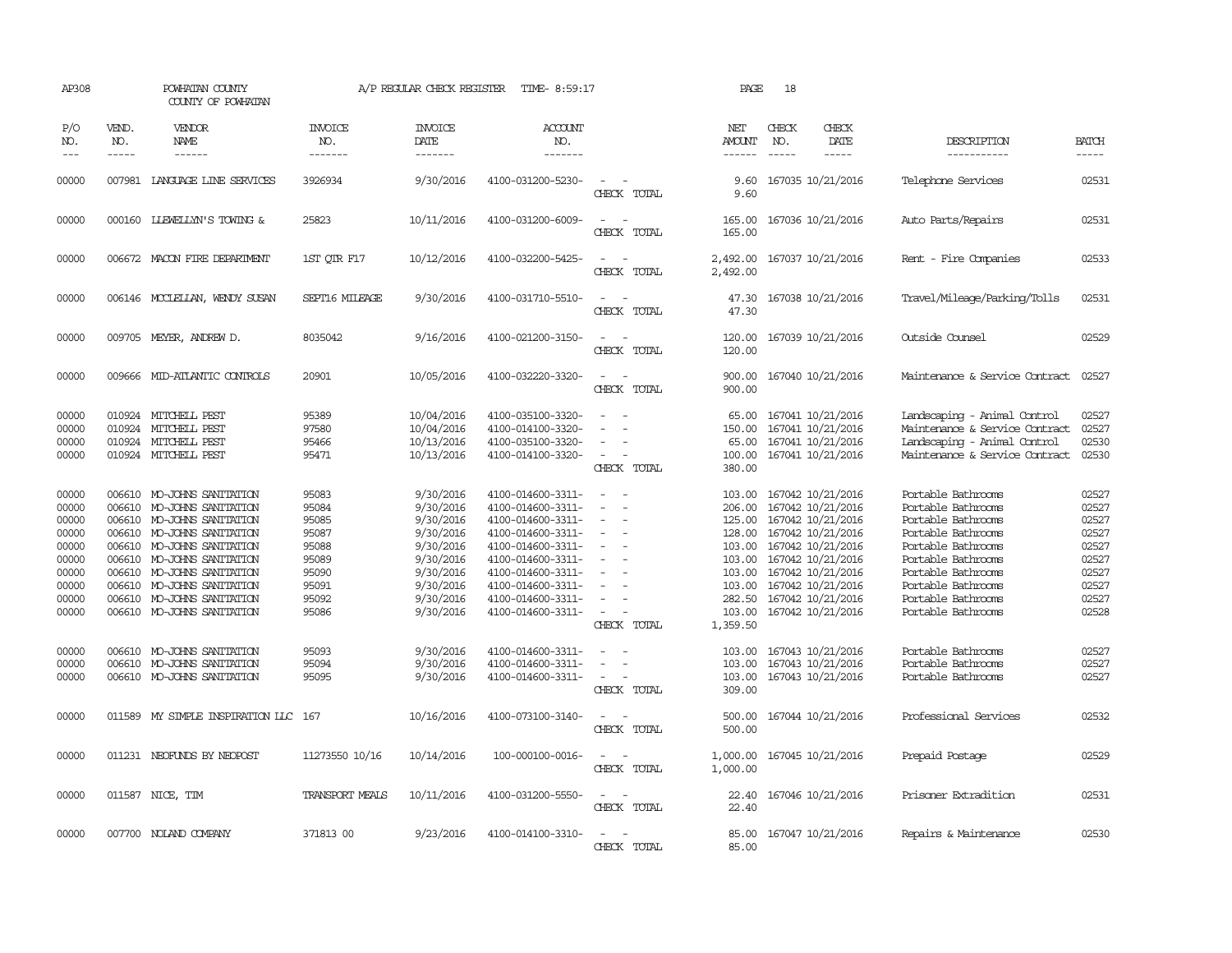| AP308                                                       |                                                          | POWHATAN COUNTY<br>COUNTY OF POWHATAN                                                                                                                                                            | A/P REGULAR CHECK REGISTER<br>TIME- 8:59:17                        |                                                                                         |                                                                                                                                                 |                                                                                                                             | PAGE                                                       | 19                            |                                                                                                                                                       |                                                                                                                                                                                      |                                                             |
|-------------------------------------------------------------|----------------------------------------------------------|--------------------------------------------------------------------------------------------------------------------------------------------------------------------------------------------------|--------------------------------------------------------------------|-----------------------------------------------------------------------------------------|-------------------------------------------------------------------------------------------------------------------------------------------------|-----------------------------------------------------------------------------------------------------------------------------|------------------------------------------------------------|-------------------------------|-------------------------------------------------------------------------------------------------------------------------------------------------------|--------------------------------------------------------------------------------------------------------------------------------------------------------------------------------------|-------------------------------------------------------------|
| P/O<br>NO.<br>$---$                                         | VEND.<br>NO.<br>$- - - - -$                              | <b>VENDOR</b><br>NAME<br>------                                                                                                                                                                  | <b>INVOICE</b><br>NO.<br>-------                                   | <b>INVOICE</b><br>DATE<br>-------                                                       | <b>ACCOUNT</b><br>NO.<br>-------                                                                                                                |                                                                                                                             | NET<br>AMOUNT<br>------                                    | CHECK<br>NO.<br>$\frac{1}{2}$ | CHECK<br>DATE<br>$- - - - -$                                                                                                                          | DESCRIPTION<br>-----------                                                                                                                                                           | <b>BATCH</b><br>$- - - - -$                                 |
| 00000                                                       |                                                          | 011578 O'NEIL, THOMAS J.                                                                                                                                                                         | OCTOBERTERM2016                                                    | 10/11/2016                                                                              | 4100-021100-1700-                                                                                                                               | $\sim$<br>CHECK TOTAL                                                                                                       | 30.00<br>30.00                                             |                               | 167048 10/21/2016                                                                                                                                     | COMP: Jurors & Witnesses                                                                                                                                                             | 02526                                                       |
| 00000                                                       |                                                          | 011588 OSTRANDER, SR., DONALD E. DEPOSIT/WHITE                                                                                                                                                   |                                                                    | 10/01/2016                                                                              | 4100-053910-5643-                                                                                                                               | $\sim$ 10 $\,$<br>CHECK TOTAL                                                                                               | 400.00<br>400.00                                           |                               | 167049 10/21/2016                                                                                                                                     | PCCAA Services - Federal CSBG                                                                                                                                                        | 02531                                                       |
| 00000                                                       |                                                          | 009281 OVER DRIVE, INC.                                                                                                                                                                          | 13690004100316                                                     | 10/03/2016                                                                              | 4100-073100-6012-                                                                                                                               | $\frac{1}{2} \left( \frac{1}{2} \right) \left( \frac{1}{2} \right) = \frac{1}{2} \left( \frac{1}{2} \right)$<br>CHECK TOTAL | 14.00<br>14.00                                             |                               | 167050 10/21/2016                                                                                                                                     | Books & Subscriptions                                                                                                                                                                | 02532                                                       |
| 00000                                                       |                                                          | 008079 PAETEC/CAVALIER BUSINESS                                                                                                                                                                  | 4237625 10/16                                                      | 10/10/2016                                                                              | 4100-073100-5230-                                                                                                                               | $\sim$ $ \sim$<br>CHECK TOTAL                                                                                               | 116.72                                                     |                               | 116.72 167051 10/21/2016                                                                                                                              | Telephone Services                                                                                                                                                                   | 02532                                                       |
| 00000                                                       |                                                          | 000375 PIEDMONT REGIONAL JAIL                                                                                                                                                                    | 2836                                                               | 9/30/2016                                                                               | 4100-033400-3841-                                                                                                                               | $\sim$ 100 $\sim$<br>CHECK TOTAL                                                                                            | 27,232.00<br>27,232.00                                     |                               | 167052 10/21/2016                                                                                                                                     | Detention of Adults                                                                                                                                                                  | 02531                                                       |
| 00000                                                       |                                                          | 009153 PITNEY BOWES GLOBAL                                                                                                                                                                       | 3301581319                                                         | 9/22/2016                                                                               | 4100-021200-5210-                                                                                                                               | $\sim$<br>CHECK TOTAL                                                                                                       | 150.00<br>150.00                                           |                               | 167053 10/21/2016                                                                                                                                     | Postage                                                                                                                                                                              | 02529                                                       |
| 00000<br>00000<br>00000<br>00000<br>00000<br>00000<br>00000 | 001250<br>001250<br>001250<br>001250<br>001250<br>001250 | POWHATAN AUTO & TRACTOR<br>POWHATAN AUTO & TRACTOR<br>POWHATAN AUTO & TRACTOR<br>POWHATAN AUTO & TRACTOR<br>POWHATAN AUTO & TRACTOR<br>POWHATAN AUTO & TRACTOR<br>001250 POWHATAN AUTO & TRACTOR | 416128<br>415155<br>415155<br>417087<br>417087<br>417837<br>416826 | 9/14/2016<br>9/07/2016<br>9/07/2016<br>9/21/2016<br>9/21/2016<br>9/27/2016<br>9/19/2016 | 4100-014500-3319-<br>4100-014500-3319-<br>4100-014500-6008-<br>4100-014500-3319-<br>4100-014500-6009-<br>4100-014500-6008-<br>4100-031200-6009- | $\overline{\phantom{a}}$<br>$\equiv$<br>$\sim$<br>CHECK TOTAL                                                               | 115.49<br>34.90<br>5.98<br>8.98<br>7.38<br>35.98<br>278.68 |                               | 167055 10/21/2016<br>69.97 167055 10/21/2016<br>167055 10/21/2016<br>167055 10/21/2016<br>167055 10/21/2016<br>167055 10/21/2016<br>167055 10/21/2016 | Equipment Repairs and Maintena<br>Equipment Repairs and Maintena<br>Gas/Grease/Oil<br>Equipment Repairs and Maintena<br>Auto Parts & Repairs<br>Gas/Grease/Oil<br>Auto Parts/Repairs | 02528<br>02530<br>02530<br>02530<br>02530<br>02530<br>02531 |
| 00000                                                       |                                                          | 006914 POWHATAN AUTO REPAIR                                                                                                                                                                      | 840                                                                | 10/03/2016                                                                              | 4100-031200-6009-                                                                                                                               | $\sim$<br>CHECK TOTAL                                                                                                       | 271.10                                                     |                               | 271.10 167056 10/21/2016                                                                                                                              | Auto Parts/Repairs                                                                                                                                                                   | 02531                                                       |
| 00000<br>00000                                              | 006928<br>006928                                         | POWHATAN COUNTY DEPT. OF<br>POWHATAN COUNTY DEPT. OF                                                                                                                                             | GIFT CARDS/SNKS<br>200199051                                       | 10/17/2016<br>10/13/2016                                                                | 4100-053910-5643-<br>4100-053910-5643-                                                                                                          | $\equiv$<br>CHECK TOTAL                                                                                                     | 254.10<br>474.17<br>728.27                                 |                               | 167057 10/21/2016<br>167057 10/21/2016                                                                                                                | PCCAA Services - Federal CSBG<br>PCCAA Services - Federal CSBG                                                                                                                       | 02531<br>02531                                              |
| 00000<br>00000                                              | 006765<br>006765                                         | POWHATAN VOLUNTEER RESCUE 1ST QTR 2017<br>POWHATAN VOLUNTEER RESCUE 1ST OTR 2017                                                                                                                 |                                                                    | 10/12/2016<br>10/12/2016                                                                | 4100-032200-5425-<br>4100-035500-5816-                                                                                                          | $\sim$<br>$\equiv$<br>CHECK TOTAL                                                                                           | 4,300.50<br>574.50<br>4,875.00                             |                               | 167058 10/21/2016<br>167058 10/21/2016                                                                                                                | Rent - Fire Companies<br>Rent - Shelters                                                                                                                                             | 02533<br>02533                                              |
| 00000                                                       |                                                          | 010777 PRESEARCH BACKGROUND                                                                                                                                                                      | 57887-85                                                           | 10/01/2016                                                                              | 4100-083500-7002-                                                                                                                               | $\sim$<br>CHECK TOTAL                                                                                                       | 14.95<br>14.95                                             |                               | 167059 10/21/2016                                                                                                                                     | Criminal History/Background Ch 02531                                                                                                                                                 |                                                             |
| 00000                                                       |                                                          | 006474 PROGRESSIVE AUTO WORKS                                                                                                                                                                    | 32316                                                              | 10/11/2016                                                                              | 4100-035100-6008-                                                                                                                               | $\sim$<br>CHECK TOTAL                                                                                                       | 53.22<br>53.22                                             |                               | 167060 10/21/2016                                                                                                                                     | Gas/Grease/Oil                                                                                                                                                                       | 02531                                                       |
| 00000                                                       |                                                          | 000780 CUILL CORPORATION                                                                                                                                                                         | 9833787                                                            | 10/07/2016                                                                              | 4100-012310-6001-                                                                                                                               | $\sim$ $ \sim$<br>CHECK TOTAL                                                                                               | 197.94                                                     |                               | 197.94 167061 10/21/2016                                                                                                                              | Office Supplies                                                                                                                                                                      | 02529                                                       |
| 00000<br>00000<br>00000<br>00000                            | 000620<br>000620                                         | R. C. GOODWYN & SONS, INC<br>R. C. GOODWYN & SONS, INC<br>000620 R. C. GOODWYN & SONS, INC<br>000620 R. C. GOODWYN & SONS, INC 0735768                                                           | 0736680<br>0736886<br>0737079                                      | 10/03/2016<br>10/05/2016<br>10/06/2016<br>9/26/2016                                     | 4100-035500-6003-<br>4100-035500-6003-<br>4100-035500-6003-<br>4100-014100-3310-                                                                | $\equiv$<br>$\sim$<br>$\sim$                                                                                                | 171.54<br>47.25                                            |                               | 167062 10/21/2016<br>167062 10/21/2016<br>4.06 167062 10/21/2016<br>41.32 167062 10/21/2016                                                           | EOC Relocation<br>EOC Relocation<br>EOC Relocation<br>Repairs & Maintenance                                                                                                          | 02529<br>02529<br>02529<br>02530                            |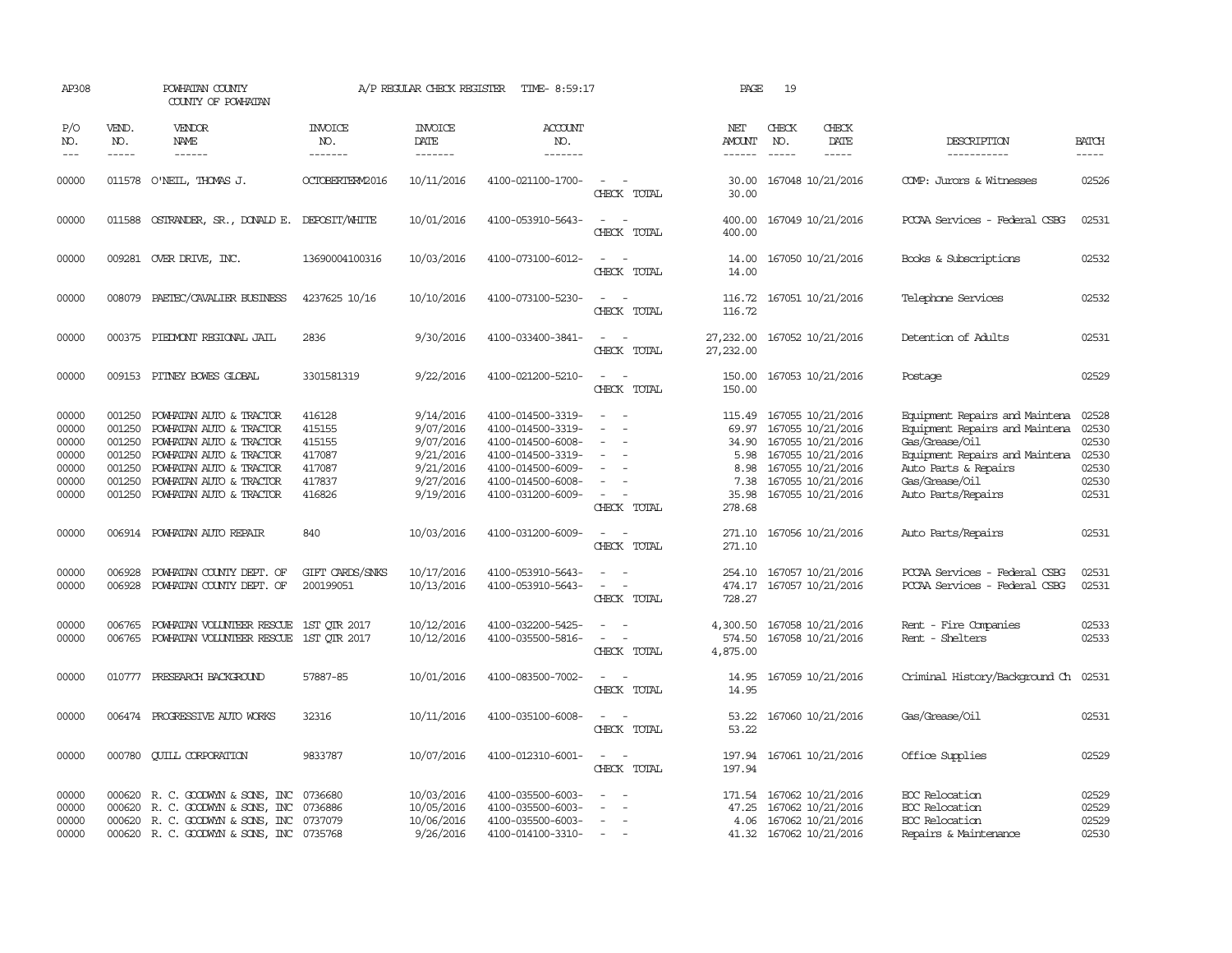| AP308                                     |                                                | POWHATAN COUNTY<br>COUNTY OF POWHATAN                                                                                     |                                                          | A/P REGULAR CHECK REGISTER                                    | TIME- 8:59:17                                                                                         |                                                     | PAGE                                             | 20           |                                                                                                              |                                                                                                                                                 |                                           |
|-------------------------------------------|------------------------------------------------|---------------------------------------------------------------------------------------------------------------------------|----------------------------------------------------------|---------------------------------------------------------------|-------------------------------------------------------------------------------------------------------|-----------------------------------------------------|--------------------------------------------------|--------------|--------------------------------------------------------------------------------------------------------------|-------------------------------------------------------------------------------------------------------------------------------------------------|-------------------------------------------|
| P/O<br>NO.<br>$---$                       | VEND.<br>NO.<br>$- - - - -$                    | <b>VENDOR</b><br>NAME<br>------                                                                                           | <b>INVOICE</b><br>NO.<br>-------                         | <b>INVOICE</b><br><b>DATE</b><br>-------                      | <b>ACCOUNT</b><br>NO.<br>-------                                                                      |                                                     | NET<br>AMOUNT<br>$- - - - - -$                   | CHECK<br>NO. | CHECK<br>DATE<br>-----                                                                                       | DESCRIPTION<br>-----------                                                                                                                      | <b>BATCH</b><br>-----                     |
| 00000<br>00000                            | 000620                                         | 000620 R. C. GOODWYN & SONS, INC 0736080<br>R. C. GOODWYN & SONS, INC                                                     | 0736373                                                  | 9/28/2016<br>9/30/2016                                        | 4100-014100-3310-<br>4100-014100-3310-                                                                | $\equiv$                                            | 22.74                                            |              | 2.76 167062 10/21/2016<br>167062 10/21/2016                                                                  | Repairs & Maintenance<br>Repairs & Maintenance                                                                                                  | 02530<br>02530                            |
| 00000                                     | 000620                                         | R. C. GOODWYN & SONS, INC                                                                                                 | 0736407                                                  | 9/30/2016                                                     | 4100-014100-3310-                                                                                     |                                                     | 8.99                                             |              | 167062 10/21/2016                                                                                            | Repairs & Maintenance                                                                                                                           | 02530                                     |
| 00000                                     | 000620                                         | R. C. GOODWYN & SONS, INC                                                                                                 | 0736550                                                  | 10/03/2016                                                    | 4100-014100-3310-                                                                                     | $\overline{\phantom{a}}$                            | 63.92                                            |              | 167062 10/21/2016                                                                                            | Repairs & Maintenance                                                                                                                           | 02530                                     |
| 00000                                     |                                                | 000620 R. C. GOODWYN & SONS, INC 0736988                                                                                  |                                                          | 10/05/2016                                                    | 4100-014100-3310-                                                                                     | $\overline{\phantom{a}}$<br>CHECK TOTAL             | 27.96<br>390.54                                  |              | 167062 10/21/2016                                                                                            | Repairs & Maintenance                                                                                                                           | 02530                                     |
| 00000                                     |                                                | 000620 R. C. GOODWYN & SONS, INC 0737193                                                                                  |                                                          | 10/06/2016                                                    | 4100-035500-6003-                                                                                     | CHECK TOTAL                                         | 14.50<br>14.50                                   |              | 167063 10/21/2016                                                                                            | EOC Relocation                                                                                                                                  | 02529                                     |
| 00000                                     |                                                | 006466 RADIO COMMUNICATION OF VA 702007271-1                                                                              |                                                          | 10/05/2016                                                    | 4100-031200-3310-                                                                                     | $\sim$<br>CHECK TOTAL                               | 238.14<br>238.14                                 |              | 167064 10/21/2016                                                                                            | Repairs & Maintenance                                                                                                                           | 02531                                     |
| 00000                                     |                                                | 009047 RED WING SHOES                                                                                                     | 484127381                                                | 10/03/2016                                                    | 4100-014100-6100-                                                                                     | $\sim$<br>CHECK TOTAL                               | 135.99<br>135.99                                 |              | 167065 10/21/2016                                                                                            | Personal Protective Equipment                                                                                                                   | 02528                                     |
| 00000                                     |                                                | 007325 RICHMOND OXYGEN CO.                                                                                                | 237244                                                   | 9/30/2016                                                     | 4100-032200-3320-                                                                                     | CHECK TOTAL                                         | 255.00<br>255.00                                 |              | 167066 10/21/2016                                                                                            | Maintenance & Service Contract                                                                                                                  | 02532                                     |
| 00000                                     |                                                | 007062 RUTHERFORD JANITOR SUPPLY                                                                                          | 953076                                                   | 10/07/2016                                                    | 4100-032220-6005-                                                                                     | CHECK TOTAL                                         | 100.21<br>100.21                                 |              | 167069 10/21/2016                                                                                            | Cleaning Supplies                                                                                                                               | 02530                                     |
| 00000                                     |                                                | 009701 SHI INTERNATIONAL CORP.                                                                                            | B05542142                                                | 9/26/2016                                                     | 4100-012510-6014-                                                                                     | CHECK TOTAL                                         | 376.78<br>376.78                                 |              | 167070 10/21/2016                                                                                            | Other Operating Supplies                                                                                                                        | 02528                                     |
| 00000                                     |                                                | 011358 SHOENTHAL, CAROLINE                                                                                                | <b>SUPPLIES</b>                                          | 10/18/2016                                                    | 4100-073100-6014-                                                                                     | CHECK TOTAL                                         | 51.23                                            |              | 51.23 167071 10/21/2016                                                                                      | Library Supplies                                                                                                                                | 02532                                     |
| 00000                                     |                                                | 007310 SOUTHEASTERN EMERGENCY                                                                                             | 719848                                                   | 9/21/2016                                                     | 4100-032200-3310-                                                                                     | $\sim$<br>$\sim$<br>CHECK TOTAL                     | 1,783.65 167072 10/21/2016<br>1,783.65           |              |                                                                                                              | Equipment Repair                                                                                                                                | 02533                                     |
| 00000                                     |                                                | 001320 SOUTHERN POLICE                                                                                                    | 187478                                                   | 10/06/2016                                                    | 4100-031200-6011-                                                                                     | $\sim$<br>CHECK TOTAL                               | 104.99<br>104.99                                 |              | 167073 10/21/2016                                                                                            | Uniforms                                                                                                                                        | 02531                                     |
| 00000<br>00000                            | 006594                                         | SOUTHSIDE ELECTRIC COOP<br>006594 SOUTHSIDE ELECTRIC COOP                                                                 | 104853006 10/16<br>87778003 9/16                         | 10/10/2016<br>9/16/2016                                       | 4100-053910-5642-<br>4100-053910-5643-                                                                | $\sim$<br>$\overline{\phantom{a}}$<br>CHECK TOTAL   | 160.00<br>320.79                                 |              | 160.79 167074 10/21/2016<br>167074 10/21/2016                                                                | PCCAA Services - TANF<br>PCCAA Services - Federal CSBG                                                                                          | 02531<br>02531                            |
| 00000<br>00000                            | 006565<br>006565 SPRINT                        | SPRINT                                                                                                                    | 91092162001510<br>91092162001513                         | 9/30/2016<br>9/30/2016                                        | 4100-012510-5240-<br>4100-012510-5240-                                                                | $\equiv$<br>$\overline{\phantom{a}}$<br>CHECK TOTAL | 22.27<br>35.71                                   |              | 167076 10/21/2016<br>13.44 167076 10/21/2016                                                                 | Long Distance<br>Long Distance                                                                                                                  | 02528<br>02528                            |
| 00000                                     | 007937 SPRINT                                  |                                                                                                                           | 678582480 10/16                                          | 10/01/2016                                                    | 4100-031200-5240-                                                                                     | $\sim$<br>$\sim$<br>CHECK TOTAL                     | 63.09<br>63.09                                   |              | 167077 10/21/2016                                                                                            | Long Distance                                                                                                                                   | 02531                                     |
| 00000<br>00000<br>00000<br>00000<br>00000 | 001940<br>001940<br>001940<br>001940<br>001940 | STANDBY SYSTEMS, INC.<br>STANDBY SYSTEMS, INC.<br>STANDBY SYSTEMS, INC.<br>STANDBY SYSTEMS, INC.<br>STANDBY SYSTEMS, INC. | 09162191<br>09162218<br>09162231<br>09162217<br>09162219 | 9/26/2016<br>9/30/2016<br>9/30/2016<br>9/30/2016<br>9/30/2016 | 4100-032210-3310-<br>4100-031210-3310-<br>4100-031210-3310-<br>4100-032200-3320-<br>4100-032200-3320- | $\sim$<br>$\overline{\phantom{a}}$<br>CHECK TOTAL   | 928.96<br>155.00<br>130.00<br>165.00<br>1,551.85 |              | 167078 10/21/2016<br>167078 10/21/2016<br>167078 10/21/2016<br>167078 10/21/2016<br>172.89 167078 10/21/2016 | Repairs & Maintenance<br>Repairs and Maintenance<br>Repairs and Maintenance<br>Maintenance & Service Contract<br>Maintenance & Service Contract | 02530<br>02530<br>02530<br>02533<br>02533 |
|                                           |                                                |                                                                                                                           |                                                          |                                                               |                                                                                                       |                                                     |                                                  |              |                                                                                                              |                                                                                                                                                 |                                           |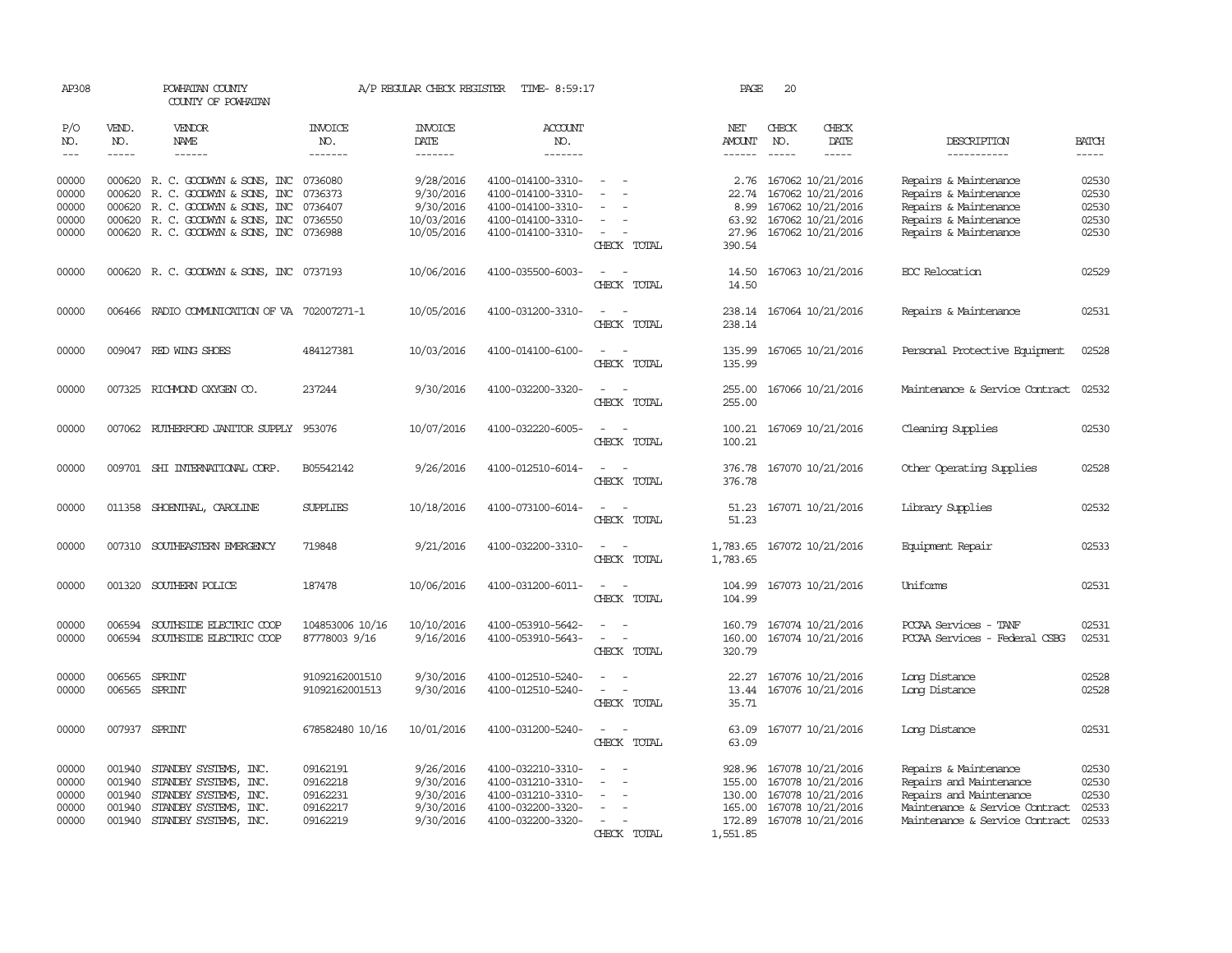| AP308                                                                                                                               |                                      | POWHATAN COUNTY<br>COUNTY OF POWHATAN                                                                                                                                                                                                          |                                                                                                                                                                                                                | A/P REGULAR CHECK REGISTER                                                                                                                                                                                     | TIME- 8:59:17                                                                                                                                                                                                                                                                                                          |                                                   | PAGE                                                                                                                             | 21                            |                                                                                                                                                                                                                                                                                                                                       |                                                                                                                                                                                                                                                                |                                                                                                                                     |
|-------------------------------------------------------------------------------------------------------------------------------------|--------------------------------------|------------------------------------------------------------------------------------------------------------------------------------------------------------------------------------------------------------------------------------------------|----------------------------------------------------------------------------------------------------------------------------------------------------------------------------------------------------------------|----------------------------------------------------------------------------------------------------------------------------------------------------------------------------------------------------------------|------------------------------------------------------------------------------------------------------------------------------------------------------------------------------------------------------------------------------------------------------------------------------------------------------------------------|---------------------------------------------------|----------------------------------------------------------------------------------------------------------------------------------|-------------------------------|---------------------------------------------------------------------------------------------------------------------------------------------------------------------------------------------------------------------------------------------------------------------------------------------------------------------------------------|----------------------------------------------------------------------------------------------------------------------------------------------------------------------------------------------------------------------------------------------------------------|-------------------------------------------------------------------------------------------------------------------------------------|
| P/O<br>NO.<br>$---$                                                                                                                 | VEND.<br>NO.<br>$\frac{1}{2}$        | <b>VENDOR</b><br>NAME                                                                                                                                                                                                                          | <b>INVOICE</b><br>NO.<br>-------                                                                                                                                                                               | <b>INVOICE</b><br>DATE<br>-------                                                                                                                                                                              | <b>ACCOUNT</b><br>NO.<br>-------                                                                                                                                                                                                                                                                                       |                                                   | NET<br>AMOUNT<br>------                                                                                                          | CHECK<br>NO.<br>$\frac{1}{2}$ | CHECK<br>DATE<br>$- - - - -$                                                                                                                                                                                                                                                                                                          | DESCRIPTION<br>-----------                                                                                                                                                                                                                                     | <b>BATCH</b><br>$- - - - -$                                                                                                         |
| 00000                                                                                                                               |                                      | 007384 STANLEY ACCESS TECH                                                                                                                                                                                                                     | 0904615784                                                                                                                                                                                                     | 9/12/2016                                                                                                                                                                                                      | 4100-014100-3320-                                                                                                                                                                                                                                                                                                      | $\sim$<br>CHECK TOTAL                             | 496.62                                                                                                                           |                               | 496.62 167079 10/21/2016                                                                                                                                                                                                                                                                                                              | Maintenance & Service Contract                                                                                                                                                                                                                                 | 02528                                                                                                                               |
| 00000                                                                                                                               |                                      | 008578 STAPLES BUSINESS AD-                                                                                                                                                                                                                    | 3316705796                                                                                                                                                                                                     | 10/01/2016                                                                                                                                                                                                     | 4100-014400-6001-                                                                                                                                                                                                                                                                                                      | $\overline{\phantom{a}}$<br>$\sim$<br>CHECK TOTAL | 39.88<br>39.88                                                                                                                   |                               | 167080 10/21/2016                                                                                                                                                                                                                                                                                                                     | Stationery/Office Supplies                                                                                                                                                                                                                                     | 02528                                                                                                                               |
| 00000                                                                                                                               |                                      | 007295 STERICYLE, INC.                                                                                                                                                                                                                         | 1007006127                                                                                                                                                                                                     | 10/10/2016                                                                                                                                                                                                     | 4100-032200-3320-                                                                                                                                                                                                                                                                                                      | $\sim$<br>CHECK TOTAL                             | 256.64                                                                                                                           |                               | 256.64 167081 10/21/2016                                                                                                                                                                                                                                                                                                              | Maintenance & Service Contract                                                                                                                                                                                                                                 | 02533                                                                                                                               |
| 00000                                                                                                                               |                                      | 007450 THOMSON REUTERS -                                                                                                                                                                                                                       | 834831756                                                                                                                                                                                                      | 10/01/2016                                                                                                                                                                                                     | 4100-031200-5810-                                                                                                                                                                                                                                                                                                      | CHECK TOTAL                                       | 234.53                                                                                                                           |                               | 234.53 167082 10/21/2016                                                                                                                                                                                                                                                                                                              | Dues/Association Memberships                                                                                                                                                                                                                                   | 02531                                                                                                                               |
| 00000                                                                                                                               | 011379                               | THROCKMORION, C. DAVID                                                                                                                                                                                                                         | FUEL REIMBURSE                                                                                                                                                                                                 | 10/03/2016                                                                                                                                                                                                     | 4100-032200-5120-                                                                                                                                                                                                                                                                                                      | $\sim$<br>CHECK TOTAL                             | 21.00<br>21.00                                                                                                                   |                               | 167083 10/21/2016                                                                                                                                                                                                                                                                                                                     | Apparatus Fuel                                                                                                                                                                                                                                                 | 02529                                                                                                                               |
| 00000                                                                                                                               |                                      | 000845 TOWN POLICE SUPPLY OF                                                                                                                                                                                                                   | R80301                                                                                                                                                                                                         | 9/27/2016                                                                                                                                                                                                      | 4100-031200-6011-                                                                                                                                                                                                                                                                                                      | $\sim$<br>CHECK TOTAL                             | 22.79<br>22.79                                                                                                                   |                               | 167084 10/21/2016                                                                                                                                                                                                                                                                                                                     | Uniforms                                                                                                                                                                                                                                                       | 02531                                                                                                                               |
| 00000                                                                                                                               |                                      | 011581 TYLER, MAURICE D.                                                                                                                                                                                                                       | OCTOBERTERM2016                                                                                                                                                                                                | 10/11/2016                                                                                                                                                                                                     | 4100-021100-1700-                                                                                                                                                                                                                                                                                                      | CHECK TOTAL                                       | 30.00<br>30.00                                                                                                                   |                               | 167085 10/21/2016                                                                                                                                                                                                                                                                                                                     | COMP: Jurors & Witnesses                                                                                                                                                                                                                                       | 02526                                                                                                                               |
| 00000                                                                                                                               |                                      | 009574 UNIQUE MANAGEMENT                                                                                                                                                                                                                       | 433972                                                                                                                                                                                                         | 10/01/2016                                                                                                                                                                                                     | 4100-073100-6012-                                                                                                                                                                                                                                                                                                      | CHECK TOTAL                                       | 59.70<br>59.70                                                                                                                   |                               | 167086 10/21/2016                                                                                                                                                                                                                                                                                                                     | Books & Subscriptions                                                                                                                                                                                                                                          | 02532                                                                                                                               |
| 00000                                                                                                                               |                                      | 008351 VACORP                                                                                                                                                                                                                                  | 12922                                                                                                                                                                                                          | 7/01/2016                                                                                                                                                                                                      | 4100-012550-2710-                                                                                                                                                                                                                                                                                                      | $ -$<br>CHECK TOTAL                               | 5,346.00<br>5,346.00                                                                                                             |                               | 167087 10/21/2016                                                                                                                                                                                                                                                                                                                     | Worker's Compensation                                                                                                                                                                                                                                          | 02533                                                                                                                               |
| 00000<br>00000<br>00000<br>00000<br>00000<br>00000<br>00000<br>00000<br>00000<br>00000<br>00000<br>00000<br>00000<br>00000<br>00000 | 008126<br>008126<br>008126<br>008126 | 008126 VERIZON<br>008126 VERIZON<br>008126 VERIZON<br>008126 VERIZON<br>008126 VERIZON<br>008126 VERIZON<br>008126 VERIZON<br>008126 VERIZON<br>008126 VERIZON<br>008126 VERIZON<br>008126 VERIZON<br>VERIZON<br>VERIZON<br>VERIZON<br>VERIZON | 9772934970<br>9772934970<br>9772934970<br>9772934970<br>9772934970<br>9772934970<br>9772934970<br>9772934970<br>9772934970<br>9772934970<br>9772934970<br>9773183534<br>9773183534<br>9773183534<br>9772845306 | 10/01/2016<br>10/01/2016<br>10/01/2016<br>10/01/2016<br>10/01/2016<br>10/01/2016<br>10/01/2016<br>10/01/2016<br>10/01/2016<br>10/01/2016<br>10/01/2016<br>10/06/2016<br>10/06/2016<br>10/06/2016<br>10/01/2016 | 4100-012100-5250-<br>4100-012510-5250-<br>4100-012510-5270-<br>4100-014100-5250-<br>4100-032200-5250-<br>4100-033300-5250-<br>4100-034100-5250-<br>4100-035500-5250-<br>4100-071110-5250-<br>4100-073100-5250-<br>4100-081100-5250-<br>100-000100-0005-<br>4100-012510-5260-<br>4100-035500-5260-<br>4100-032200-5250- | $\equiv$<br>$\sim$<br>CHECK TOTAL                 | 49.77<br>45.20<br>455.58<br>444.46<br>17.80<br>49.77<br>35.20<br>70.40<br>75.21<br>40.03<br>40.01<br>40.01<br>244.40<br>1,957.17 |                               | 167088 10/21/2016<br>167088 10/21/2016<br>200.02 167088 10/21/2016<br>167088 10/21/2016<br>167088 10/21/2016<br>167088 10/21/2016<br>149.31 167088 10/21/2016<br>167088 10/21/2016<br>167088 10/21/2016<br>167088 10/21/2016<br>167088 10/21/2016<br>167088 10/21/2016<br>167088 10/21/2016<br>167088 10/21/2016<br>167088 10/21/2016 | Cell Phones<br>Cell Phones<br>Network Service Cornection<br>Cell Phones<br>Cell Phones<br>Cell Phones<br>Cell Phones<br>Cell Phones<br>Cell Phones<br>Cell Phones<br>Cell Phones<br>Due from other governmental un<br>Internet Usage<br>Intemet<br>Cell Phones | 02528<br>02528<br>02528<br>02528<br>02528<br>02528<br>02528<br>02528<br>02528<br>02528<br>02528<br>02529<br>02529<br>02529<br>02533 |
| 00000                                                                                                                               |                                      | 007983 VIRGINIA EMPLOYMENT                                                                                                                                                                                                                     | 1889770 9/16                                                                                                                                                                                                   | 9/30/2016                                                                                                                                                                                                      | 4100-012220-2703-                                                                                                                                                                                                                                                                                                      | CHECK TOTAL                                       | 378.00<br>378.00                                                                                                                 |                               | 167089 10/21/2016                                                                                                                                                                                                                                                                                                                     | Unemployment Claims                                                                                                                                                                                                                                            | 02530                                                                                                                               |
| 00000                                                                                                                               |                                      | 001680 WASTE MANAGEMENT OF                                                                                                                                                                                                                     | 3145680-2424-9                                                                                                                                                                                                 | 10/01/2016                                                                                                                                                                                                     | 4100-014300-3175-                                                                                                                                                                                                                                                                                                      | CHECK TOTAL                                       | 284.46<br>284.46                                                                                                                 |                               | 167092 10/21/2016                                                                                                                                                                                                                                                                                                                     | Waste Disposal                                                                                                                                                                                                                                                 | 02528                                                                                                                               |
| 00000                                                                                                                               |                                      | 008083 WELDON COOPER CENTER FOR                                                                                                                                                                                                                | RECERT-MOOTZ                                                                                                                                                                                                   | 10/17/2016                                                                                                                                                                                                     | 4100-012410-5810-                                                                                                                                                                                                                                                                                                      | CHECK TOTAL                                       | 75.00<br>75.00                                                                                                                   |                               | 167093 10/21/2016                                                                                                                                                                                                                                                                                                                     | Dues/Association Memberships                                                                                                                                                                                                                                   | 02532                                                                                                                               |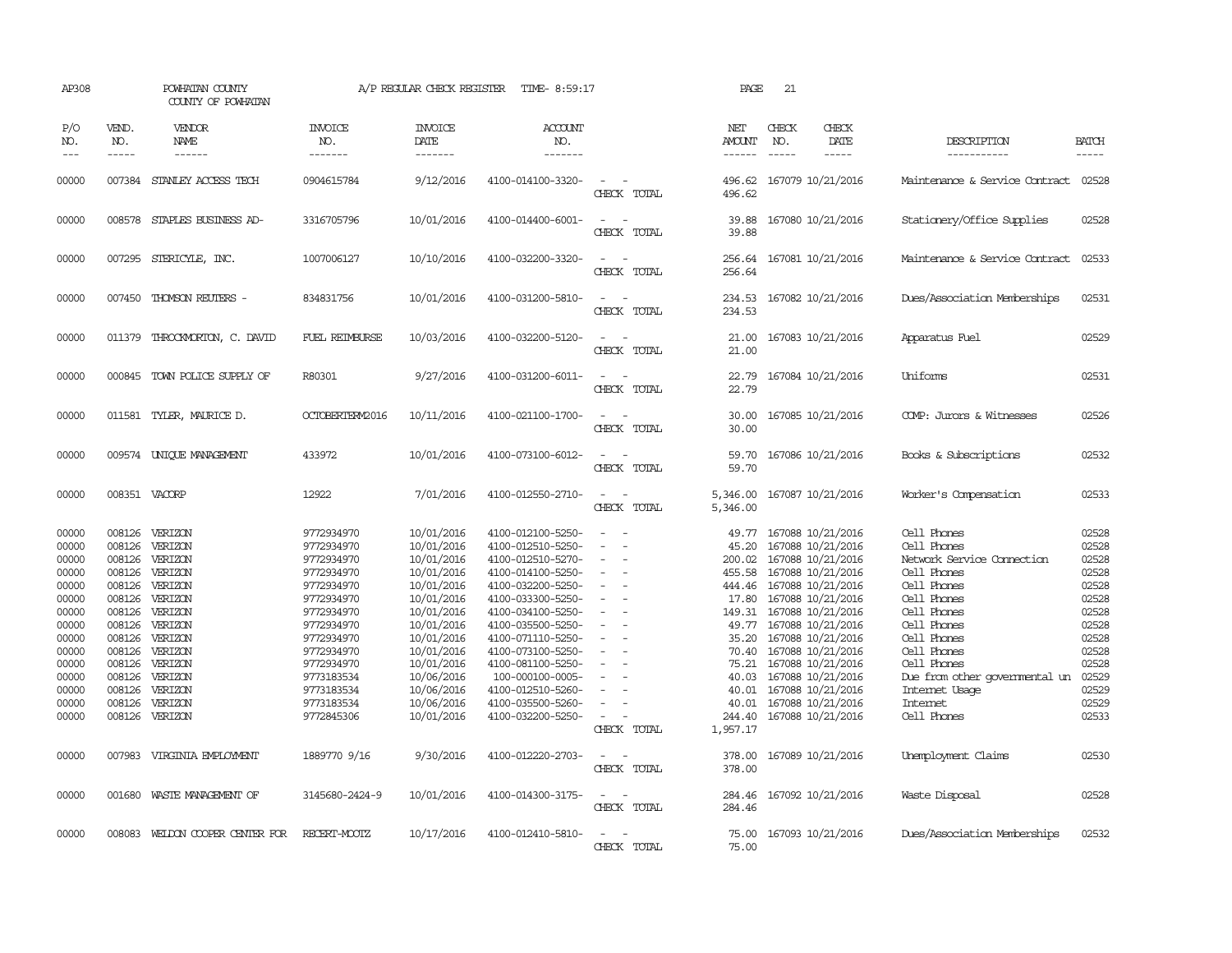| AP308               |              | POWHATAN COUNTY<br>COUNTY OF POWHATAN |                       | A/P REGULAR CHECK REGISTER | TIME- 8:59:17         |                                                             |             | PAGE          | 22           |                                                                                                                                                                                                                                                                                                                                                                                                                                                                                     |                                      |              |
|---------------------|--------------|---------------------------------------|-----------------------|----------------------------|-----------------------|-------------------------------------------------------------|-------------|---------------|--------------|-------------------------------------------------------------------------------------------------------------------------------------------------------------------------------------------------------------------------------------------------------------------------------------------------------------------------------------------------------------------------------------------------------------------------------------------------------------------------------------|--------------------------------------|--------------|
| P/O<br>NO.          | VEND.<br>NO. | VENDOR<br>NAME                        | <b>INVOICE</b><br>NO. | INVOICE<br>DATE            | <b>ACCOUNT</b><br>NO. |                                                             |             | NET<br>AMOUNT | CHECK<br>NO. | CHECK<br>DATE                                                                                                                                                                                                                                                                                                                                                                                                                                                                       | DESCRIPTION                          | <b>BATCH</b> |
| $\qquad \qquad - -$ | $\cdots$     | $- - - - - -$                         | -------               | -------                    | -------               |                                                             |             |               | $- - - - -$  | $\begin{tabular}{ccccc} \multicolumn{2}{c}{} & \multicolumn{2}{c}{} & \multicolumn{2}{c}{} & \multicolumn{2}{c}{} & \multicolumn{2}{c}{} & \multicolumn{2}{c}{} & \multicolumn{2}{c}{} & \multicolumn{2}{c}{} & \multicolumn{2}{c}{} & \multicolumn{2}{c}{} & \multicolumn{2}{c}{} & \multicolumn{2}{c}{} & \multicolumn{2}{c}{} & \multicolumn{2}{c}{} & \multicolumn{2}{c}{} & \multicolumn{2}{c}{} & \multicolumn{2}{c}{} & \multicolumn{2}{c}{} & \multicolumn{2}{c}{} & \mult$ | -----------                          | $- - - - -$  |
| 00000               |              | 011181 WELLS FARGO FINANCIAL          | 5003399022            | 9/23/2016                  | 4100-021200-8002-     | $\sim$<br>$\overline{\phantom{a}}$                          |             |               |              | 225.93 167094 10/21/2016                                                                                                                                                                                                                                                                                                                                                                                                                                                            | Copier Lease Agreement               | 02531        |
| 00000               | 011181       | WEILS FARGO FINANCIAL                 | 5003399021            | 9/23/2016                  | 4100-012100-3320-     | $\sim$                                                      |             | 106.56        |              | 167094 10/21/2016                                                                                                                                                                                                                                                                                                                                                                                                                                                                   | Maintenance & Service Contract       | 02534        |
| 00000               | 011181       | WELLS FARGO FINANCIAL                 | 5003399021            | 9/23/2016                  | 4100-012200-3320-     |                                                             |             | 89.71         |              | 167094 10/21/2016                                                                                                                                                                                                                                                                                                                                                                                                                                                                   | Maintenance & Service Contract       | 02534        |
| 00000               | 011181       | WELLS FARGO FINANCIAL                 | 5003399021            | 9/23/2016                  | 4100-012310-3320-     | $\overline{\phantom{a}}$                                    |             | 36.00         |              | 167094 10/21/2016                                                                                                                                                                                                                                                                                                                                                                                                                                                                   | Maintenance & Service Contract       | 02534        |
| 00000               | 011181       | WELLS FARGO FINANCIAL                 | 5003399021            | 9/23/2016                  | 4100-012320-3500-     | $\overline{\phantom{a}}$                                    |             |               |              | 232.90 167094 10/21/2016                                                                                                                                                                                                                                                                                                                                                                                                                                                            | Printing & Binding                   | 02534        |
| 00000               | 011181       | WELLS FARGO FINANCIAL                 | 5003399021            | 9/23/2016                  | 4100-012410-3320-     | $\overline{\phantom{a}}$                                    |             | 5.65          |              | 167094 10/21/2016                                                                                                                                                                                                                                                                                                                                                                                                                                                                   | Maintenance & Service Contract       | 02534        |
| 00000               | 011181       | WELLS FARGO FINANCIAL                 | 5003399021            | 9/23/2016                  | 4100-012510-3320-     |                                                             |             | 19.29         |              | 167094 10/21/2016                                                                                                                                                                                                                                                                                                                                                                                                                                                                   | Maintenance & Service Contract       | 02534        |
| 00000               |              | 011181 WELLS FARGO FINANCIAL          | 5003399021            | 9/23/2016                  | 4100-013200-3320-     | $\sim$<br>$\overline{a}$                                    |             |               |              | 143.19 167094 10/21/2016                                                                                                                                                                                                                                                                                                                                                                                                                                                            | Maintenance & Service Contract       | 02534        |
| 00000               |              | 011181 WELLS FARGO FINANCIAL          | 5003399021            | 9/23/2016                  | 4100-021600-8002-     | $\overline{\phantom{a}}$                                    |             | 186.70        |              | 167094 10/21/2016                                                                                                                                                                                                                                                                                                                                                                                                                                                                   | Copier Lease                         | 02534        |
| 00000               | 011181       | WELLS FARGO FINANCIAL                 | 5003399021            | 9/23/2016                  | 4100-021600-8002-     |                                                             |             |               |              | 105.24 167094 10/21/2016                                                                                                                                                                                                                                                                                                                                                                                                                                                            | Copier Lease                         | 02534        |
| 00000               | 011181       | WELLS FARGO FINANCIAL                 | 5003399021            | 9/23/2016                  | 4100-022100-3320-     | $\equiv$<br>$\overline{\phantom{a}}$                        |             |               |              | 175.54 167094 10/21/2016                                                                                                                                                                                                                                                                                                                                                                                                                                                            | Maintenance & Service Contract       | 02534        |
| 00000               | 011181       | WELLS FARGO FINANCIAL                 | 5003399021            | 9/23/2016                  | 4100-031200-3320-     | $\equiv$                                                    |             |               |              | 175.54 167094 10/21/2016                                                                                                                                                                                                                                                                                                                                                                                                                                                            | Maintenance & Service Contract       | 02534        |
| 00000               |              | 011181 WELLS FARGO FINANCIAL          | 5003399021            | 9/23/2016                  | 4100-031200-3320-     |                                                             |             |               |              | 234.37 167094 10/21/2016                                                                                                                                                                                                                                                                                                                                                                                                                                                            | Maintenance & Service Contract       | 02534        |
| 00000               |              | 011181 WELLS FARGO FINANCIAL          | 5003399021            | 9/23/2016                  | 4100-034100-3320-     | $\overline{\phantom{a}}$                                    |             | 121.89        |              | 167094 10/21/2016                                                                                                                                                                                                                                                                                                                                                                                                                                                                   | Maintenance & Service Contract       | 02534        |
| 00000               |              | 011181 WELLS FARGO FINANCIAL          | 5003399021            | 9/23/2016                  | 4100-035100-3320-     | $\overline{\phantom{a}}$                                    |             |               |              | 92.69 167094 10/21/2016                                                                                                                                                                                                                                                                                                                                                                                                                                                             | Landscaping - Animal Control         | 02534        |
| 00000               | 011181       | WELLS FARGO FINANCIAL                 | 5003399021            | 9/23/2016                  | 4100-053120-3320-     |                                                             |             |               |              | 11.35 167094 10/21/2016                                                                                                                                                                                                                                                                                                                                                                                                                                                             | Maint/Service Contract/Copying       | 02534        |
| 00000               |              | 011181 WELLS FARGO FINANCIAL          | 5003399021            | 9/23/2016                  | 4100-081100-3320-     |                                                             |             | 57.06         |              | 167094 10/21/2016                                                                                                                                                                                                                                                                                                                                                                                                                                                                   | Maintenance & Service Contract       | 02534        |
|                     |              |                                       |                       |                            |                       |                                                             | CHECK TOTAL | 2,019.61      |              |                                                                                                                                                                                                                                                                                                                                                                                                                                                                                     |                                      |              |
| 00000               |              | 007755 WITMER ASSOCIATES INC.         | 1723550               | 10/06/2016                 | 4100-031200-6011-     |                                                             |             |               |              | 249.00 167095 10/21/2016                                                                                                                                                                                                                                                                                                                                                                                                                                                            | Uniforms                             | 02531        |
| 00000               |              | 007755 WITMER ASSOCIATES INC.         | 1723471               | 10/12/2016                 | 4100-032200-6011-     | $\sim$<br>$\overline{\phantom{a}}$                          |             | 249.54        |              | 167095 10/21/2016                                                                                                                                                                                                                                                                                                                                                                                                                                                                   | Protective Gear/Uniforms             | 02533        |
|                     |              |                                       |                       |                            |                       |                                                             | CHECK TOTAL | 498.54        |              |                                                                                                                                                                                                                                                                                                                                                                                                                                                                                     |                                      |              |
| 00000               |              | 009332 WITMER PUBLIC SAFETY           | 1723549               | 10/07/2016                 | 4100-031200-6011-     | $\sim$ $ \sim$                                              |             | 426.00        |              | 167096 10/21/2016                                                                                                                                                                                                                                                                                                                                                                                                                                                                   | Uniforms                             | 02531        |
|                     |              |                                       |                       |                            |                       |                                                             | CHECK TOTAL | 426.00        |              |                                                                                                                                                                                                                                                                                                                                                                                                                                                                                     |                                      |              |
|                     |              |                                       |                       |                            |                       |                                                             |             |               |              |                                                                                                                                                                                                                                                                                                                                                                                                                                                                                     |                                      |              |
| 00000               |              | 010859 WRIGHT, ANDREA                 | 201641                | 10/17/2016                 | 4100-031200-3310-     | $\sim$<br>$\overline{a}$                                    |             | 490.88        |              | 167097 10/21/2016                                                                                                                                                                                                                                                                                                                                                                                                                                                                   | Repairs & Maintenance                | 02531        |
|                     |              |                                       |                       |                            |                       |                                                             | CHECK TOTAL | 490.88        |              |                                                                                                                                                                                                                                                                                                                                                                                                                                                                                     |                                      |              |
| 00000               |              | 006175 ADAMS OIL COMPANY, INC.        | 10432                 | 10/19/2016                 | 4100-014500-6008-     | $\sim$                                                      |             |               |              | 87.43 167119 10/28/2016                                                                                                                                                                                                                                                                                                                                                                                                                                                             | Gas/Grease/Oil                       | 02539        |
|                     |              |                                       |                       |                            |                       |                                                             | CHECK TOTAL | 87.43         |              |                                                                                                                                                                                                                                                                                                                                                                                                                                                                                     |                                      |              |
|                     |              |                                       |                       |                            |                       |                                                             |             |               |              |                                                                                                                                                                                                                                                                                                                                                                                                                                                                                     |                                      |              |
| 00000               |              | 007394 ALERT-ALL CORPORATION          | 216100612             | 10/21/2016                 | 4100-032200-5600-     |                                                             |             | 602.50        |              | 167121 10/28/2016                                                                                                                                                                                                                                                                                                                                                                                                                                                                   | Community Education                  | 02538        |
|                     |              |                                       |                       |                            |                       |                                                             | CHECK TOTAL | 602.50        |              |                                                                                                                                                                                                                                                                                                                                                                                                                                                                                     |                                      |              |
| 00000               |              | 010780 ALL GOOD AUTOMOTTVE LLC        | 3066                  | 10/18/2016                 | 4100-031200-6008-     |                                                             |             | 53.50         |              | 167122 10/28/2016                                                                                                                                                                                                                                                                                                                                                                                                                                                                   | Gas/Grease/Oil                       | 02536        |
|                     |              |                                       |                       |                            |                       |                                                             | CHECK TOTAL | 53.50         |              |                                                                                                                                                                                                                                                                                                                                                                                                                                                                                     |                                      |              |
| 00000               |              | 006815 ANTHEM BLUE CROSS/SHIELD       | CTY200 SEPT2016       | 10/12/2016                 | 4100-033400-3845-     |                                                             |             | 1,107.70      |              | 167123 10/28/2016                                                                                                                                                                                                                                                                                                                                                                                                                                                                   | Detention of Adults - Health C 02539 |              |
|                     |              |                                       |                       |                            |                       |                                                             | CHECK TOTAL | 1,107.70      |              |                                                                                                                                                                                                                                                                                                                                                                                                                                                                                     |                                      |              |
|                     |              |                                       |                       |                            |                       |                                                             |             |               |              |                                                                                                                                                                                                                                                                                                                                                                                                                                                                                     |                                      |              |
| 00000               |              | 007436 AQUA VIRGINIA, INC.            | 0621788 10/16         | 10/12/2016                 | 4100-073100-5130-     | $\sim$<br>$\sim$                                            |             | 65.58         |              | 167124 10/28/2016                                                                                                                                                                                                                                                                                                                                                                                                                                                                   | Water                                | 02536        |
| 00000               |              | 007436 AOUA VIRGINIA, INC.            | 0559913 10/16         | 10/12/2016                 | 4100-014100-5130-     | $\hspace{0.1mm}-\hspace{0.1mm}$<br>$\overline{\phantom{a}}$ |             | 20.66         |              | 167124 10/28/2016                                                                                                                                                                                                                                                                                                                                                                                                                                                                   | Water                                | 02539        |
| 00000               |              | 007436 AQUA VIRGINIA, INC.            | 0574622 10/16         | 10/12/2016                 | 4100-014100-5130-     | $\overline{\phantom{a}}$                                    |             |               |              | 104.62 167124 10/28/2016                                                                                                                                                                                                                                                                                                                                                                                                                                                            | Water                                | 02539        |
| 00000               |              | 007436 AQUA VIRGINIA, INC.            | 0575072 10/16         | 10/12/2016                 | 4100-014100-5130-     | $\overline{\phantom{a}}$                                    |             |               |              | 88.91 167124 10/28/2016                                                                                                                                                                                                                                                                                                                                                                                                                                                             | Water                                | 02539        |
| 00000               |              | 007436 AQUA VIRGINIA, INC.            | 0575528 10/16         | 10/12/2016                 | 4100-032210-5130-     | $\sim$                                                      |             |               |              | 54.43 167124 10/28/2016                                                                                                                                                                                                                                                                                                                                                                                                                                                             | Water                                | 02539        |
| 00000               |              | 007436 AQUA VIRGINIA, INC.            | 0620830 10/16         | 10/12/2016                 | 4100-014100-5130-     | $\hspace{0.1mm}-\hspace{0.1mm}$                             |             |               |              | 145.90 167124 10/28/2016                                                                                                                                                                                                                                                                                                                                                                                                                                                            | Water                                | 02539        |
| 00000               |              | 007436 AQUA VIRGINIA, INC.            | 0620830 10/16         | 10/12/2016                 | 4100-031200-5130-     | $\sim$                                                      |             | 145.89        |              | 167124 10/28/2016                                                                                                                                                                                                                                                                                                                                                                                                                                                                   | Water                                | 02539        |
| 00000               |              | 007436 AQUA VIRGINIA, INC.            | 0621132 10/16         | 10/12/2016                 | 4100-014600-5130-     | $\sim$                                                      |             |               |              | 646.27 167124 10/28/2016                                                                                                                                                                                                                                                                                                                                                                                                                                                            | Water - Field Irrigation             | 02539        |
| 00000               |              | 007436 AQUA VIRGINIA, INC.            | 0621730 10/16         | 10/12/2016                 | 4100-014100-5130-     | $\overline{\phantom{a}}$                                    |             |               |              | 170.11 167124 10/28/2016                                                                                                                                                                                                                                                                                                                                                                                                                                                            | Water                                | 02539        |
| 00000               |              | 007436 AQUA VIRGINIA, INC.            | 0621781 10/16         | 10/12/2016                 | 4100-014100-5130-     |                                                             |             |               |              | 24.21 167124 10/28/2016                                                                                                                                                                                                                                                                                                                                                                                                                                                             | Water                                | 02539        |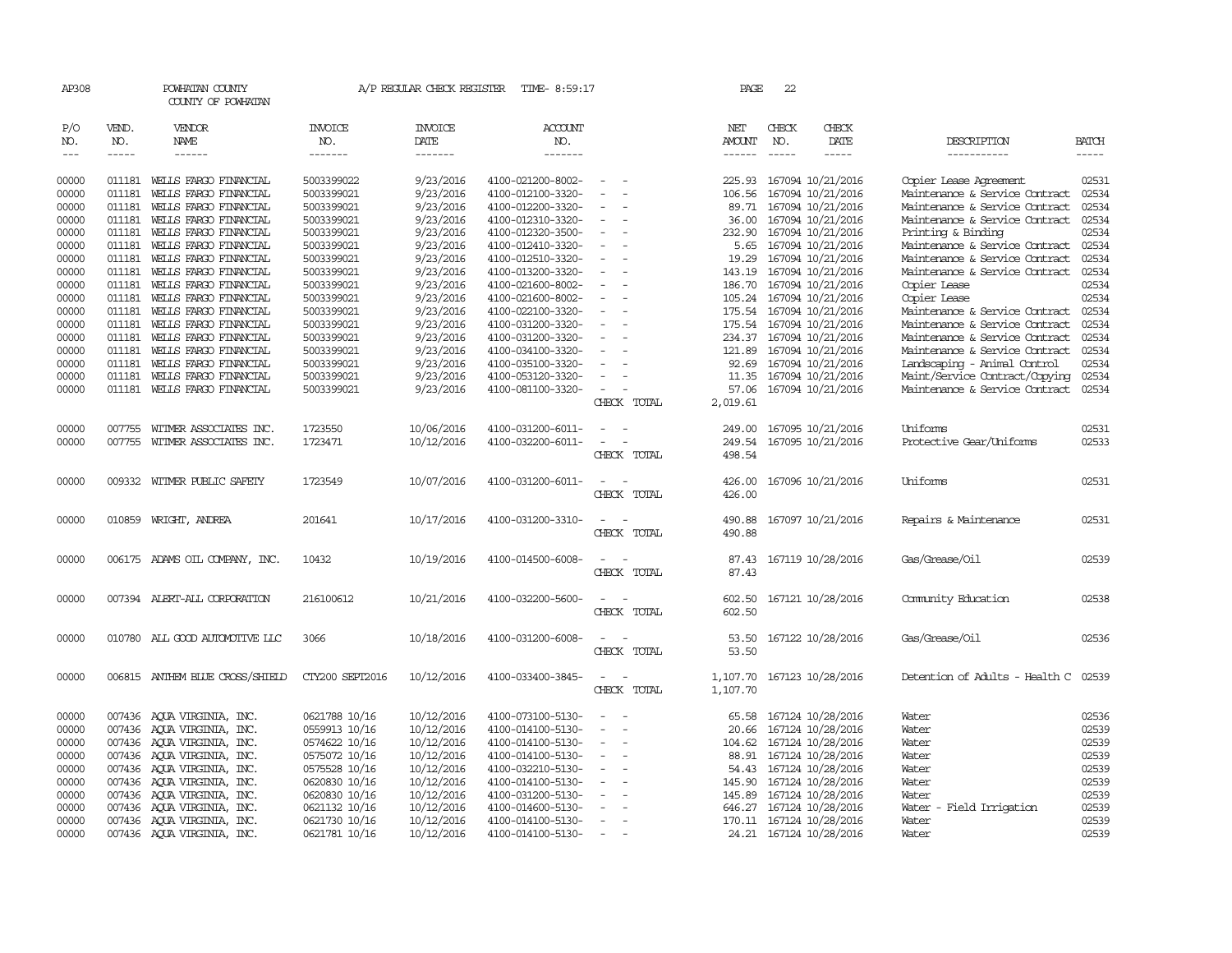| AP308                                              |                                                          | POWHATAN COUNTY<br>COUNTY OF POWHATAN                                                                                            |                                                                            | A/P REGULAR CHECK REGISTER                                                       | TIME- 8:59:17                                                                                                              |                                                                                                                                                                                                                       | PAGE                                | 23                            |                                                                                                                                              |                                                                                           |                                                    |
|----------------------------------------------------|----------------------------------------------------------|----------------------------------------------------------------------------------------------------------------------------------|----------------------------------------------------------------------------|----------------------------------------------------------------------------------|----------------------------------------------------------------------------------------------------------------------------|-----------------------------------------------------------------------------------------------------------------------------------------------------------------------------------------------------------------------|-------------------------------------|-------------------------------|----------------------------------------------------------------------------------------------------------------------------------------------|-------------------------------------------------------------------------------------------|----------------------------------------------------|
| P/O<br>NO.<br>$---$                                | VEND.<br>NO.                                             | VENDOR<br><b>NAME</b><br>$- - - - - -$                                                                                           | INVOICE<br>NO.<br>-------                                                  | <b>INVOICE</b><br>DATE<br>-------                                                | <b>ACCOUNT</b><br>NO.<br>-------                                                                                           |                                                                                                                                                                                                                       | NET<br><b>AMOUNT</b><br>------      | CHECK<br>NO.<br>$\frac{1}{2}$ | CHECK<br>DATE<br>$- - - - -$                                                                                                                 | DESCRIPTION<br>-----------                                                                | <b>BATCH</b>                                       |
| 00000                                              |                                                          | 007436 AQUA VIRGINIA, INC.                                                                                                       | 0621784 10/16                                                              | 10/12/2016                                                                       | 4100-014100-5130-                                                                                                          | CHECK TOTAL                                                                                                                                                                                                           | 55.95<br>1,522.53                   |                               | 167124 10/28/2016                                                                                                                            | Water                                                                                     | 02539                                              |
| 00000<br>00000<br>00000<br>00000                   |                                                          | 007436 AOUA VIRGINIA, INC.<br>007436 AOUA VIRGINIA, INC.<br>007436 AQUA VIRGINIA, INC.<br>007436 AQUA VIRGINIA, INC.             | 0621880 10/16<br>1100656 10/16<br>1100657 10/16<br>1401897 10/16           | 10/12/2016<br>10/12/2016<br>10/12/2016<br>10/12/2016                             | 4100-014600-5130-<br>4100-014600-5130-<br>4100-014100-5130-<br>4100-014600-5130-                                           | $\equiv$<br>$\sim$<br>CHECK TOTAL                                                                                                                                                                                     | 18.63<br>129.55<br>22.29<br>730.94  |                               | 167125 10/28/2016<br>560.47 167125 10/28/2016<br>167125 10/28/2016<br>167125 10/28/2016                                                      | Water - Field Irrigation<br>Water - Field Irrigation<br>Water<br>Water - Field Irrigation | 02539<br>02539<br>02539<br>02539                   |
| 00000<br>00000<br>00000                            |                                                          | 007941 BAKER & TAYLOR<br>007941 BAKER & TAYLOR<br>007941 BAKER & TAYLOR                                                          | 2872769<br>5014305757<br>5014308136                                        | 10/11/2016<br>10/18/2016<br>10/19/2016                                           | 4100-073100-6012-<br>4100-073100-6012-<br>4100-073100-6012-                                                                | $\overline{\phantom{a}}$<br>CHECK TOTAL                                                                                                                                                                               | 65.32<br>412.65                     |                               | 29.75- 167127 10/28/2016<br>377.08 167127 10/28/2016<br>167127 10/28/2016                                                                    | Books & Subscriptions<br>Books & Subscriptions<br>Books & Subscriptions                   | 02536<br>02536<br>02536                            |
| 00000                                              |                                                          | 011063 BEAGLE, ANDREW D.                                                                                                         | ALS EXAM COSTS                                                             | 10/22/2016                                                                       | 4100-032200-5815-                                                                                                          | $\sim$ $\sim$<br>CHECK TOTAL                                                                                                                                                                                          | 475.09<br>475.09                    |                               | 167128 10/28/2016                                                                                                                            | Training/Seminars                                                                         | 02538                                              |
| 00000<br>00000                                     | 005025                                                   | BENJ. FRANKLIN<br>005025 BENJ. FRANKLIN                                                                                          | 37264<br>37308                                                             | 10/05/2016<br>10/18/2016                                                         | 4100-013200-6001-<br>4100-013200-6001-                                                                                     | $\equiv$<br>$\overline{\phantom{a}}$<br>$\sim$<br>$\overline{\phantom{a}}$<br>CHECK TOTAL                                                                                                                             | 113.70<br>114.40<br>228.10          |                               | 167129 10/28/2016<br>167129 10/28/2016                                                                                                       | Office Supplies<br>Office Supplies                                                        | 02536<br>02536                                     |
| 00000                                              |                                                          | 008686 C.W. WILLIAMS & CO., INC.                                                                                                 | 597065                                                                     | 10/17/2016                                                                       | 4100-032200-3310-                                                                                                          | $\omega_{\rm{max}}$ and $\omega_{\rm{max}}$<br>CHECK TOTAL                                                                                                                                                            | 244.26<br>244.26                    |                               | 167131 10/28/2016                                                                                                                            | Equipment Repair                                                                          | 02538                                              |
| 00000                                              |                                                          | 009476 CAPITAL REGION WORKFORCE                                                                                                  | FY17CONTRIBUTIN                                                            | 10/24/2016                                                                       | 4100-081200-0004-                                                                                                          | $\sim$<br>$\overline{\phantom{a}}$<br>CHECK TOTAL                                                                                                                                                                     | 814.00<br>814.00                    |                               | 167132 10/28/2016                                                                                                                            | Contribution: Capital Area Tra                                                            | 02536                                              |
| 00000                                              |                                                          | 007509 CAPITALIRISTATE                                                                                                           | S026897088.001                                                             | 10/06/2016                                                                       | 4100-035500-6003-                                                                                                          | $\equiv$<br>$\sim$<br>CHECK TOTAL                                                                                                                                                                                     | 3.20<br>3.20                        |                               | 167133 10/28/2016                                                                                                                            | EOC Relocation                                                                            | 02538                                              |
| 00000<br>00000<br>00000<br>00000                   | 000540<br>000540<br>000540                               | CENTRAL VIRGINIA WASTE<br>CENTRAL VIRGINIA WASTE<br>CENTRAL VIRGINIA WASTE<br>000540 CENTRAL VIRGINIA WASTE                      | 21647<br>21647<br>21647<br>21662                                           | 10/17/2016<br>10/17/2016<br>10/17/2016<br>10/19/2016                             | 4100-014300-3176-<br>4100-014300-3176-<br>4100-014300-3176-<br>4100-014300-3175-                                           | $\overline{\phantom{a}}$<br>$\overline{\phantom{a}}$<br>$\sim$<br>$\overline{\phantom{a}}$<br>CHECK TOTAL                                                                                                             | 495.00<br>5,060.00<br>3,561.51      |                               | 167134 10/28/2016<br>167134 10/28/2016<br>2,533.49- 167134 10/28/2016<br>540.00 167134 10/28/2016                                            | Recycling Pulls<br>Recycling Pulls<br>Recycling Pulls<br>Waste Disposal                   | 02536<br>02536<br>02536<br>02536                   |
| 00000<br>00000<br>00000<br>00000<br>00000<br>00000 | 006965<br>006965<br>006965<br>006965<br>006965<br>006965 | CINIAS CORPORATION<br>CINIAS CORPORATION<br>CINIAS CORPORATION<br>CINIAS CORPORATION<br>CINIAS CORPORATION<br>CINIAS CORPORATION | 143822802<br>143822802<br>143822803<br>143826438<br>143826437<br>143826437 | 10/12/2016<br>10/12/2016<br>10/12/2016<br>10/19/2016<br>10/19/2016<br>10/19/2016 | 4100-014100-6011-<br>4100-014500-6011-<br>4100-014300-6011-<br>4100-014300-6011-<br>4100-014500-6011-<br>4100-014100-6011- | $\equiv$<br>$\overline{\phantom{a}}$<br>$\sim$<br>$\overline{\phantom{a}}$<br>$\equiv$<br>$\overline{\phantom{a}}$<br>$\overline{\phantom{a}}$<br>$\overline{\phantom{a}}$<br>$\overline{\phantom{a}}$<br>CHECK TOTAL | 116.96<br>116.96<br>79.85<br>524.30 |                               | 79.85 167135 10/28/2016<br>65.34 167135 10/28/2016<br>167135 10/28/2016<br>167135 10/28/2016<br>65.34 167135 10/28/2016<br>167135 10/28/2016 | Uniforms<br>Uniforms<br>Uniforms<br>Uniforms<br>Uniforms<br>Uniforms                      | 02536<br>02536<br>02536<br>02536<br>02540<br>02540 |
| 00000<br>00000                                     | 000860                                                   | DOMINION VIRGINIA POWER<br>000860 DOMINION VIRGINIA POWER                                                                        | 2613832712 9/16<br>2322252509 9/16                                         | 9/30/2016<br>9/30/2016                                                           | 4100-022100-5110-<br>4100-031200-5110-                                                                                     | $\omega_{\rm{max}}$ and $\omega_{\rm{max}}$<br>CHECK TOTAL                                                                                                                                                            | 109.92<br>282.43                    |                               | 167136 10/28/2016<br>172.51 167136 10/28/2016                                                                                                | Electricity<br>Electricity                                                                | 02536<br>02539                                     |
| 00000                                              |                                                          | 001910 DUNN GAS COMPANY                                                                                                          | 64758                                                                      | 10/05/2016                                                                       | 4100-014100-5120-                                                                                                          | $\overline{\phantom{a}}$<br>$\sim$<br>CHECK TOTAL                                                                                                                                                                     | 1,111.70                            |                               | 1,111.70 167138 10/28/2016                                                                                                                   | Fuel                                                                                      | 02540                                              |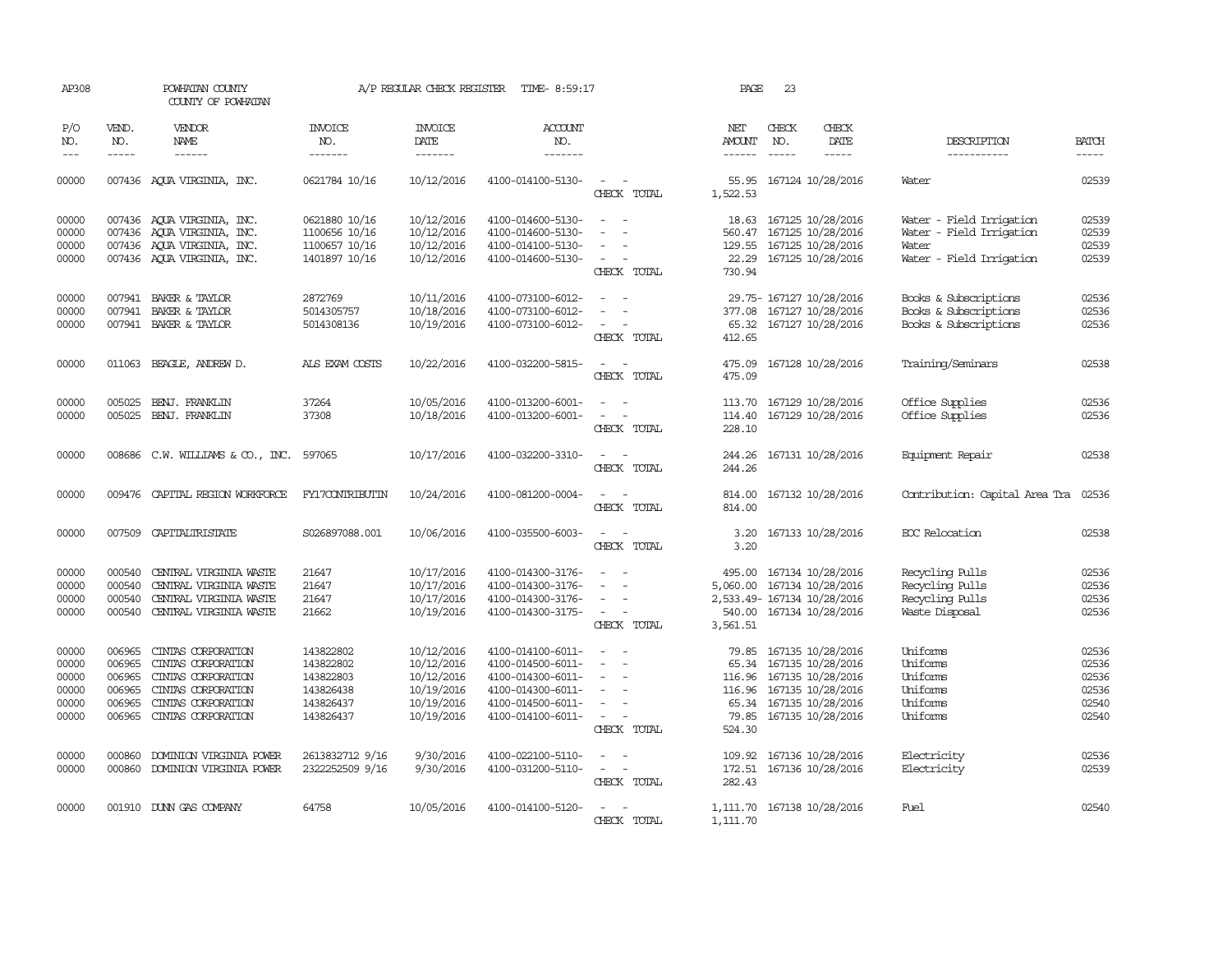| AP308               |                               | POWHATAN COUNTY<br>COUNTY OF POWHATAN                      |                                  | A/P REGULAR CHECK REGISTER        | TIME- 8:59:17                          |                                                                     | PAGE                           | 24                            |                                        |                                                  |                             |
|---------------------|-------------------------------|------------------------------------------------------------|----------------------------------|-----------------------------------|----------------------------------------|---------------------------------------------------------------------|--------------------------------|-------------------------------|----------------------------------------|--------------------------------------------------|-----------------------------|
| P/O<br>NO.<br>$---$ | VEND.<br>NO.<br>$\frac{1}{2}$ | VENDOR<br>NAME                                             | <b>INVOICE</b><br>NO.<br>------- | <b>INVOICE</b><br>DATE<br>------- | ACCOUNT<br>NO.<br>-------              |                                                                     | NET<br>AMOUNT<br>$- - - - - -$ | CHECK<br>NO.<br>$\frac{1}{2}$ | CHECK<br>DATE<br>$- - - - -$           | DESCRIPTION<br>-----------                       | <b>BATCH</b><br>$- - - - -$ |
| 00000               |                               | 009571 DURHAM, MARILYN                                     | GLOCK ARMOUR CS                  | 10/20/2016                        | 4100-031200-5540-                      | $ -$<br>CHECK TOTAL                                                 | 110.88                         |                               | 110.88 167139 10/28/2016               | Conferences & Training                           | 02539                       |
| 00000               |                               | 010410 FAIRWAY SERVICES LLC                                | 100516                           | 10/17/2016                        | 4100-014600-3310-                      | $\sim$<br>$\overline{\phantom{a}}$<br>CHECK TOTAL                   | 575.00<br>575.00               |                               | 167141 10/28/2016                      | Repairs and Maintenance                          | 02540                       |
| 00000               | 011263 FEDEX                  |                                                            | 5-507-13140                      | 8/09/2016                         | 4100-012100-5210-                      | $\sim$<br>CHECK TOTAL                                               | 21.70<br>21.70                 |                               | 167142 10/28/2016                      | Postage                                          | 02540                       |
| 00000               |                               | 010228 GOVERNMENT FINANCE                                  | 107199                           | 10/18/2016                        | 4100-012200-5810-                      | $\overline{\phantom{a}}$<br>CHECK TOTAL                             | 250.00<br>250.00               |                               | 167143 10/28/2016                      | Dues/Association Memberships                     | 02536                       |
| 00000               |                               | 007451 HOLLAND, RUSSELL E.                                 | MILFAGE                          | 5/25/2016                         | 4100-081500-5510-                      | $\overline{\phantom{a}}$<br>$\overline{\phantom{a}}$<br>CHECK TOTAL | 103.68<br>103.68               |                               | 167145 10/28/2016                      | Travel/Mileage/Parking/Tolls                     | 02538                       |
| 00000               |                               | 009652 HORIZON DISTRIBUTORS INC                            | 4R006419                         | 9/22/2016                         | 4100-014600-3310-                      | $\overline{\phantom{a}}$<br>CHECK TOTAL                             | 9.94<br>9.94                   |                               | 167146 10/28/2016                      | Repairs and Maintenance                          | 02540                       |
| 00000<br>00000      |                               | 010231 J & K HEAVY TRUCKS &<br>010231 J & K HEAVY TRUCKS & | 7457<br>7562                     | 10/19/2016<br>10/25/2016          | 4100-032200-6009-<br>4100-032200-6009- | CHECK TOTAL                                                         | 348.75<br>989.37<br>1,338.12   |                               | 167148 10/28/2016<br>167148 10/28/2016 | Auto Repairs and Parts<br>Auto Repairs and Parts | 02538<br>02538              |
| 00000               |                               | 010811 IAND AND COATES, INC                                | 731588                           | 10/18/2016                        | 4100-014500-6008-                      | $\sim$<br>$\sim$<br>CHECK TOTAL                                     | 50.94<br>50.94                 |                               | 167150 10/28/2016                      | Gas/Grease/Oil                                   | 02540                       |
| 00000               |                               | 006629 LANDSCAPE SUPPLY, INC.                              | 0583243-IN                       | 10/25/2016                        | 4100-014600-3310-                      | $\equiv$<br>$\sim$<br>CHECK TOTAL                                   | 97.50<br>97.50                 |                               | 167151 10/28/2016                      | Repairs and Maintenance                          | 02540                       |
| 00000               |                               | 008348 LUXFORD, BRAD                                       | <b>OLLIES CUTLET</b>             | 10/24/2016                        | 4100-031200-6014-                      | CHECK TOTAL                                                         | 5.98<br>5.98                   |                               | 167152 10/28/2016                      | Other Operating Supplies                         | 02539                       |
| 00000               |                               | 009552 MANSFIELD OIL COMPANY                               | SQLCD-246054                     | 10/24/2016                        | 4100-032200-5120-                      | $\overline{\phantom{a}}$<br>CHECK TOTAL                             | 219.32                         |                               | 219.32 167153 10/28/2016               | Apparatus Fuel                                   | 02538                       |
| 00000               |                               | 011591 MICHEV, ALEXANDER                                   | 8097313                          | 10/14/2016                        | 4100-021200-3150-                      | $\sim$<br>$\overline{\phantom{a}}$<br>CHECK TOTAL                   | 120.00<br>120.00               |                               | 167154 10/28/2016                      | Outside Counsel                                  | 02536                       |
| 00000<br>00000      | 007136                        | 007136 MOORE, JASON<br>MOORE, JASON                        | 8097212<br>8097257               | 10/17/2016<br>10/14/2016          | 4100-021200-3150-<br>4100-021200-3150- | CHECK TOTAL                                                         | 257.70<br>360.00<br>617.70     |                               | 167155 10/28/2016<br>167155 10/28/2016 | Outside Counsel<br>Outside Counsel               | 02536<br>02536              |
| 00000               | 000205                        | MUNICIPAL CODE CORP.                                       | 00277000                         | 10/10/2016                        | 4100-011010-3002-                      | CHECK TOTAL                                                         | 1,100.00<br>1,100.00           |                               | 167156 10/28/2016                      | County Code                                      | 02536                       |
| 00000               | 007422 NACO                   |                                                            | 152798                           | 10/01/2016                        | 4100-012100-5810-                      | CHECK TOTAL                                                         | 460.00<br>460.00               |                               | 167158 10/28/2016                      | Dues/Association Memberships                     | 02536                       |
| 00000               |                               | 007297 NAFECO, INC.                                        | 847096                           | 10/12/2016                        | 4100-032200-3310-                      | $\sim$<br>CHECK TOTAL                                               | 601.10<br>601.10               |                               | 167159 10/28/2016                      | Equipment Repair                                 | 02538                       |
| 00000               |                               | 011215 PASI, T. QUINN                                      | SWAT COMPETITIN                  | 10/20/2016                        | 4100-031200-5540-                      | CHECK TOTAL                                                         | 233.43                         |                               | 233.43 167160 10/28/2016               | Conferences & Training                           | 02536                       |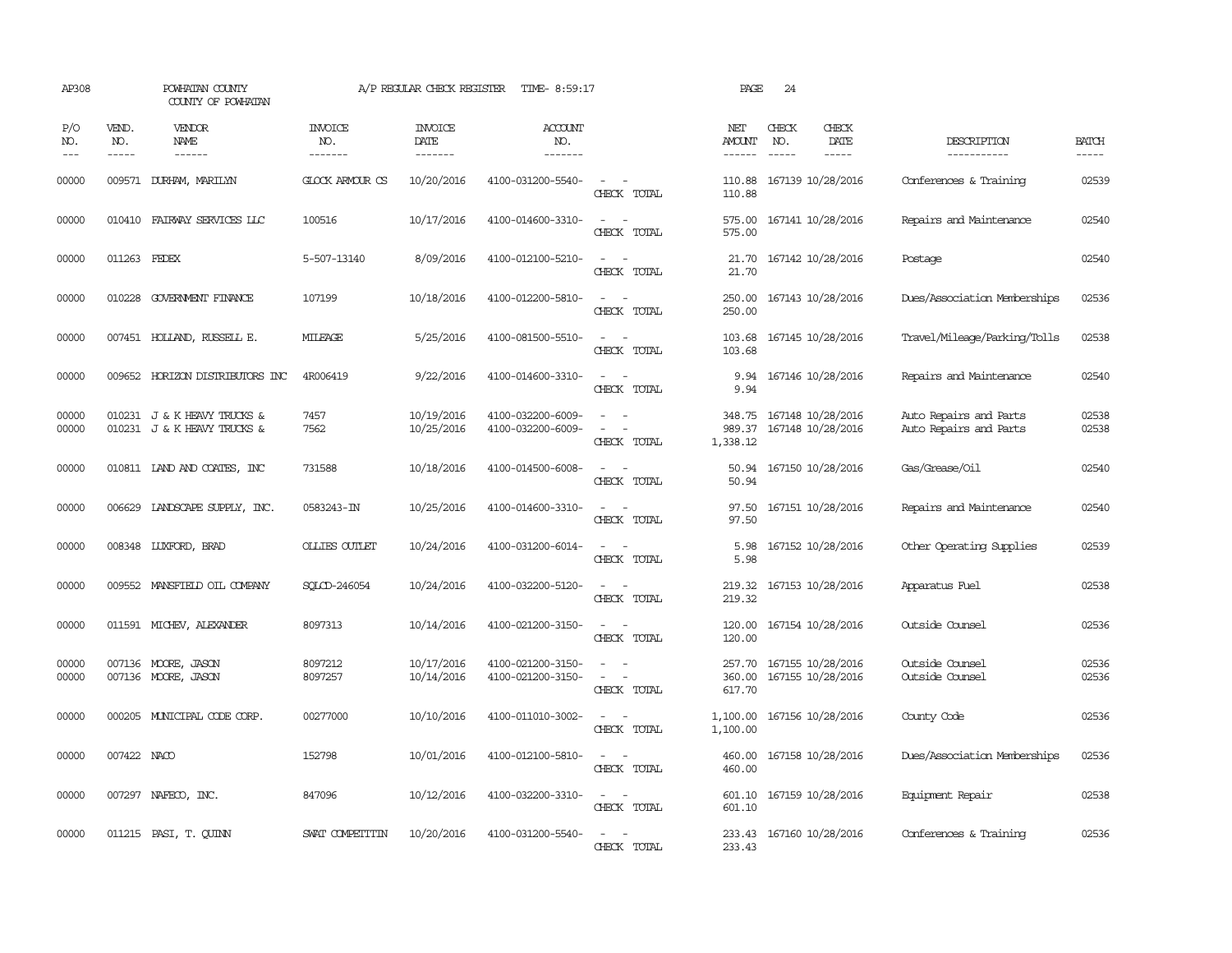| AP308                                              |                                                          | POWHATAN COUNTY<br>COUNTY OF POWHATAN                                                                                                                          |                                                                                                          | A/P REGULAR CHECK REGISTER                                                       | TIME- 8:59:17                                                                                                              |                                                                          | PAGE                                   | 25           |                                                                                                                                           |                                                                                                  |                                                    |
|----------------------------------------------------|----------------------------------------------------------|----------------------------------------------------------------------------------------------------------------------------------------------------------------|----------------------------------------------------------------------------------------------------------|----------------------------------------------------------------------------------|----------------------------------------------------------------------------------------------------------------------------|--------------------------------------------------------------------------|----------------------------------------|--------------|-------------------------------------------------------------------------------------------------------------------------------------------|--------------------------------------------------------------------------------------------------|----------------------------------------------------|
| P/O<br>NO.                                         | VEND.<br>NO.                                             | <b>VENDOR</b><br>NAME                                                                                                                                          | <b>INVOICE</b><br>NO.                                                                                    | <b>INVOICE</b><br>DATE                                                           | <b>ACCOUNT</b><br>NO.                                                                                                      |                                                                          | NET<br>AMOUNT                          | CHECK<br>NO. | CHECK<br>DATE                                                                                                                             | DESCRIPTION                                                                                      | <b>BATCH</b>                                       |
| $ -$                                               | $\frac{1}{2}$                                            | ------                                                                                                                                                         | -------                                                                                                  | $- - - - - - -$                                                                  | -------                                                                                                                    |                                                                          | $- - - - - -$                          |              | -----                                                                                                                                     | -----------                                                                                      | -----                                              |
| 00000                                              |                                                          | 000375 PIEDMONT REGIONAL JAIL                                                                                                                                  | 2845                                                                                                     | 8/31/2016                                                                        | 4100-033400-3845-                                                                                                          | $\sim$<br>$\overline{\phantom{a}}$<br>CHECK TOTAL                        | 546.35                                 |              | 546.35 167161 10/28/2016                                                                                                                  | Detention of Adults - Health C 02539                                                             |                                                    |
| 00000<br>00000<br>00000<br>00000                   | 001250<br>001250<br>001250<br>001250                     | POWHATAN AUTO & TRACTOR<br>POWHATAN AUTO & TRACTOR<br>POWHATAN AUTO & TRACTOR<br>POWHATAN AUTO & TRACTOR                                                       | 421343<br>421345<br>413838<br>413838                                                                     | 10/22/2016<br>10/22/2016<br>8/29/2016<br>8/29/2016                               | 4100-031200-6009-<br>4100-031200-6009-<br>4100-014500-6008-<br>4100-014500-3319-                                           | $\sim$<br>$\overline{\phantom{a}}$<br>CHECK TOTAL                        | 22.29<br>156.39                        |              | 137.34 167162 10/28/2016<br>18.00- 167162 10/28/2016<br>14.76 167162 10/28/2016<br>167162 10/28/2016                                      | Auto Parts/Repairs<br>Auto Parts/Repairs<br>Gas/Grease/Oil<br>Equipment Repairs and Maintena     | 02539<br>02539<br>02540<br>02540                   |
| 00000<br>00000                                     | 006914<br>006914                                         | POWHATAN AUTO REPAIR<br>POWHATAN AUTO REPAIR                                                                                                                   | 841<br>842                                                                                               | 10/18/2016<br>10/19/2016                                                         | 4100-031200-6008-<br>4100-081100-6009-                                                                                     | $\overline{\phantom{a}}$<br>$\overline{\phantom{a}}$<br>CHECK TOTAL      | 32.65<br>136.59<br>169.24              |              | 167163 10/28/2016<br>167163 10/28/2016                                                                                                    | Gas/Grease/Oil<br>Auto Parts/Repair                                                              | 02536<br>02536                                     |
| 00000                                              | 005050                                                   | POWHATAN LOCK SERVICES                                                                                                                                         | 1168<br>2016                                                                                             | 10/11/2016                                                                       | 4100-073100-3310-                                                                                                          | $\sim$<br>$\overline{\phantom{a}}$<br>CHECK TOTAL                        | 54.65<br>54.65                         |              | 167164 10/28/2016                                                                                                                         | Repairs and Maintenance                                                                          | 02537                                              |
| 00000<br>00000                                     | 006474                                                   | PROGRESSIVE AUTO WORKS<br>006474 PROGRESSIVE AUTO WORKS                                                                                                        | 32299<br>32311                                                                                           | 10/12/2016<br>10/12/2016                                                         | 4100-031200-6009-<br>4100-031200-6009-                                                                                     | $\equiv$<br>$\overline{\phantom{a}}$<br>CHECK TOTAL                      | 616.82<br>1,281.33                     |              | 167167 10/28/2016<br>664.51 167167 10/28/2016                                                                                             | Auto Parts/Repairs<br>Auto Parts/Repairs                                                         | 02537<br>02537                                     |
| 00000                                              |                                                          | 006523 PURCHASE POWER                                                                                                                                          | 9008561578 1016                                                                                          | 10/26/2016                                                                       | 4100-021600-5210-                                                                                                          | $\sim$<br>$\sim$<br>CHECK TOTAL                                          | 208.99<br>208.99                       |              | 167168 10/28/2016                                                                                                                         | Postage                                                                                          | 02538                                              |
| 00000                                              |                                                          | 006466 RADIO COMMUNICATION OF VA 502003098-1                                                                                                                   |                                                                                                          | 10/17/2016                                                                       | 4100-031210-3310-                                                                                                          | $\sim$ $ \sim$<br>CHECK TOTAL                                            | 1,588.30                               |              | 1,588.30 167169 10/28/2016                                                                                                                | Repairs and Maintenance                                                                          | 02538                                              |
| 00000                                              |                                                          | 006579 RICHMOND ALARM COMPANY                                                                                                                                  | 146131                                                                                                   | 10/18/2016                                                                       | 4100-032200-3320-                                                                                                          | $\sim$<br>CHECK TOTAL                                                    | 110.00<br>110.00                       |              | 167170 10/28/2016                                                                                                                         | Maintenance & Service Contract                                                                   | 02538                                              |
| 00000                                              |                                                          | 008981 ROBO'S DETAIL SUPPPLIES,                                                                                                                                | 116906                                                                                                   | 10/14/2016                                                                       | 4100-032200-3310-                                                                                                          | $\overline{\phantom{a}}$<br>CHECK TOTAL                                  | 220.00<br>220.00                       |              | 167171 10/28/2016                                                                                                                         | Equipment Repair                                                                                 | 02538                                              |
| 00000                                              | 007062                                                   | RUTHERFORD JANITOR SUPPLY                                                                                                                                      | 954937                                                                                                   | 10/21/2016                                                                       | 4100-032220-6005-                                                                                                          | CHECK TOTAL                                                              | 40.72<br>40.72                         |              | 167172 10/28/2016                                                                                                                         | Cleaning Supplies                                                                                | 02540                                              |
| 00000                                              |                                                          | 011592 SHERMAN, P. K.                                                                                                                                          | MILEAGE                                                                                                  | 5/25/2016                                                                        | 4100-081500-5510-                                                                                                          | $\sim$<br>. —<br>CHECK TOTAL                                             | 127.57<br>127.57                       |              | 167173 10/28/2016                                                                                                                         | Travel/Mileage/Parking/Tolls                                                                     | 02538                                              |
| 00000                                              |                                                          | 007310 SOUTHEASTERN EMERGENCY                                                                                                                                  | 720953                                                                                                   | 10/14/2016                                                                       | 4100-032200-3310-                                                                                                          | $\overline{\phantom{a}}$<br>$\overline{\phantom{a}}$<br>CHECK TOTAL      | 459.94<br>459.94                       |              | 167174 10/28/2016                                                                                                                         | Equipment Repair                                                                                 | 02538                                              |
| 00000<br>00000                                     | 001320<br>001320                                         | SOUTHERN POLICE<br>SOUTHERN POLICE                                                                                                                             | 187713<br>187714                                                                                         | 10/19/2016<br>10/19/2016                                                         | 4100-031200-6011-<br>4100-031200-6011-                                                                                     | $\sim$<br>$\overline{\phantom{a}}$<br>$\sim$<br>$\sim$<br>CHECK TOTAL    | 114.90<br>50.00<br>164.90              |              | 167175 10/28/2016<br>167175 10/28/2016                                                                                                    | Uniforms<br>Uniforms                                                                             | 02539<br>02539                                     |
| 00000<br>00000<br>00000<br>00000<br>00000<br>00000 | 006594<br>006594<br>006594<br>006594<br>006594<br>006594 | SOUTHSIDE ELECTRIC COOP<br>SOUTHSIDE ELECTRIC COOP<br>SOUTHSIDE ELECTRIC COOP<br>SOUTHSIDE ELECTRIC COOP<br>SOUTHSIDE ELECTRIC COOP<br>SOUTHSIDE ELECTRIC COOP | 63504001 10/16<br>63504004 10/16<br>90183001 10/16<br>63504008 10/16<br>63504009 10/16<br>63504010 10/16 | 10/17/2016<br>10/17/2016<br>10/10/2016<br>10/17/2016<br>10/17/2016<br>10/17/2016 | 4100-073100-5110-<br>4100-035100-5110-<br>4100-053910-5642-<br>4100-014600-5110-<br>4100-014600-5110-<br>4100-014600-5110- | $\overline{\phantom{a}}$<br>$\sim$<br>$\overline{\phantom{a}}$<br>$\sim$ | 2,104.06<br>463.05<br>252.51<br>852.86 |              | 167176 10/28/2016<br>167176 10/28/2016<br>167176 10/28/2016<br>167176 10/28/2016<br>3,232.66 167176 10/28/2016<br>20.23 167176 10/28/2016 | Electricity<br>Electricity<br>PCCAA Services - TANF<br>Electricity<br>Electricity<br>Electricity | 02537<br>02537<br>02538<br>02540<br>02540<br>02540 |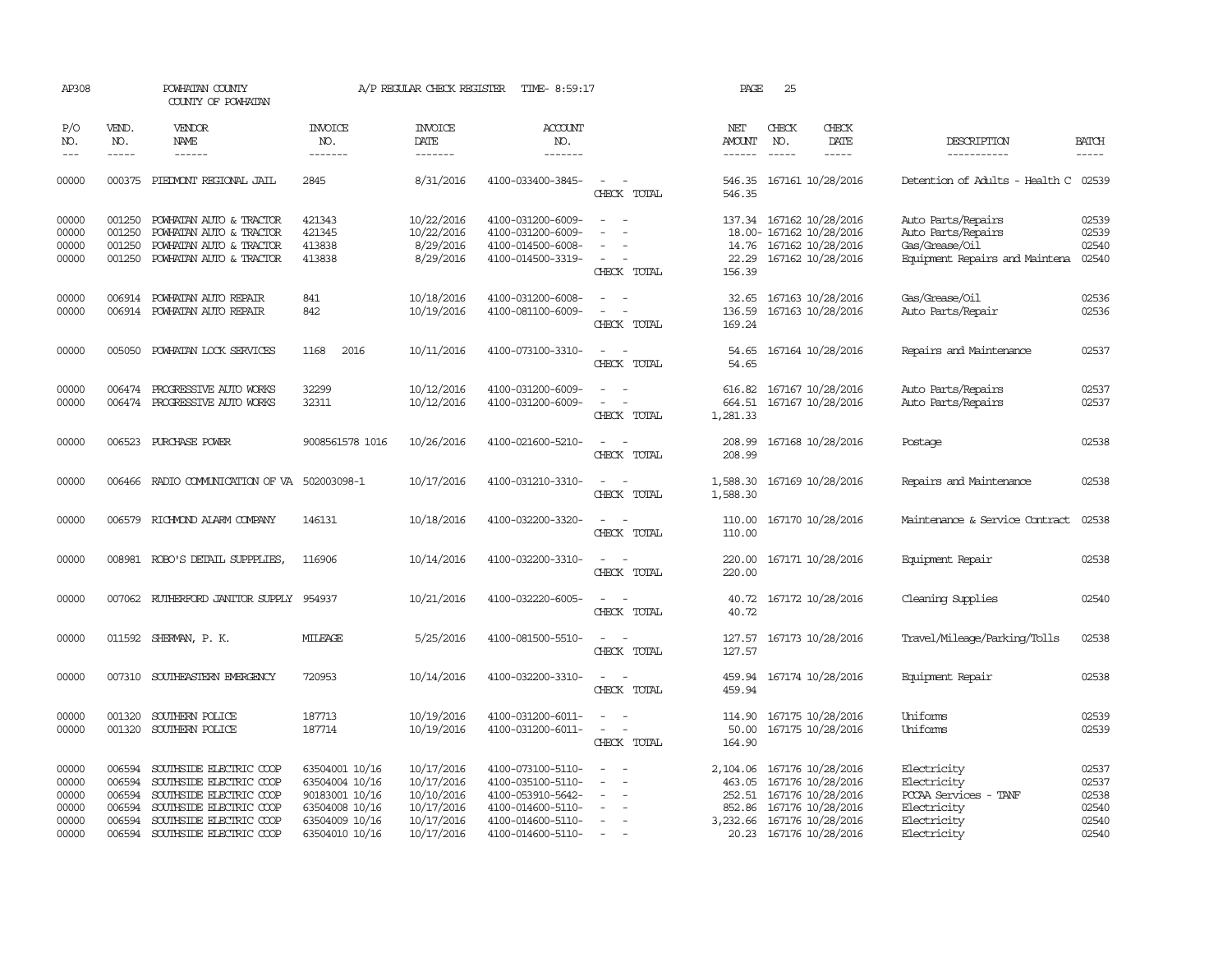| AP308                                                                                                             |                                                                                                            | POWHATAN COUNTY<br>COUNTY OF POWHATAN                                                                                                                                                                                                                                                                    |                                                                                                                                                                                                                                        | A/P REGULAR CHECK REGISTER                                                                                                                                                         | TIME- 8:59:17                                                                                                                                                                                                                                                                 |                                                                                                                                                                                                                 | PAGE                                                                                    | 26           |                                                                                                                                                                                                                                                                                                                |                                                                                                                                                                    |                                                                                                                   |
|-------------------------------------------------------------------------------------------------------------------|------------------------------------------------------------------------------------------------------------|----------------------------------------------------------------------------------------------------------------------------------------------------------------------------------------------------------------------------------------------------------------------------------------------------------|----------------------------------------------------------------------------------------------------------------------------------------------------------------------------------------------------------------------------------------|------------------------------------------------------------------------------------------------------------------------------------------------------------------------------------|-------------------------------------------------------------------------------------------------------------------------------------------------------------------------------------------------------------------------------------------------------------------------------|-----------------------------------------------------------------------------------------------------------------------------------------------------------------------------------------------------------------|-----------------------------------------------------------------------------------------|--------------|----------------------------------------------------------------------------------------------------------------------------------------------------------------------------------------------------------------------------------------------------------------------------------------------------------------|--------------------------------------------------------------------------------------------------------------------------------------------------------------------|-------------------------------------------------------------------------------------------------------------------|
| P/O<br>NO.                                                                                                        | VEND.<br>NO.                                                                                               | <b>VENDOR</b><br>NAME                                                                                                                                                                                                                                                                                    | INVOICE<br>NO.                                                                                                                                                                                                                         | <b>INVOICE</b><br>DATE                                                                                                                                                             | <b>ACCOUNT</b><br>NO.                                                                                                                                                                                                                                                         |                                                                                                                                                                                                                 | NET<br>AMOUNT                                                                           | CHECK<br>NO. | CHECK<br>DATE                                                                                                                                                                                                                                                                                                  | DESCRIPTION                                                                                                                                                        | <b>BATCH</b>                                                                                                      |
| $- - -$                                                                                                           | $- - - - -$                                                                                                | ------                                                                                                                                                                                                                                                                                                   | -------                                                                                                                                                                                                                                | -------                                                                                                                                                                            | -------                                                                                                                                                                                                                                                                       |                                                                                                                                                                                                                 | $- - - - - -$                                                                           | $- - - - -$  | -----                                                                                                                                                                                                                                                                                                          | -----------                                                                                                                                                        | $- - - - -$                                                                                                       |
| 00000                                                                                                             |                                                                                                            | 006594 SOUTHSIDE ELECTRIC COOP                                                                                                                                                                                                                                                                           | 63504011 10/16                                                                                                                                                                                                                         | 10/17/2016                                                                                                                                                                         | 4100-014100-5110-                                                                                                                                                                                                                                                             | $\sim$ 10 $\,$<br>CHECK TOTAL                                                                                                                                                                                   | 7,052.51                                                                                |              | 127.14 167176 10/28/2016                                                                                                                                                                                                                                                                                       | Electricity                                                                                                                                                        | 02540                                                                                                             |
| 00000<br>00000<br>00000<br>00000<br>00000<br>00000                                                                | 001940<br>001940<br>001940                                                                                 | STANDBY SYSTEMS, INC.<br>STANDBY SYSTEMS, INC.<br>STANDBY SYSTEMS, INC.<br>001940 STANDBY SYSTEMS, INC.<br>001940 STANDBY SYSTEMS, INC.<br>001940 STANDBY SYSTEMS, INC.                                                                                                                                  | 10162336<br>09162194<br>10162337<br>10162338<br>10162338<br>10162339                                                                                                                                                                   | 10/11/2016<br>9/28/2016<br>10/11/2016<br>10/11/2016<br>10/11/2016<br>10/11/2016                                                                                                    | 4100-035500-6023-<br>4100-032220-3310-<br>4100-031200-3310-<br>4100-014100-3320-<br>4100-014100-3310-<br>4100-014100-3320-                                                                                                                                                    | $\overline{\phantom{a}}$<br>$\overline{\phantom{a}}$<br>$\overline{\phantom{a}}$<br>$\overline{\phantom{a}}$<br>$\sim$<br>CHECK TOTAL                                                                           | 125.00<br>3,834.35<br>155.00<br>178.00<br>4,495.25                                      |              | 167177 10/28/2016<br>167177 10/28/2016<br>167177 10/28/2016<br>178.00 167177 10/28/2016<br>24.90 167177 10/28/2016<br>167177 10/28/2016                                                                                                                                                                        | Mobile Command Post<br>Repairs & Maintenance<br>Repairs & Maintenance<br>Maintenance & Service Contract<br>Repairs & Maintenance<br>Maintenance & Service Contract | 02538<br>02540<br>02540<br>02540<br>02540<br>02540                                                                |
| 00000                                                                                                             |                                                                                                            | 007384 STANLEY ACCESS TECH                                                                                                                                                                                                                                                                               | 0904594719                                                                                                                                                                                                                             | 10/06/2016                                                                                                                                                                         | 4100-014100-3310-                                                                                                                                                                                                                                                             | $\sim$<br>$\sim$<br>CHECK TOTAL                                                                                                                                                                                 | 42.32                                                                                   |              | 42.32 167178 10/28/2016                                                                                                                                                                                                                                                                                        | Repairs & Maintenance                                                                                                                                              | 02540                                                                                                             |
| 00000<br>00000<br>00000<br>00000<br>00000<br>00000                                                                | 008578<br>008578<br>008578<br>008578<br>008578                                                             | STAPLES BUSINESS AD-<br>STAPLES BUSINESS AD-<br>008578 STAPLES BUSINESS AD-<br>STAPLES BUSINESS AD-<br>STAPLES BUSINESS AD-<br>STAPLES BUSINESS AD-                                                                                                                                                      | 3317246776<br>3317294100<br>3317432260<br>3317851614<br>3317851614<br>3317915391                                                                                                                                                       | 10/04/2016<br>10/05/2016<br>10/05/2016<br>10/12/2016<br>10/12/2016<br>10/13/2016                                                                                                   | 4100-031200-6001-<br>4100-021600-6001-<br>4100-031200-6001-<br>4100-031210-6001-<br>4100-035500-6003-<br>4100-031200-6001-                                                                                                                                                    | $\overline{\phantom{a}}$<br>$\overline{\phantom{a}}$<br>$\overline{\phantom{a}}$<br>$\overline{\phantom{a}}$<br>CHECK TOTAL                                                                                     | 147.43<br>42.22<br>48.29<br>14.34<br>10.29<br>287.64                                    |              | 167179 10/28/2016<br>167179 10/28/2016<br>167179 10/28/2016<br>167179 10/28/2016<br>25.07 167179 10/28/2016<br>167179 10/28/2016                                                                                                                                                                               | Office Supplies<br>Office Supplies<br>Office Supplies<br>Office Supplies<br>EOC Relocation<br>Office Supplies                                                      | 02537<br>02537<br>02537<br>02538<br>02538<br>02539                                                                |
| 00000<br>00000                                                                                                    | 009520<br>009520                                                                                           | STONE'S OFFICE EQUIPMENT<br>STONE'S OFFICE EQUIPMENT                                                                                                                                                                                                                                                     | 74504<br>74505                                                                                                                                                                                                                         | 10/14/2016<br>10/14/2016                                                                                                                                                           | 4100-073100-3320-<br>4100-073100-3320-                                                                                                                                                                                                                                        | $\overline{\phantom{a}}$<br>$\sim$<br>$\overline{\phantom{a}}$<br>$\overline{\phantom{a}}$<br>CHECK TOTAL                                                                                                       | 146.63<br>494.82<br>641.45                                                              |              | 167180 10/28/2016<br>167180 10/28/2016                                                                                                                                                                                                                                                                         | Maintenance & Service Contract<br>Maintenance & Service Contract                                                                                                   | 02537<br>02537                                                                                                    |
| 00000<br>00000<br>00000<br>00000<br>00000<br>00000<br>00000<br>00000<br>00000<br>00000<br>00000<br>00000<br>00000 | 000280<br>000280<br>000280<br>000280<br>000280<br>000280<br>000280<br>000280<br>000280<br>000280<br>000280 | SYDNOR HYDRO, INC.<br>SYDNOR HYDRO, INC.<br>SYDNOR HYDRO, INC.<br>000280 SYDNOR HYDRO, INC.<br>000280 SYDNOR HYDRO, INC.<br>SYDNOR HYDRO, INC.<br>SYDNOR HYDRO, INC.<br>SYDNOR HYDRO, INC.<br>SYLNOR HYDRO, INC.<br>SYDNOR HYDRO, INC.<br>SYLNOR HYDRO, INC.<br>SYDNOR HYDRO, INC.<br>SYLNOR HYDRO, INC. | 71173208 10/16<br>71173164 10/16<br>71173209 10/16<br>71173095 10/16<br>71173114 10/16<br>71173114 10/16<br>71173166 10/16<br>71173168 10/16<br>71173177 10/16<br>71173177 10/16<br>71173178 10/16<br>71173178 10/16<br>71173210 10/16 | 10/19/2016<br>10/19/2016<br>10/19/2016<br>10/19/2016<br>10/19/2016<br>10/19/2016<br>10/19/2016<br>10/19/2016<br>10/19/2016<br>10/19/2016<br>10/19/2016<br>10/19/2016<br>10/19/2016 | 4100-073100-5140-<br>4100-032200-5140-<br>4100-035100-5140-<br>4100-014100-5140-<br>4100-032220-5130-<br>4100-032220-5140-<br>4100-014100-5140-<br>4100-032210-5140-<br>4100-014100-5140-<br>4100-031200-5140-<br>4100-014100-5140-<br>4100-031200-5140-<br>4100-014100-5140- | $\sim$<br>$\overline{\phantom{a}}$<br>$\overline{a}$<br>$\overline{\phantom{a}}$<br>$\overline{\phantom{a}}$<br>$\overline{\phantom{a}}$<br>$\overline{\phantom{a}}$<br>$\overline{\phantom{a}}$<br>CHECK TOTAL | 149.25<br>627.23<br>364.22<br>245.02<br>289.97<br>289.98<br>23.93<br>195.99<br>3,054.52 |              | 167181 10/28/2016<br>167181 10/28/2016<br>167181 10/28/2016<br>249.23 167181 10/28/2016<br>167181 10/28/2016<br>291.66 167181 10/28/2016<br>235.99 167181 10/28/2016<br>68.13 167181 10/28/2016<br>167181 10/28/2016<br>167181 10/28/2016<br>23.92 167181 10/28/2016<br>167181 10/28/2016<br>167181 10/28/2016 | Sewer<br>Sewer<br>Sewer<br>Sewer<br>Water<br>Sewer<br>Sewer<br>Sewer<br>Sewer<br>Sewer<br>Sewer<br>Sewer<br>Sewer                                                  | 02537<br>02538<br>02539<br>02540<br>02540<br>02540<br>02540<br>02540<br>02540<br>02540<br>02540<br>02540<br>02540 |
| 00000                                                                                                             | 008396                                                                                                     | TIMBERLAKE, II, JAMES B.                                                                                                                                                                                                                                                                                 | BAI USER GROUP                                                                                                                                                                                                                         | 10/21/2016                                                                                                                                                                         | 4100-012310-5540-                                                                                                                                                                                                                                                             | CHECK TOTAL                                                                                                                                                                                                     | 75.00<br>75.00                                                                          |              | 167182 10/28/2016                                                                                                                                                                                                                                                                                              | Conferences & Training                                                                                                                                             | 02540                                                                                                             |
| 00000                                                                                                             |                                                                                                            | 000845 TOWN POLICE SUPPLY OF                                                                                                                                                                                                                                                                             | 8376                                                                                                                                                                                                                                   | 10/18/2016                                                                                                                                                                         | 4100-031200-6011-                                                                                                                                                                                                                                                             | $\overline{\phantom{a}}$<br>CHECK TOTAL                                                                                                                                                                         | 285.38<br>285.38                                                                        |              | 167184 10/28/2016                                                                                                                                                                                                                                                                                              | Uniforms                                                                                                                                                           | 02537                                                                                                             |
| 00000                                                                                                             |                                                                                                            | 008126 VERIZON                                                                                                                                                                                                                                                                                           | 9772934969                                                                                                                                                                                                                             | 10/01/2016                                                                                                                                                                         | 4100-031200-5250-                                                                                                                                                                                                                                                             | $\overline{\phantom{a}}$<br>$\overline{\phantom{a}}$<br>CHECK TOTAL                                                                                                                                             | 3,643.62<br>3,643.62                                                                    |              | 167185 10/28/2016                                                                                                                                                                                                                                                                                              | Cell Phones                                                                                                                                                        | 02539                                                                                                             |
| 00000                                                                                                             |                                                                                                            | 011169 VERIZON                                                                                                                                                                                                                                                                                           | 8045985671 1016                                                                                                                                                                                                                        | 10/11/2016                                                                                                                                                                         | 4100-073100-5230-                                                                                                                                                                                                                                                             | $\sim$<br><b>CHECK</b><br><b>TOTAL</b>                                                                                                                                                                          | 42.81                                                                                   |              | 42.81 167186 10/28/2016                                                                                                                                                                                                                                                                                        | Telephone Services                                                                                                                                                 | 02537                                                                                                             |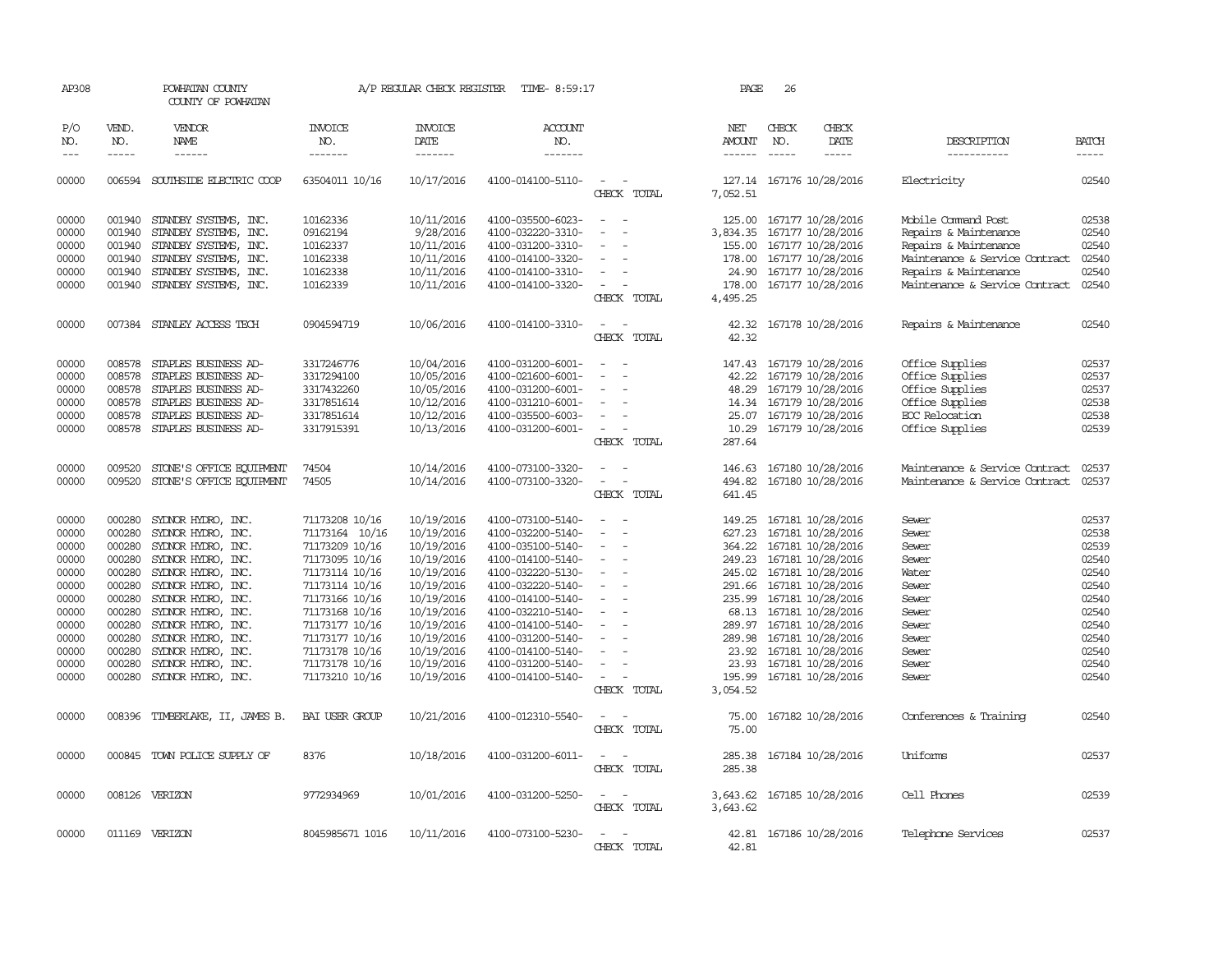| AP308                | COUNTY OF POWHATAN |                                | POWHATAN COUNTY<br>A/P REGULAR CHECK REGISTER<br>TIME- 8:59:17 |                 |                   |                          | PAGE          | 27           |                         |                                  |                       |
|----------------------|--------------------|--------------------------------|----------------------------------------------------------------|-----------------|-------------------|--------------------------|---------------|--------------|-------------------------|----------------------------------|-----------------------|
| P/O                  | VEND.              | VENDOR                         | <b>INVOICE</b>                                                 | <b>INVOICE</b>  | ACCOUNT           |                          | NET           | CHECK        | CHECK                   |                                  |                       |
| NO.<br>$\frac{1}{2}$ | NO.<br>-----       | NAME<br>------                 | NO.<br>-------                                                 | DATE<br>------- | NO.<br>-------    |                          | <b>AMOUNT</b> | NO.<br>----- | DATE<br>-----           | DESCRIPTION<br>-----------       | <b>BATCH</b><br>----- |
|                      |                    |                                |                                                                |                 |                   |                          |               |              |                         |                                  |                       |
| 00000                | 011187             | <b>VERIZON BUSINESS</b>        | 08712895                                                       | 9/10/2016       | 100-000100-0006-  |                          |               |              | 3.66 167187 10/28/2016  | Due from Other Agencies          | 02537                 |
| 00000                | 011187             | VERIZON BUSINESS               | 66482554                                                       | 10/10/2016      | 100-000100-0006-  |                          |               |              | 2.65 167187 10/28/2016  | Due from Other Agencies          | 02537                 |
| 00000                | 011187             | <b>VERIZON BUSINESS</b>        | 00385422TAX                                                    | 5/10/2016       | 4100-012510-5240- |                          |               |              | 2.45 167187 10/28/2016  | Long Distance                    | 02537                 |
| 00000                | 011187             | VERIZON BUSINESS               | 06405179TAX                                                    | 6/10/2016       | 4100-012510-5240- | $\equiv$                 | 2.37          |              | 167187 10/28/2016       | Long Distance                    | 02537                 |
| 00000                | 011187             | VERIZON BUSINESS               | 07173949TAX                                                    | 7/10/2016       | 4100-012510-5240- | $\overline{\phantom{m}}$ | 2.08          |              | 167187 10/28/2016       | Long Distance                    | 02537                 |
| 00000                | 011187             | <b>VERIZON BUSINESS</b>        | 07943548TAX                                                    | 8/10/2016       | 4100-012510-5240- |                          |               |              | 2.78 167187 10/28/2016  | Long Distance                    | 02537                 |
| 00000                | 011187             | <b>VERIZON BUSINESS</b>        | 08712895                                                       | 9/10/2016       | 4100-012510-5240- |                          | 35.22         |              | 167187 10/28/2016       | Long Distance                    | 02537                 |
| 00000                | 011187             | VERIZON BUSINESS               | 66482554                                                       | 10/10/2016      | 4100-012510-5240- |                          | 25.96         |              | 167187 10/28/2016       | Long Distance                    | 02537                 |
|                      |                    |                                |                                                                |                 |                   | CHECK TOTAL              | 77.17         |              |                         |                                  |                       |
| 00000                | 008795             | VIRGINIA COMUNITY              | 2ND OTR DUES'17                                                | 10/24/2016      | 4100-053910-5643- |                          | 680.00        |              | 167188 10/28/2016       | PCCAA Services<br>- Federal CSBG | 02538                 |
|                      |                    |                                |                                                                |                 |                   | CHECK TOTAL              | 680.00        |              |                         |                                  |                       |
|                      |                    |                                |                                                                |                 |                   |                          |               |              |                         |                                  |                       |
| 00000                | 006984             | VIRGINIA CORRECTIONAL          | 9501218                                                        | 10/14/2016      | 4100-031210-6001- |                          | 16.75         |              | 167189 10/28/2016       | Office Supplies                  | 02538                 |
| 00000                | 006984             | VIRGINIA CORRECTIONAL          | 9501386                                                        | 10/18/2016      | 4100-031210-6001- |                          | 700.00        |              | 167189 10/28/2016       | Office Supplies                  | 02538                 |
|                      |                    |                                |                                                                |                 |                   | CHECK TOTAL              | 716.75        |              |                         |                                  |                       |
| 00000                |                    | 008748 WATKINS NURSERIES, INC. | 944718                                                         | 10/20/2016      | 4100-014500-3190- |                          | 89.97         |              | 167190 10/28/2016       | Grounds Maintenance              | 02540                 |
|                      |                    |                                |                                                                |                 |                   | CHECK TOTAL              | 89.97         |              |                         |                                  |                       |
|                      |                    |                                |                                                                |                 |                   |                          |               |              |                         |                                  |                       |
| 00000                | 007885             | WHITTAKER, VINCE               | <b>BOOTS WHITTAKER</b>                                         | 10/13/2016      | 4100-031200-6011- |                          | 119.95        |              | 167191 10/28/2016       | <b>Uniforms</b>                  | 02537                 |
|                      |                    |                                |                                                                |                 |                   | CHECK TOTAL              | 119.95        |              |                         |                                  |                       |
| 00000                | 009332             | WITMER PUBLIC SAFETY           | 1723549.001                                                    | 10/18/2016      | 4100-031200-6011- |                          |               |              | 87.00 167192 10/28/2016 | Uniforms                         | 02539                 |
| 00000                | 009332             | WITMER PUBLIC SAFETY           | 1724202                                                        | 10/14/2016      | 4100-031200-6011- |                          | 233.00        |              | 167192 10/28/2016       | Uniforms                         | 02539                 |
|                      |                    |                                |                                                                |                 |                   | CHECK TOTAL              | 320.00        |              |                         |                                  |                       |
| 00000                |                    | 006551 YARD WORKS, LLC         | 9358324-IN                                                     | 10/17/2016      | 4100-014500-3190- |                          | 88.00         |              | 167193 10/28/2016       | Grounds Maintenance              | 02540                 |
|                      |                    |                                |                                                                |                 |                   | CHECK TOTAL              | 88.00         |              |                         |                                  |                       |
|                      |                    |                                |                                                                |                 |                   |                          |               |              |                         |                                  |                       |
|                      |                    |                                |                                                                |                 |                   | CHECK TYPE TOTAL         | 418,763.86    |              |                         |                                  |                       |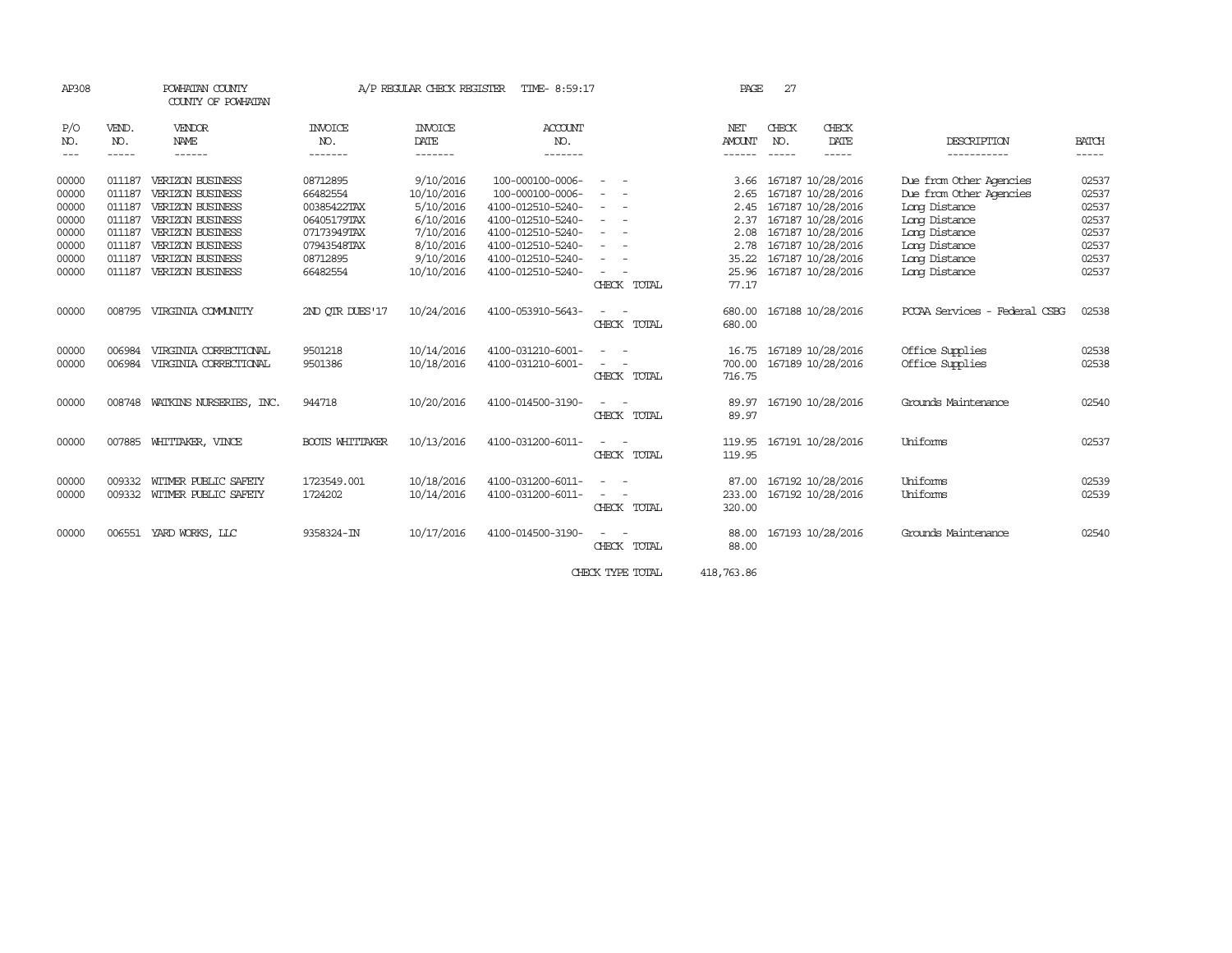| AP308               |                       | POWHATAN COUNTY<br>COUNTY OF POWHATAN |                            | A/P VOID CHECK REGISTER           | TIME- 8:59:17                    |                                                                                                                             | 28<br>PAGE                    |                         |                            |                       |
|---------------------|-----------------------|---------------------------------------|----------------------------|-----------------------------------|----------------------------------|-----------------------------------------------------------------------------------------------------------------------------|-------------------------------|-------------------------|----------------------------|-----------------------|
| P/O<br>NO.<br>$---$ | VEND.<br>NO.<br>----- | VENDOR<br>NAME<br>------              | INVOICE<br>NO.<br>-------- | <b>INVOICE</b><br>DATE<br>------- | <b>ACCOUNT</b><br>NO.<br>------- |                                                                                                                             | CHECK<br>NET<br>AMOUNT<br>NO. | CHECK<br>DATE<br>------ | DESCRIPTION<br>----------- | <b>BATCH</b><br>----- |
| 00000               | 001320                | SOUTHERN POLICE                       | 35568                      | 9/19/2016                         | 4100-031200-6011-                | $\sim$ $\sim$<br>CHECK TOTAL                                                                                                | 157.91-                       | 157.91-166680 9/27/2016 | Uniforms                   | 00370                 |
| 00000               | 006984                | VIRGINIA CORRECTIONAL                 | 9499260                    | 9/12/2016                         | 4100-081100-6001-                | CHECK TOTAL                                                                                                                 | 17.75-                        | 17.75-166693 9/27/2016  | Office Supplies            | 00369                 |
| 00000               | 010473                | MCCORMICK'S GARAGE                    | 11463                      | 9/29/2016                         | 4100-032200-6009-                | $\frac{1}{2} \left( \frac{1}{2} \right) \left( \frac{1}{2} \right) = \frac{1}{2} \left( \frac{1}{2} \right)$<br>CHECK TOTAL | $16.00 -$                     | 16.00-166844 10/07/2016 | Auto Repairs and Parts     | 00368                 |
|                     |                       |                                       |                            |                                   |                                  | CHECK TYPE TOTAL                                                                                                            | 191.66-                       |                         |                            |                       |
|                     |                       |                                       |                            |                                   |                                  | FINAL TOTAL                                                                                                                 | 418,572.20                    |                         |                            |                       |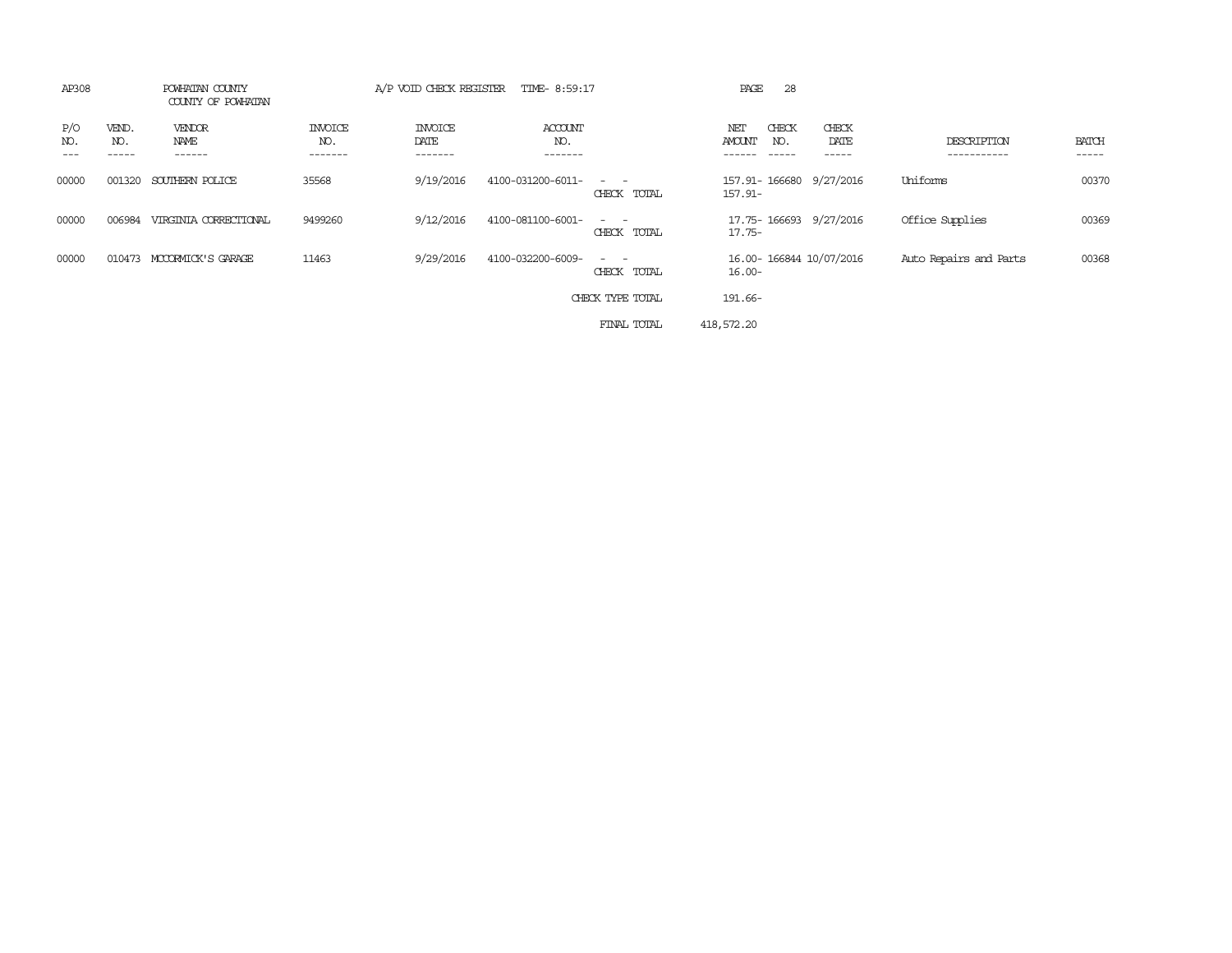| AP308                                                       |                                                          | POWHATAN COUNTY<br>COUNTY OF POWHATAN                                                                                                                                                                                    |                                                                            | A/P REGULAR CHECK REGISTER                                                                | TIME- 9:00:25                                                                                                                                   |                                                                                                                             | PAGE                                                             | 1                                                                                                                                                      |                                                                                                                                                                                                                                     |                                                             |
|-------------------------------------------------------------|----------------------------------------------------------|--------------------------------------------------------------------------------------------------------------------------------------------------------------------------------------------------------------------------|----------------------------------------------------------------------------|-------------------------------------------------------------------------------------------|-------------------------------------------------------------------------------------------------------------------------------------------------|-----------------------------------------------------------------------------------------------------------------------------|------------------------------------------------------------------|--------------------------------------------------------------------------------------------------------------------------------------------------------|-------------------------------------------------------------------------------------------------------------------------------------------------------------------------------------------------------------------------------------|-------------------------------------------------------------|
| P/O<br>NO.<br>$\frac{1}{2}$                                 | VEND.<br>NO.<br>$- - - - -$                              | <b>VENDOR</b><br><b>NAME</b><br>$- - - - - -$                                                                                                                                                                            | <b>INVOICE</b><br>NO.<br>-------                                           | <b>INVOICE</b><br>DATE<br>-------                                                         | <b>ACCOUNT</b><br>NO.<br>-------                                                                                                                |                                                                                                                             | NET<br>AMOUNT<br>------                                          | CHECK<br>CHECK<br>DATE<br>NO.<br>$\frac{1}{2}$<br>$- - - - -$                                                                                          | DESCRIPTION<br>-----------                                                                                                                                                                                                          | <b>BATCH</b><br>-----                                       |
| 00000<br>00000                                              | 008686<br>008686                                         | C.W. WILLIAMS & CO., INC.<br>C.W. WILLIAMS & CO., INC.                                                                                                                                                                   | 596688<br>596692                                                           | 9/29/2016<br>9/29/2016                                                                    | 4301-032200-0004-<br>4301-032200-0004-                                                                                                          | $\sim$ $-$<br>CHECK TOTAL                                                                                                   | 411.69<br>232.76<br>644.45                                       | 166813 10/07/2016<br>166813 10/07/2016                                                                                                                 | Ladder Truck<br>Ladder Truck                                                                                                                                                                                                        | 02510<br>02510                                              |
| 00000                                                       | 006965                                                   | CINIAS CORPORATION                                                                                                                                                                                                       | 143811699                                                                  | 9/21/2016                                                                                 | 4501-043400-6011-                                                                                                                               | $\sim$ 10 $\sim$ 10 $\sim$<br>CHECK TOTAL                                                                                   | 94.42                                                            | 94.42 166814 10/07/2016                                                                                                                                | Uniforms                                                                                                                                                                                                                            | 02505                                                       |
| 00000                                                       |                                                          | 000120 JAMES RIVER AIR                                                                                                                                                                                                   | C 168062                                                                   | 10/01/2016                                                                                | 4501-043400-3320-                                                                                                                               | $\overline{\phantom{a}}$<br>CHECK TOTAL                                                                                     | 268.00<br>268.00                                                 | 166837 10/07/2016                                                                                                                                      | Maintenance and Service Contra                                                                                                                                                                                                      | 02505                                                       |
| 00000                                                       | 008579                                                   | POWHATAN COMMERCIAL                                                                                                                                                                                                      | 0085201610                                                                 | 10/07/2016                                                                                | 4501-043400-5420-                                                                                                                               | $\overline{\phantom{a}}$<br>$\overline{\phantom{a}}$<br>CHECK TOTAL                                                         | 2,467.37<br>2,467.37                                             | 166859 10/07/2016                                                                                                                                      | Rent - Office Space                                                                                                                                                                                                                 | 02508                                                       |
| 00000                                                       |                                                          | 000620 R. C. GOODWYN & SONS, INC 0734351                                                                                                                                                                                 |                                                                            | 9/15/2016                                                                                 | 4301-014100-6009-                                                                                                                               | $\sim$<br>CHECK TOTAL                                                                                                       | 55.00<br>55.00                                                   | 166866 10/07/2016                                                                                                                                      | Human Services Building Facade 02505                                                                                                                                                                                                |                                                             |
| 00000                                                       |                                                          | 006466 RADIO COMMUNICATION OF VA 702007244-1                                                                                                                                                                             |                                                                            | 10/03/2016                                                                                | 4120-032200-8215-                                                                                                                               | CHECK TOTAL                                                                                                                 | 8,374.00<br>8,374.00                                             | 166867 10/07/2016                                                                                                                                      | State Dept of Fire Programs Fu 02510                                                                                                                                                                                                |                                                             |
| 00000                                                       |                                                          | 011564 SHUPP, JOSEPH                                                                                                                                                                                                     | ENG CO OPERATIN                                                            | 9/12/2016                                                                                 | 4120-032200-8215-                                                                                                                               | $\sim$ $\sim$<br>CHECK TOTAL                                                                                                | 40.00<br>40.00                                                   | 166879 10/07/2016                                                                                                                                      | State Dept of Fire Programs Fu 02510                                                                                                                                                                                                |                                                             |
| 00000                                                       |                                                          | 007310 SOUTHEASTERN EMERGENCY                                                                                                                                                                                            | 717618                                                                     | 9/27/2016                                                                                 | 4120-032301-6013-                                                                                                                               | $\frac{1}{2} \left( \frac{1}{2} \right) \left( \frac{1}{2} \right) = \frac{1}{2} \left( \frac{1}{2} \right)$<br>CHECK TOTAL | 122.00<br>122.00                                                 | 166880 10/07/2016                                                                                                                                      | Medical Supplies                                                                                                                                                                                                                    | 02510                                                       |
| 00000                                                       |                                                          | 001320 SOUTHERN POLICE                                                                                                                                                                                                   | 15622                                                                      | 9/27/2016                                                                                 | 4410-053910-5646-                                                                                                                               | CHECK TOTAL                                                                                                                 | 30,000.00<br>30,000.00                                           | 166881 10/07/2016                                                                                                                                      | Special Fund Payments                                                                                                                                                                                                               | 02509                                                       |
| 00000<br>00000<br>00000<br>00000<br>00000<br>00000          | 001940<br>001940<br>001940<br>001940<br>001940<br>001940 | STANDBY SYSTEMS, INC.<br>STANDBY SYSTEMS, INC.<br>STANDBY SYSTEMS, INC.<br>STANDBY SYSTEMS, INC.<br>STANDBY SYSTEMS, INC.<br>STANDBY SYSTEMS, INC.                                                                       | 09162134<br>09162134<br>09162160<br>09162161<br>09162161<br>09162161       | 9/20/2016<br>9/20/2016<br>9/22/2016<br>9/22/2016<br>9/22/2016<br>9/22/2016                | 4501-043400-3320-<br>4501-043400-3320-<br>4501-043400-3320-<br>4501-043400-3320-<br>4501-043400-3320-<br>4501-043400-3310-                      | $\overline{\phantom{a}}$<br>$\overline{\phantom{a}}$<br>$\equiv$<br>$\overline{\phantom{a}}$<br>CHECK TOTAL                 | 150.00<br>25.00<br>185.00<br>153.00<br>25.00<br>253.39<br>791.39 | 166884 10/07/2016<br>166884 10/07/2016<br>166884 10/07/2016<br>166884 10/07/2016<br>166884 10/07/2016<br>166884 10/07/2016                             | Maintenance and Service Contra<br>Maintenance and Service Contra<br>Maintenance and Service Contra<br>Maintenance and Service Contra<br>Maintenance and Service Contra<br>Repairs and Maintenance                                   | 02505<br>02505<br>02505<br>02505<br>02505<br>02505          |
| 00000                                                       |                                                          | 011188 TECH FIRE & SAFETY                                                                                                                                                                                                | 1203                                                                       | 9/17/2016                                                                                 | 4120-032200-8215-                                                                                                                               | $\frac{1}{2} \left( \frac{1}{2} \right) \left( \frac{1}{2} \right) = \frac{1}{2} \left( \frac{1}{2} \right)$<br>CHECK TOTAL | 876.66<br>876.66                                                 | 166889 10/07/2016                                                                                                                                      | State Dept of Fire Programs Fu                                                                                                                                                                                                      | 02510                                                       |
| 00000<br>00000<br>00000<br>00000<br>00000<br>00000<br>00000 | 009183<br>009183<br>009183<br>009183<br>009183<br>009183 | AIR, WATER & SOIL LABORA-<br>AIR, WATER & SOIL LABORA-<br>AIR, WATER & SOIL LABORA-<br>AIR, WATER & SOIL LABORA-<br>AIR, WATER & SOIL LABORA-<br>AIR, WATER & SOIL LABORA-<br>009183 AIR, WATER & SOIL LABORA- V16006807 | V16006587<br>V16006588<br>V16006720<br>V16006763<br>V16006764<br>V16006806 | 9/27/2016<br>9/27/2016<br>9/29/2016<br>9/30/2016<br>9/30/2016<br>10/04/2016<br>10/04/2016 | 4501-043400-3140-<br>4501-043400-3140-<br>4501-043400-3140-<br>4501-043400-3140-<br>4501-043400-3140-<br>4501-043400-3140-<br>4501-043400-3140- | $\equiv$<br>$\sim$<br>CHECK TOTAL                                                                                           | 119.08<br>102.26<br>40.00<br>40.00<br>40.00<br>119.08<br>562.68  | 166907 10/14/2016<br>166907 10/14/2016<br>166907 10/14/2016<br>166907 10/14/2016<br>166907 10/14/2016<br>166907 10/14/2016<br>102.26 166907 10/14/2016 | Professional Services - Water<br>Professional Services - Water<br>Professional Services - Water<br>Professional Services - Water<br>Professional Services - Water<br>Professional Services - Water<br>Professional Services - Water | 02514<br>02514<br>02514<br>02514<br>02514<br>02514<br>02514 |
| 00000                                                       |                                                          | 006826 AQUA-AEROBIC SYSTEMS, INC 1008315                                                                                                                                                                                 |                                                                            | 9/12/2016                                                                                 | 4501-043400-3310-                                                                                                                               | CHECK TOTAL                                                                                                                 | 1,006.79                                                         | 1,006.79 166910 10/14/2016                                                                                                                             | Repairs and Maintenance                                                                                                                                                                                                             | 02514                                                       |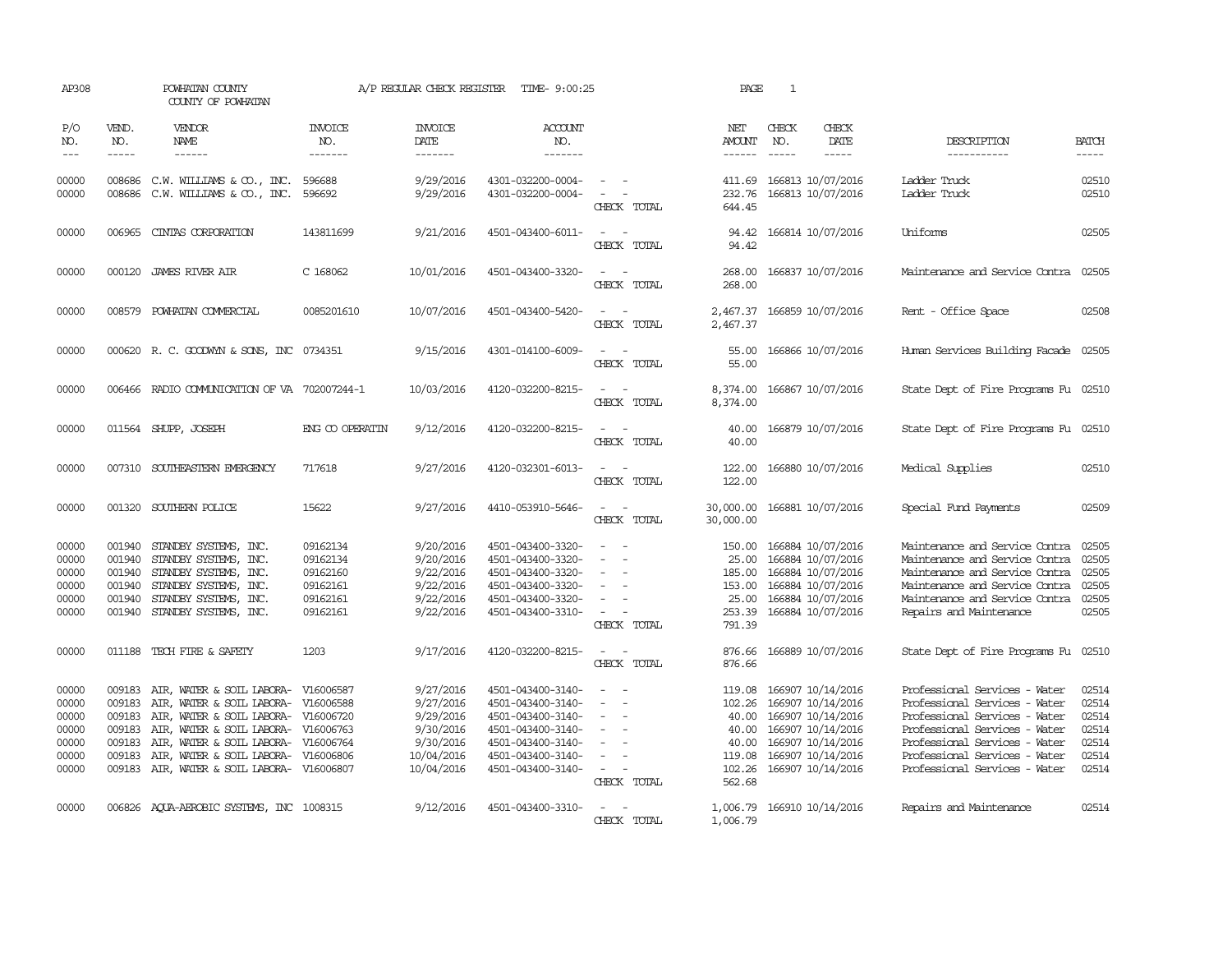| AP308               |                             | POWHATAN COUNTY<br>COUNTY OF POWHATAN                  |                                  |                                   | A/P REGULAR CHECK REGISTER TIME- 9:00:25   |                                                                                                                             | PAGE                                | 2                           |                                        |                                                   |                       |
|---------------------|-----------------------------|--------------------------------------------------------|----------------------------------|-----------------------------------|--------------------------------------------|-----------------------------------------------------------------------------------------------------------------------------|-------------------------------------|-----------------------------|----------------------------------------|---------------------------------------------------|-----------------------|
| P/O<br>NO.<br>$---$ | VEND.<br>NO.<br>$- - - - -$ | <b>VENDOR</b><br>NAME<br>$- - - - - -$                 | <b>INVOICE</b><br>NO.<br>------- | <b>INVOICE</b><br>DATE<br>------- | <b>ACCOUNT</b><br>NO.<br>-------           |                                                                                                                             | NET<br><b>AMOUNT</b><br>------      | CHECK<br>NO.<br>$- - - - -$ | CHECK<br>DATE<br>$- - - - -$           | DESCRIPTION<br>-----------                        | <b>BATCH</b><br>----- |
| 00000<br>00000      | 008668<br>008668            | BANK OF AMERICA<br>BANK OF AMERICA                     | 10/03/2016<br>10/03/2016         | 10/03/2016<br>10/03/2016          | 4301-032200-0004-<br>4501-043400-3310-     |                                                                                                                             | 1,696.05<br>28.04                   |                             | 166912 10/14/2016<br>166912 10/14/2016 | Ladder Truck<br>Repairs and Maintenance           | 02525<br>02525        |
| 00000<br>00000      | 008668<br>008668            | BANK OF AMERICA<br>BANK OF AMERICA                     | 10/03/2016<br>10/03/2016         | 10/03/2016<br>10/03/2016          | 4501-043400-3310-<br>4501-043400-5130-     |                                                                                                                             | 500.59<br>10.40                     |                             | 166912 10/14/2016<br>166912 10/14/2016 | Repairs and Maintenance<br>Water                  | 02525<br>02525        |
| 00000               | 008668                      | BANK OF AMERICA                                        | 10/03/2016                       | 10/03/2016                        | 4501-043400-5130-                          | $\equiv$                                                                                                                    |                                     |                             | 12.48 166912 10/14/2016                | Water                                             | 02525                 |
| 00000               | 008668                      | BANK OF AMERICA                                        | 10/03/2016                       | 10/03/2016                        | 4501-043400-3310-                          |                                                                                                                             | 58.82                               |                             | 166912 10/14/2016                      | Repairs and Maintenance                           | 02525                 |
| 00000               | 008668                      | BANK OF AMERICA                                        | 10/03/2016                       | 10/03/2016                        | 4501-043400-5810-                          |                                                                                                                             | 100.00                              |                             | 166912 10/14/2016                      | Dues/Association Membership                       | 02525                 |
| 00000<br>00000      | 008668                      | BANK OF AMERICA<br>008668 BANK OF AMERICA              | 10/03/2016<br>10/03/2016         | 10/03/2016<br>10/03/2016          | 4501-043400-5210-<br>4501-043400-5540-JM1- | $\equiv$                                                                                                                    | 17.54<br>478.38                     |                             | 166912 10/14/2016<br>166912 10/14/2016 | Postage<br>WaterJAM 2016                          | 02525<br>02525        |
|                     |                             |                                                        |                                  |                                   |                                            | CHECK TOTAL                                                                                                                 | 2,902.30                            |                             |                                        |                                                   |                       |
| 00000               |                             | 011439 BUSINESS CARD                                   | 09/27/2016                       | 9/27/2016                         | 4116-031212-6015-                          | $\sim$<br>$\sim$                                                                                                            | 78.98                               |                             | 166915 10/14/2016                      | Ancillary Expenses                                | 02519                 |
| 00000               | 011439                      | <b>BUSINESS CARD</b>                                   | 09/27/2016                       | 9/27/2016                         | 4116-031210-6015-                          |                                                                                                                             | .00.                                |                             | 166915 10/14/2016                      | Project Lifesaver expenses                        | 02520                 |
| 00000               |                             | 011439 BUSINESS CARD                                   | 09/27/2016                       | 9/27/2016                         | 4116-031210-6015-                          | $\overline{\phantom{a}}$<br>CHECK TOTAL                                                                                     | 10.50<br>89.48                      |                             | 166915 10/14/2016                      | Project Lifesaver expenses                        | 02520                 |
| 00000               |                             | 008686 C.W. WILLIAMS & CO., INC.                       | 596853                           | 10/06/2016                        | 4301-032200-0004-                          | CHECK TOTAL                                                                                                                 | 663.92<br>663.92                    |                             | 166917 10/14/2016                      | Ladder Truck                                      | 02521                 |
| 00000               | 006965                      | CINIAS CORPORATION                                     | 143815392                        | 9/28/2016                         | 4501-043400-6011-                          |                                                                                                                             | 94.52                               |                             | 166920 10/14/2016                      | Uniforms                                          | 02514                 |
|                     |                             |                                                        |                                  |                                   |                                            | CHECK TOTAL                                                                                                                 | 94.52                               |                             |                                        |                                                   |                       |
| 00000               |                             | 006510 EMERGENCY SERVICES                              | 177                              | 10/07/2016                        | 4120-032300-3110-                          | $\overline{\phantom{a}}$<br>CHECK TOTAL                                                                                     | 43,733.25<br>43,733.25              |                             | 166927 10/14/2016                      | Contract Services-Daytime Cove                    | 02521                 |
| 00000               |                             | 009639 EMS MANAGEMENT &                                | 028697                           | 9/30/2016                         | 4120-032300-5845-                          | CHECK TOTAL                                                                                                                 | 2,139.90<br>2,139.90                |                             | 166928 10/14/2016                      | EMS Transport Third Party Bill 02521              |                       |
| 00000               |                             | 011377 HALEY AUTO MALL                                 | F16689                           | 9/21/2016                         | 4301-012500-8301-                          | $\sim$<br>$\overline{\phantom{a}}$                                                                                          | 24,905.00                           |                             | 166933 10/14/2016                      | Sheriff's Vehicles                                | 02514                 |
| 00000               |                             | 011377 HALEY AUTO MALL                                 | F16690                           | 9/21/2016                         | 4301-012500-8301-                          | $\overline{\phantom{a}}$<br>CHECK TOTAL                                                                                     | 24,905.00<br>49,810.00              |                             | 166933 10/14/2016                      | Sheriff's Vehicles                                | 02514                 |
| 00000               |                             | 008381 JAMES RIVER PETROLEUM                           | 92C                              | 10/05/2016                        | 4501-043400-6008-                          | $\sim$<br>CHECK TOTAL                                                                                                       | 265.40<br>265.40                    |                             | 166939 10/14/2016                      | Gas/Grease/Oil/Vehicle Repairs                    | 02522                 |
| 00000               |                             | 008403 LYTTLE UTILITIES, INC.                          | IFB-2016-01                      | 10/05/2016                        | 4502-044000-8201-                          | $\overline{\phantom{a}}$<br>CHECK TOTAL                                                                                     | 53,827.00<br>53,827.00              |                             | 166943 10/14/2016                      | Flatrock Waterline Extension                      | 02515                 |
| 00000               |                             | 010817 MELIS, JOHNNY                                   | WATERJAM 9/15                    | 9/15/2016                         | 4501-043400-5540-JM1-                      | $\sim$<br>CHECK TOTAL                                                                                                       | 315.42<br>315.42                    |                             | 166946 10/14/2016                      | WaterJAM 2016                                     | 02515                 |
| 00000               |                             | 011110 MOSELEY ARCHITECTS                              | 550394-012                       | 9/30/2016                         | 4301-062100-8302-                          |                                                                                                                             | 164,589.72                          |                             | 166947 10/14/2016                      | RJHS Replacement/Renovation De                    | 02523                 |
| 00000<br>00000      |                             | 011110 MOSELEY ARCHITECTS<br>011110 MOSELEY ARCHITECTS | 550394-012<br>550394-012         | 9/30/2016<br>9/30/2016            | 4301-046000-8301-<br>4301-071120-8302-     | $\overline{\phantom{a}}$<br>$\equiv$<br>CHECK TOTAL                                                                         | 10,833.65<br>3,180.00<br>178,603.37 |                             | 166947 10/14/2016<br>166947 10/14/2016 | Water Tower - Village Area<br>Concession Building | 02523<br>02523        |
| 00000               |                             | 000620 R. C. GOODWYN & SONS, INC 0735141               |                                  | 9/21/2016                         | 4501-043400-3310-                          | $\sim$<br>CHECK TOTAL                                                                                                       | 5.69<br>5.69                        |                             | 166957 10/14/2016                      | Repairs and Maintenance                           | 02515                 |
| 00000               |                             | 006466 RADIO COMMUNICATION OF VA 604000758-1           |                                  | 10/07/2016                        | 4301-032200-0004-                          | $\frac{1}{2} \left( \frac{1}{2} \right) \left( \frac{1}{2} \right) = \frac{1}{2} \left( \frac{1}{2} \right)$<br>CHECK TOTAL | 670.92<br>670.92                    |                             | 166958 10/14/2016                      | Ladder Truck                                      | 02516                 |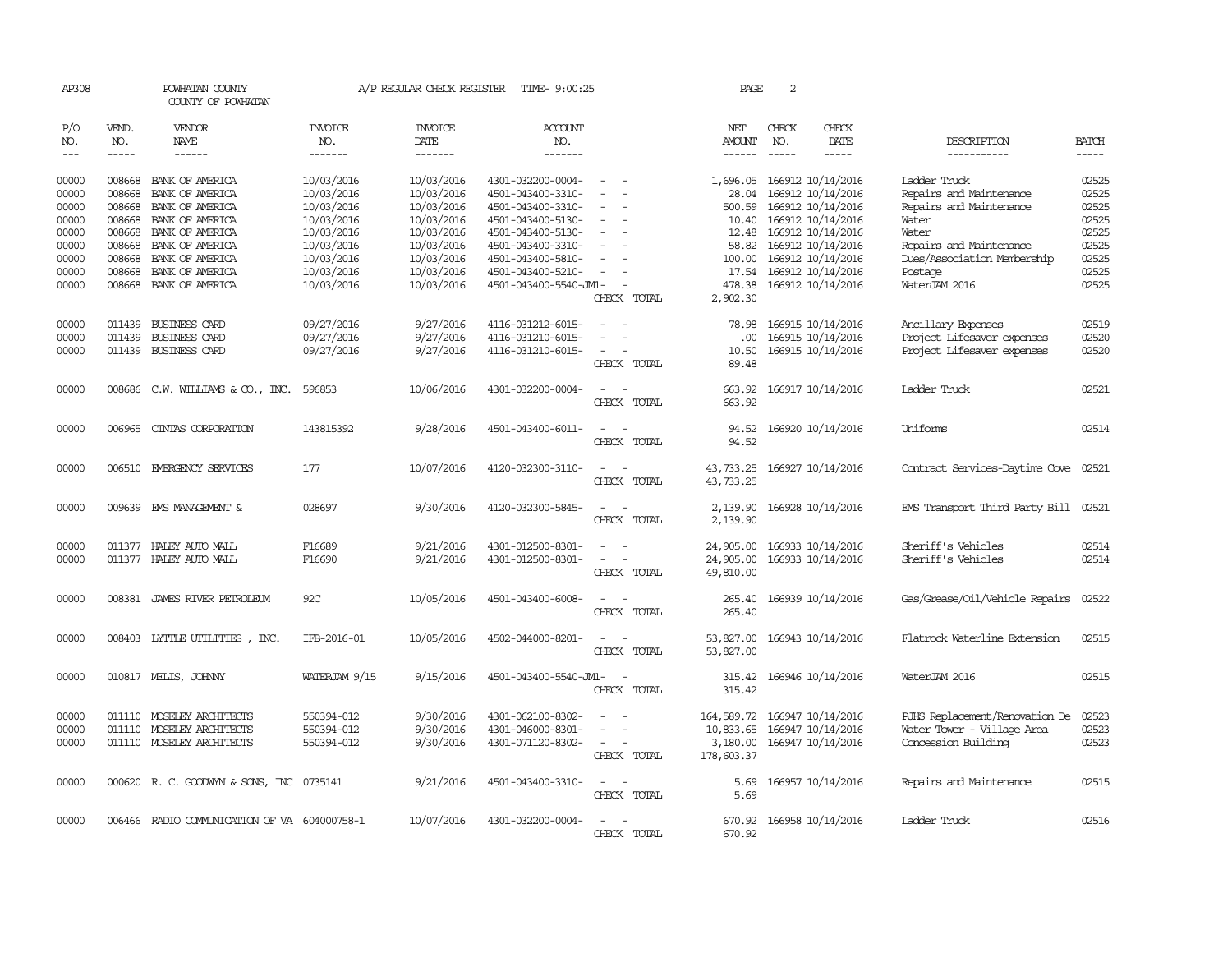| AP308                                                                         |                                                | POWHATAN COUNTY<br>COUNTY OF POWHATAN                                                                                                                                                                                                                                                                                                                                                                                                                                                        |                                          | A/P REGULAR CHECK REGISTER                                                                                                 | TIME- 9:00:25                                                                                                                                                                             |                                                                                                                                           | PAGE                                                                              | 3                             |                                                                                                                                                                                                  |                                                                                                                                                                                                                                                                                                       |                                                                               |
|-------------------------------------------------------------------------------|------------------------------------------------|----------------------------------------------------------------------------------------------------------------------------------------------------------------------------------------------------------------------------------------------------------------------------------------------------------------------------------------------------------------------------------------------------------------------------------------------------------------------------------------------|------------------------------------------|----------------------------------------------------------------------------------------------------------------------------|-------------------------------------------------------------------------------------------------------------------------------------------------------------------------------------------|-------------------------------------------------------------------------------------------------------------------------------------------|-----------------------------------------------------------------------------------|-------------------------------|--------------------------------------------------------------------------------------------------------------------------------------------------------------------------------------------------|-------------------------------------------------------------------------------------------------------------------------------------------------------------------------------------------------------------------------------------------------------------------------------------------------------|-------------------------------------------------------------------------------|
| P/O<br>NO.<br>$---$                                                           | VEND.<br>NO.<br>$\frac{1}{2}$                  | VENDOR<br>NAME<br>$\frac{1}{2} \left( \frac{1}{2} \right) \left( \frac{1}{2} \right) \left( \frac{1}{2} \right) \left( \frac{1}{2} \right) \left( \frac{1}{2} \right) \left( \frac{1}{2} \right) \left( \frac{1}{2} \right) \left( \frac{1}{2} \right) \left( \frac{1}{2} \right) \left( \frac{1}{2} \right) \left( \frac{1}{2} \right) \left( \frac{1}{2} \right) \left( \frac{1}{2} \right) \left( \frac{1}{2} \right) \left( \frac{1}{2} \right) \left( \frac{1}{2} \right) \left( \frac$ | INVOICE<br>NO.<br>-------                | <b>INVOICE</b><br>DATE<br>--------                                                                                         | <b>ACCOUNT</b><br>NO.<br>-------                                                                                                                                                          |                                                                                                                                           | NET<br><b>AMOUNT</b><br>$- - - - - -$                                             | CHECK<br>NO.<br>$\frac{1}{2}$ | CHECK<br>DATE<br>-----                                                                                                                                                                           | DESCRIPTION<br>-----------                                                                                                                                                                                                                                                                            | <b>BATCH</b><br>-----                                                         |
| 00000                                                                         |                                                | 007942 RICHMOND SUBURBAN                                                                                                                                                                                                                                                                                                                                                                                                                                                                     | I00003857730907                          | 9/07/2016                                                                                                                  | 4301-062100-8302-                                                                                                                                                                         | $\overline{\phantom{a}}$<br>CHECK TOTAL                                                                                                   | 90.00<br>90.00                                                                    |                               | 166961 10/14/2016                                                                                                                                                                                | RJHS Replacement/Renovation De 02523                                                                                                                                                                                                                                                                  |                                                                               |
| 00000                                                                         |                                                | 001720 RICHMOND TIMES-DISPATCH                                                                                                                                                                                                                                                                                                                                                                                                                                                               | I00003857070904                          | 9/04/2016                                                                                                                  | 4301-062100-8302-                                                                                                                                                                         | $\overline{\phantom{a}}$<br>CHECK TOTAL                                                                                                   | 108.80<br>108.80                                                                  |                               | 166962 10/14/2016                                                                                                                                                                                | RJHS Replacement/Renovation De 02523                                                                                                                                                                                                                                                                  |                                                                               |
| 00000<br>00000<br>00000                                                       |                                                | 007310 SOUTHEASTERN EMERGENCY<br>007310 SOUTHEASTERN EMERGENCY<br>007310 SOUTHEASTERN EMERGENCY                                                                                                                                                                                                                                                                                                                                                                                              | 718431<br>718746<br>719631               | 9/30/2016<br>10/04/2016<br>10/07/2016                                                                                      | 4120-032301-6013-<br>4120-032301-6013-<br>4120-032301-6013-                                                                                                                               | $\equiv$<br>$\overline{\phantom{a}}$<br>$\sim$<br>CHECK TOTAL                                                                             | 122.00<br>1.95<br>1,060.17<br>1,184.12                                            |                               | 166966 10/14/2016<br>166966 10/14/2016<br>166966 10/14/2016                                                                                                                                      | Medical Supplies<br>Medical Supplies<br>Medical Supplies                                                                                                                                                                                                                                              | 02521<br>02521<br>02521                                                       |
| 00000                                                                         |                                                | 006722 SYDNOR HYDRO INC.                                                                                                                                                                                                                                                                                                                                                                                                                                                                     | 35172                                    | 9/27/2016                                                                                                                  | 4501-043400-3320-                                                                                                                                                                         | $\sim$ 10 $\sim$<br>$\sim$<br>CHECK TOTAL                                                                                                 | 1,554.00<br>1,554.00                                                              |                               | 166970 10/14/2016                                                                                                                                                                                | Maintenance and Service Contra                                                                                                                                                                                                                                                                        | 02516                                                                         |
| 00000                                                                         |                                                | 007843 TENCARVA MACHINERY CO.                                                                                                                                                                                                                                                                                                                                                                                                                                                                | 594005                                   | 9/20/2016                                                                                                                  | 4501-043400-3310-                                                                                                                                                                         | $\overline{\phantom{a}}$<br>$\sim$<br>CHECK TOTAL                                                                                         | 2,361.00<br>2,361.00                                                              |                               | 166972 10/14/2016                                                                                                                                                                                | Repairs and Maintenance                                                                                                                                                                                                                                                                               | 02516                                                                         |
| 00000                                                                         |                                                | 008365 VA ASSOC. OF MUNICIPAL                                                                                                                                                                                                                                                                                                                                                                                                                                                                | <b>QTLY ASSESS.</b>                      | 9/30/2016                                                                                                                  | 4501-043400-5810-                                                                                                                                                                         | $\sim$ $\sim$<br>CHECK TOTAL                                                                                                              | 51.80<br>51.80                                                                    |                               | 166978 10/14/2016                                                                                                                                                                                | Dues/Association Membership                                                                                                                                                                                                                                                                           | 02516                                                                         |
| 00000                                                                         |                                                | 011169 VERIZON                                                                                                                                                                                                                                                                                                                                                                                                                                                                               | 1357471455Y9/16                          | 9/28/2016                                                                                                                  | 4501-043400-5230-                                                                                                                                                                         | $\sim$ $\sim$<br>CHECK TOTAL                                                                                                              | 41.04<br>41.04                                                                    |                               | 166979 10/14/2016                                                                                                                                                                                | Telephone System                                                                                                                                                                                                                                                                                      | 02524                                                                         |
| 00000<br>00000<br>00000<br>00000<br>00000<br>00000<br>00000<br>00000<br>00000 | 009183<br>009183<br>009183<br>009183<br>009183 | AIR, WATER & SOIL LABORA- V16006963<br>AIR, WATER & SOIL LABORA- V16006964<br>AIR, WATER & SOIL LABORA- V16007025<br>009183 AIR, WATER & SOIL LABORA- V16007026<br>009183 AIR, WATER & SOIL LABORA- V16007169<br>AIR, WATER & SOIL LABORA- V16007224<br>009183 AIR, WATER & SOIL LABORA- V16007225<br>AIR, WATER & SOIL LABORA- V16007132<br>009183 AIR, WATER & SOIL LABORA- V16007133                                                                                                      |                                          | 10/07/2016<br>10/07/2016<br>10/11/2016<br>10/11/2016<br>10/17/2016<br>10/17/2016<br>10/17/2016<br>10/14/2016<br>10/14/2016 | 4501-043400-3140-<br>4501-043400-3140-<br>4501-043400-3140-<br>4501-043400-3140-<br>4501-043400-3140-<br>4501-043400-3140-<br>4501-043400-3140-<br>4501-043400-3140-<br>4501-043400-3140- | $\sim$<br>$\overline{\phantom{a}}$<br>$\overline{\phantom{a}}$<br>$\sim$<br>$\equiv$<br>$\sim$<br>$\overline{\phantom{a}}$<br>CHECK TOTAL | 40.00<br>40.00<br>314.21<br>40.00<br>102.26<br>119.08<br>40.00<br>40.00<br>962.47 |                               | 166988 10/21/2016<br>166988 10/21/2016<br>166988 10/21/2016<br>226.92 166988 10/21/2016<br>166988 10/21/2016<br>166988 10/21/2016<br>166988 10/21/2016<br>166988 10/21/2016<br>166988 10/21/2016 | Professional Services - Water<br>Professional Services - Water<br>Professional Services - Water<br>Professional Services - Water<br>Professional Services - Water<br>Professional Services - Water<br>Professional Services - Water<br>Professional Services - Water<br>Professional Services - Water | 02526<br>02526<br>02526<br>02526<br>02532<br>02532<br>02532<br>02533<br>02533 |
| 00000<br>00000                                                                |                                                | 007436 AQUA VIRGINIA, INC.<br>007436 AQUA VIRGINIA, INC.                                                                                                                                                                                                                                                                                                                                                                                                                                     | 0574661 10/16<br>1188328 10/16           | 10/12/2016<br>10/12/2016                                                                                                   | 4501-043400-5130-<br>4501-043400-5130-                                                                                                                                                    | $\sim$<br>$\sim$<br>$\overline{\phantom{a}}$<br>CHECK TOTAL                                                                               | 24.72<br>17.62<br>42.34                                                           |                               | 166990 10/21/2016<br>166990 10/21/2016                                                                                                                                                           | Water<br>Water                                                                                                                                                                                                                                                                                        | 02532<br>02532                                                                |
| 00000<br>00000<br>00000<br>00000                                              | 006826                                         | 006826 AQUA-AEROBIC SYSTEMS, INC<br>AQUA-AEROBIC SYSTEMS, INC<br>006826 AQUA-AEROBIC SYSTEMS, INC<br>006826 AQUA-AEROBIC SYSTEMS, INC                                                                                                                                                                                                                                                                                                                                                        | 1008522<br>1008583<br>1008611<br>1008634 | 9/30/2016<br>10/04/2016<br>10/06/2016<br>10/07/2016                                                                        | 4501-043400-3310-<br>4501-043400-3310-<br>4501-043400-3310-<br>4501-043400-3310-                                                                                                          | $\sim$<br>$\overline{\phantom{a}}$<br>$\sim$<br>CHECK TOTAL                                                                               | 652.20<br>1,518.39<br>665.61<br>2,500.00<br>5,336.20                              |                               | 166991 10/21/2016<br>166991 10/21/2016<br>166991 10/21/2016<br>166991 10/21/2016                                                                                                                 | Repairs and Maintenance<br>Repairs and Maintenance<br>Repairs and Maintenance<br>Repairs and Maintenance                                                                                                                                                                                              | 02532<br>02532<br>02532<br>02532                                              |
| 00000                                                                         |                                                | 009206 ATLANTIC EMERGENCY                                                                                                                                                                                                                                                                                                                                                                                                                                                                    | 12015NVA                                 | 9/23/2016                                                                                                                  | 4301-032200-0004-                                                                                                                                                                         | $\overline{\phantom{a}}$<br>CHECK TOTAL                                                                                                   | 14, 347.94                                                                        |                               | 14, 347.94 166992 10/21/2016                                                                                                                                                                     | Ladder Truck                                                                                                                                                                                                                                                                                          | 02529                                                                         |
| 00000                                                                         |                                                | 008686 C.W. WILLIAMS & CO., INC.                                                                                                                                                                                                                                                                                                                                                                                                                                                             | 596996                                   | 10/13/2016                                                                                                                 | 4301-032200-0004-                                                                                                                                                                         | CHECK TOTAL                                                                                                                               | 411.69<br>411.69                                                                  |                               | 166999 10/21/2016                                                                                                                                                                                | Ladder Truck                                                                                                                                                                                                                                                                                          | 02533                                                                         |
| 00000                                                                         |                                                | 000540 CENTRAL VIRGINIA WASTE                                                                                                                                                                                                                                                                                                                                                                                                                                                                | 21610                                    | 10/10/2016                                                                                                                 | 4501-043400-3185-                                                                                                                                                                         | CHECK<br>TOTAL                                                                                                                            | 32.04                                                                             |                               | 32.04 167001 10/21/2016                                                                                                                                                                          | Trash Removal                                                                                                                                                                                                                                                                                         | 02533                                                                         |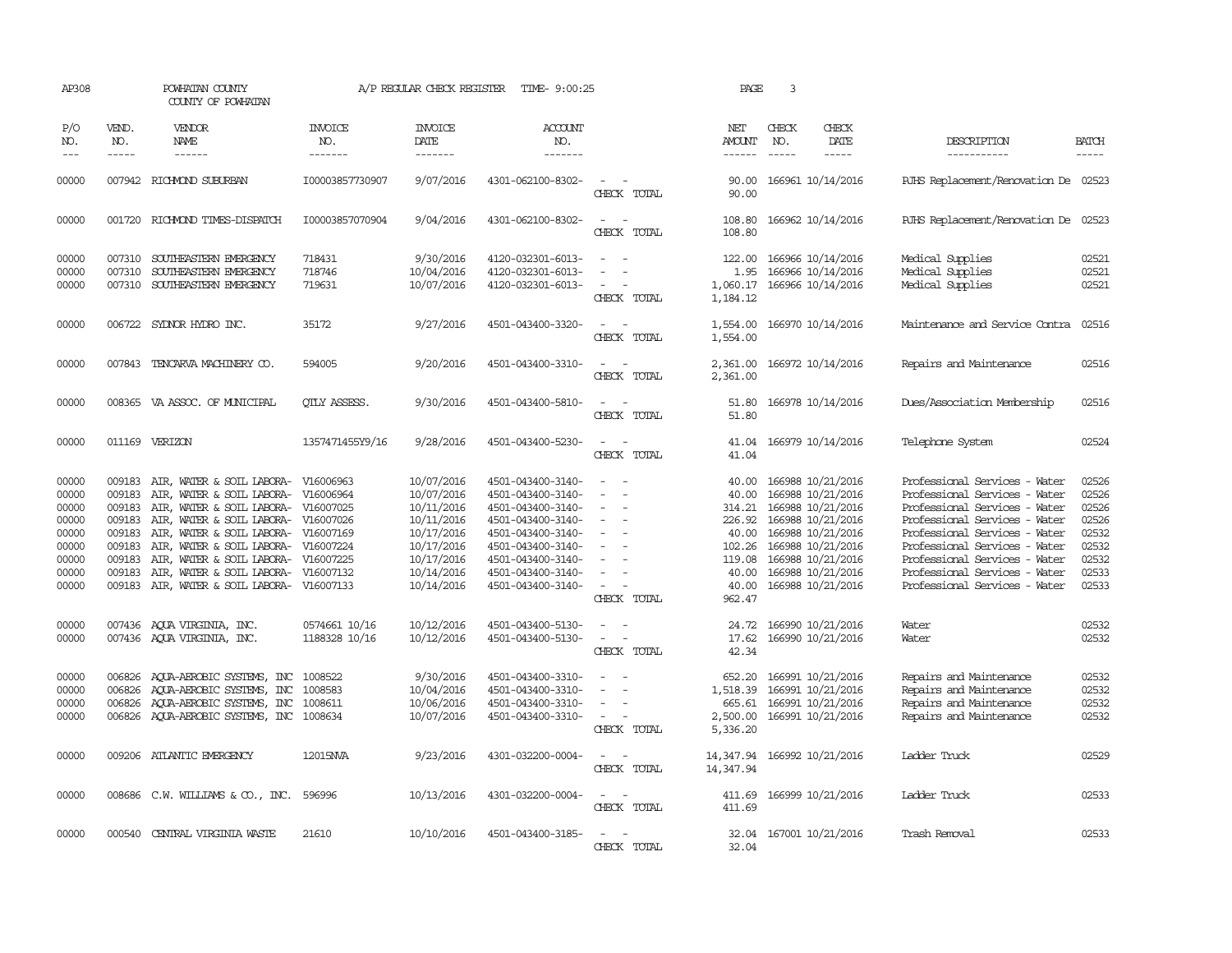| AP308                                     |                             | POWHATAN COUNTY<br>COUNTY OF POWHATAN                                                                                         |                                                | A/P REGULAR CHECK REGISTER                                    | TIME- 9:00:25                                                                                         |                                                                                                                             | PAGE                                       | $\overline{4}$                |                                                                                                                          |                                                                                                                                      |                                           |
|-------------------------------------------|-----------------------------|-------------------------------------------------------------------------------------------------------------------------------|------------------------------------------------|---------------------------------------------------------------|-------------------------------------------------------------------------------------------------------|-----------------------------------------------------------------------------------------------------------------------------|--------------------------------------------|-------------------------------|--------------------------------------------------------------------------------------------------------------------------|--------------------------------------------------------------------------------------------------------------------------------------|-------------------------------------------|
| P/O<br>NO.<br>$---$                       | VEND.<br>NO.<br>$- - - - -$ | <b>VENDOR</b><br>NAME<br>------                                                                                               | <b>INVOICE</b><br>NO.<br>-------               | <b>INVOICE</b><br>DATE<br>-------                             | ACCOUNT<br>NO.<br>-------                                                                             |                                                                                                                             | NET<br>AMOUNT<br>$- - - - - -$             | CHECK<br>NO.<br>$\frac{1}{2}$ | CHECK<br>DATE<br>-----                                                                                                   | DESCRIPTION<br>-----------                                                                                                           | <b>BATCH</b><br>$- - - - -$               |
|                                           |                             |                                                                                                                               |                                                |                                                               |                                                                                                       |                                                                                                                             |                                            |                               |                                                                                                                          |                                                                                                                                      |                                           |
| 00000                                     |                             | 006965 CINIAS CORPORATION                                                                                                     | 143819093                                      | 10/05/2016                                                    | 4501-043400-6011-                                                                                     | $\overline{\phantom{a}}$<br>CHECK TOTAL                                                                                     | 94.52                                      |                               | 94.52 167002 10/21/2016                                                                                                  | Uniforms                                                                                                                             | 02526                                     |
| 00000<br>00000                            | 000860<br>000860            | DOMINION VIRGINIA POWER<br>DOMINION VIRGINIA POWER                                                                            | 0998223150 9/16<br>187519891110/16             | 9/30/2016<br>10/03/2016                                       | 4501-043400-5110-<br>4501-043400-5110-                                                                | $\overline{\phantom{a}}$<br>$\overline{\phantom{a}}$<br>$\overline{\phantom{a}}$<br>$\overline{\phantom{a}}$<br>CHECK TOTAL | 8.47<br>84.58                              |                               | 76.11 167012 10/21/2016<br>167012 10/21/2016                                                                             | Electricity<br>Electricity                                                                                                           | 02526<br>02526                            |
| 00000<br>00000                            | 000860<br>000860            | DOMINION VIRGINIA POWER<br>DOMINION VIRGINIA POWER                                                                            | 2907028530 9/16<br>3085476897 9/16             | 9/30/2016<br>9/30/2016                                        | 4501-043400-5110-<br>4501-043400-5110-                                                                | $\sim$<br>$\overline{\phantom{a}}$<br>$\sim$<br>CHECK TOTAL                                                                 | 47.21<br>119.86<br>167.07                  |                               | 167013 10/21/2016<br>167013 10/21/2016                                                                                   | Electricity<br>Electricity                                                                                                           | 02526<br>02526                            |
| 00000                                     |                             | 000860 DOMINION VIRGINIA POWER                                                                                                | 6656300552 9/16                                | 9/30/2016                                                     | 4501-043400-5110-                                                                                     | $\sim$ $\sim$<br>CHECK TOTAL                                                                                                | 358.67                                     |                               | 358.67 167014 10/21/2016                                                                                                 | Electricity                                                                                                                          | 02526                                     |
| 00000<br>00000                            | 000860<br>000860            | DOMINION VIRGINIA POWER<br>DOMINION VIRGINIA POWER                                                                            | 7897055856 9/16<br>9052426195 9/16             | 9/30/2016<br>9/30/2016                                        | 4501-043400-5110-<br>4501-043400-5110-                                                                | $\sim$<br>$\sim$<br>$\overline{a}$<br>CHECK TOTAL                                                                           | 2,386.57<br>81.77<br>2,468.34              |                               | 167015 10/21/2016<br>167015 10/21/2016                                                                                   | Electricity<br>Electricity                                                                                                           | 02526<br>02526                            |
| 00000<br>00000                            | 011224<br>011224            | ELECTRONIC SYSTEMS, INC.<br>ELECTRONIC SYSTEMS, INC.                                                                          | IN517634<br>IN517634                           | 9/21/2016<br>9/21/2016                                        | 4501-043400-3320-<br>4501-043400-3320-                                                                | CHECK TOTAL                                                                                                                 | 49.98<br>15.83<br>65.81                    |                               | 167018 10/21/2016<br>167018 10/21/2016                                                                                   | Maintenance and Service Contra<br>Maintenance and Service Contra                                                                     | 02534<br>02534                            |
| 00000                                     |                             | 009639 EMS MANAGEMENT &                                                                                                       | 028470                                         | 8/31/2016                                                     | 4120-032300-5845-                                                                                     | $\overline{\phantom{a}}$<br>CHECK TOTAL                                                                                     | 3,554.58<br>3,554.58                       |                               | 167019 10/21/2016                                                                                                        | EMS Transport Third Party Bill 02531                                                                                                 |                                           |
| 00000                                     |                             | 000690 FLATROCK TIRE & AUTO                                                                                                   | 0017661                                        | 9/15/2016                                                     | 4501-043400-6008-                                                                                     | $\overline{\phantom{a}}$<br>CHECK TOTAL                                                                                     | 93.05<br>93.05                             |                               | 167023 10/21/2016                                                                                                        | Gas/Grease/Oil/Vehicle Repairs                                                                                                       | 02527                                     |
| 00000                                     |                             | 006405 HACH COMPANY                                                                                                           | 10139542                                       | 10/06/2016                                                    | 4501-043400-3310-                                                                                     | $\overline{\phantom{a}}$<br>$\sim$<br>CHECK TOTAL                                                                           | 1,231.27<br>1,231.27                       |                               | 167028 10/21/2016                                                                                                        | Repairs and Maintenance                                                                                                              | 02532                                     |
| 00000<br>00000<br>00000<br>00000          |                             | 010924 MITCHELL PEST<br>010924 MITCHELL PEST<br>010924 MITCHELL PEST<br>010924 MITCHELL PEST                                  | 95390<br>95391<br>95467<br>95468               | 10/04/2016<br>10/04/2016<br>10/13/2016<br>10/13/2016          | 4501-043400-3320-<br>4501-043400-3320-<br>4501-043400-3320-<br>4501-043400-3320-                      | $\equiv$<br>$\sim$<br>CHECK TOTAL                                                                                           | 95.00<br>95.00<br>95.00<br>95.00<br>380.00 |                               | 167041 10/21/2016<br>167041 10/21/2016<br>167041 10/21/2016<br>167041 10/21/2016                                         | Maintenance and Service Contra<br>Maintenance and Service Contra<br>Maintenance and Service Contra<br>Maintenance and Service Contra | 02527<br>02527<br>02530<br>02530          |
| 00000                                     |                             | 007184 POLLARD WATER                                                                                                          | 54842                                          | 9/26/2016                                                     | 4501-043400-3310-                                                                                     | $\overline{\phantom{a}}$<br>- -<br>CHECK TOTAL                                                                              | 62.08<br>62.08                             |                               | 167054 10/21/2016                                                                                                        | Repairs and Maintenance                                                                                                              | 02528                                     |
| 00000                                     |                             | 001250 POWHATAN AUTO & TRACTOR                                                                                                | 415761                                         | 9/12/2016                                                     | 4501-043400-3310-                                                                                     | CHECK TOTAL                                                                                                                 | 37.46<br>37.46                             |                               | 167055 10/21/2016                                                                                                        | Repairs and Maintenance                                                                                                              | 02532                                     |
| 00000                                     |                             | 000620 R. C. GOODWYN & SONS, INC 0735906                                                                                      |                                                | 9/27/2016                                                     | 4501-043400-3310-                                                                                     | CHECK TOTAL                                                                                                                 | 20.98<br>20.98                             |                               | 167062 10/21/2016                                                                                                        | Repairs and Maintenance                                                                                                              | 02528                                     |
| 00000<br>00000<br>00000<br>00000<br>00000 | 007325<br>007325<br>007325  | 007325 RICHMOND OXYGEN CO.<br>RICHMOND OXYGEN CO.<br>RICHMOND OXYGEN CO.<br>RICHMOND OXYGEN CO.<br>007325 RICHMOND OXYGEN CO. | 235631<br>235641<br>235642<br>236127<br>236128 | 9/13/2016<br>9/14/2016<br>9/14/2016<br>9/28/2016<br>9/28/2016 | 4120-032301-6013-<br>4120-032301-6013-<br>4120-032301-6013-<br>4120-032301-6013-<br>4120-032301-6013- | $\overline{\phantom{a}}$<br>$\overline{\phantom{a}}$<br>CHECK TOTAL                                                         | 31.00<br>31.00<br>87.00                    |                               | 15.00- 167066 10/21/2016<br>167066 10/21/2016<br>16.00 167066 10/21/2016<br>167066 10/21/2016<br>24.00 167066 10/21/2016 | Medical Supplies<br>Medical Supplies<br>Medical Supplies<br>Medical Supplies<br>Medical Supplies                                     | 02532<br>02532<br>02532<br>02532<br>02532 |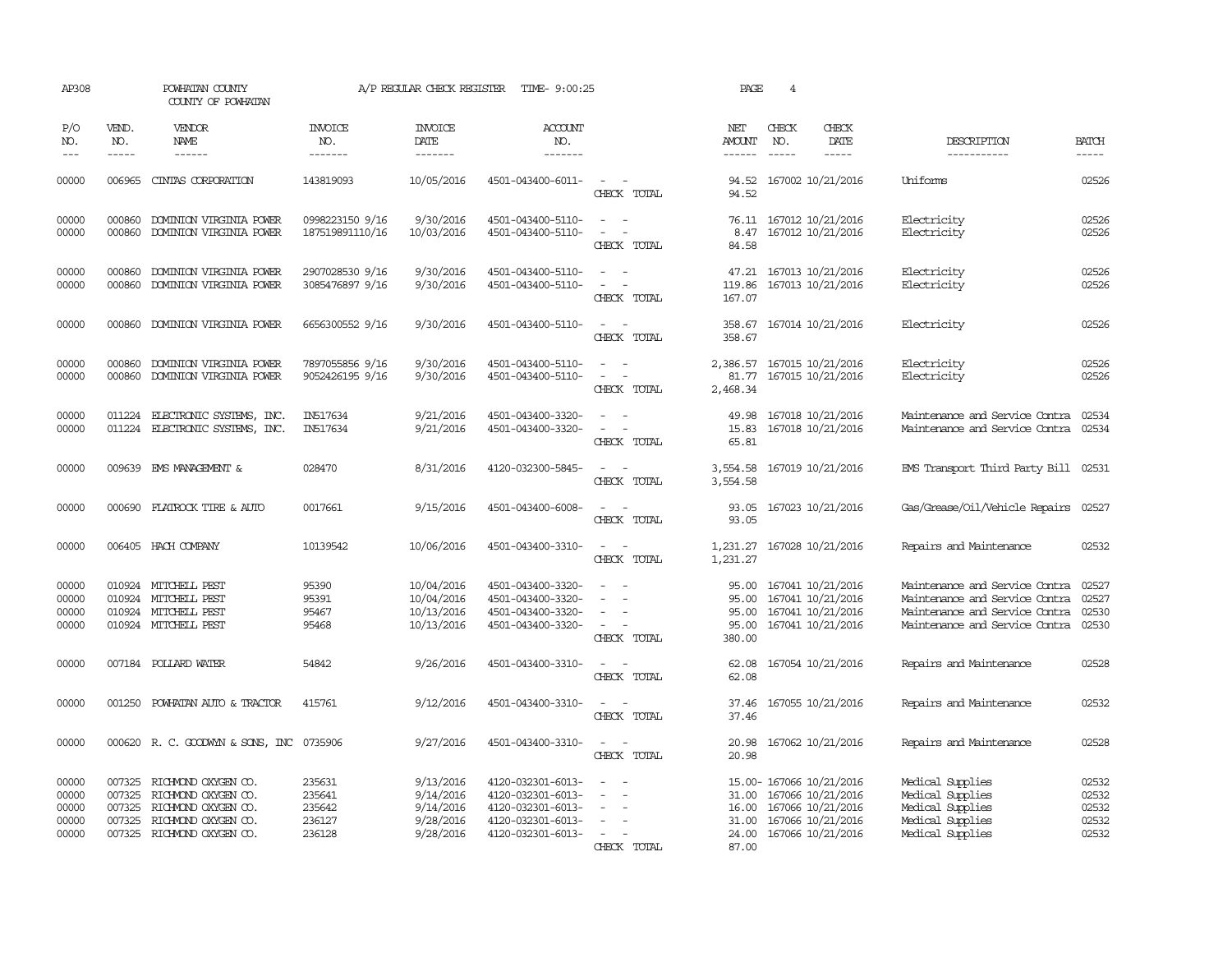| AP308                                     |                             | POWHATAN COUNTY<br>COUNTY OF POWHATAN                                                                                                                                           |                                     | A/P REGULAR CHECK REGISTER                                         | TIME- 9:00:25                                                                                         |                                                                                                                             | PAGE                                         | 5                                                                                                           |                                                                                                                                                                   |                                           |
|-------------------------------------------|-----------------------------|---------------------------------------------------------------------------------------------------------------------------------------------------------------------------------|-------------------------------------|--------------------------------------------------------------------|-------------------------------------------------------------------------------------------------------|-----------------------------------------------------------------------------------------------------------------------------|----------------------------------------------|-------------------------------------------------------------------------------------------------------------|-------------------------------------------------------------------------------------------------------------------------------------------------------------------|-------------------------------------------|
| P/O<br>NO.<br>$---$                       | VEND.<br>NO.<br>$- - - - -$ | VENDOR<br>NAME                                                                                                                                                                  | <b>INVOICE</b><br>NO.<br>-------    | <b>INVOICE</b><br>DATE<br>-------                                  | <b>ACCOUNT</b><br>NO.<br>-------                                                                      |                                                                                                                             | NET<br>AMOUNT<br>$- - - - - -$               | CHECK<br>CHECK<br>NO.<br>DATE<br>$\frac{1}{2}$                                                              | DESCRIPTION<br>-----------                                                                                                                                        | <b>BATCH</b><br>-----                     |
| 00000                                     |                             | 007942 RICHMOND SUBURBAN                                                                                                                                                        | I00003867140907                     | 9/07/2016                                                          | 4501-043400-6009-                                                                                     | $\sim$<br>CHECK TOTAL                                                                                                       | 610.00<br>610.00                             | 167067 10/21/2016                                                                                           | Facility-Water and Sewer Needs                                                                                                                                    | 02528                                     |
| 00000                                     |                             | 011586 RICHMOND VAPES                                                                                                                                                           | 71173143 REFUND                     | 10/14/2016                                                         | 501-000200-0003-                                                                                      | $\overline{\phantom{a}}$<br>$\sim$<br>CHECK TOTAL                                                                           | 29.12                                        | 29.12 167068 10/21/2016                                                                                     | Customer Deposits Payable                                                                                                                                         | 02533                                     |
| 00000<br>00000                            | 007310                      | 007310 SOUTHEASTERN EMERGENCY<br>SOUTHEASTERN EMERGENCY                                                                                                                         | 719070<br>719814                    | 10/05/2016<br>9/12/2016                                            | 4120-032301-6013-<br>4120-032301-6013-                                                                | $\sim$<br>$\sim$<br>CHECK TOTAL                                                                                             | 129.53<br>.90<br>130.43                      | 167072 10/21/2016<br>167072 10/21/2016                                                                      | Medical Supplies<br>Medical Supplies                                                                                                                              | 02533<br>02533                            |
| 00000                                     |                             | 009450 SPEC (SLUDGE PROCESS                                                                                                                                                     | 2163009-PCU                         | 10/06/2016                                                         | 4501-043400-6016-                                                                                     | $\sim$ 100 $\mu$<br>CHECK TOTAL                                                                                             | 1,950.00<br>1,950.00                         | 167075 10/21/2016                                                                                           | Chemicals                                                                                                                                                         | 02528                                     |
| 00000<br>00000                            | 001940<br>001940            | STANDBY SYSTEMS, INC.<br>STANDBY SYSTEMS, INC.                                                                                                                                  | 09162205<br>09162205                | 9/29/2016<br>9/29/2016                                             | 4501-043400-3320-<br>4501-043400-3310-                                                                | $\sim$<br>$\overline{\phantom{a}}$<br>CHECK TOTAL                                                                           | 160.00<br>8.43<br>168.43                     | 167078 10/21/2016<br>167078 10/21/2016                                                                      | Maintenance and Service Contra<br>Repairs and Maintenance                                                                                                         | 02528<br>02528                            |
| 00000                                     |                             | 007450 THOMSON REUTERS -                                                                                                                                                        | 834814500                           | 10/01/2016                                                         | 4116-021100-6012-                                                                                     | $\sim$ $\sim$<br>CHECK TOTAL                                                                                                | 377.87                                       | 377.87 167082 10/21/2016                                                                                    | Law Library Expenses                                                                                                                                              | 02532                                     |
| 00000<br>00000                            | 008126                      | VERIZON<br>008126 VERIZON                                                                                                                                                       | 9772934970<br>9772934970            | 10/01/2016<br>10/01/2016                                           | 4501-043400-5250-<br>4501-043400-5270-                                                                | CHECK TOTAL                                                                                                                 | 200.04<br>360.22                             | 160.18 167088 10/21/2016<br>167088 10/21/2016                                                               | Cell Phones<br>Network Service Cornection                                                                                                                         | 02528<br>02528                            |
| 00000                                     |                             | 007415 VIRGINIA UTILITY                                                                                                                                                         | 09160337                            | 9/30/2016                                                          | 4501-043400-3140-                                                                                     | CHECK TOTAL                                                                                                                 | 53.54                                        | 53.54 167090 10/21/2016                                                                                     | Professional Services - Water                                                                                                                                     | 02528                                     |
| 00000                                     |                             | 011576 W. R. RANSON                                                                                                                                                             | 00-38-SPA                           | 10/13/2016                                                         | 405-000200-0219-                                                                                      | $ -$<br>CHECK TOTAL                                                                                                         | 1,086.00<br>1,086.00                         | 167091 10/21/2016                                                                                           | W.R.RANSON                                                                                                                                                        | 02528                                     |
| 00000                                     |                             | 011181 WELLS FARGO FINANCIAL                                                                                                                                                    | 5003399021                          | 9/23/2016                                                          | 4501-043400-3320-                                                                                     | CHECK TOTAL                                                                                                                 | 234.37                                       | 234.37 167094 10/21/2016                                                                                    | Maintenance and Service Contra                                                                                                                                    | 02534                                     |
| 00000<br>00000<br>00000<br>00000<br>00000 | 009183<br>009183<br>009183  | 009183 AIR, WATER & SOIL LABORA- V16007325<br>AIR, WATER & SOIL LABORA-<br>AIR, WATER & SOIL LABORA-<br>AIR, WATER & SOIL LABORA-<br>009183 AIR, WATER & SOIL LABORA- V16007417 | V16007359<br>V16007360<br>V16007416 | 10/20/2016<br>10/21/2016<br>10/21/2016<br>10/25/2016<br>10/25/2016 | 4501-043400-3140-<br>4501-043400-3140-<br>4501-043400-3140-<br>4501-043400-3140-<br>4501-043400-3140- | $\equiv$<br>$\sim$<br>CHECK TOTAL                                                                                           | 40.00<br>40.00<br>102.26<br>119.08<br>341.34 | 40.00 167120 10/28/2016<br>167120 10/28/2016<br>167120 10/28/2016<br>167120 10/28/2016<br>167120 10/28/2016 | Professional Services - Water<br>Professional Services - Water<br>Professional Services - Water<br>Professional Services - Water<br>Professional Services - Water | 02536<br>02536<br>02536<br>02536<br>02536 |
| 00000                                     |                             | 010069 A1 ASPHALT PAVING &                                                                                                                                                      | 3676                                | 10/24/2016                                                         | 4301-014500-0018-                                                                                     | $\sim$<br>CHECK TOTAL                                                                                                       | 26,500.00<br>26,500.00                       | 167126 10/28/2016                                                                                           | Parking Lot Improvements                                                                                                                                          | 02540                                     |
| 00000                                     |                             | 008713 BLUE RIDGE RESCUE                                                                                                                                                        | 39517                               | 10/14/2016                                                         | 4120-032200-8215-                                                                                     | $\overline{\phantom{a}}$<br>CHECK TOTAL                                                                                     | 4,947.45<br>4,947.45                         | 167130 10/28/2016                                                                                           | State Dept of Fire Programs Fu                                                                                                                                    | 02538                                     |
| 00000                                     |                             | 010963 MUSCO SPORTS LIGHTING, LLC                                                                                                                                               | 289216                              | 10/06/2016                                                         | 4301-071120-8301-                                                                                     | $\frac{1}{2} \left( \frac{1}{2} \right) \left( \frac{1}{2} \right) = \frac{1}{2} \left( \frac{1}{2} \right)$<br>CHECK TOTAL | 327,406.00<br>327,406.00                     | 167157 10/28/2016                                                                                           | Field Improvements                                                                                                                                                | 02536                                     |
| 00000                                     |                             | 006761 POWHATAN VOLUNTEER FIRE                                                                                                                                                  | 2004 F250 PCKUP                     | 10/25/2016                                                         | 4301-012500-8301-                                                                                     | CHECK TOTAL                                                                                                                 | 16,000.00                                    | 16,000.00 167165 10/28/2016                                                                                 | Sheriff's Vehicles                                                                                                                                                | 02538                                     |